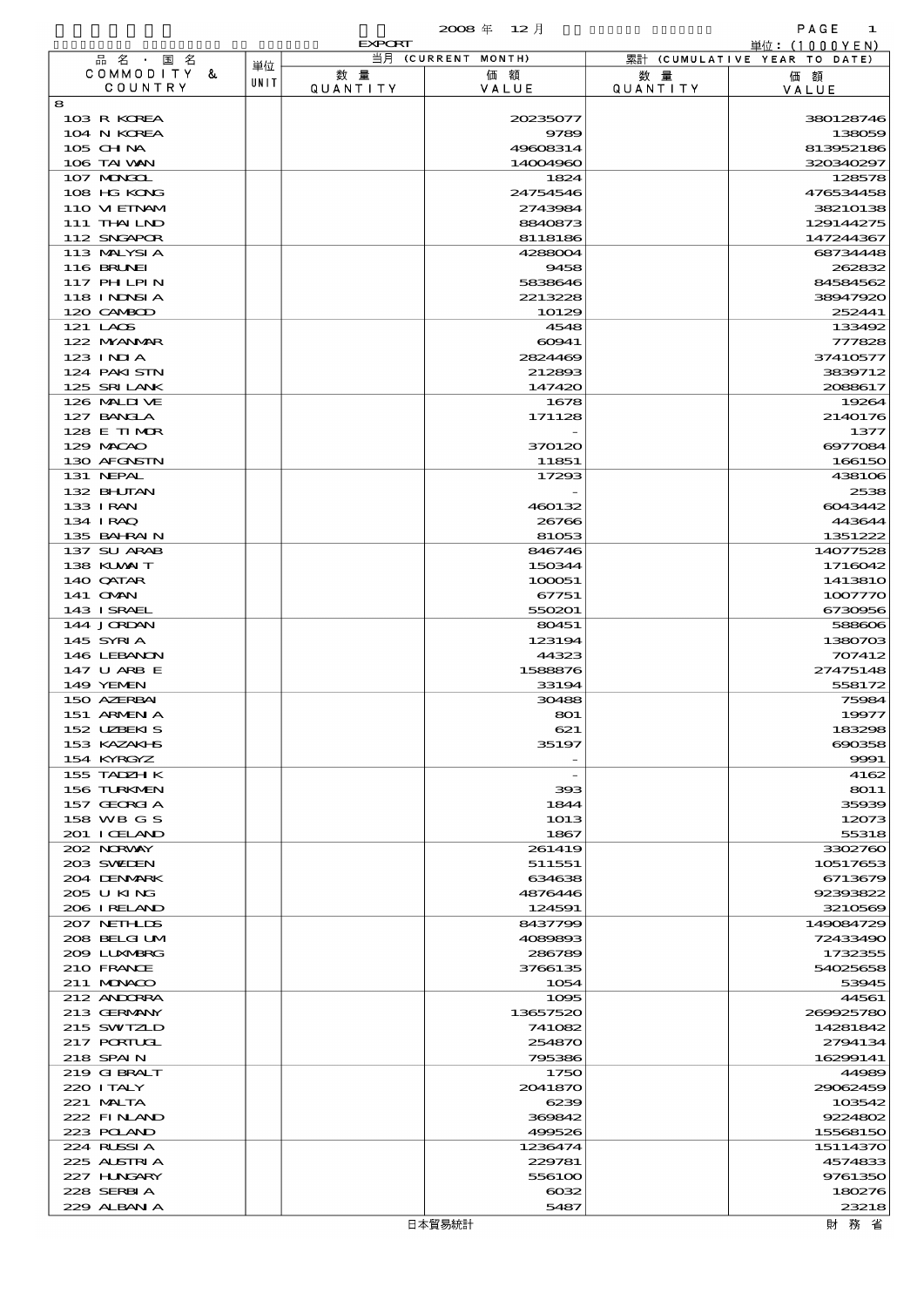$\alpha$  $\alpha$   $\alpha \notin \Box$  12  $\overline{f}$  and  $\overline{f}$  and  $\overline{f}$  and  $\overline{f}$  and  $\overline{f}$  and  $\overline{f}$  and  $\overline{f}$  and  $\overline{f}$  and  $\overline{f}$  and  $\overline{f}$  and  $\overline{f}$  and  $\overline{f}$  and  $\overline{f}$  and  $\overline{f}$  and  $\overline{f}$  and  $\overline{$ 

|                            |      | <b>EXPORT</b>  |                      |                       | <u> 単位: (1000YEN)</u>        |
|----------------------------|------|----------------|----------------------|-----------------------|------------------------------|
| 品名・国名<br>COMMODITY &       | 単位   |                | 当月 (CURRENT MONTH)   |                       | 累計 (CUMULATIVE YEAR TO DATE) |
| COUNTRY                    | UNIT | 数量<br>QUANTITY | 価額<br>VALUE          | 数量<br><b>QUANTITY</b> | 価額<br>VALUE                  |
| 8                          |      |                |                      |                       |                              |
| 230 GREECE                 |      |                | 200914               |                       | 2718098                      |
| 231 ROMNA                  |      |                | 49677                |                       | 993721                       |
| 232 BULGAR<br>233 CYPRUS   |      |                | 16742<br>10547       |                       | 363915<br>212058             |
| 234 TURKEY                 |      |                | 819264               |                       | 13635202                     |
| 235 ESTON A                |      |                | 42978                |                       | 445989                       |
| 236 LATM A                 |      |                | 31000                |                       | 621670                       |
| 237 LITHAN                 |      |                | 36873                |                       | 539651                       |
| 238 UKRAINE                |      |                | 71363                |                       | 1661406                      |
| 239 BELARUS<br>240 MIDJA   |      |                | 9339<br>2252         |                       | 505490<br>50872              |
| 241 CROATIA                |      |                | 9731                 |                       | 368545                       |
| 242 SLOVEN                 |      |                | 50296                |                       | 550424                       |
| 243 BOS HER                |      |                | 1694                 |                       | 23346                        |
| 244 MACEDON                |      |                | 2928                 |                       | 63319                        |
| 245 CZECH                  |      |                | 981708               |                       | 52977081                     |
| 246 SLOVAK                 |      |                | 124259               |                       | 2165770                      |
| 247 MONINGR<br>301 GREENLD |      |                |                      |                       | 1131<br>28098                |
| 302 CANADA                 |      |                | 3157797              |                       | 38104515                     |
| 304 USA                    |      |                | 49707453             |                       | 825032624                    |
| 305 MEXICO                 |      |                | 2427006              |                       | 64178976                     |
| 306 GUATMAL                |      |                | 50505                |                       | 552434                       |
| 307 HONDURS                |      |                | 9753                 |                       | 155051                       |
| 308 BELIZE                 |      |                |                      |                       | 10542                        |
| 309 SALVAIR                |      |                | 14285                |                       | 344712                       |
| 310 N CARAG<br>311 CST RCA |      |                | 33687                |                       | 47028<br>393680              |
| 312 PANAMA                 |      |                | 94772                |                       | 1133789                      |
| 314 BERMIDA                |      |                |                      |                       | 2168                         |
| 315 BAHAMA                 |      |                | 548                  |                       | 28790                        |
| 316 JAMAICA                |      |                |                      |                       | 10015                        |
| 319 BARBADS                |      |                |                      |                       | 7692                         |
| 320 TRIN ID                |      |                | 7829                 |                       | 138968                       |
| 321 CLBA<br>322 HAITI      |      |                | 14512                |                       | 1331586<br>13993             |
| 323 DOMNICA                |      |                | 12749                |                       | 668230                       |
| 324 PRIRICO                |      |                | 51933                |                       | 965315                       |
| 325 A MRI                  |      |                |                      |                       | 7020                         |
| 326 N ANII L               |      |                | 707                  |                       | 19115                        |
| 327 F WIND                 |      |                |                      |                       | 1857                         |
| 328 CAYMAN<br>329 GRENADA  |      |                |                      |                       | 11295<br>980                 |
| 331 ANT BAR                |      |                |                      |                       | 5202                         |
| 333 C DOMAC                |      |                |                      |                       | 1372                         |
| 336 ST MNT                 |      |                |                      |                       | 12182                        |
| 401 COLMBIA                |      |                | 122937               |                       | 2113579                      |
| 402 VENEZIA                |      |                | 189719               |                       | 1780320                      |
| 403 GUYANA<br>404 SURINAM  |      |                |                      |                       | 1163                         |
| 405 F GIANA                |      |                |                      |                       | 8843<br>17700                |
| 406 ECUADOR                |      |                | 49589                |                       | 721287                       |
| 407 PERU                   |      |                | 64773                |                       | 1573420                      |
| 408 BOLIVIA                |      |                | 15695                |                       | 215673                       |
| 409 CHLE                   |      |                | 351685               |                       | 2779311                      |
| 410 BRAZIL                 |      |                | 1528609              |                       | 21118589                     |
| 411 PARAGUA<br>412 URUCUAY |      |                | 40270<br>71342       |                       | 327943<br>694186             |
| 413 ARGENT                 |      |                | 192827               |                       | 2846388                      |
| 414 FALKIND                |      |                |                      |                       | 1046                         |
| 501 MROCCO                 |      |                | 104358               |                       | 693617                       |
| 502 CET MEL                |      |                |                      |                       | 7867                         |
| 503 ALGERIA                |      |                | 77331                |                       | 585153                       |
| 504 TUN SI A               |      |                | 35280                |                       | 743552                       |
| 505 LIBYA<br>506 EGYPT     |      |                | 330<br>266568        |                       | 199497<br>3451774            |
| 507 SUDAN                  |      |                | 2813                 |                       | 190685                       |
| 508 WSAHAR                 |      |                | 360                  |                       | 644                          |
| 509 MARI TAN               |      |                |                      |                       | 2216                         |
| 510 SENEGAL                |      |                | 747                  |                       | 7614                         |
| 511 GAMBIA                 |      |                | 623                  |                       | 4622                         |
| 513 GUNEA                  |      |                | ဆာ                   |                       | 6854                         |
| 514 SIERLEO                |      |                |                      |                       | 11O7                         |
| 515 LIBERTA                |      |                | $\bf{e}\bf{e}\bf{s}$ |                       | 24906                        |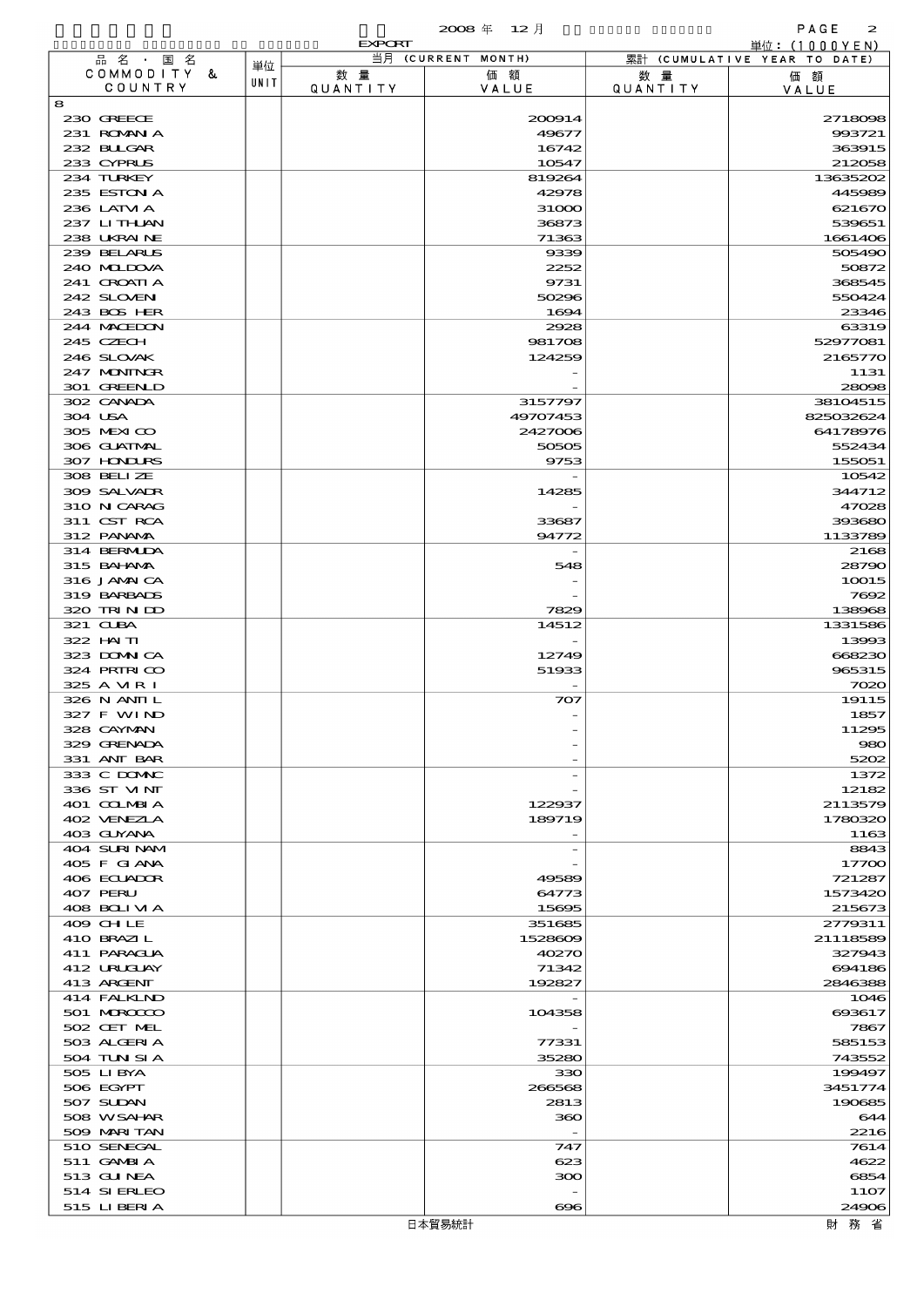$\overline{2008}$   $\overline{4}$   $\overline{12}$   $\overline{12}$   $\overline{12}$   $\overline{12}$   $\overline{12}$   $\overline{12}$   $\overline{12}$   $\overline{12}$   $\overline{12}$   $\overline{12}$   $\overline{12}$   $\overline{12}$   $\overline{12}$   $\overline{12}$   $\overline{12}$   $\overline{12}$   $\overline{12}$   $\overline{12}$   $\overline{12}$   $\overline{12}$ 

|     |                                  |              | <b>EXPORT</b>          |                    |                   | 単位: (1000YEN)                |
|-----|----------------------------------|--------------|------------------------|--------------------|-------------------|------------------------------|
|     | 品名・国名                            | 単位           |                        | 当月 (CURRENT MONTH) |                   | 累計 (CUMULATIVE YEAR TO DATE) |
|     | COMMODITY &<br>COUNTRY           | UNIT         | 数 量<br><b>QUANTITY</b> | 価額<br>VALUE        | 数 暈<br>QUANTITY   | 価額<br>VALUE                  |
| 8   |                                  |              |                        |                    |                   |                              |
|     | 516 COTE D                       |              |                        | 3686               |                   | 90026                        |
|     | 517 GHNA                         |              |                        | 30921              |                   | 141744                       |
|     | 518 TODO                         |              |                        | 14048              |                   | 109031                       |
|     | 519 BEN N<br>520 MAI             |              |                        | 2601               |                   | 14763<br>5761                |
|     | 521 BURKINA                      |              |                        |                    |                   | 6147                         |
|     | 522 C VERDE                      |              |                        |                    |                   | 3342                         |
|     | 523 CANARY                       |              |                        | 29398              |                   | 182158                       |
|     | 524 N GERIA                      |              |                        | 83540              |                   | 1436321                      |
|     | 525 N GER<br>526 RWANDA          |              |                        |                    |                   | 50830<br>4653                |
|     | 527 CAMROLN                      |              |                        | 14158              |                   | 100110                       |
|     | 528 CHAD                         |              |                        | 470                |                   | 12029                        |
|     | 529 C AFRCA                      |              |                        |                    |                   | 460                          |
|     | 530 EQ GNEA                      |              |                        | 413                |                   | 2160                         |
|     | 531 GABON<br>532 R CONDO         |              |                        | 8676<br>28786      |                   | 81242<br>86209               |
|     | 533 D CONDO                      |              |                        | 208                |                   | 71548                        |
|     | 534 BURUNI                       |              |                        | 4932               |                   | 5380                         |
|     | 535 ANGOLA                       |              |                        | 24356              |                   | 333202                       |
|     | 538 EIH OP                       |              |                        | 5120               |                   | 64490                        |
|     | 539 DJI BOUT<br>541 KENYA        |              |                        |                    |                   | 73650                        |
|     | 542 UGANDA                       |              |                        | 30407              |                   | 470223<br>41414              |
|     | 543 TANZN A                      |              |                        | 565                |                   | 54254                        |
|     | 544 SEYCHL                       |              |                        |                    |                   | 9965                         |
|     | 545 MDZANBQ                      |              |                        | 1407               |                   | 13729                        |
|     | 546 MADAGAS                      |              |                        | 18163              |                   | 162850                       |
|     | 547 MALRIUS<br><b>548 RELNON</b> |              |                        | 8647<br>1079       |                   | 230869<br>23240              |
|     | 549 ZNBABVE                      |              |                        | 213                |                   | 9003                         |
|     | 550 NAMERIA                      |              |                        |                    |                   | 50754                        |
|     | 551 S AFRCA                      |              |                        | 588771             |                   | 8355496                      |
|     | 553 MALAW                        |              |                        | 2932               |                   | 16435                        |
|     | 554 ZAMBIA<br>555 BOISVAN        |              |                        | 400                |                   | 27947<br>5108                |
|     | 556 SVXZIND                      |              |                        | 7071               |                   | 62739                        |
|     | 559 ERITREA                      |              |                        | 445                |                   | 97261                        |
|     | 601 ALSTRAL                      |              |                        | 3128091            |                   | 51492953                     |
|     | 602 PAP NGA                      |              |                        | 4812               |                   | 34425                        |
|     | 605 OIH ALS<br>606 NEWELD        |              |                        | 320443             |                   | 4874<br>4666952              |
|     | 607 COOK I                       |              |                        |                    |                   | 671                          |
|     | 610 SAMDA                        |              |                        | 2711               |                   | 93640                        |
|     | 611 VANJATU                      |              |                        | 3142               |                   | 21350                        |
|     | 612 FIJI                         |              |                        | 5817               |                   | 47731                        |
|     | 613 SCLOMON<br>614 TONGA         |              |                        |                    |                   | 16907<br>983                 |
|     | 615 KIRIBAT                      |              |                        |                    |                   | 12354                        |
|     | 618 NEWALD                       |              |                        | 4458               |                   | 76604                        |
|     | 619 F POLYN                      |              |                        | 8321               |                   | 226343                       |
|     | 620 GLAM                         |              |                        | 37876              |                   | 321857                       |
|     | 621 A SAMDA<br>624 TUVALU        |              |                        |                    |                   | 28395<br>948                 |
|     | 625 MARSHAL                      |              |                        | 3143               |                   | 20145                        |
|     | 626 MICRONE                      |              |                        | 2007               |                   | 39541                        |
|     | 627 MARI ANA                     |              |                        | 5189               |                   | 32196                        |
|     | 628 PALAU                        |              |                        | 271                |                   | 30943                        |
| 801 |                                  |              |                        |                    |                   |                              |
|     | 103 R KOREA                      | M            | 7                      | 80540              | 10B               | 1011221                      |
|     | 104 N KOREA                      | M            | $\mathbf{\Omega}$      | 816                | $\Omega$          | 1882                         |
|     | $105$ CHNA                       | M            | 38                     | 89144              | 395               | 1402151                      |
|     | 106 TAI VAN                      | M            | 29                     | 120130             | 11O               | 1112929                      |
|     | 108 HG KONG<br>110 VIEINAM       | M<br>M       | $\boldsymbol{z}$       | 28012              | 58<br>56          | 686574<br>176879             |
|     | 111 THAILND                      | M            | 1<br>15                | 6429<br>32231      | 157               | 415797                       |
|     | 112 SNGAPOR                      | M            | 23                     | 62914              | 379               | 962982                       |
|     | 113 MALYSIA                      | M            | 1                      | 4337               | 36                | 72734                        |
|     | 116 BRUNEI                       | M            | $\overline{a}$         |                    | $\Omega$          | 447                          |
|     | 117 PH LPIN                      | M            | 1                      | 10345              | 62                | 235401                       |
|     | 118 I NJNSI A<br>120 CAMBOD      | M<br>M       | 4                      | 8534               | 91<br>$\mathbf o$ | 163581<br>540                |
|     | 121 LAOS                         | $\mathbf{M}$ |                        |                    | з                 | 5951                         |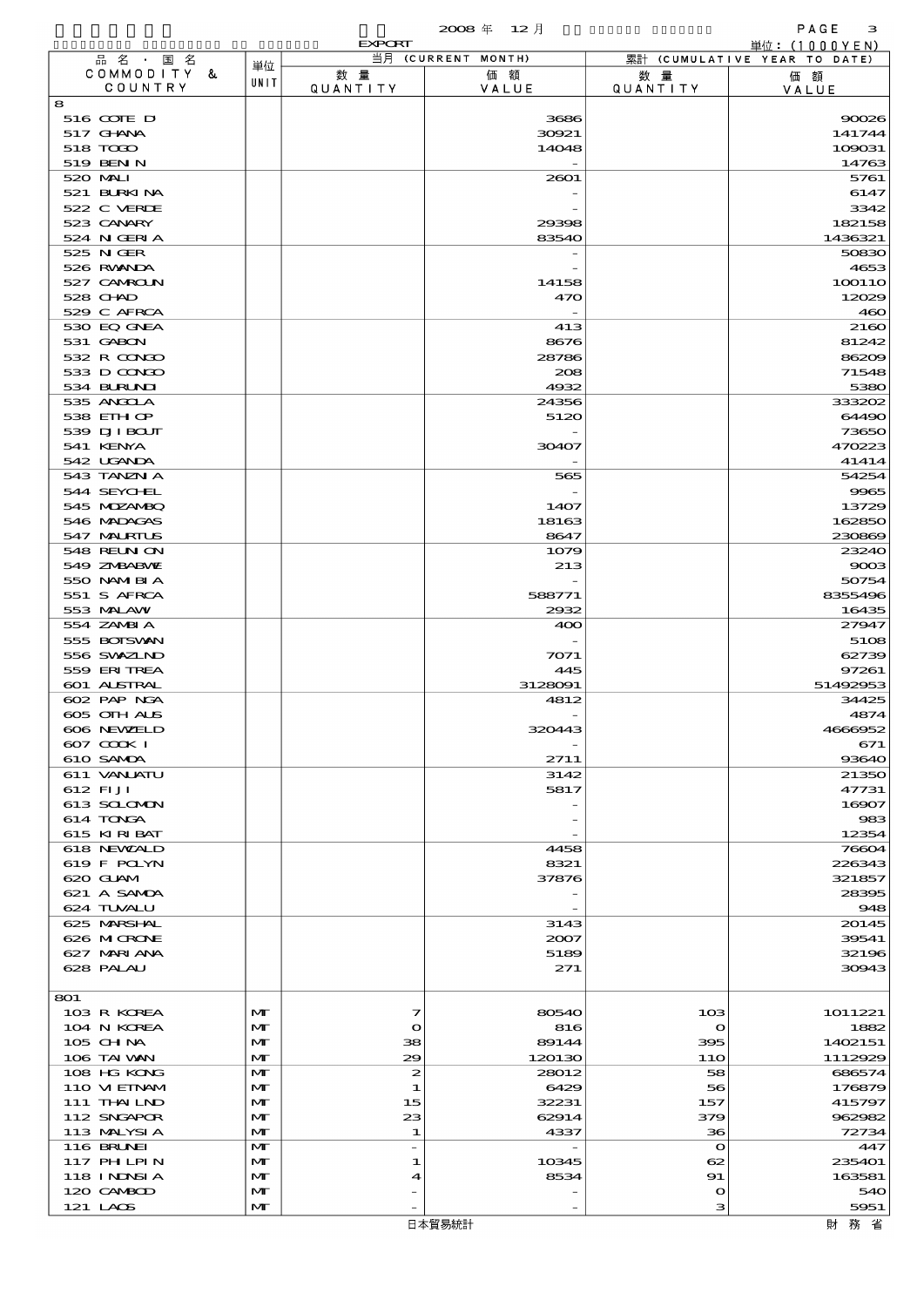|                            |                              | <b>EXPORT</b>                  |                          |                            | 単位: (1000 Y E N)                   |
|----------------------------|------------------------------|--------------------------------|--------------------------|----------------------------|------------------------------------|
| 品名・国名<br>COMMODITY &       | 単位                           | 数量                             | 当月 (CURRENT MONTH)<br>価額 | 数 量                        | 累計 (CUMULATIVE YEAR TO DATE)<br>価額 |
| COUNTRY                    | UNIT                         | <b>QUANTITY</b>                | VALUE                    | <b>QUANTITY</b>            | VALUE                              |
| 801                        |                              |                                |                          |                            |                                    |
| 122 MYANMAR<br>123 INIA    | M<br>$\mathbf{M}$            | $\mathbf o$                    | 3436                     | 1<br>з                     | 1314<br>40852                      |
| 124 PAKISTN                | $\mathbf{M}$                 |                                |                          | з                          | 10221                              |
| 125 SRILANK                | M                            | $\mathbf o$                    | 702                      | $\mathbf o$                | 3564                               |
| 127 BANGLA                 | $\mathbf{M}$                 | $\mathbf o$                    | 1131                     | $\mathbf o$                | 1862                               |
| 129 MACAO                  | $\mathbf{M}$                 |                                |                          | O                          | 3982                               |
| 131 NEPAL<br>133 I RAN     | M<br>$\mathbf{M}$            |                                |                          | $\mathbf o$<br>O           | 6421<br>2323                       |
| 135 BAHRAIN                | $\mathbf{M}$                 |                                |                          | 12                         | 26895                              |
| 137 SU ARAB                | $\mathbf{M}$                 | 107                            | 55997                    | 1194                       | 721438                             |
| 138 KUWAIT                 | M                            | $\boldsymbol{\mathcal{A}}$     | 4296                     | 25                         | 38359                              |
| 140 QATAR<br>143 ISRAEL    | M<br>$\mathbf{M}$            | $\mathbf{\Omega}$              | 464                      | $\Omega$<br>$\mathbf o$    | 2498<br>6461                       |
| 144 JORDAN                 | M                            |                                |                          | 1                          | 980                                |
| 145 SYRIA                  | $\mathbf{M}$                 |                                |                          | $\mathbf o$                | 1254                               |
| 147 U ARB E                | $\mathbf{M}$                 | з                              | 4408                     | 105                        | 224409                             |
| 202 NORWAY<br>203 SWIDEN   | M<br>$\mathbf{M}$            |                                |                          | $\mathbf o$<br>1           | 2482<br>4184                       |
| 204 DENMARK                | $\mathbf{M}$                 |                                |                          | 2                          | 18126                              |
| 205 U KING                 | $\mathbf{M}$                 | $\boldsymbol{z}$               | 8361                     | $\infty$                   | 283945                             |
| 207 NETHLIDS               | M                            | 1                              | 16066                    | 11                         | 279992                             |
| 208 BELGI UM               | M                            | 1                              | 20499<br>5155            | 12                         | 419153                             |
| 210 FRANCE<br>213 GERMANY  | $\mathbf{M}$<br>M            | $\mathbf o$<br>1.              | 23199                    | 14<br>33                   | 127328<br>651506                   |
| 215 SWIZLD                 | $\mathbf{M}$                 | $\bullet$                      | 2280                     | 1                          | 110053                             |
| 217 PORTUGL                | M                            |                                |                          | 1                          | 2677                               |
| 218 SPAIN                  | M                            |                                |                          | 1                          | 8372                               |
| 220 I TALY<br>222 FINAND   | $\mathbf{M}$<br>$\mathbf{M}$ | $\mathbf{\Omega}$<br>$\bullet$ | 488<br>988               | 12<br>1                    | 69716<br>10781                     |
| 223 POLAND                 | $\mathbf{M}$                 |                                |                          | 34                         | 58269                              |
| 224 RUSSIA                 | M                            | $\mathbf o$                    | 256                      | 7                          | 32167                              |
| 225 ALSTRIA                | M                            | $\bullet$                      | 1457                     | 6                          | 42762                              |
| 227 HUNGARY<br>230 GREECE  | $\mathbf{M}$<br>$\mathbf{M}$ | $\mathbf o$                    | 432                      | $\mathbf o$<br>2           | 1501<br>7548                       |
| 232 BULGAR                 | $\mathbf{M}$                 |                                |                          | $\mathbf o$                | 3344                               |
| 233 CYPRUS                 | $\mathbf{M}$                 |                                |                          | $\mathbf o$                | 864                                |
| 234 TURKEY                 | M                            |                                |                          | 2                          | 13677                              |
| 235 ESTON A<br>238 UKRAINE | $\mathbf{M}$<br>$\mathbf{M}$ |                                |                          | $\mathbf o$<br>$\mathbf o$ | 1196<br>465                        |
| 245 CZECH                  | $\mathbf{M}$                 | $\mathbf o$                    | 1675                     | з                          | 11305                              |
| 302 CANADA                 | M                            | $\bullet$                      | 9966                     | з                          | 76486                              |
| 304 USA                    | M                            |                                | 157355                   | 278                        | 2537160                            |
| 305 MEXICO<br>306 GUATMAL  | $\mathbf{M}$<br>$\mathbf{M}$ | $\mathbf o$                    | 1768                     | 4<br>$\mathbf{\Omega}$     | 28349<br><b>31O</b>                |
| 307 HONDURS                | M                            |                                |                          | $\mathbf{\Omega}$          | 409                                |
| 310 N CARAG                | M                            |                                |                          | $\mathbf{\Omega}$          | 2017                               |
| 311 CST RCA                | M                            |                                |                          | 5                          | 24195                              |
| 312 PANAMA<br>315 BAI ANA  | $\mathbf{M}$<br>$\mathbf{M}$ | $\mathbf o$                    | 1628                     | O<br>$\mathbf{\Omega}$     | 9491<br>1242                       |
| 316 JAMAICA                | $\mathbf{M}$                 |                                |                          | $\mathbf{\Omega}$          | 232                                |
| 320 TRIN ID                | M                            |                                |                          | 1                          | 1798                               |
| 323 DOMNICA                | M                            | $\mathbf o$                    | 932                      | $\mathbf{\Omega}$          | 1323                               |
| 326 N ANII L<br>336 ST MNT | M<br>$\mathbf{M}$            |                                |                          | O<br>1                     | 1790<br>2265                       |
| 401 COLMBIA                | $\mathbf{M}$                 | $\bullet$                      | 604                      | $\mathbf{\Omega}$          | 2755                               |
| 402 VENEZIA                | M                            |                                |                          | $\mathbf{\Omega}$          | 700                                |
| 407 PERU                   | M                            | $\mathbf o$                    | 360                      | $\mathbf{\Omega}$          | 1296                               |
| 409 CHLE<br>410 BRAZIL     | $\mathbf{M}$<br>$\mathbf{M}$ | $\mathbf o$<br>$\mathbf o$     | 3128<br>208              | 1<br>4                     | 9095<br>16247                      |
| 412 URUGUAY                | $\mathbf{M}$                 |                                |                          | 5                          | 16200                              |
| 413 ARGENT                 | M                            |                                |                          | 2                          | 9936                               |
| 503 ALGERIA                | $\mathbf{M}$                 | з                              | 4121                     | 13                         | 36205                              |
| 505 LIBYA<br>506 EGYPT     | M<br>$\mathbf{M}$            | $\boldsymbol{z}$               | 842                      | $\mathbf o$<br>4           | 867<br>9789                        |
| 508 WSAHAR                 | $\mathbf{M}$                 |                                |                          | $\mathbf{\Omega}$          | 284                                |
| 515 LIBERIA                | M                            |                                |                          | $\mathbf{\Omega}$          | 1336                               |
| 517 GHANA                  | M                            |                                |                          | $\mathbf{\Omega}$          | 231                                |
| 524 N GERIA                | M<br>$\mathbf{M}$            | $\mathbf o$                    | 308                      | з<br>1                     | 7643<br>792                        |
| 530 EQ GNEA<br>532 R CONDO | M                            |                                |                          | $\mathbf{\Omega}$          | 299                                |
| 535 ANGOLA                 | M                            | $\mathbf o$                    | 509                      | 12                         | 22431                              |
| 544 SEYCHEL                | M                            |                                |                          | $\mathbf{\Omega}$          | 336                                |
| 547 MALRIUS                | $\mathbf{M}$                 |                                |                          | O                          | $\infty$                           |
| 551 S AFRCA                | $\mathbf{M}$                 | $\mathbf o$                    | 1542                     | O                          | 25271                              |

財務省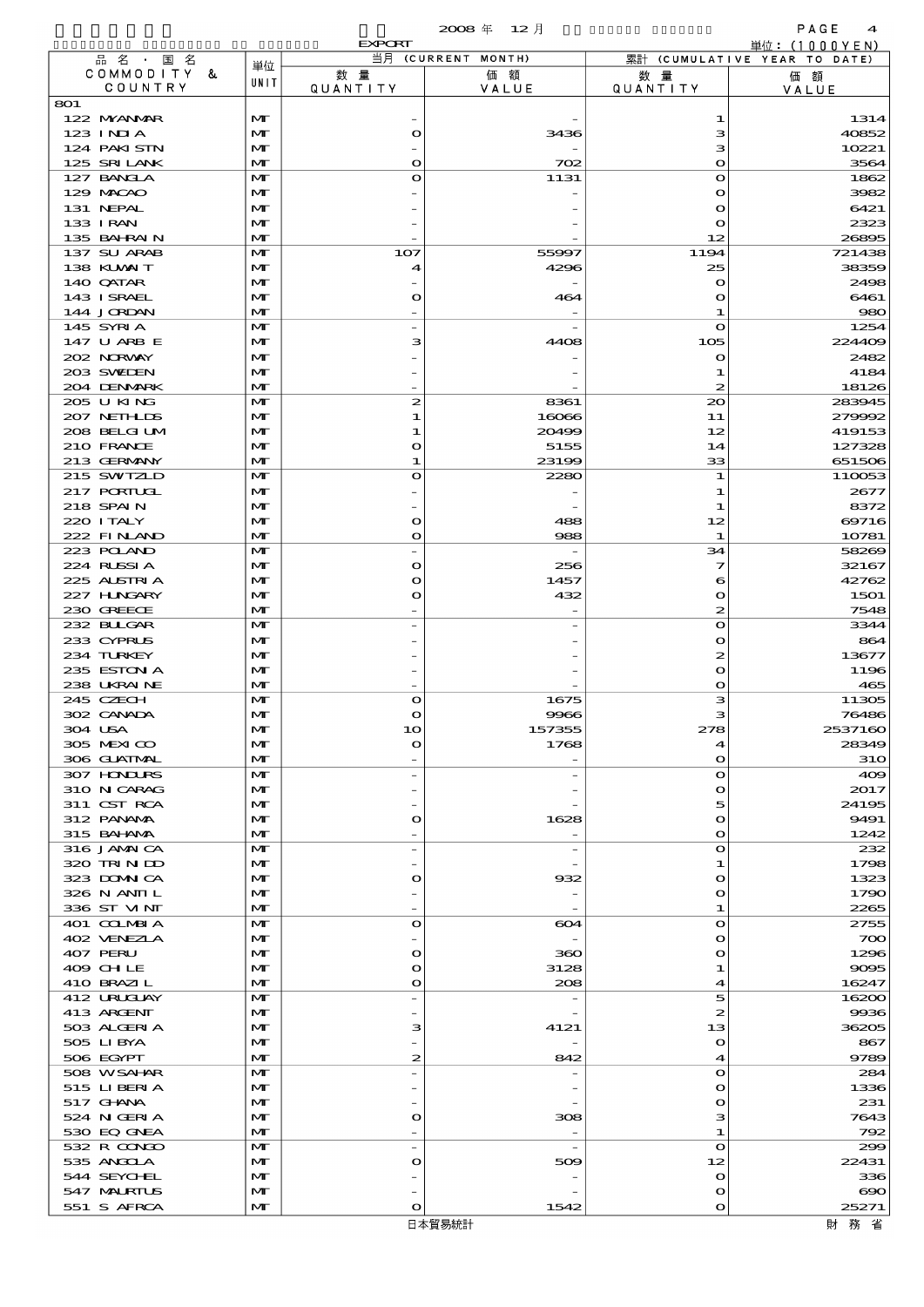|                            |                              | <b>EXPORT</b>                | 当月 (CURRENT MONTH) |                                       | 単位: (1000YEN)                      |
|----------------------------|------------------------------|------------------------------|--------------------|---------------------------------------|------------------------------------|
| 品名・国名<br>COMMODITY &       | 単位                           | 数量                           | 価額                 | 数 量                                   | 累計 (CUMULATIVE YEAR TO DATE)<br>価額 |
| COUNTRY                    | UNIT                         | <b>QUANTITY</b>              | VALUE              | QUANTITY                              | VALUE                              |
| 801<br>601 ALSTRAL         | M                            | 1                            | 11804              | 17                                    | 271883                             |
| 602 PAP NGA                | $\mathbf{M}$                 |                              |                    | 1                                     | 5219                               |
| 606 NEWELD                 | M                            | $\circ$                      | 763                | 2                                     | 15566                              |
| 611 VANLATU<br>612 FIJI    | $\mathbf{M}$<br>$\mathbf{M}$ |                              |                    | $\mathbf{z}$<br>$\mathbf{o}$          | 5643<br>1285                       |
| 613 SCLOMON                | M                            |                              |                    | $\mathbf{o}$                          | 788                                |
| 618 NEWALD                 | M                            |                              |                    | $\mathbf{o}$                          | 541                                |
| 619 F POLYN<br>620 GUAM    | $\mathbf{M}$<br>$\mathbf{M}$ |                              |                    | $\mathbf{o}$<br>1                     | 543<br>3700                        |
| 625 MARSHAL                | $\mathbf{M}$                 |                              |                    | $\mathbf{o}$                          | 556                                |
| 626 MICRONE                | M                            |                              |                    | $\mathbf{o}$                          | 1082                               |
| 627 MARI ANA               | M                            | $\mathbf o$                  | 1161               | $\mathbf{o}$                          | 1161                               |
| 628 PALAU                  | $\mathbf{M}$                 |                              |                    | $\mathbf{o}$                          | 497                                |
| 803                        |                              |                              |                    |                                       |                                    |
| 103 R KOREA                | M                            | 229                          | 204020             | 5481                                  | 5165798                            |
| 104 N KOREA<br>$105$ CHNA  | $\mathbf{M}$<br>$\mathbf{M}$ | 1980                         | 1781803            | 8<br>28027                            | 14408<br>26224402                  |
| 106 TAI WAN                | $\mathbf{M}$                 | 201                          | 245820             | 2479                                  | 3189122                            |
| 107 MONGOL                 | $\mathbf{M}$                 |                              |                    | 29                                    | 20345                              |
| 108 HG KONG                | M                            | 99                           | 273616             | 1078                                  | 2264466                            |
| 110 VIEINAM<br>111 THAILND | $\mathbf{M}$<br>$\mathbf{M}$ | 32<br>479                    | 46959<br>491533    | 1002<br>9446                          | 1496787<br>9012723                 |
| 112 SNGAPOR                | $\mathbf{M}$                 | 65                           | 142344             | 843                                   | 4466056                            |
| 113 MALYSIA                | $\mathbf{M}$                 | 222                          | 220564             | 2605                                  | 2411205                            |
| 116 BRUNEI                 | $\mathbf{M}$                 |                              |                    | з                                     | 5338                               |
| 117 PH LPIN<br>118 INDSIA  | $\mathbf{M}$<br>$\mathbf{M}$ | 189<br>77                    | 117168<br>81931    | 3176<br>2671                          | 1707003<br>2598411                 |
| 120 CAMBOD                 | $\mathbf{M}$                 |                              |                    | 49                                    | 8236                               |
| 121 LACS                   | $\mathbf{M}$                 |                              |                    | $\mathbf o$                           | 814                                |
| 122 MYANMAR<br>$123$ INJA  | $\mathbf{M}$<br>$\mathbf{M}$ | 2<br>38                      | 6896<br>54749      | 20<br>1443                            | 30884<br>1666874                   |
| 124 PAKISTN                | $\mathbf{M}$                 | 13                           | 7730               | 586                                   | 387825                             |
| 125 SRILANK                | $\mathbf{M}$                 |                              |                    | 78                                    | 36762                              |
| 126 MALII VE               | $\mathbf{M}$                 |                              |                    | $\mathbf o$                           | 1170                               |
| 127 BANCLA<br>129 MACAO    | $\mathbf{M}$<br>$\mathbf{M}$ | $\blacktriangleleft$         | 644                | 34<br>5                               | 10494<br>12006                     |
| 130 AFGNSTN                | $\mathbf{M}$                 |                              |                    | $\boldsymbol{4}$                      | 14546                              |
| 133 I RAN                  | $\mathbf{M}$                 | 35                           | 59971              | <b>41O</b>                            | 744770                             |
| 134 I RAQ                  | $\mathbf{M}$                 |                              |                    | $\mathbf o$                           | <b>2310</b>                        |
| 135 BAHRAIN<br>137 SU ARAB | M<br>$\mathbf{M}$            | 6<br>$\overline{\mathbf{z}}$ | 36771<br>14975     | 26<br>206                             | 155059<br>393932                   |
| 138 KUWAIT                 | $\mathbf{M}$                 | 6                            | 12153              | 49                                    | 139985                             |
| 140 QATAR                  | M                            | 2                            | 2555               | 12                                    | 42690                              |
| 141 OMN<br>143 ISRAEL      | $\mathbf{M}$<br>$\mathbf{M}$ | $\circ$<br>1                 | 241<br>3483        | 2<br>4                                | 4191<br>23873                      |
| 144 JORDAN                 | $\mathbf{M}$                 |                              |                    | 28                                    | 25381                              |
| 145 SYRIA                  | M                            |                              |                    | 14                                    | 26797                              |
| 146 LEBANON                | $\mathbf{M}$                 |                              |                    | $\boldsymbol{4}$                      | 783                                |
| 147 U ARB E<br>149 YEMEN   | M<br>$\mathbf{M}$            | 20                           | 40758              | 239<br>$\mathbf o$                    | 390249<br>1257                     |
| 152 UZBEKIS                | $\mathbf{M}$                 |                              |                    | 14                                    | 4161                               |
| 153 KAZAKI B               | M                            |                              |                    | 11                                    | 33005                              |
| 157 GEORGIA<br>202 NORWAY  | $\mathbf{M}$<br>M            |                              |                    | $\boldsymbol{z}$<br>25                | 2590<br>53591                      |
| 203 SWIDEN                 | $\mathbf{M}$                 | $\mathbf o$                  | 1585               | з                                     | 20962                              |
| 204 DENMARK                | $\mathbf{M}$                 | $\bullet$                    | 27158              | 10                                    | 198831                             |
| 205 U KING<br>206 I RELAND | M<br>$\mathbf{M}$            | 375                          | 324781             | 12322<br>1                            | 10837317<br>5249                   |
| 207 NETH LIS               | M                            | 228                          | 304376             | 1871                                  | 3981042                            |
| 208 BELGI UM               | $\mathbf{M}$                 | 10                           | 49386              | 226                                   | 937812                             |
| 2009 LUNABRG               | $\mathbf{M}$                 | 1                            | 11461              | 1                                     | 14961                              |
| 210 FRANCE<br>213 GERMANY  | M<br>$\mathbf{M}\mathbf{T}$  | 29<br>111                    | 137692<br>163712   | 403<br>640                            | 495861<br>2427415                  |
| 215 SWIZLD                 | $\mathbf{M}$                 | $\mathbf o$                  | 2170               | 5                                     | 14611                              |
| 217 PORTUGL                | $\mathbf{M}$                 | $\mathbf o$                  | 360                | 19                                    | 12778                              |
| 218 SPAIN                  | $\mathbf{M}$                 | з                            | 2413               | 128                                   | 131083                             |
| 220 I TALY<br>222 FINAND   | M<br>$\mathbf{M}$            | $\circ$<br>1                 | 3661<br>988        | $\boldsymbol{\infty}$<br>$30^{\circ}$ | 179265<br>40463                    |
| 223 POLAND                 | $\mathbf{M}$                 | 5                            | 2422               | 11                                    | 7334                               |
| 224 RUSSIA                 | $\mathbf{M}$                 | 17                           | 20907              | 526                                   | 716424                             |
| 225 ALSTRIA                | $\mathbf{M}$                 |                              |                    | $\bullet$                             | 16040                              |
| 227 HUNGARY<br>230 GREECE  | $\mathbf{M}$<br>$\mathbf{M}$ | 30<br>$\bullet$              | 31681<br>225       | 414<br>10                             | 498974<br>18816                    |
|                            |                              |                              |                    |                                       |                                    |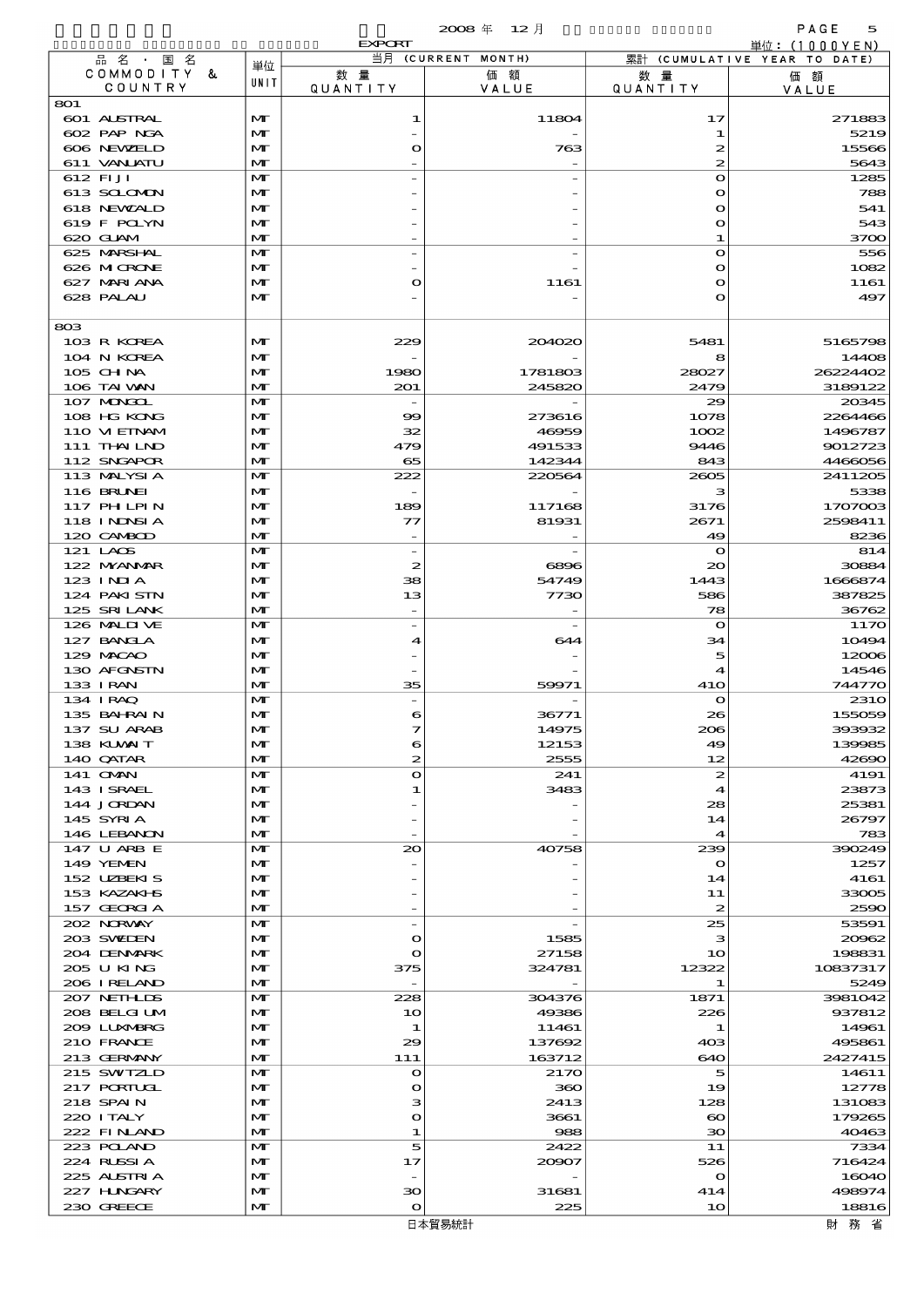|                            |                              | <b>EXPORT</b>              |                          |                              | 単位: (1000YEN)                |
|----------------------------|------------------------------|----------------------------|--------------------------|------------------------------|------------------------------|
| 品名・国名<br>COMMODITY &       | 単位                           | 数量                         | 当月 (CURRENT MONTH)<br>価額 | 数量                           | 累計 (CUMULATIVE YEAR TO DATE) |
| COUNTRY                    | UNIT                         | <b>QUANTITY</b>            | VALUE                    | <b>QUANTITY</b>              | 価額<br>VALUE                  |
| 803                        |                              |                            |                          |                              |                              |
| 231 ROMANIA                | M                            |                            |                          | 1                            | 4753                         |
| 232 BLLGAR<br>233 CYPRUS   | $\mathbf{M}$<br>$\mathbf{M}$ |                            |                          | 1<br>$\mathbf O$             | 6334<br>649                  |
| 234 TURKEY                 | $\mathbf{M}$                 | 279                        | 288842                   | 2454                         | 2747340                      |
| 235 ESTON A                | M                            |                            |                          | 1                            | 995                          |
| 236 LATM A                 | M                            |                            |                          | з                            | 13427                        |
| 237 LITHAN                 | $\mathbf{M}$                 | O                          | 1005                     | 7                            | 6212                         |
| 238 UKRAINE<br>241 CROATIA | $\mathbf{M}$<br>$\mathbf{M}$ | $\mathbf o$<br>$\circ$     | 211<br>254               | 6<br>$\mathbf{o}$            | 15686<br>1090                |
| 242 SLOVEN                 | M                            |                            |                          | $\boldsymbol{z}$             | 15718                        |
| 245 CZECH                  | M                            | 1                          | 222                      | 36                           | 44085                        |
| 246 SLOVAK                 | $\mathbf{M}$                 |                            |                          | $\mathbf{o}$                 | 346                          |
| 302 CANADA                 | M                            | 222                        | 333390                   | 2860                         | 4089756                      |
| 304 USA<br>305 MEXICO      | $\mathbf{M}$<br>M            | 1991<br>405                | 2217306<br>323103        | 27542<br>8944                | 34510309<br>7444681          |
| 306 GUATMAL                | M                            |                            |                          | $\mathbf o$                  | 2338                         |
| 309 SALVAIR                | $\mathbf{M}$                 |                            |                          | 8                            | 44674                        |
| 310 N CARAG                | M                            |                            |                          | 4                            | 24056                        |
| 311 CST RCA                | $\mathbf{M}$                 |                            |                          | 1                            | 3334                         |
| 312 PANAMA<br>316 JAMAICA  | M<br>M                       |                            |                          | 12<br>13                     | 5568<br>1379                 |
| 320 TRIN ID                | $\mathbf{M}$                 |                            |                          | 17                           | $\infty$                     |
| 321 CUBA                   | M                            |                            |                          | 39                           | 76957                        |
| 323 DOMNICA                | M                            |                            |                          | $\mathbf{o}$                 | 489                          |
| 324 PRIRICO                | M                            | $\circ$                    | 888                      | 7                            | 26205                        |
| 327 F WIND<br>336 ST MNT   | M<br>$\mathbf{M}$            |                            |                          | $\mathbf{o}$<br>$\mathbf{o}$ | 282<br>360                   |
| 401 COLMBIA                | M                            | 17                         | 15235                    | 246                          | 251082                       |
| 402 VENEZIA                | $\mathbf{M}$                 | з                          | 1298                     | 269                          | 214360                       |
| 406 ECUADOR                | M                            |                            |                          | 6                            | 14615                        |
| 407 PERU<br>408 BOLIVIA    | M<br>$\mathbf{M}$            |                            |                          | з<br>9                       | 3767                         |
| 409 CHLE                   | M                            |                            |                          | 10                           | 2119<br>8668                 |
| 410 BRAZIL                 | $\mathbf{M}$                 | 186                        | 173364                   | 2822                         | 2738903                      |
| 412 URUCLAY                | M                            | $\blacktriangleleft$       | 931                      | 6                            | 1159                         |
| 413 ARGENT                 | M                            | 11                         | 10246                    | 134                          | 141079                       |
| 501 MROCCO<br>503 ALGERIA  | $\mathbf{M}$<br>M            | $\mathbf o$<br>$\mathbf o$ | 985<br>399               | 45<br>2                      | 103026<br>6598               |
| 505 LIBYA                  | $\mathbf{M}$                 |                            |                          | $\mathbf{o}$                 | 1669                         |
| 506 EGYPT                  | $\mathbf{M}$                 | 55                         | 47836                    | 471                          | 429124                       |
| 507 SUDAN                  | M                            |                            |                          | 1                            | 6271                         |
| 510 SENEGAL                | M                            |                            | 21C                      |                              | <b>210</b>                   |
| 516 COTE D<br>517 GHNA     | M<br>M                       | 2                          | 3050                     | $\mathbf{o}$<br>2            | 503<br>4431                  |
| 519 BEN N                  | M                            |                            |                          | $\mathbf{o}$                 | 469                          |
| 523 CANARY                 | M                            |                            |                          | 1                            | 999                          |
| 524 N GERIA                | $\mathbf{M}$                 | O                          | 1089                     | 1                            | 5326                         |
| 527 CAMROLN<br>532 R CONDO | M<br>$\mathbf{M}$            |                            |                          | 1<br>1                       | 21802<br>1367                |
| 535 ANGOLA                 | M                            |                            |                          | 2                            | 253                          |
| 538 EIHOP                  | M                            |                            |                          | $\bullet$                    | 3106                         |
| 541 KENYA                  | M                            | 2                          | 470                      | 4                            | 1719                         |
| 544 SEYCHEL                | M                            |                            |                          | $\mathbf o$                  | 323                          |
| 545 MDZANBQ<br>546 MADAGAS | $\mathbf{M}$<br>M            |                            |                          | $\mathbf o$<br>11            | 438<br>11580                 |
| 547 MALRIUS                | M                            |                            |                          | 1                            | 2371                         |
| 551 S AFRCA                | M                            | 58                         | 70901                    | 763                          | 915536                       |
| 554 ZAMBIA                 | M                            |                            |                          | $\mathbf o$                  | 247                          |
| 559 ERITREA                | $\mathbf{M}$<br>M            | 53                         | 82463                    | з<br>1046                    | 24056                        |
| 601 ALSTRAL<br>602 PAP NGA | M                            |                            |                          | $\mathbf o$                  | 1774514<br>656               |
| 606 NEWELD                 | M                            | 1                          | 1288                     | 18                           | 34009                        |
| 612 FIJI                   | M                            |                            |                          | $\mathbf o$                  | 2026                         |
| 613 SCLOMON                | $\mathbf{M}$                 |                            |                          | $\mathbf o$                  | 651                          |
| 618 NEWALD<br>620 GLAM     | M<br>M                       | $\circ$                    | 574                      | $\mathbf{o}$<br>4            | 513<br>10071                 |
| 626 MICRONE                | M                            |                            |                          | $\mathbf o$                  | 285                          |
| 627 MARIANA                | M                            |                            |                          | $\mathbf o$                  | 1118                         |
|                            |                              |                            |                          |                              |                              |
| 80301                      |                              |                            |                          |                              |                              |
| 103 R KOREA<br>104 N KOREA | M<br>M                       | 225                        | 188881                   | 541O<br>7                    | 4934931<br>12700             |
| 105 CH NA                  | M                            | 1968                       | 1749155                  | 27871                        | 25786548                     |
| 106 TAI VAN                | $\mathbf{M}$                 | 198                        | 239288                   | 2462                         | 3132726                      |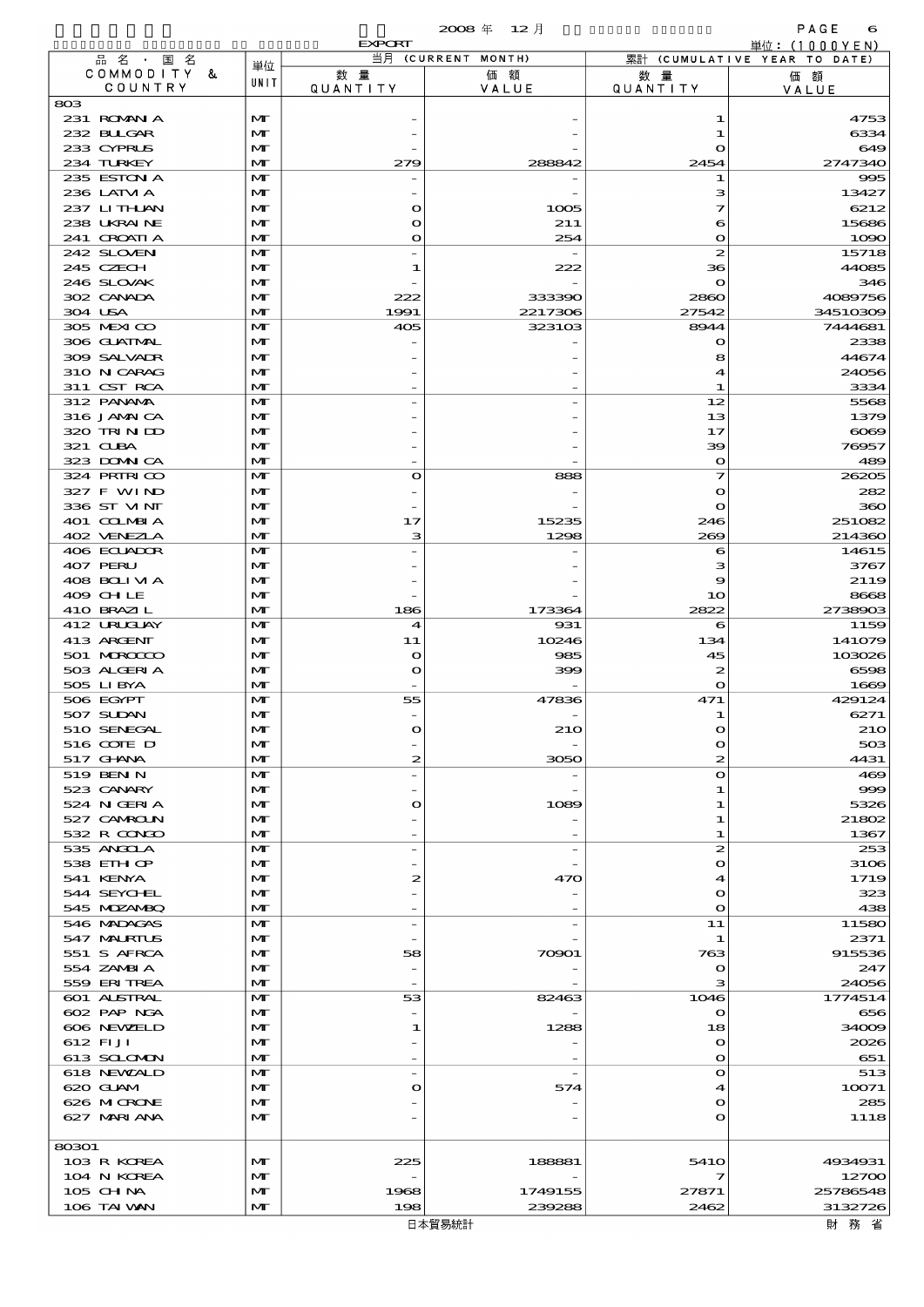|                            |                              | <b>EXPORT</b>         |                    |                        | 単位:(1000YEN)                 |
|----------------------------|------------------------------|-----------------------|--------------------|------------------------|------------------------------|
| 品名・国名                      | 単位                           |                       | 当月 (CURRENT MONTH) |                        | 累計 (CUMULATIVE YEAR TO DATE) |
| COMMODITY &<br>COUNTRY     | UNIT                         | 数量<br><b>QUANTITY</b> | 価額<br>VALUE        | 数 暈<br><b>QUANTITY</b> | 価額<br>VALUE                  |
| 80301                      |                              |                       |                    |                        |                              |
| 107 MONGOL                 | M                            |                       |                    | 2                      | 3932                         |
| 108 HG KONG                | $\mathbf{M}$                 | $\infty$              | 273202             | 1071                   | 2240090                      |
| 110 VIEINAM                | M                            | ЗО                    | 41025              | 970                    | 1455054                      |
| 111 THAILND                | $\mathbf{M}$                 | 477                   | 483001             | 9414                   | 8897244                      |
| 112 SNGAPOR<br>113 MALYSIA | M<br>M                       | 64<br>219             | 134702<br>214285   | 825<br>2583            | 4423849<br>2356458           |
| <b>116 BRUNEI</b>          | $\mathbf{M}$                 |                       |                    | з                      | 5338                         |
| 117 PH LPIN                | $\mathbf{M}$                 | 189                   | 117168             | 3089                   | 1687888                      |
| 118 I NDSI A               | $\mathbf{M}$                 | 75                    | 60894              | 2556                   | 2386576                      |
| 120 CAMBOD                 | $\mathbf{M}$                 |                       |                    | 46                     | 7756                         |
| 121 LACS                   | M                            |                       |                    | $\mathbf o$            | 814                          |
| 122 NYANAR<br>123 INIA     | M<br>$\mathbf{M}$            | 35                    | 37436              | 12<br>1417             | 6158<br>1527320              |
| 124 PAKISTN                | M                            | 13                    | 7730               | 544                    | 339237                       |
| 125 SRILANK                | $\mathbf{M}$                 |                       |                    | 75                     | 6658                         |
| 126 MALII VE               | M                            |                       |                    | $\mathbf o$            | 1170                         |
| 127 BANCLA                 | M                            | 4                     | 644                | 25                     | 8004                         |
| 129 MACAO                  | $\mathbf{M}$                 |                       |                    | 5                      | 12006                        |
| 130 AFGNSTN                | M                            |                       |                    | $\boldsymbol{A}$       | 14546                        |
| 133 I RAN<br>134 IRAQ      | $\mathbf{M}$<br>M            | 35                    | 59971              | 41O<br>$\mathbf o$     | 740801<br><b>2310</b>        |
| 135 BAHRAIN                | M                            | 6                     | 36771              | 25                     | 154139                       |
| 137 SU ARAB                | $\mathbf{M}$                 | 1                     | 1404               | 108                    | 172147                       |
| 138 KUWAIT                 | M                            | 5                     | 10450              | 44                     | 122500                       |
| 140 QATAR                  | $\mathbf{M}$                 | 2                     | 2555               | 12                     | 42690                        |
| 141 <b>OMN</b>             | $\mathbf{M}$                 | $\circ$               | 241                | 2                      | 3851                         |
| 143 ISRAEL                 | $\mathbf{M}$                 | $\circ$               | 791                | 1                      | 11739                        |
| 144 JORDAN<br>145 SYRIA    | $\mathbf{M}$<br>M            |                       |                    | 22<br>1                | 1670<br>2677                 |
| 146 LEBANON                | $\mathbf{M}$                 |                       |                    | $\boldsymbol{z}$       | 208                          |
| 147 U ARB E                | M                            | 18                    | 31758              | 233                    | 367274                       |
| 149 YEMEN                  | $\mathbf{M}$                 |                       |                    | $\bullet$              | 889                          |
| 152 UZBEKIS                | $\mathbf{M}$                 |                       |                    | 14                     | 4161                         |
| 153 KAZAKI S               | $\mathbf{M}$                 |                       |                    | 10                     | 2541O                        |
| 157 GEORGIA                | $\mathbf{M}$                 |                       |                    | $\boldsymbol{z}$       | 2590                         |
| 202 NORWAY<br>203 SWIDEN   | $\mathbf{M}$<br>$\mathbf{M}$ | $\mathbf o$           | 1585               | 24<br>з                | 50427<br>20962               |
| 204 DENMARK                | $\mathbf{M}$                 | $\mathbf o$           | 27158              | 10                     | 198081                       |
| 205 U KING                 | $\mathbf{M}$                 | 355                   | 279973             | 12125                  | 10337437                     |
| 206 IRELAND                | $\mathbf{M}$                 |                       |                    | 1                      | 5249                         |
| 207 NETHLIS                | M                            | 228                   | 304376             | 1867                   | 3973996                      |
| 208 BELGI UM               | $\mathbf{M}$                 | 1 <sub>O</sub>        | 49386              | 226                    | 937812                       |
| 2009 LUXWERG<br>210 FRANCE | M                            | 1<br>28               | 11461<br>134180    | 1                      | 14961<br>438992              |
| 213 GERMANY                | M<br>M                       | 111                   | 162453             | 374<br>$_{\rm e}$      | 2357954                      |
| 215 SWIZLD                 | $\mathbf{M}$                 | $\mathbf{\Omega}$     | 2170               | з                      | 8541                         |
| 217 PORTUGL                | M                            | $\bullet$             | 360                | 19                     | 12523                        |
| 218 SPAIN                  | M                            | з                     | 2413               | 128                    | 131083                       |
| 220 I TALY                 | $\mathbf{M}$                 | $\mathbf{o}$          | 3661               | 53                     | 148099                       |
| 222 FINAND                 | M                            | 1                     | 988                | $30^{\circ}$           | 40463                        |
| 223 POLAND<br>224 RUSSIA   | $\mathbf{M}$<br>M            | 5<br>17               | 2422<br>20907      | 11<br>508              | 7334<br>621037               |
| 225 ALSTRIA                | M                            |                       |                    | $\mathbf o$            | 16040                        |
| 227 H.NGARY                | $\mathbf{M}$                 | 30                    | 31681              | 414                    | 498974                       |
| 230 GREECE                 | M                            | $\mathbf{\Omega}$     | 225                | 8                      | 16767                        |
| 231 ROMANIA                | $\mathbf{M}$                 |                       |                    | 1                      | 4753                         |
| 232 BULGAR                 | M                            |                       |                    | $\bullet$              | 4332                         |
| 233 CYPRUS                 | M                            |                       |                    | $\mathbf{\Omega}$      | 649                          |
| 234 TURKEY<br>235 ESTON A  | $\mathbf{M}$<br>M            | 279                   | 288842             | 2451<br>1              | 2741845<br>995               |
| 236 LATM A                 | $\mathbf{M}$                 |                       |                    | 2                      | 8876                         |
| 237 LITHAN                 | M                            | $\mathbf o$           | 1005               | 7                      | 5963                         |
| 238 UKRAINE                | M                            | $\mathbf o$           | 211                | 4                      | 6246                         |
| 241 CROATIA                | $\mathbf{M}$                 | $\circ$               | 254                | $\mathbf{o}$           | 254                          |
| 242 SLOVEN                 | M                            |                       |                    | $\boldsymbol{z}$       | 15718                        |
| 245 CZECH                  | $\mathbf{M}$                 | 1                     | 222                | 36                     | 44085                        |
| 246 SLOVAK<br>302 CANADA   | M<br>M                       | 221                   | 331477             | $\mathbf o$<br>2834    | 346<br>4052129               |
| 304 USA                    | M                            | 1851                  | 1847217            | 26262                  | 30690481                     |
| 305 MEXICO                 | M                            | 405                   | 323103             | 8944                   | 7443967                      |
| 306 GUATMAL                | $\mathbf{M}$                 |                       |                    | $\mathbf o$            | 353                          |
| 310 N CARAG                | $\mathbf{M}$                 |                       |                    | з                      | 13760                        |
| 311 CST RCA                | M                            |                       |                    | 1                      | 3334                         |
| 312 PANAMA                 | $\mathbf{M}$                 |                       |                    | 12                     | 5568                         |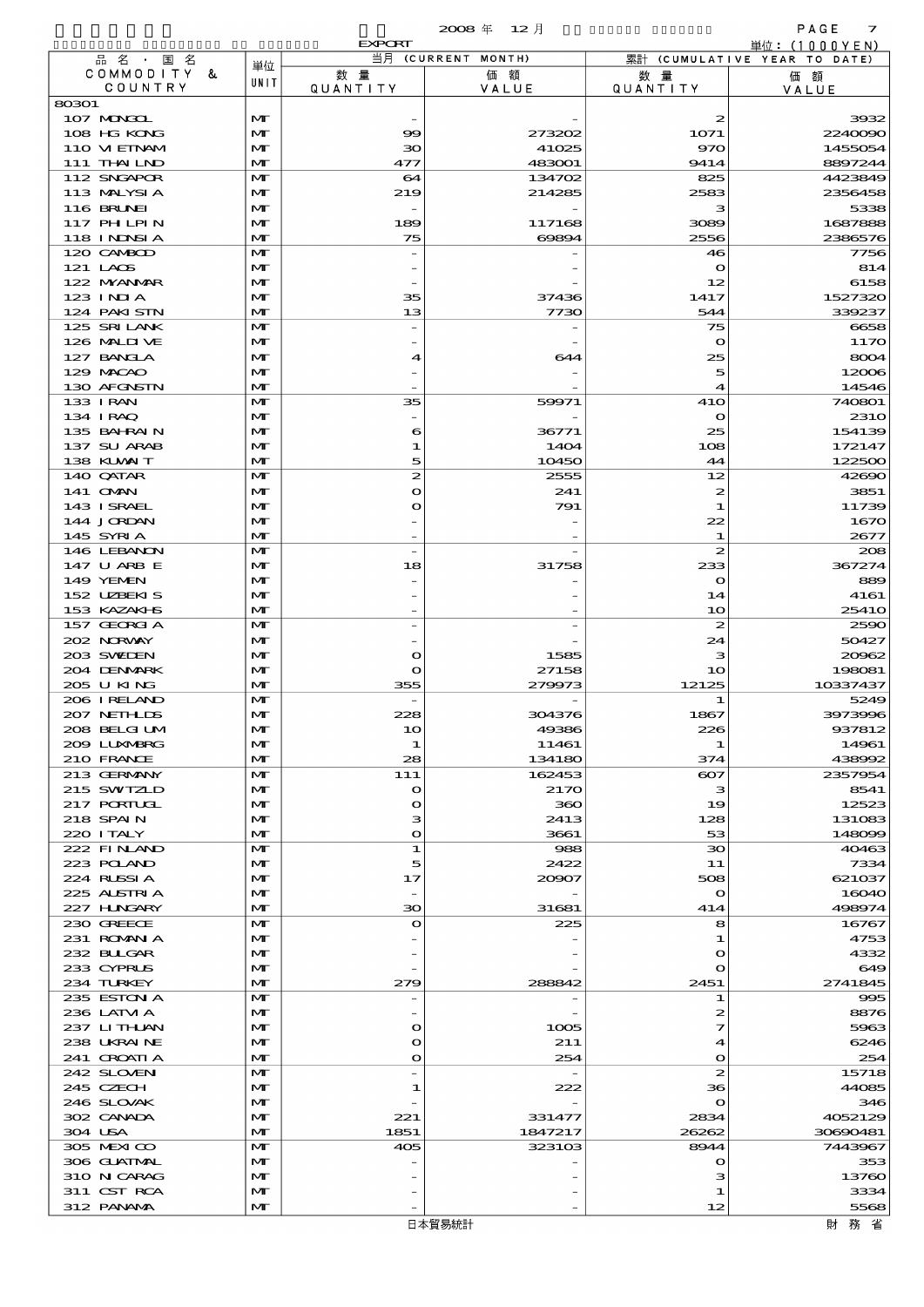|                            |                              |                        | 2008年 12月          |                     | PAGE<br>8                                       |
|----------------------------|------------------------------|------------------------|--------------------|---------------------|-------------------------------------------------|
| 品名·国名                      |                              | <b>EXPORT</b>          | 当月 (CURRENT MONTH) |                     | 単位: $(1000YEN)$<br>累計 (CUMULATIVE YEAR TO DATE) |
| COMMODITY &                | 単位                           | 数量                     | 価額                 | 数 量                 | 価額                                              |
| COUNTRY                    | UNIT                         | QUANTITY               | VALUE              | <b>QUANTITY</b>     | VALUE                                           |
| 80301                      |                              |                        |                    |                     |                                                 |
| 316 JAMAICA                | $\mathbf{M}$                 |                        |                    | 13                  | 1379                                            |
| 320 TRINDO                 | $\mathbf{M}$                 |                        |                    | 17                  | 6069                                            |
| 321 CUBA                   | $\mathbf{M}$                 |                        |                    | 17                  | 3480                                            |
| 323 DOMNICA<br>324 PRIRICO | $\mathbf{M}$<br>$\mathbf{M}$ | $\circ$                | 888                | $\bullet$<br>7      | 489<br>26205                                    |
| 336 ST VINT                | $\mathbf{M}$                 |                        |                    | $\mathbf o$         | 360                                             |
| 401 COLMBIA                | $\mathbf{M}$                 | 17                     | 15022              | 243                 | 240596                                          |
| 402 VENEZIA                | $\mathbf{M}$                 | з                      | 1298               | 265                 | 190429                                          |
| 406 ECUADOR                | $\mathbf{M}$                 |                        |                    | 5                   | 6828                                            |
| 407 PERU                   | $\mathbf{M}$                 |                        |                    | з                   | 3767                                            |
| 408 BOLIVIA                | $\mathbf{M}$                 |                        |                    | 5                   | 1076                                            |
| 409 CHLE                   | $\mathbf{M}$                 |                        |                    | 10                  | 5867                                            |
| 410 BRAZIL                 | $\mathbf{M}$                 | 186                    | 173049             | 2807                | 2697774                                         |
| 412 URUJAY<br>413 ARCENT   | $\mathbf{M}$<br>$\mathbf{M}$ | $\boldsymbol{4}$<br>11 | 931<br>10246       | 6<br>134            | 1159<br>141079                                  |
| 501 MROCCO                 | $\mathbf{M}$                 | $\mathbf o$            | 985                | 44                  | 98068                                           |
| 503 ALGERIA                | $\mathbf{M}$                 | $\mathbf o$            | 399                | $\mathbf o$         | $\infty$                                        |
| 505 LIBYA                  | $\mathbf{M}$                 |                        |                    | $\mathbf{o}$        | 1323                                            |
| 506 EGYPT                  | $\mathbf{M}$                 | 53                     | 42827              | 462                 | 395209                                          |
| 507 SUDAN                  | $\mathbf{M}$                 |                        |                    | $\mathbf o$         | 342                                             |
| 510 SENEGAL                | $\mathbf{M}$                 | $\mathbf o$            | 210                | $\mathbf o$         | <b>21O</b>                                      |
| 516 COIE D                 | $\mathbf{M}$                 |                        |                    | $\bullet$           | 503                                             |
| 517 <b>GHNA</b>            | $\mathbf{M}$                 | 2                      | 3050               | $\boldsymbol{z}$    | 4431                                            |
| 519 BEN N                  | $\mathbf{M}$                 |                        |                    | $\bullet$           | 469                                             |
| 523 CANARY                 | $\mathbf{M}$                 |                        |                    | 1                   | 999                                             |
| 524 N GERIA<br>527 CAMROLN | $\mathbf{M}$<br>$\mathbf{M}$ | O                      | 1089               | 1<br>1              | 4854<br>21802                                   |
| 532 R CONDO                | $\mathbf{M}$                 |                        |                    | 1                   | 1367                                            |
| 535 ANGCLA                 | $\mathbf{M}$                 |                        |                    | 2                   | 253                                             |
| 538 EIH OP                 | $\mathbf{M}$                 |                        |                    | $\bullet$           | 3106                                            |
| 541 KENYA                  | $\mathbf{M}$                 | 2                      | 470                | 4                   | 870                                             |
| 544 SEYCHL                 | $\mathbf{M}$                 |                        |                    | $\bullet$           | 323                                             |
| 545 MDZANBQ                | $\mathbf{M}$                 |                        |                    | $\bullet$           | 438                                             |
| 546 MADAGAS                | $\mathbf{M}$                 |                        |                    | $\bullet$           | 2406                                            |
| 551 S AFRCA                | $\mathbf{M}$                 | 58                     | 70453              | 760                 | 903409                                          |
| 554 ZAMBIA                 | $\mathbf{M}$                 |                        |                    | $\bullet$           | 247                                             |
| 559 ERITREA<br>601 ALSTRAL | $\mathbf{M}$<br>$\mathbf{M}$ | 53                     | 76075              | $\mathbf o$<br>1004 | 4348<br>1600612                                 |
| 606 NEWELD                 | $\mathbf{M}$                 | 1                      | 1288               | 18                  | 26497                                           |
| 612 FIJI                   | $\mathbf{M}$                 |                        |                    | $\bullet$           | 2026                                            |
| 613 SCLOMON                | $\mathbf{M}$                 |                        |                    |                     | 651                                             |
| 618 NEWALD                 | $\mathbf{M}$                 |                        |                    | $\bullet$           | 513                                             |
| 620 GLAM                   | $\mathbf{M}$                 | $\mathbf o$            | 574                | 4                   | 10071                                           |
| 626 MICRONE                | $\mathbf{M}$                 |                        |                    | $\bullet$           | 285                                             |
| 627 MARIANA                | $\mathbf{M}$                 |                        |                    | $\bullet$           | 1118                                            |
|                            |                              |                        |                    |                     |                                                 |
| 805                        |                              |                        |                    |                     |                                                 |
| 103 R KOREA                | KG                           | 861                    | 5739               | 70080               | 275981                                          |
| 104 N KOREA<br>$105$ CHNA  | KG<br>KG                     | $\overline{a}$<br>5876 | 9423               | 30<br>67283         | 231<br>154893                                   |
| 106 TAI VAN                | КG                           | 4269                   | 35122              | 109650              | 918462                                          |
| 108 HG KONG                | KG                           | $\infty$               | 96582              | 163376              | 1801206                                         |
| 110 VIEINAM                | KG                           |                        |                    | 9539                | 33904                                           |
| 111 THAILND                | KG                           | 736                    | 4506               | 10438               | 40041                                           |
| 112 SNGAPOR                | KG                           | 1287                   | 9922               | 24197               | 109633                                          |
| 113 MALYSIA                | КG                           | 146                    | 2824               | 2515                | 10059                                           |
| 117 PH LPIN                | KG                           | 98                     | 262                | 14260               | 7690                                            |
| 118 I NJNSI A              | KG                           | 30                     | 256                | 10218               | 17061                                           |
| 120 CAMBOD<br>121 LAOS     | KG<br>KG                     |                        |                    | 1928                | 843<br>13745                                    |
| $123$ INIA                 | KG                           | $\qquad \qquad -$      |                    | 7000<br>430         | 926                                             |
| 124 PAKISTN                | KG                           | 3308                   | 577                | 15038               | 2194                                            |
| 127 BANCLA                 | KG                           |                        |                    | 8                   | 353                                             |
| 129 MACAO                  | KG                           | 38                     | 278                | 204                 | 1250                                            |
| 133 I RAN                  | KG                           |                        |                    | 100                 | 424                                             |
| 135 BAHRAIN                | KG                           |                        |                    | 136                 | 1130                                            |
| 137 SU ARAB                | KG                           |                        |                    | 370                 | 8599                                            |
| 138 KUWAIT                 | KG                           |                        |                    | 42                  | 141O                                            |
| 140 QATAR                  | KG                           |                        |                    | 202                 | 867                                             |
| 143 ISRAEL                 | KG                           | $\overline{a}$         |                    | 577                 | 1161                                            |
| 146 LEBANON<br>147 U ARB E | KG<br>KG                     | 22                     | 459                | 165<br>948          | 572<br>11395                                    |
| 153 KAZAKI B               | KG                           |                        |                    | 2252                | 2088                                            |
| 157 GEORGIA                | KG                           |                        |                    | 14                  | 239                                             |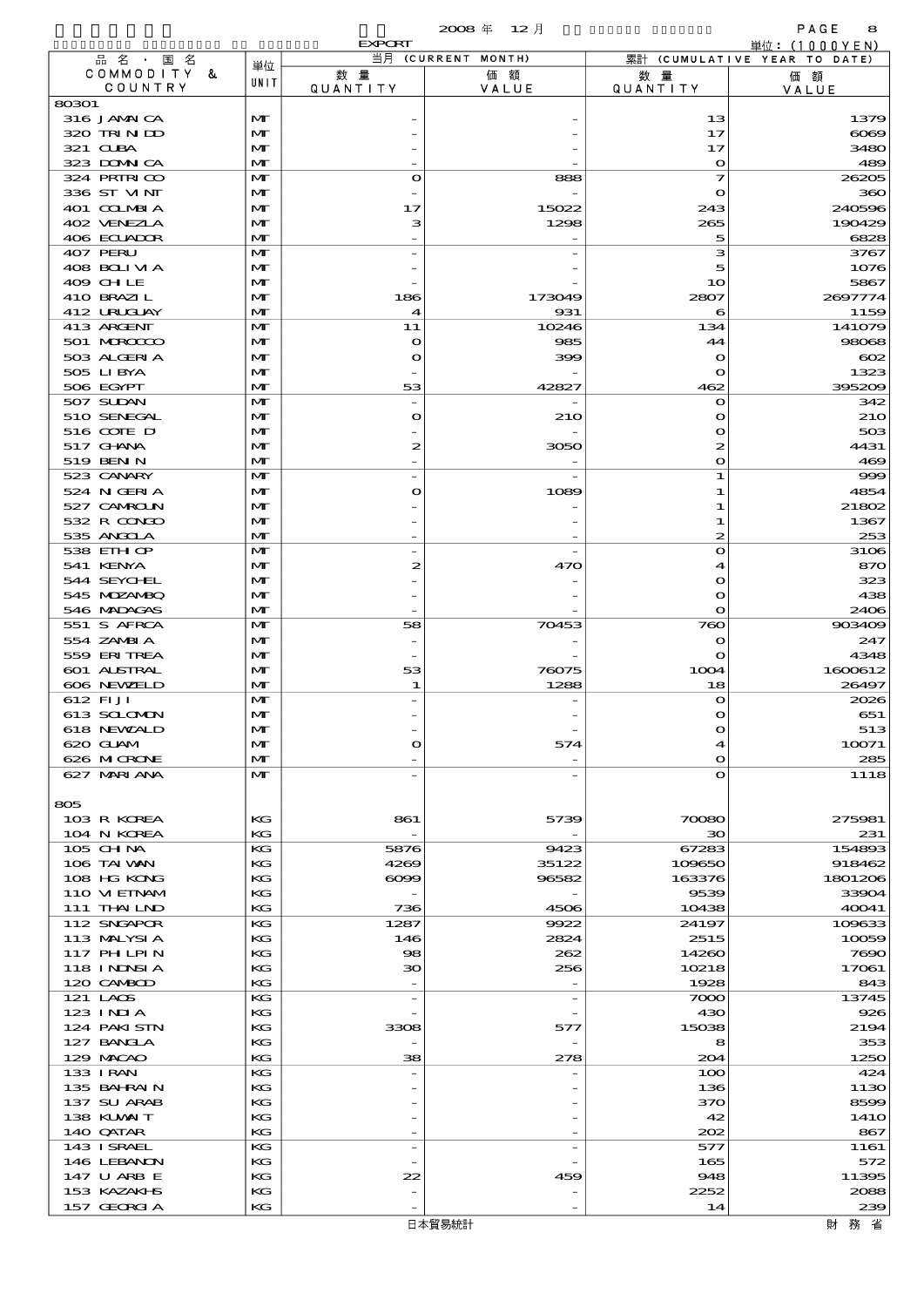|                            |            |                | $2008$ 年 12月       |                             | PAGE<br>9                                       |
|----------------------------|------------|----------------|--------------------|-----------------------------|-------------------------------------------------|
| 品名·国名                      |            | <b>EXPORT</b>  | 当月 (CURRENT MONTH) |                             | 単位: $(1000YEN)$<br>累計 (CUMULATIVE YEAR TO DATE) |
| COMMODITY &<br>COUNTRY     | 単位<br>UNIT | 数量<br>QUANTITY | 価額<br>VALUE        | 数 量<br><b>QUANTITY</b>      | 価額<br>VALUE                                     |
| 805                        |            |                |                    |                             |                                                 |
| 202 NRWAY                  | KG         |                |                    | 10                          | 264                                             |
| 203 SWIEN                  | KG         |                |                    | 1180                        | 10490                                           |
| 204 DENMARK                | KG         |                |                    | 297                         | 2202                                            |
| 205 U KING                 | KG         | 200            | 2087               | 5222                        | 44737                                           |
| 207 NETH LIS               | KG         | 290            | 1484               | 20479                       | 50645                                           |
| 208 BELGI UM<br>210 FRANCE | KG<br>KG   | 80<br>7118     | 212<br>12734       | 2662                        | 12217<br>135357                                 |
| 211 MUNACO                 | KG         |                |                    | 30877<br>46                 | 511                                             |
| 213 GERMANY                | KG         | 178            | 597                | 21177                       | 80146                                           |
| 215 SWIZLD                 | KG         | 8              | 265                | 1218                        | 8449                                            |
| 217 PORTUGL                | KG         |                |                    | 2                           | 277                                             |
| 218 SPAIN                  | KG         | 171            | 584                | 7348                        | 29992                                           |
| 220 I TALY                 | KG         | 5424           | 5951               | 10267                       | 43337                                           |
| 221 MALTA<br>222 FINAND    | KG         |                |                    | 556                         | 420                                             |
| 223 POLAND                 | KG<br>KG   |                |                    | 1326<br>2900                | 3176<br>2243                                    |
| 224 RUSSIA                 | KG         |                |                    | 3467                        | 10801                                           |
| 225 ALSTRIA                | KG         |                |                    | 27                          | 1070                                            |
| 230 GREECE                 | KG         |                |                    | 2239                        | 3431                                            |
| 231 ROMNA                  | KG         |                |                    | 1637                        | 2491                                            |
| 232 BULGAR                 | KG         |                |                    | 26                          | 1267                                            |
| 233 CYPRUS                 | KG         |                |                    | 1205                        | 1693                                            |
| 234 TURKEY<br>235 ESTON A  | KG<br>KG   |                |                    | 1911                        | 5817                                            |
| 236 LATM A                 | KG         |                |                    | 6666<br>390                 | 6058<br>1332                                    |
| 245 CZECH                  | KG         |                |                    | 2716                        | 4423                                            |
| 246 SLOVAK                 | KG         |                |                    | 30                          | 373                                             |
| 302 CANADA                 | KG         | 736            | 2396               | 3321                        | 8191                                            |
| 304 USA                    | KG         | 2006           | 24250              | 55247                       | 327040                                          |
| 305 MEXICO                 | KG         |                |                    | 106                         | <b>1100</b>                                     |
| 311 CST RCA                | KG         |                |                    | 70                          | 2424                                            |
| 312 PANAMA                 | KG         |                |                    | 27                          | 524                                             |
| 321 CLBA<br>323 DOMNICA    | KG<br>KG   |                |                    | 80<br>442                   | 819<br>615                                      |
| 401 COLMBIA                | KG         |                |                    | 150                         | 871                                             |
| 402 VENEZLA                | KG         |                |                    | 20                          | 486                                             |
| 407 PERU                   | KG         |                |                    | 200                         | 243                                             |
| 409 CHLE                   | KG         |                |                    | 556                         | 7316                                            |
| 410 BRAZIL                 | KG         |                |                    | 1180                        | 1443                                            |
| 412 URUCUAY                | KG         |                |                    | 12                          | 221                                             |
| 503 ALGERIA                | КG         |                |                    | 4                           | 482                                             |
| 504 TUN SI A<br>517 GHANA  | KG<br>КG   | 48             | 898                | 48<br>$\boldsymbol{\infty}$ | 898<br>280                                      |
| 541 KENYA                  | KG         |                |                    | 4793                        | 9633                                            |
| 548 REUN ON                | KG         |                |                    | 59                          | 382                                             |
| 551 S AFRCA                | KG         |                |                    | 13                          | 303                                             |
| 601 ALSTRAL                | KG         | 684            | 4309               | 7900                        | 24851                                           |
| 606 NEWELD                 | KG         | 14             | 364                | 39                          | 643                                             |
| 619 F POLYN<br>620 GLAM    | KG<br>KG   |                |                    | 224                         | 904<br>8198                                     |
| 626 MCRONE                 | $K$ $G$    |                |                    | 1728<br>120                 | 475                                             |
|                            |            |                |                    |                             |                                                 |
| 807                        |            |                |                    |                             |                                                 |
| 103 R KOREA                |            |                | 252026             |                             | 6610426                                         |
| 104 N KOREA                |            |                | 3606               |                             | 21638                                           |
| 105 CH NA                  |            |                | 608776             |                             | 6866544                                         |
| 106 TAI VAN                |            |                | 381644             |                             | 8109921                                         |
| 107 MONGOL<br>108 HG KONG  |            |                | 701457             |                             | 2792<br>9714482                                 |
| 110 VIEINAM                |            |                | 3281O              |                             | 594374                                          |
| 111 THAILND                |            |                | 116152             |                             | 1052254                                         |
| 112 SNGAPOR                |            |                | 81924              |                             | 721406                                          |
| 113 MALYSIA                |            |                | 156519             |                             | 613674                                          |
| <b>116 BRUNEI</b>          |            |                |                    |                             | 1219                                            |
| 117 PH LPIN                |            |                | 7212               |                             | 97868                                           |
| 118 I NJNSI A              |            |                | 4814               |                             | 114675                                          |
| 120 CAMBOD<br>121 LAOS     |            |                | 897                |                             | 11745<br>897                                    |
| 122 NYANAR                 |            |                |                    |                             | 8371                                            |
| 123 INIA                   |            |                | 2686               |                             | 24532                                           |
| 124 PAKISIN                |            |                |                    |                             | 1009                                            |
| 125 SRILANK                |            |                |                    |                             | 4986                                            |
| 126 MALIJUE                |            |                | 201                |                             | 1597                                            |
| 127 BANCLA                 |            |                |                    |                             | 3093                                            |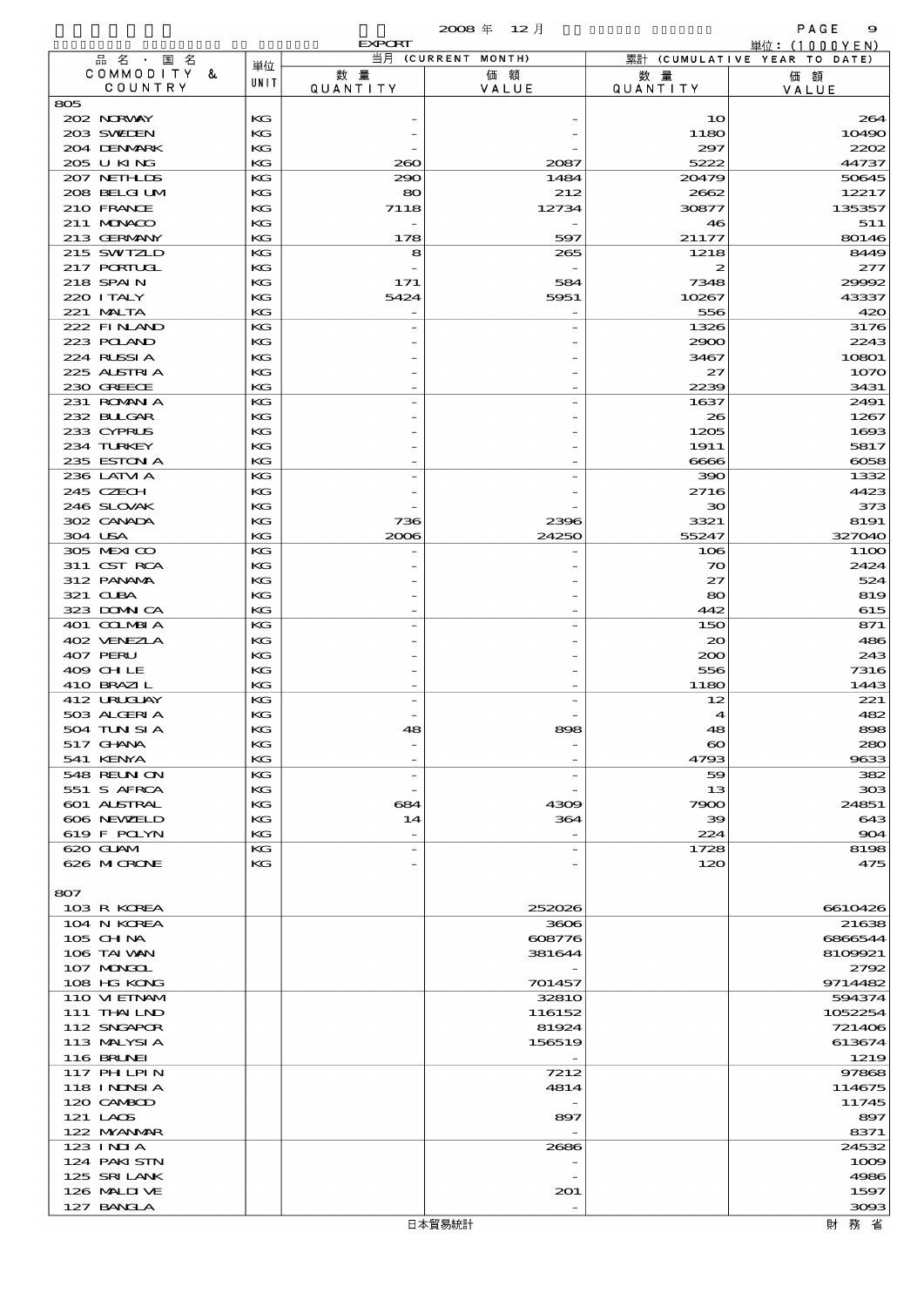|                           |      | <b>EXPORT</b>   |                    |                        | 単位: (1000YEN)                |
|---------------------------|------|-----------------|--------------------|------------------------|------------------------------|
| 品名・国名                     | 単位   |                 | 当月 (CURRENT MONTH) |                        | 累計 (CUMULATIVE YEAR TO DATE) |
| COMMODITY &<br>COUNTRY    | UNIT | 数 量<br>QUANTITY | 価額<br>VALUE        | 数 量<br><b>QUANTITY</b> | 価額<br>VALUE                  |
| 807                       |      |                 |                    |                        |                              |
| 129 MACAO                 |      |                 |                    |                        | 112586                       |
| 133 I RAN                 |      |                 |                    |                        | 4242                         |
| 134 IRAQ<br>135 BAHRAIN   |      |                 |                    |                        | 6667<br>5970                 |
| 137 SU ARAB               |      |                 | 905                |                        | 70084                        |
| 138 KUWAIT                |      |                 | 538                |                        | 33984                        |
| 140 QATAR                 |      |                 |                    |                        | 17545                        |
| 143 ISRAEL                |      |                 | 1965               |                        | 71874                        |
| 146 LEBANON               |      |                 |                    |                        | 4358                         |
| 147 U ARB E<br>149 YEMEN  |      |                 | 50830              |                        | 389742<br>275                |
| 153 KAZAKI B              |      |                 |                    |                        | 400                          |
| 156 TURKMEN               |      |                 |                    |                        | 1522                         |
| 157 GEORGIA               |      |                 |                    |                        | 2339                         |
| 201 I CELAND              |      |                 |                    |                        | 3929                         |
| 202 NORWAY                |      |                 | 7137               |                        | 91244                        |
| 203 SWIEN                 |      |                 | 16443              |                        | 325623                       |
| 204 DENMARK               |      |                 | 52644              |                        | 162302                       |
| 205 U KING<br>206 IRELAND |      |                 | 192155<br>4904     |                        | 3166825<br>74416             |
| 207 NETHLIS               |      |                 | 57577              |                        | 784756                       |
| 208 BELGI UM              |      |                 | 26301              |                        | 390471                       |
| 210 FRANCE                |      |                 | 275508             |                        | 3378669                      |
| 213 GERMANY               |      |                 | 95683              |                        | 1644776                      |
| 215 SWIZLD                |      |                 | 1203               |                        | 353796                       |
| 217 PORTUGL               |      |                 | 275                |                        | 1562                         |
| 218 SPAIN                 |      |                 | 27658              |                        | 903115                       |
| 220 I TALY<br>222 FINAND  |      |                 | 557187<br>52818    |                        | 3051975<br>384188            |
| 223 POLAND                |      |                 |                    |                        | <b>11O1</b>                  |
| 224 RLSSIA                |      |                 | 4142               |                        | 171601                       |
| 225 ALSTRIA               |      |                 | 17329              |                        | 99199                        |
| 227 HUNGARY               |      |                 | 8129               |                        | 26745                        |
| 230 GREECE                |      |                 | 26046              |                        | 245731                       |
| 231 ROMNA                 |      |                 | 3880               |                        | 27037                        |
| 232 BUGAR<br>233 CYPRUS   |      |                 |                    |                        | 1586<br>216                  |
| 234 TURKEY                |      |                 | 17105              |                        | 82107                        |
| 235 ESTON A               |      |                 |                    |                        | 10626                        |
| 236 LATM A                |      |                 |                    |                        | 53225                        |
| 237 LITHAN                |      |                 |                    |                        | 469                          |
| 238 UKRAINE               |      |                 |                    |                        | 3270                         |
| 241 GROATIA               |      |                 |                    |                        | 4168                         |
| 242 SLOVEN<br>245 CZECH   |      |                 |                    |                        | 369<br>4669                  |
| 246 SLOVAK                |      |                 |                    |                        | 2016                         |
| 302 CANADA                |      |                 | 65925              |                        | 438725                       |
| 304 USA                   |      |                 | 988383             |                        | 8224898                      |
| 305 MEXICO                |      |                 |                    |                        | 59491                        |
| 306 GUATMAL               |      |                 |                    |                        | 292                          |
| 307 HONDURS               |      |                 |                    |                        | 292                          |
| 312 PANAMA<br>320 TRINDO  |      |                 | 1085               |                        | 7596<br>1522                 |
| 323 DOMNICA               |      |                 |                    |                        | 2956                         |
| 324 PRIRICO               |      |                 |                    |                        | 3102                         |
| 401 COLMBIA               |      |                 | 1309               |                        | 9294                         |
| 402 VENEZIA               |      |                 |                    |                        | 1462                         |
| 404 SURINAM               |      |                 |                    |                        | 212                          |
| 406 ECUADOR               |      |                 | 1679               |                        | 16954                        |
| 407 PERU<br>409 CHLE      |      |                 | 228                |                        | 437                          |
| 410 BRAZIL                |      |                 | 10792<br>3295      |                        | 25506<br>175494              |
| 413 ARCENT                |      |                 |                    |                        | 11267                        |
| 503 ALGERIA               |      |                 |                    |                        | 9624                         |
| 504 TUN SI A              |      |                 |                    |                        | 226                          |
| 506 EGYPT                 |      |                 |                    |                        | 505                          |
| 508 WSAHAR                |      |                 | 360                |                        | 360                          |
| 515 LIBERIA               |      |                 |                    |                        | 461                          |
| 517 GHNA<br>520 MAI       |      |                 |                    |                        | 504<br>358                   |
| 522 C VERDE               |      |                 | 358                |                        | 280                          |
| 523 CANARY                |      |                 |                    |                        | 1418                         |
| 524 N GERIA               |      |                 |                    |                        | 4753                         |
| 527 CAMROLN               |      |                 |                    |                        | 739                          |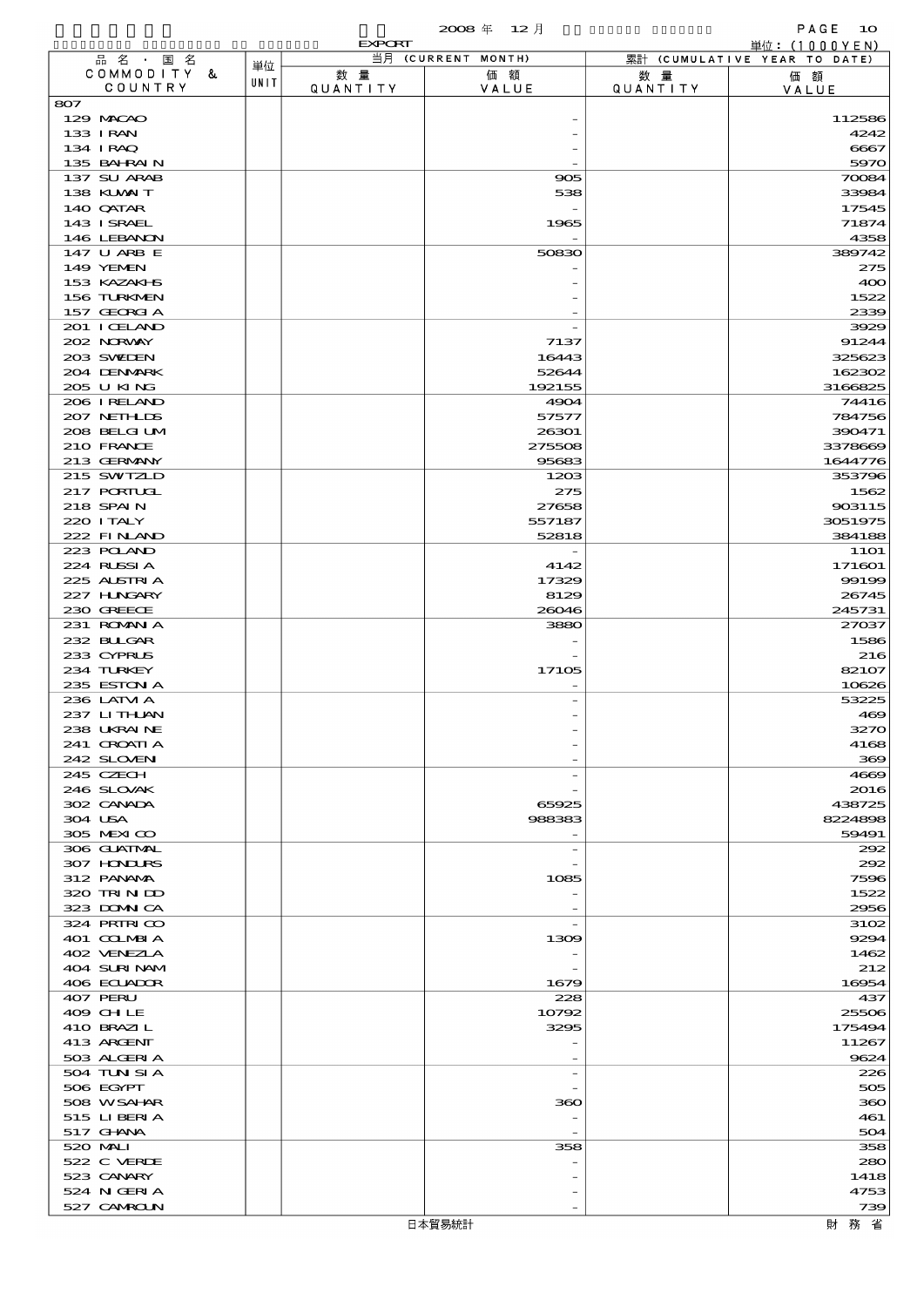|                            |            | <b>EXPORT</b>                      |                    |                        | 単位: (1000 Y E N)             |
|----------------------------|------------|------------------------------------|--------------------|------------------------|------------------------------|
| 品名・国名                      | 単位         |                                    | 当月 (CURRENT MONTH) |                        | 累計 (CUMULATIVE YEAR TO DATE) |
| COMMODITY &<br>COUNTRY     | UNIT       | 数量<br><b>QUANTITY</b>              | 価額<br>VALUE        | 数 暈<br><b>QUANTITY</b> | 価額<br>VALUE                  |
| 807                        |            |                                    |                    |                        |                              |
| 528 CHAD                   |            |                                    |                    |                        | 333                          |
| 533 D CONDO                |            |                                    | 208                |                        | 208                          |
| 534 BURLNI                 |            |                                    |                    |                        | 208                          |
| 535 ANGCLA<br>538 EIHOP    |            |                                    |                    |                        | 382<br>2643                  |
| 539 DJI BOUT               |            |                                    |                    |                        | 1186                         |
| 541 KENYA                  |            |                                    |                    |                        | 673                          |
| 543 TANZN A                |            |                                    |                    |                        | 253                          |
| 544 SEYCHEL                |            |                                    |                    |                        | 240                          |
| 546 MADAGAS<br>551 S AFRCA |            |                                    | 328<br>11963       |                        | 617<br>134970                |
| 554 ZAMBIA                 |            |                                    |                    |                        | 936                          |
| 601 ALSTRAL                |            |                                    | 78365              |                        | 987962                       |
| 602 PAP NGA                |            |                                    |                    |                        | 1529                         |
| 606 NEWELD                 |            |                                    | 7565               |                        | 123392                       |
| 613 SCLOMON                |            |                                    |                    |                        | 320                          |
| 619 F POLYN<br>620 GUAM    |            |                                    |                    |                        | 1913<br>14411                |
| 625 MARSHAL                |            |                                    | 790                |                        | 790                          |
| 626 MICRONE                |            |                                    |                    |                        | 593                          |
| 628 PALAU                  |            |                                    |                    |                        | 633                          |
|                            |            |                                    |                    |                        |                              |
| 80701                      |            |                                    |                    |                        |                              |
| 103 R KOREA<br>104 N KOREA | DZ.<br>DZ. | 1467                               | 121523<br>462      | 21728<br>1158          | 2181060<br>8739              |
| 105 CH NA                  | DZ.        | $\boldsymbol{\mathcal{A}}$<br>2614 | 104705             | 30660                  | 1416046                      |
| 106 TAI VAN                | IX         | 1524                               | 111321             | 38069                  | 2792902                      |
| 107 MAGAL                  | DZ.        |                                    |                    | 12                     | 781                          |
| 108 HG KONG                | DZ.        | 2529                               | 205364             | 44776                  | 3690336                      |
| 110 VIEINAM                | DZ.        | 59                                 | 7759               | 951                    | 258576                       |
| 111 THAILND<br>112 SNGAPOR | DZ.<br>IX  | 15<br>192                          | 2072<br>14268      | 191<br>1589            | 32638<br>128071              |
| 113 MALYSIA                | DZ.        | 124                                | 4879               | 1819                   | 27456                        |
| 116 BRUNEI                 | DZ.        |                                    |                    | 286                    | 963                          |
| 117 PH LPIN                | DZ.        | 29                                 | 1756               | 674                    | 23122                        |
| 118 I NJNSI A              | DZ.        |                                    |                    | 76                     | 6147                         |
| 120 CAMBOD                 | IX         |                                    |                    | 58                     | 8045                         |
| $123$ INJA<br>126 MALIJ VE | DZ.<br>DZ. | 83                                 | 716                | 144<br>8               | 2156<br>1094                 |
| 129 MACAO                  | DZ.        |                                    |                    | 116                    | 17587                        |
| 133 I RAN                  | DZ.        |                                    |                    | 363                    | 1383                         |
| 135 BAHRAIN                | DZ.        |                                    |                    | $\blacktriangle$       | 2663                         |
| 137 SU ARAB                | DZ.        | 14                                 | 577                | 185                    | 11884                        |
| 138 KLVXIT                 | DZ.<br>DZ. | $\overline{\phantom{0}}$           |                    | 64<br>38               | 23747                        |
| 140 QATAR<br>143 ISRAEL    | DZ.        | $\overline{a}$                     |                    | 16                     | 4258<br>1454                 |
| 146 LEBANON                | DZ.        |                                    |                    | 23                     | 2385                         |
| 147 U ARB E                | DZ.        |                                    |                    | 140                    | 18526                        |
| 156 TURKMEN                | DZ.        |                                    |                    | 8                      | 1522                         |
| 157 GEORGIA                | DZ.        | $\overline{a}$                     |                    | 2                      | 625                          |
| 201 I CELAND<br>202 NORWAY | DZ.<br>IX  |                                    |                    | 2<br>2                 | 766<br>682                   |
| 203 SWIDEN                 | DZ.        | 167                                | 1899               | 790                    | 11718                        |
| 204 DENMARK                | DZ.        | 11                                 | 268                | 1041                   | 14684                        |
| 205 U KING                 | DZ.        | 135                                | 20663              | 4290                   | 660263                       |
| 206 I RELAND               | DZ.        |                                    |                    | $\mathbf o$            | 212                          |
| 207 NETHLIS                | IX         | $_{\infty}$                        | 2066               | 448                    | 52421                        |
| 208 BELGI UM<br>210 FRANCE | DZ.<br>DZ. | з<br>312                           | 203<br>75041       | 435<br>4184            | 56109<br>954931              |
| 213 GERMANY                | DZ.        | $\boldsymbol{\infty}$              | 2263               | 3433                   | 240911                       |
| 215 SWIZLD                 | DZ.        | 10                                 | 802                | 842                    | 78090                        |
| 217 PORTUGL                | IX         | 5                                  | 275                | 12                     | 807                          |
| 218 SPAIN                  | DZ.        | 27                                 | 2151               | 376                    | 36452                        |
| 220 I TALY                 | DZ.        | 1022                               | 343605             | 4880                   | 1011835                      |
| 222 FINAND<br>223 POLAND   | DZ.<br>DZ. | 2                                  | 1172               | 40<br>6                | 8585<br>643                  |
| 224 RUSSIA                 | IX         | 1                                  | 309                | 168                    | 59909                        |
| 225 ALSTRIA                | DZ.        | 138                                | 12608              | 208                    | 26291                        |
| 227 H.NGARY                | DZ.        | $\overline{\phantom{0}}$           |                    | 5                      | 414                          |
| 230 GREECE                 | DZ.        | $\overline{a}$                     |                    | 43                     | 6292                         |
| 231 ROMANIA                | DZ.        |                                    |                    | 13                     | 2389                         |
| 232 BULGAR                 | IX<br>DZ.  |                                    |                    | $\mathbf{o}$           | 205                          |
| 234 TURKEY<br>235 ESTON A  | DZ.        |                                    |                    | 114<br>16              | 8137<br>6762                 |

財務省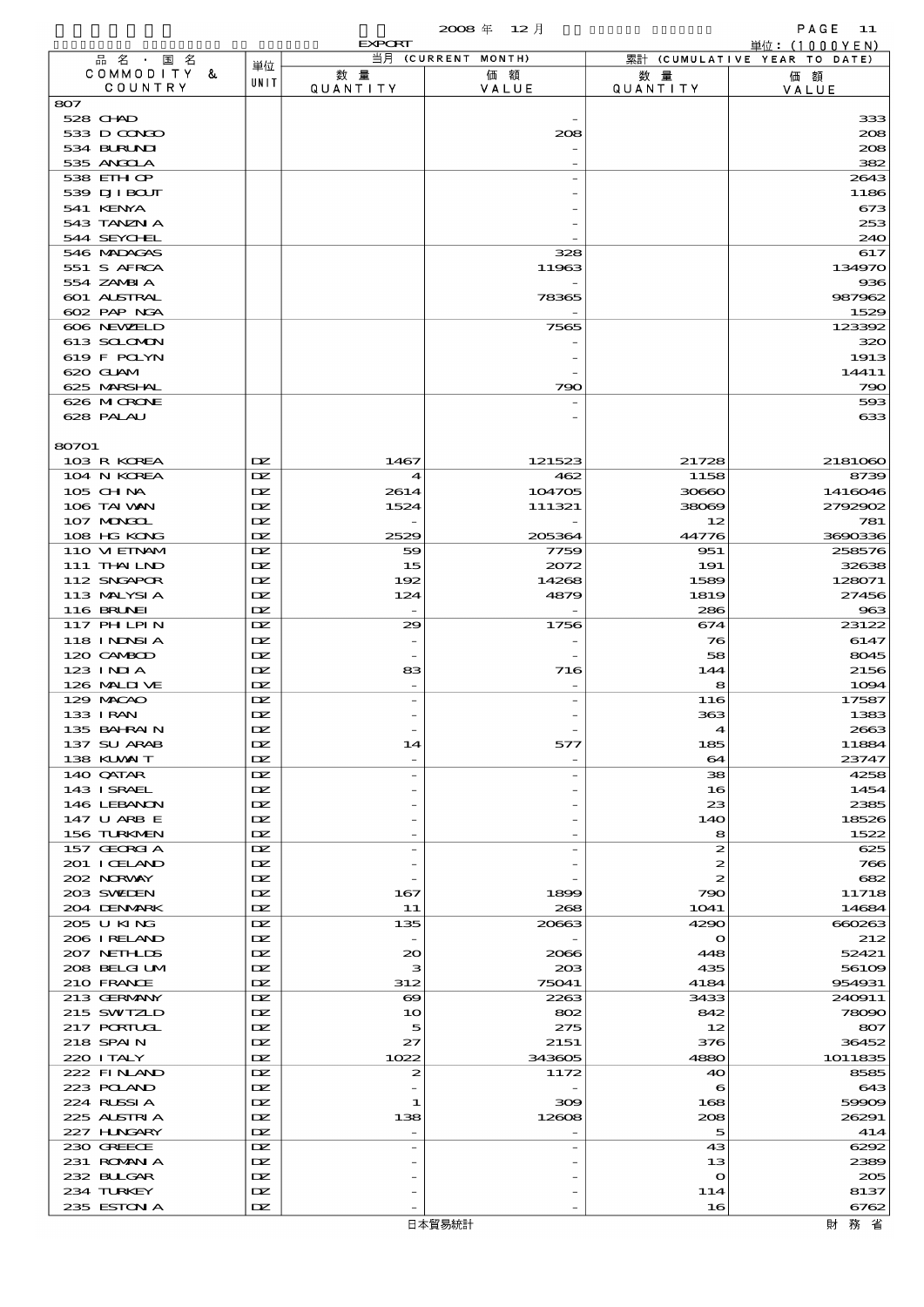|                            |            | <b>EXPORT</b> |                          |                       | 単位: (1000 Y E N)             |
|----------------------------|------------|---------------|--------------------------|-----------------------|------------------------------|
| 品 名 ・ 国 名<br>COMMODITY &   | 単位         | 数量            | 当月 (CURRENT MONTH)<br>価額 | 数 暈                   | 累計 (CUMULATIVE YEAR TO DATE) |
| COUNTRY                    | UNIT       | QUANTITY      | VALUE                    | <b>QUANTITY</b>       | 価額<br>VALUE                  |
| 80701                      |            |               |                          |                       |                              |
| 236 LATM A                 | DZ.        |               |                          | з                     | 509                          |
| 238 UKRAINE                | IX         |               |                          | 6                     | 1779                         |
| 241 CROATIA<br>245 CZECH   | IX<br>DZ.  |               |                          | 73<br>1               | 4168<br>727                  |
| 302 CANADA                 | DZ.        | 55            | 14560                    | 364                   | 52120                        |
| 304 USA                    | DZ.        | 1976          | 321236                   | 15627                 | 1866608                      |
| 305 MEXICO                 | IX         |               |                          | 18                    | 968                          |
| 312 PANAMA                 | DZ.        | 7             | 1085                     | 146                   | 7241                         |
| 401 COLMBIA                | DZ.        | 6             | 1309                     | 8                     | 1675                         |
| 406 ECUADOR<br>407 PERU    | DZ.<br>DZ. | 4             | 228                      | 7<br>4                | 1143<br>228                  |
| 409 CHLE                   | IX         | 138           | 5321                     | 229                   | 9257                         |
| 410 BRAZIL                 | DZ.        | 35            | 3295                     | 97                    | 8560                         |
| 413 ARGENT                 | DZ.        |               |                          | 12                    | 716                          |
| 503 ALGERIA                | DZ.        |               |                          | $_{\rm ss}$           | 2435                         |
| 515 LIBERIA                | DZ.        |               |                          | 12                    | 461                          |
| 523 CANARY                 | IX         |               |                          | 11                    | 488                          |
| 535 ANGOLA<br>539 DJI BOUT | DZ.<br>DZ. |               |                          | 39<br>7               | 382<br>226                   |
| 541 KENYA                  | DZ.        |               |                          | $\boldsymbol{z}$      | 439                          |
| 543 TANZN A                | DZ.        |               |                          | з                     | 253                          |
| 544 SEYCHEL                | IX         |               |                          | 2                     | 240                          |
| 551 S AFRCA                | DZ.        | ◢             | 201                      | 20                    | 3202                         |
| 601 ALSTRAL                | DZ.        | 200           | 15577                    | 2855                  | 236156                       |
| 602 PAP NGA                | DZ.        |               |                          | 13                    | $\boldsymbol{\alpha}$        |
| 606 NEWELD                 | DZ.        | 1             | 350                      | 170                   | 9881                         |
| 620 GLAM<br>625 MARSHAL    | IX<br>DZ.  | 6             | 790                      | 127<br>6              | 6704<br>790                  |
|                            |            |               |                          |                       |                              |
| 8070101                    |            |               |                          |                       |                              |
| 103 R KOREA                | DZ.        | 407           | 15043                    | 4229                  | 384363                       |
| 105 CH NA                  | IX         | 208           | 10023                    | 6756                  | 182237                       |
| 106 TAI VAN                | DZ.        | 260           | 12954                    | 3441                  | 242542                       |
| 107 MONGOL                 | DZ.        |               |                          | 6                     | 411                          |
| 108 HG KONG<br>110 VIEINAM | DZ.<br>DZ. | 355           | 30900                    | 5093<br>8             | 598772<br>472                |
| 111 THAILND                | IX         |               |                          | 19                    | 2652                         |
| 112 SNGAPOR                | DZ.        | 18            | 2803                     | 252                   | 32468                        |
| 113 MALYSIA                | DZ.        | з             | 286                      | $\infty$              | 1031                         |
| <b>116 BRUNEI</b>          | DZ.        |               |                          | 75                    | 253                          |
| <b>117 PHLPIN</b>          | IX         |               |                          | 14                    | 800                          |
| 118 INDSIA                 | DZ.        |               |                          |                       | 529                          |
| 120 CAMBOD                 | DZ.        |               |                          | 18                    | 3706                         |
| 123 INIA<br>126 MALIJ VE   | DZ.<br>DZ. |               |                          | $\boldsymbol{z}$<br>з | 340<br>449                   |
| 129 MACAO                  | DZ.        |               |                          | 53                    | 7565                         |
| 137 SU ARAB                | DZ.        |               |                          | 5                     | 1460                         |
| 138 KUWAIT                 | DZ.        |               |                          | 2                     | 420                          |
| 140 QATAR                  | DZ.        |               |                          | 8                     | 1120                         |
| 147 U ARB E                | DZ.        |               |                          | 85                    | 6212                         |
| 202 NORWAY                 | DZ.        |               |                          | 2                     | 682                          |
| 203 SWIDEN<br>204 DENMARK  | DZ.<br>DZ. |               |                          | 9<br>4                | 1363<br>1012                 |
| 205 U KING                 | DZ.        | 65            | 11490                    | 2961                  | 437132                       |
| 207 NETH LIS               | DZ.        |               |                          | 212                   | 30925                        |
| 208 BELGI UM               | DZ.        |               |                          | 292                   | 39079                        |
| 210 FRANCE                 | DZ.        | 107           | 33443                    | 708                   | 180777                       |
| 213 GERMANY                | DZ.        | 37            | 1075                     | 2280                  | 169841                       |
| 215 SWIZLD                 | DZ.        |               |                          | 379                   | 45697                        |
| 218 SPAIN<br>220 I TALY    | DZ.<br>DZ. | 807           | 201698                   | 14<br>3173            | 3459<br>461067               |
| 222 FINAND                 | DZ.        |               |                          | 4                     | 1139                         |
| 224 RUSSI A                | DZ.        |               |                          | 40                    | 14228                        |
| 225 ALSTRIA                | DZ.        |               |                          | $\boldsymbol{4}$      | 1853                         |
| 230 GREECE                 | DZ.        |               |                          | 1                     | 247                          |
| 231 ROMANIA                | DZ.        |               |                          | 1                     | 282                          |
| 232 BULGAR                 | DZ.        |               |                          | $\mathbf o$           | 205                          |
| 234 TURKEY<br>235 ESTON A  | DZ.<br>DZ. |               |                          | 30<br>5               | 3431<br>1889                 |
| 302 CANADA                 | DZ.        | з             | 4383                     | 100                   | 16688                        |
| 304 USA                    | DZ.        | 626           | 157813                   | 4190                  | 668983                       |
| 305 MEXICO                 | DZ.        |               |                          | 13                    | 255                          |
| 312 PANAMA                 | DZ.        | з             | 248                      | з                     | 248                          |
| 406 ECUADOR                | DZ.        |               |                          | 2                     | 234                          |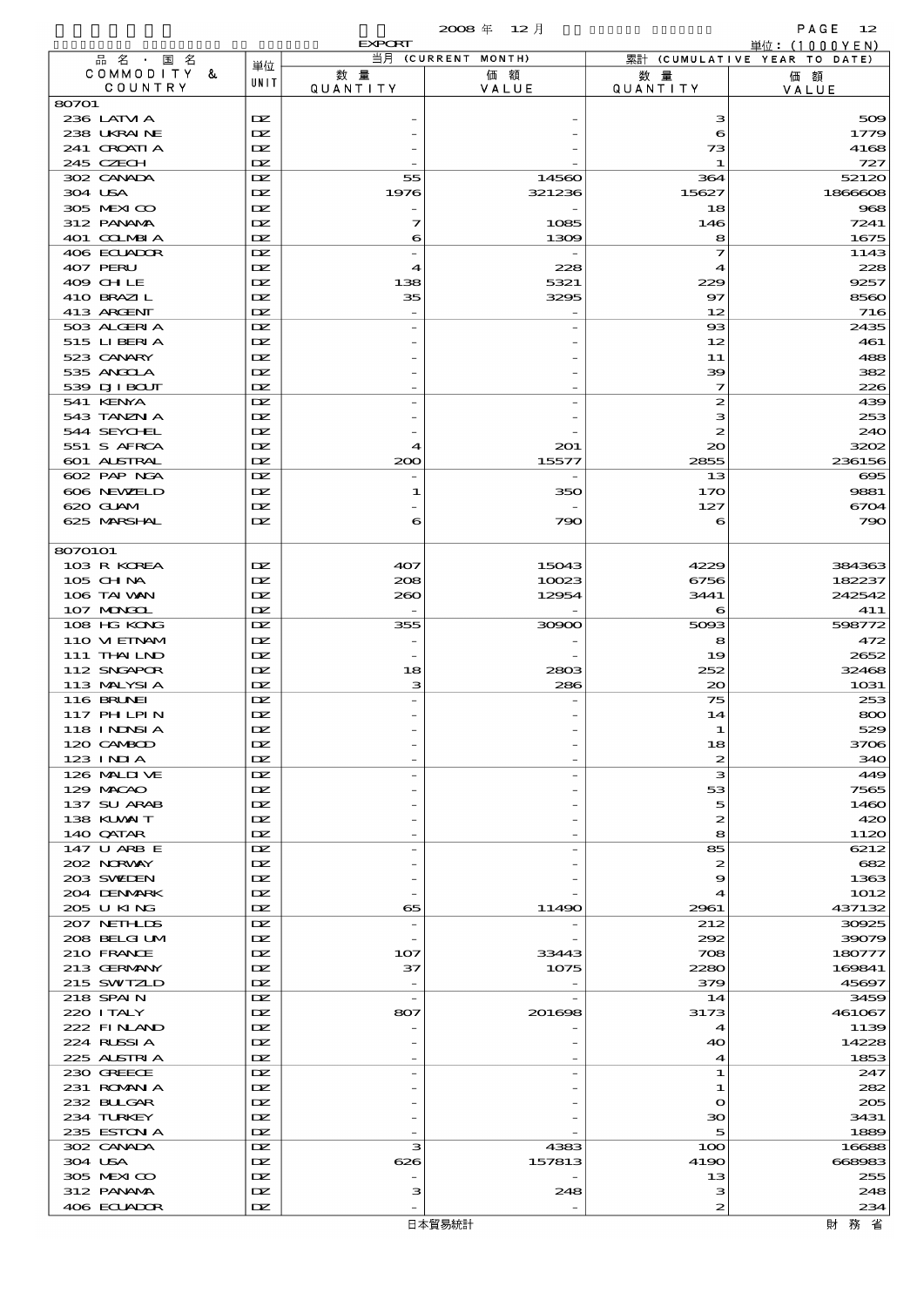|                                 |            | <b>EXPORT</b>                  |                          |                         | 単位: (1000YEN)                      |
|---------------------------------|------------|--------------------------------|--------------------------|-------------------------|------------------------------------|
| 品 名 ・ 国 名<br>COMMODITY &        | 単位         | 数量                             | 当月 (CURRENT MONTH)<br>価額 | 数量                      | 累計 (CUMULATIVE YEAR TO DATE)<br>価額 |
| COUNTRY                         | UNIT       | QUANTITY                       | VALUE                    | QUANTITY                | VALUE                              |
| 8070101                         |            |                                |                          |                         |                                    |
| 409 CHLE                        | DZ.        | 10                             | 553                      | 54                      | 2005                               |
| 535 ANGCLA<br>539 DJI BOUT      | DZ.<br>DZ. |                                |                          | 39<br>7                 | 382<br>226                         |
| 601 ALSTRAL                     | DZ.        | 165                            | 9473                     | 1875                    | 153193                             |
| 606 NEWELD                      | DZ.        |                                |                          | зо                      | 2923                               |
| 620 GLAM                        | DZ.        |                                |                          | 20                      | 1148                               |
|                                 |            |                                |                          |                         |                                    |
| 8070103                         |            |                                |                          |                         |                                    |
| 103 R KOREA<br>104 N KOREA      | DZ.<br>DZ. | 237                            | 37041                    | 2331<br>814             | 268536<br>3908                     |
| 105 CH NA                       | DZ.        | 486                            | 10573                    | 4002                    | 84129                              |
| 106 TAI VAN                     | DZ.        | 293                            | 19381                    | 7533                    | 441970                             |
| 108 HG KONG                     | DZ.        | 124                            | 9860                     | 4405                    | 295434                             |
| 111 THAILND                     | DZ.        | 4                              | 883                      | 33                      | 7044                               |
| 112 SNGAPOR                     | DZ.        | 5                              | 1153                     | 107                     | 15706                              |
| 116 BRUNEI<br><b>117 PHLPIN</b> | DZ.<br>DZ. |                                |                          | 62<br>256               | 208<br>5062                        |
| 120 CAMBOD                      | DZ.        |                                |                          | 15                      | 980                                |
| $123$ INIA                      | DZ.        |                                |                          | 59                      | <b>1100</b>                        |
| 129 MACAO                       | DZ.        |                                |                          | 11                      | 1246                               |
| 135 BAHRAIN                     | DZ.        |                                |                          | $\boldsymbol{z}$        | 912                                |
| 137 SU ARAB                     | DZ.        |                                |                          | 1                       | 519                                |
| 138 KUWAIT<br>140 QATAR         | DZ.<br>DZ. |                                |                          | 17<br>з                 | 4185<br>797                        |
| 147 U ARB E                     | DZ.        |                                |                          | 17                      | 3370                               |
| 204 DENMARK                     | DZ.        |                                |                          | 8                       | 628                                |
| 205 U KING                      | DZ.        | 1                              | 214                      | 113                     | 17859                              |
| 207 NETHLIS                     | DZ.        |                                |                          | з                       | $\infty$                           |
| 208 BELGI UM                    | DZ.        |                                |                          | 4                       | 750                                |
| 210 FRANCE<br>213 GERMANY       | DZ.<br>DZ. | 64                             | 10677                    | 643<br>$\boldsymbol{z}$ | 102338<br>728                      |
| 215 SWIZLD                      | DZ.        |                                |                          | 6                       | 952                                |
| 218 SPAIN                       | DZ.        |                                |                          | 83                      | 2232                               |
| 220 I TALY                      | DZ.        | $\blacktriangleleft$           | 2323                     | 169                     | 32363                              |
| 224 RUSSIA                      | DZ.        |                                |                          | 6                       | 2183                               |
| 225 ALSTRIA                     | DZ.        | 5                              | 237                      | 7                       | 1008                               |
| 230 GREECE<br>231 ROMANIA       | DZ.<br>DZ. |                                |                          | 5<br>1                  | 1280<br>326                        |
| 235 ESTON A                     | DZ.        |                                |                          | з                       | 569                                |
| 302 CANADA                      | DZ.        | 17                             | 1356                     | 54                      | 6642                               |
| 304 USA                         | DZ.        | 42                             | 12159                    | 875                     | 107744                             |
| 601 ALSTRAL                     | DZ.        |                                |                          | 41                      | 5966                               |
| 606 NEWELD                      | DZ.        |                                |                          | з                       | 370                                |
| 8070105                         |            |                                |                          |                         |                                    |
| 103 R KOREA                     | DZ.        | 659                            | 59520                    | 11640                   | 1149391                            |
| 104 N KOREA                     | DZ.        | 4                              | 261                      | 278                     | <b>4040</b>                        |
| $105$ CHNA                      | DZ.        | 982                            | 30644                    | 12613                   | 496782                             |
| 106 TAI VAN                     | DZ.        | $\infty$                       | 58851                    | 24056                   | 1822954                            |
| 108 HG KONG                     | DZ.        | 1929                           | 139757                   | 32497                   | 2353350                            |
| 111 THAILND<br>112 SNGAPOR      | DZ.<br>DZ. | 11<br>7                        | 1189<br>1927             | 81<br>739               | 12860<br>44550                     |
| 113 MALYSIA                     | DZ.        | 100                            | 3200                     | 1556                    | $\infty$                           |
| <b>116 BRUNEI</b>               | DZ.        |                                |                          | 149                     | 502                                |
| <b>117 PHLPIN</b>               | DZ.        | $\overline{a}$                 |                          | 18                      | 754                                |
| 118 I NJNSI A                   | DZ.        |                                |                          | $\boldsymbol{z}$        | 2328                               |
| 120 CAMBOD                      | DZ.        |                                |                          | 18                      | 2404                               |
| $123$ INJA<br>126 MALIT VE      | DZ.<br>DZ. | 42<br>$\overline{\phantom{0}}$ | 334                      | 42<br>5                 | 334<br>645                         |
| 129 MACAO                       | DZ.        | $\overline{\phantom{0}}$       |                          | 13                      | 2207                               |
| 133 I RAN                       | DZ.        |                                |                          | 363                     | 1383                               |
| 135 BAHRAIN                     | DZ.        |                                |                          | з                       | 1751                               |
| 137 SU ARAB                     | DZ.        |                                |                          | 5                       | 1690                               |
| 138 KUWAIT                      | DZ.<br>DZ. |                                |                          | 41                      | 18723                              |
| 140 QATAR<br>143 ISRAEL         | DZ.        | $\overline{a}$                 |                          | з<br>1                  | 1545<br>628                        |
| 146 LEBANON                     | DZ.        |                                |                          | з                       | 910                                |
| 147 U ARB E                     | DZ.        |                                |                          | 25                      | 7406                               |
| 157 GEORGIA                     | DZ.        |                                |                          | 2                       | 625                                |
| 201 I CELAND                    | DZ.        |                                |                          | $\boldsymbol{z}$        | 766                                |
| 203 SWIDEN                      | DZ.        | 167                            | 1899                     | $\bf{60}$               | 7282                               |
| 204 DENMARK<br>205 U KING       | DZ.<br>DZ. | 27                             | 3280                     | 1018<br>469             | 12571<br>107049                    |
| 206 I RELAND                    | DZ.        |                                |                          | $\Omega$                | 212                                |
|                                 |            |                                |                          |                         |                                    |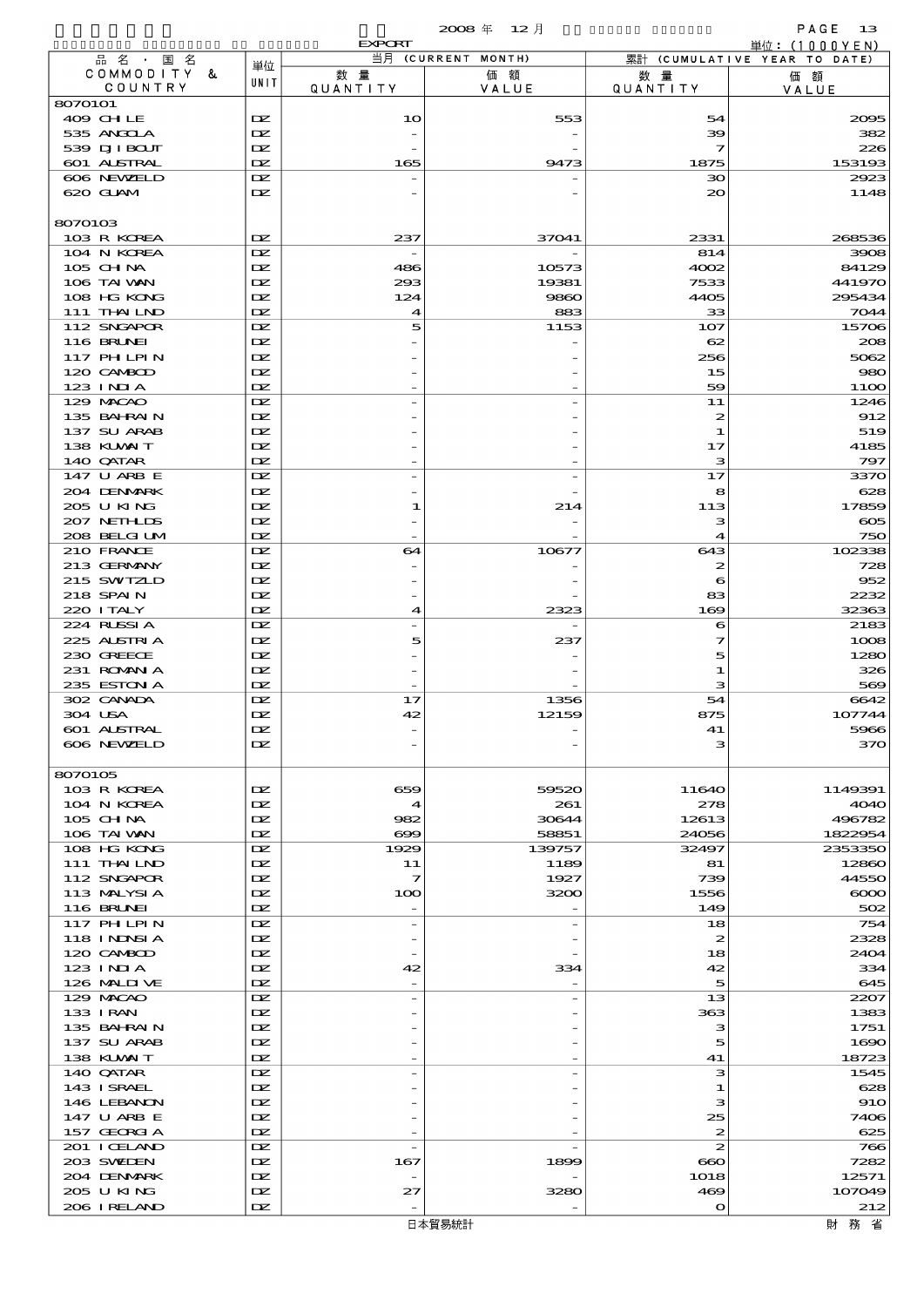|                             |            | <b>EXPORT</b>            |                    |                  | 単位: (1000YEN)                |
|-----------------------------|------------|--------------------------|--------------------|------------------|------------------------------|
| 品名・国名                       | 単位         |                          | 当月 (CURRENT MONTH) |                  | 累計 (CUMULATIVE YEAR TO DATE) |
| COMMODITY &<br>COUNTRY      | UNIT       | 数量<br>QUANTITY           | 価額<br>VALUE        | 数 量<br>QUANTITY  | 価額<br>VALUE                  |
| 8070105                     |            |                          |                    |                  |                              |
| 207 NETHLIS                 | DZ.        | з                        | 549                | 37               | 8284                         |
| 208 BELGIUM                 | DZ.        |                          |                    | 13               | 4122                         |
| 210 FRANCE                  | DZ.        | 79                       | 19456              | 1933             | 528135                       |
| 213 GERMANY                 | DZ.        | 30                       | 838                | 873              | 52239                        |
| 215 SWIZLD<br>218 SPAIN     | DZ.<br>DZ. |                          |                    | 133<br>12        | 18598<br>2424                |
| 220 I TALY                  | DZ.        | 153                      | 121260             | 1147             | 399490                       |
| 222 FINAND                  | DZ.        | $\overline{\phantom{0}}$ |                    | 8                | 1536                         |
| 224 RUSSIA                  | DZ.        |                          |                    | 43               | 17550                        |
| 225 ALSTRIA                 | DZ.        | 133                      | 12164              | 182              | 21025                        |
| 230 GREECE                  | DZ.        |                          |                    | 1                | 1306                         |
| 234 TURKEY                  | DZ.        |                          |                    | 83               | 4330                         |
| 235 ESTON A                 | DZ.        |                          |                    | 6                | 3405                         |
| 238 UKRAINE                 | DZ.<br>DZ. |                          |                    | 6<br>26          | 1779                         |
| 241 CROATIA<br>245 CZECH    | DZ.        |                          |                    | -1               | 598<br>727                   |
| 302 CANADA                  | DZ.        | 16                       | 6473               | 48               | 18714                        |
| 304 USA                     | DZ.        | 812                      | 116598             | 6865             | 809666                       |
| 409 CHLE                    | DZ.        |                          |                    | -1               | 219                          |
| 601 ALSTRAL                 | DZ.        | 32                       | 4330               | $\bf{0}$         | 62669                        |
| 606 NEWELD                  | DZ.        |                          |                    | $\infty$         | 3684                         |
| 620 GUAM                    | DZ.        |                          |                    | <b>1O1</b>       | 5249                         |
|                             |            |                          |                    |                  |                              |
| 80703<br>103 R KOREA        | DZ.        | 65                       | 885                | 2148             | 23293                        |
| 104 N KOREA                 | IX         |                          |                    | 16               | 260                          |
| 105 CH NA                   | DZ.        | 250                      | 497                | 3419             | 42123                        |
| 106 TAI WAN                 | DZ.        | 12                       | 765                | 2264             | 41684                        |
| 108 HG KONG                 | DZ.        | 210                      | 1713               | 2824             | 21577                        |
| 112 SNGAPOR                 | DZ.        |                          |                    | 370              | 4505                         |
| 113 MALYSIA                 | DZ.        |                          |                    | $\infty$         | 345                          |
| 117 PH LPIN                 | DZ.        |                          |                    | 36               | 501                          |
| 129 MACAO                   | DZ.        |                          |                    | 5                | 566                          |
| 205 U KING                  | DZ.        |                          |                    | 36               | 1826                         |
| 207 NETHLIS<br>208 BELGI UM | DZ.<br>DZ. |                          |                    | 213<br>з         | 5980<br>577                  |
| 213 GERMANY                 | DZ.        |                          |                    | з                | 432                          |
| 304 USA                     | DZ.        |                          |                    | 260              | 4445                         |
| 523 CANARY                  | DZ.        |                          |                    | $\boldsymbol{4}$ | 228                          |
| <b>601 ALSTRAL</b>          | DZ.        |                          |                    | 64               | 3913                         |
| 620 GUAM                    | DZ.        |                          |                    | 83               | 2721                         |
|                             |            |                          |                    |                  |                              |
| 80705                       |            |                          |                    |                  |                              |
| 103 R KOREA<br>$105$ CHNA   | DZ.<br>DZ. |                          |                    | 21000<br>11603   | 52998<br>18279               |
| 106 TAI VAN                 | IX         | 998                      | 2249               | 24732            | 56203                        |
| 108 HG KONG                 | DZ.        | 8685                     | 3792               | 96859            | 59127                        |
| $111$ THN LND               | DZ.        | 496                      | 649                | 663              | 993                          |
| 112 SNGAPOR                 | DZ.        |                          |                    | 626              | 2049                         |
| 113 MALYSIA                 | DZ.        |                          |                    | 543              | 312                          |
| 117 PH LPIN                 | DZ.        |                          |                    | 2587             | 1332                         |
| 129 MACAO                   | DZ.        |                          |                    | 41               | 236                          |
| 147 U ARB E<br>205 U KING   | DZ.        |                          |                    | 229              | 1212                         |
| 210 FRANCE                  | DZ.<br>DZ. | 142                      | 870                | 2094<br>63       | 12017<br>232                 |
| 213 GERMANY                 | DZ.        |                          |                    | 153              | 336                          |
| 215 SWIZLD                  | DZ.        |                          |                    | 7286             | 7818                         |
| 304 USA                     | DZ.        | 427                      | 2645               | 3644             | 15656                        |
| 306 GUATMAL                 | DZ.        | $\overline{a}$           |                    | 833              | 292                          |
| 307 HINIURS                 | DZ.        |                          |                    | 833              | 292                          |
| 323 DOMNICA                 | DZ.        |                          |                    | 6667             | 2340                         |
| 402 VENEZIA                 | DZ.        |                          |                    | 4167             | 1462                         |
|                             |            |                          |                    |                  |                              |
| 80707<br>103 R KOREA        | DZ.        | 48                       | 2744               | 1398             | 59059                        |
| 105 CH NA                   | DZ.        | 99                       | 1835               | 3195             | 38634                        |
| 106 TAI WAN                 | DZ.        | 50                       | 2902               | 1434             | 41149                        |
| 108 HG KONG                 | DZ.        | 86                       | 3858               | 1859             | 64738                        |
| 111 THAILND                 | DZ.        |                          |                    | 235              | 3323                         |
| 112 SNGAPOR                 | DZ.        | 25                       | 255                | <b>11O</b>       | 1152                         |
| 113 MALYSIA                 | DZ.        | 25                       | 255                | 25               | 255                          |
| 118 INDSIA                  | DZ.        | 91                       | 4O1                | 91               | 4O1                          |
| 120 CAMBOD                  | DZ.        |                          |                    | 9                | 346                          |
| 137 SU ARAB                 | DZ.        |                          |                    | 31363            | 48438                        |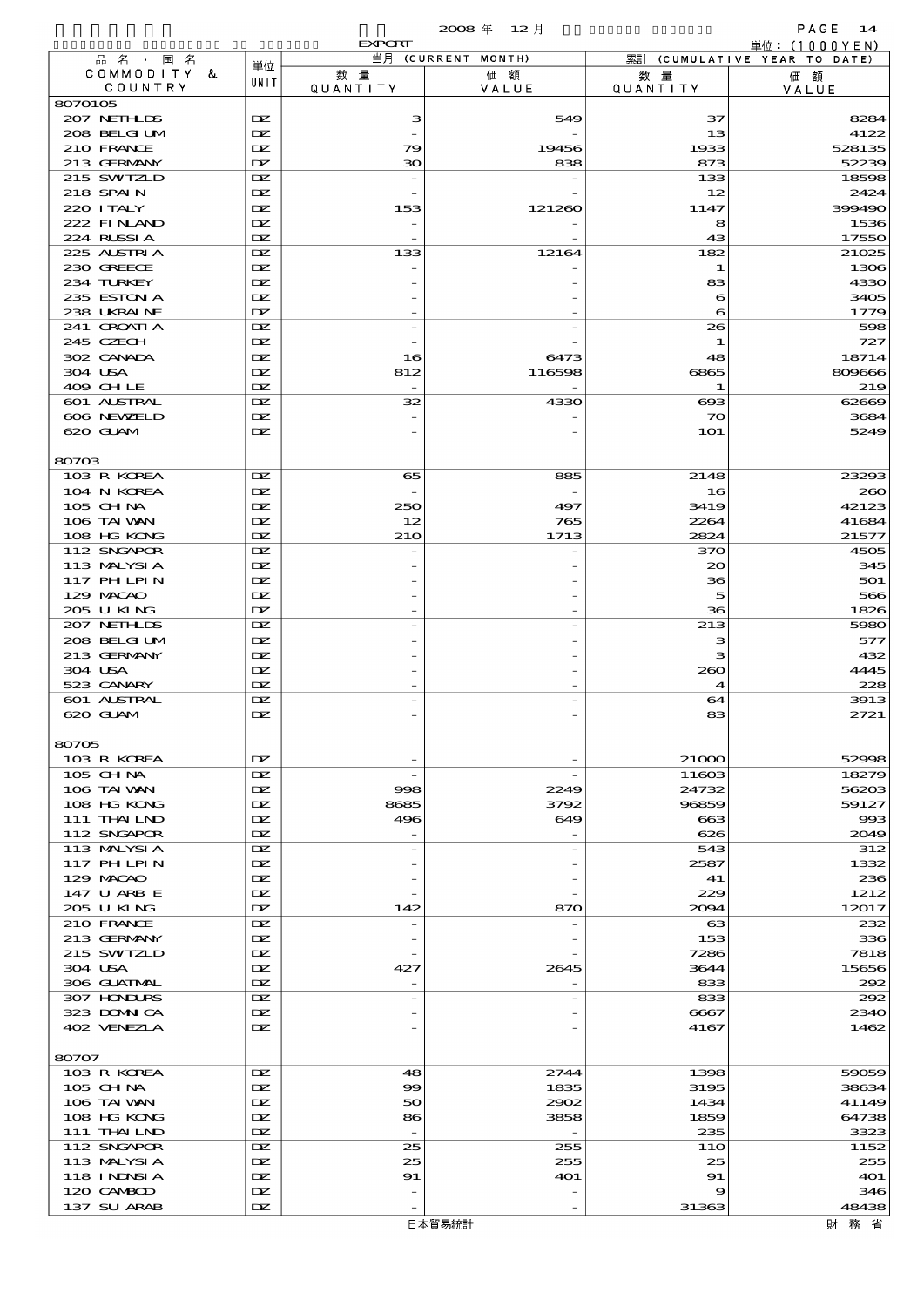|                             |            | <b>EXPORT</b>                  | $2008 \text{ } \#$<br>$12$ 月 |                 | PAGE<br>15<br>単位: $(1000YEN)$ |
|-----------------------------|------------|--------------------------------|------------------------------|-----------------|-------------------------------|
| 品名・国名                       |            |                                | 当月 (CURRENT MONTH)           |                 | 累計 (CUMULATIVE YEAR TO DATE)  |
| COMMODITY &<br>COUNTRY      | 単位<br>UNIT | 数量                             | 価額                           | 数 量             | 価額                            |
| 80707                       |            | <b>QUANTITY</b>                | VALUE                        | <b>QUANTITY</b> | VALUE                         |
| 143 ISRAEL                  | DZ.        |                                |                              | 84              | 418                           |
| 147 U ARB E                 | DZ.        | 7558                           | 47686                        | 59604           | 342666                        |
| 203 SWIEN                   | DZ.        |                                |                              | 1192            | 944                           |
| 204 DENMARK                 | DZ.        |                                |                              | 56              | 2236                          |
| 205 U KING                  | DZ.        | 282                            | 6252                         | 5317            | 44234                         |
| 207 NETHLIDS                | DZ.        | $\overline{\phantom{a}}$       |                              | 19              | 2037                          |
| 208 BELGI UM                | DZ.        | 10                             | 323                          | 13              | 794                           |
| 210 FRANCE<br>213 GERMANY   | DZ.<br>DZ. | 33<br>$\overline{\phantom{a}}$ | 1628<br>$\overline{a}$       | 5509<br>16184   | 24199<br>19257                |
| 215 SWIZLD                  | DZ.        | $\overline{\phantom{a}}$       | $\overline{\phantom{0}}$     | 2689            | 4000                          |
| 218 SPAIN                   | DZ.        |                                |                              | 7               | 306                           |
| 220 I TALY                  | DZ.        | 53                             | 7352                         | 211             | 31729                         |
| 224 RUSSIA                  | DZ.        | $\overline{\phantom{a}}$       |                              | 1               | 371                           |
| 225 ALSTRIA                 | DZ.        | 300                            | 1581                         | 2500            | 7520                          |
| 231 ROMAN A                 | DZ.        | 508                            | 3880                         | 2016            | 17225                         |
| 234 TURKEY                  | DZ.        | $\overline{a}$                 |                              | 47              | 2199                          |
| 302 CANADA                  | DZ.        | 1                              | 592                          | з               | 810                           |
| 304 USA<br>538 EIH OP       | DZ.<br>DZ. | 8026<br>$\overline{a}$         | 21387                        | 46482<br>125    | 172788<br>2393                |
| 551 S AFRCA                 | DZ.        | $\overline{\phantom{0}}$       |                              | 10000           | 10996                         |
| 601 ALSTRAL                 | DZ.        |                                |                              | з               | 222                           |
|                             |            |                                |                              |                 |                               |
| 80709                       |            |                                |                              |                 |                               |
| 103 R KOREA                 |            |                                | 96970                        |                 | 3464712                       |
| 104 N KOREA                 |            |                                | 3144                         |                 | 12105                         |
| $105$ CHNA                  |            |                                | 274479                       |                 | 3077326                       |
| 106 TAI VAN                 |            |                                | 180077                       |                 | 4044929                       |
| 107 MAGAL<br>108 HG KONG    |            |                                | 312730                       |                 | 1243<br>4507243               |
| 110 VIEINAM                 |            |                                | 5902                         |                 | 107338                        |
| 111 THAILND                 |            |                                | 8319                         |                 | 99643                         |
| 112 SNGAPOR                 |            |                                | 14156                        |                 | 154866                        |
| 113 MALYSIA                 |            |                                | 53009                        |                 | 286674                        |
| 116 BRUNEI                  |            |                                |                              |                 | 256                           |
| 117 PH LPIN                 |            |                                | 988                          |                 | 10654                         |
| 118 INDSIA                  |            |                                | 227                          |                 | 72839                         |
| $121$ LACS                  |            |                                | 897                          |                 | 897                           |
| 122 NYANAR<br>$123$ INJA    |            |                                |                              |                 | 2867                          |
| 124 PAKISTN                 |            |                                |                              |                 | 3112<br>654                   |
| 129 MACAO                   |            |                                |                              |                 | 87368                         |
| 133 I RAN                   |            |                                |                              |                 | 2859                          |
| 135 BAHRAIN                 |            |                                |                              |                 | 1904                          |
| 137 SU ARAB                 |            |                                |                              |                 | 5043                          |
| 138 KUWAIT                  |            |                                | 538                          |                 | 7667                          |
| 140 QATAR                   |            |                                |                              |                 | 2081                          |
| 143 ISRAEL                  |            |                                |                              |                 | 5954                          |
| 146 LEBANON                 |            |                                |                              |                 | 1973                          |
| 147 U ARB E<br>149 YEMEN    |            |                                | 2248                         |                 | 21481<br>275                  |
| 153 KAZAKI B                |            |                                |                              |                 | 400                           |
| 157 GEORGIA                 |            |                                |                              |                 | 1714                          |
| 201 I CELAND                |            |                                |                              |                 | 546                           |
| 202 NORWAY                  |            |                                |                              |                 | 8737                          |
| 203 SWIDEN                  |            |                                | 1542                         |                 | 23747                         |
| 204 DENMARK                 |            |                                | 296                          |                 | 3615                          |
| 205 U KING                  |            |                                | 44750                        |                 | 569839                        |
| 206 IRELAND                 |            |                                |                              |                 | 2664<br>54943                 |
| 207 NETHLIS<br>208 BELGI UM |            |                                | 1132<br>516                  |                 | 29952                         |
| 210 FRANCE                  |            |                                | 29334                        |                 | 550012                        |
| 213 GERMANY                 |            |                                | 1484                         |                 | 68580                         |
| 215 SWIZLD                  |            |                                | 401                          |                 | 54590                         |
| 217 PORTUGL                 |            |                                |                              |                 | 755                           |
| 218 SPAIN                   |            |                                |                              |                 | 20862                         |
| 220 I TALY                  |            |                                | 35150                        |                 | 366631                        |
| 222 FINAND                  |            |                                |                              |                 | 4167                          |
| 224 RUSSIA                  |            |                                | 3202                         |                 | 78107                         |
| 225 ALSTRIA<br>227 H.NGARY  |            |                                | 246                          |                 | 8417<br>783                   |
| 230 GREECE                  |            |                                |                              |                 | 3111                          |
| 231 ROMAN A                 |            |                                |                              |                 | 6004                          |
| 232 BULGAR                  |            |                                |                              |                 | 687                           |
| 233 CYPRUS                  |            |                                |                              |                 | 216                           |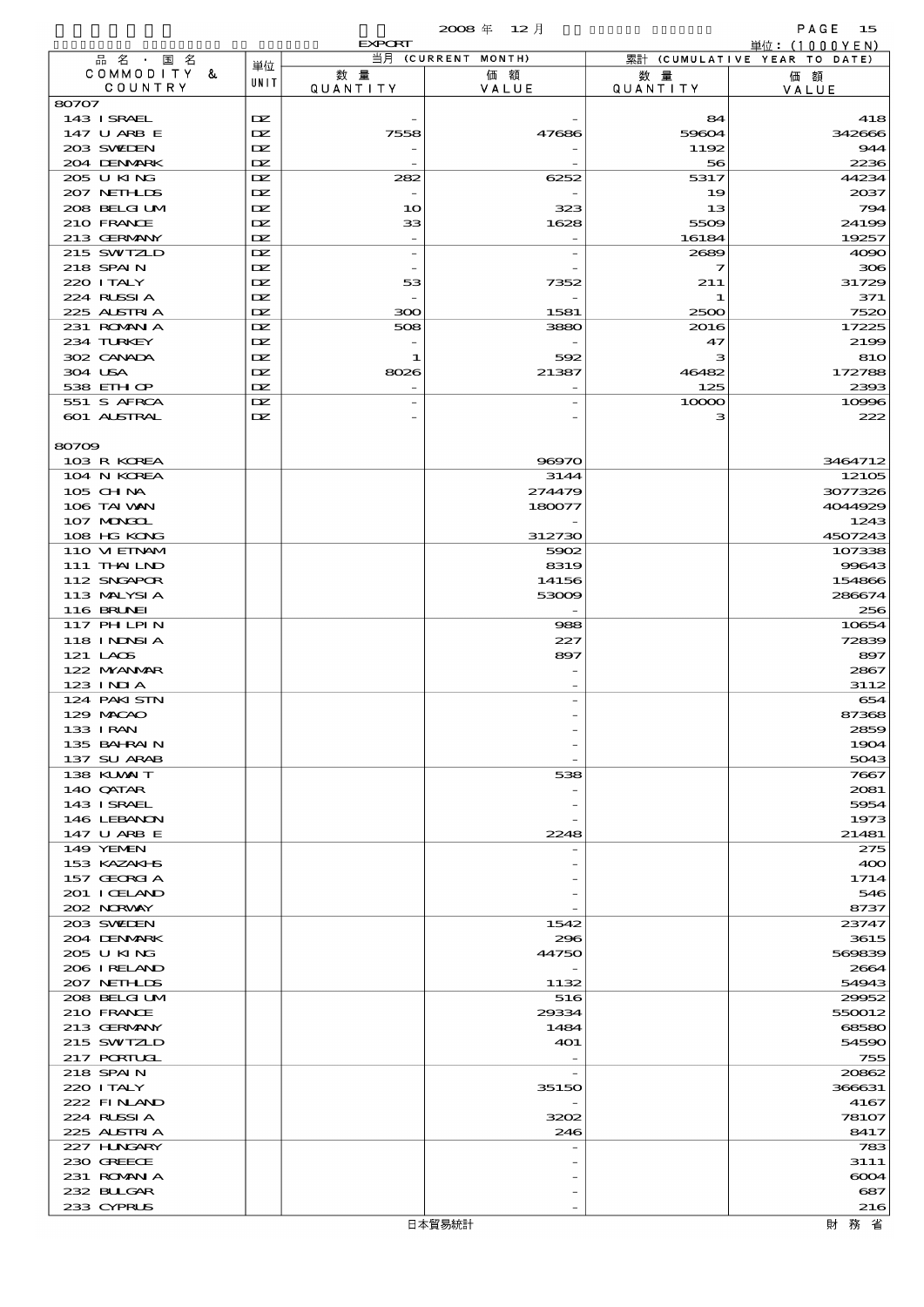|         |                            |            | <b>EXPORT</b>         |                    |                 | 単位: (1000YEN)                |
|---------|----------------------------|------------|-----------------------|--------------------|-----------------|------------------------------|
|         | 品名・国名                      | 単位         |                       | 当月 (CURRENT MONTH) |                 | 累計 (CUMULATIVE YEAR TO DATE) |
|         | COMMODITY &<br>COUNTRY     | UNIT       | 数量<br><b>QUANTITY</b> | 価額                 | 数 暈             | 価額                           |
| 80709   |                            |            |                       | VALUE              | <b>QUANTITY</b> | VALUE                        |
|         | 234 TURKEY                 |            |                       |                    |                 | 5421                         |
|         | 235 ESTON A                |            |                       |                    |                 | 3864                         |
|         | 236 LATM A                 |            |                       |                    |                 | 1063                         |
|         | 238 UKRAINE                |            |                       |                    |                 | 1030                         |
|         | 242 SLOVEN                 |            |                       |                    |                 | 369                          |
|         | 245 CZECH                  |            |                       |                    |                 | <b>1510</b>                  |
|         | 246 SLOVAK                 |            |                       |                    |                 | 246                          |
|         | 302 CANADA                 |            |                       | 2870               |                 | 51969                        |
| 304 USA |                            |            |                       | 125159             |                 | 1439460                      |
|         | 305 MEXICO<br>312 PANAMA   |            |                       |                    |                 | 58308<br>355                 |
|         | 323 DOMNICA                |            |                       |                    |                 | 236                          |
|         | 401 COLMBIA                |            |                       |                    |                 | 1589                         |
|         | 404 SURINAM                |            |                       |                    |                 | 212                          |
|         | 406 ECUADOR                |            |                       | 1679               |                 | 13041                        |
|         | 409 CHLE                   |            |                       | 1415               |                 | 4193                         |
|         | 410 BRAZIL                 |            |                       |                    |                 | 16501                        |
|         | 413 ARCENT                 |            |                       |                    |                 | 1508                         |
|         | 503 ALGERIA                |            |                       |                    |                 | 4764                         |
|         | 508 WSAHAR                 |            |                       | 360                |                 | 360                          |
|         | $517$ GHNA                 |            |                       |                    |                 | 266                          |
|         | 522 C VERDE                |            |                       |                    |                 | 280                          |
|         | 523 CANARY                 |            |                       |                    |                 | 458                          |
|         | 524 N GERIA<br>527 CAMROLN |            |                       |                    |                 | 4753<br>739                  |
|         | 539 DJI BOUT               |            |                       |                    |                 | 960                          |
|         | 541 KENYA                  |            |                       |                    |                 | 234                          |
|         | 551 S AFRCA                |            |                       |                    |                 | 1065                         |
|         | 601 ALSTRAL                |            |                       | 5858               |                 | 40347                        |
|         | 606 NEWELD                 |            |                       |                    |                 | 6868                         |
|         | 619 F POLYN                |            |                       |                    |                 | 1913                         |
|         | 620 GLAM                   |            |                       |                    |                 | 4766                         |
|         | 626 MICRONE                |            |                       |                    |                 | 593                          |
|         |                            |            |                       |                    |                 |                              |
|         |                            |            |                       |                    |                 |                              |
| 8070901 |                            |            |                       |                    |                 |                              |
|         | 103 R KOREA                | DZ.        | $\circledast$         | 726                | 10256           | 28122                        |
|         | 105 CH NA                  | DZ.        | 5756                  | 5688               | 112397          | 104834                       |
|         | 106 TAI WAN<br>108 HG KONG | DZ.<br>DZ. | 197                   | 1118               | 5387<br>3252    | 20678<br>6806                |
|         | 110 VIEINAM                | DZ.        |                       |                    | 7664            | 18286                        |
|         | 111 THAILND                | DZ.        |                       |                    | 5188            | 9040                         |
|         | 113 MALYSI A               | DZ.        |                       | 204                | 472             | 2737                         |
|         | 117 PH LPIN                | DZ.        | 441                   | 746                | 3874            | 6261                         |
|         | 118 I NJNSI A              | DZ.        |                       |                    | 4373            | 3714                         |
|         | $123$ INIA                 | DZ.        |                       |                    | 58              | 1305                         |
|         | 124 PAKI STN               | DZ.        |                       |                    | 842             | 654                          |
|         | 137 SU ARAB                | IX         |                       |                    | 11              | 294                          |
|         | 147 U ARB E                | DZ.        | 11                    | 474                | 11              | 474                          |
|         | 202 NORWAY<br>203 SWIDEN   | DZ.<br>IX  | 1176                  | 1542               | 3805<br>10794   | 5081<br>16052                |
|         | 204 DENMARK                | DZ.        |                       |                    | 590             | 543                          |
|         | 205 U KING                 | DZ.        |                       |                    | 3308            | 18364                        |
|         | 206 IRELAND                | DZ.        |                       |                    | 100             | 2135                         |
|         | 207 NETHLIS                | DZ.        |                       |                    | 3689            | 5968                         |
|         | 208 BELGI UM               | IX         |                       |                    | 878             | 2896                         |
|         | 210 FRANCE                 | DZ.        |                       |                    | 3801            | 28478                        |
|         | 213 GERMANY                | DZ.        |                       |                    | 1428            | 4515                         |
|         | 215 SWIZLD                 | DZ.        |                       |                    | 847             | 1991                         |
|         | 218 SPAIN                  | DZ.        |                       |                    | 1214            | 2586                         |
|         | 220 I TALY                 | IX         | 1223                  | 4238               | 2743            | 13144                        |
|         | 224 RUSSIA                 | DZ.        |                       |                    | 463             | 1374                         |
|         | 225 ALSTRIA<br>227 HUNGARY | IX<br>DZ.  |                       |                    | 1800<br>166     | 927<br>512                   |
|         | 233 CYPRUS                 | DZ.        |                       |                    | 12              | 216                          |
|         | 234 TURKEY                 | IX         | $\overline{a}$        |                    | 994             | 3670                         |
|         | 302 CANADA                 | DZ.        |                       |                    | 6526            | 11563                        |
| 304 USA |                            | IX         | 2259                  | 3281               | 39077           | 63657                        |
|         | 305 MEXICO                 | DZ.        |                       |                    | 25              | 352                          |
|         | 312 PANAMA                 | DZ.        |                       |                    | 184             | 355                          |
|         | 401 COLMBIA                | IX         | $\overline{a}$        |                    | 29              | 1589                         |
|         | 406 ECUADOR                | DZ.        | 1500                  | 1679               | 10938           | 13041                        |
|         | 409 CHLE<br>410 BRAZIL     | DZ.<br>DZ. | 72                    | 865                | 327<br>3270     | 2530<br>10003                |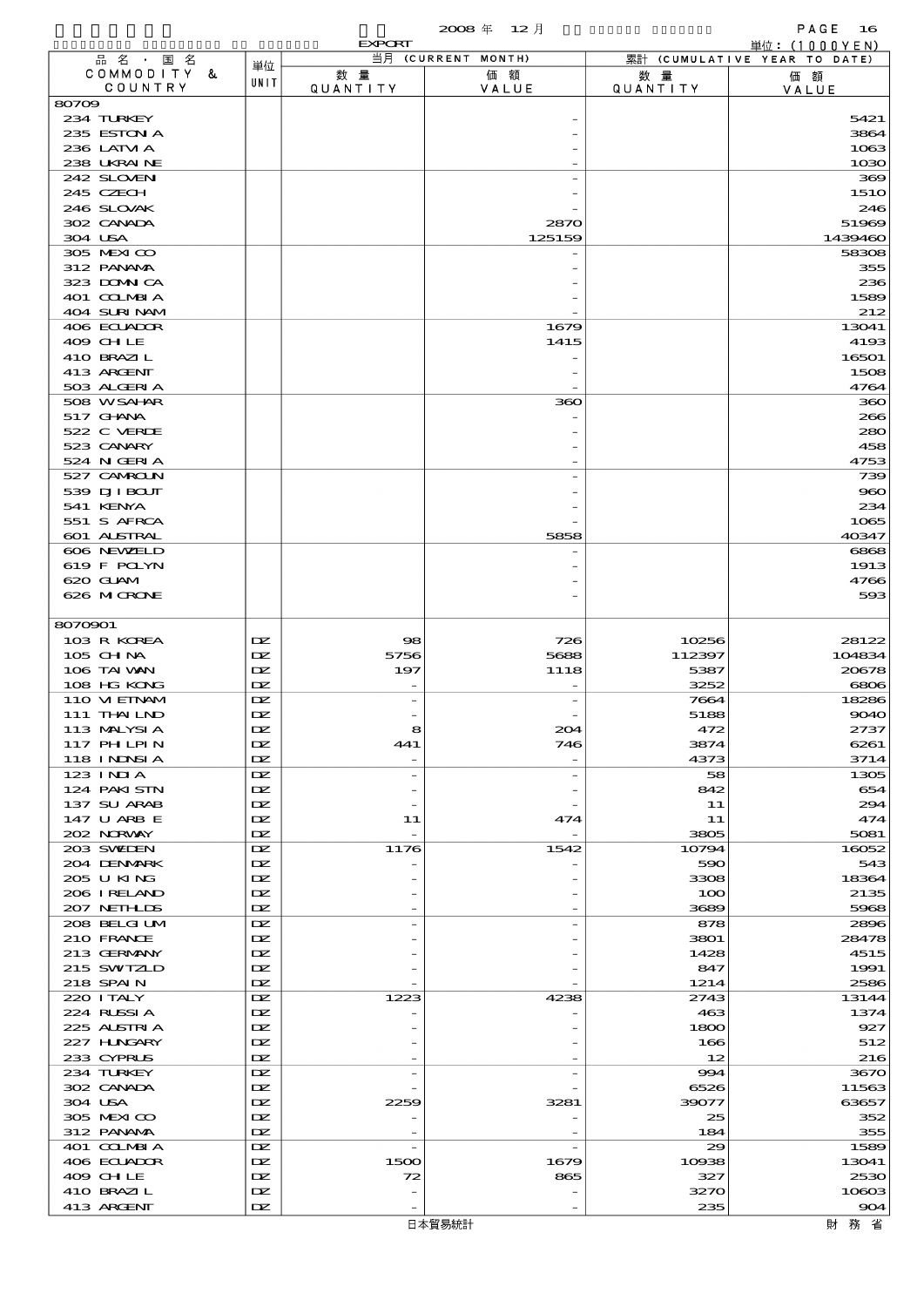|                                    |            | <b>EXPORT</b>                   |                          |                         | 単位: (1000YEN)                |
|------------------------------------|------------|---------------------------------|--------------------------|-------------------------|------------------------------|
| 品名・国名                              | 単位         |                                 | 当月 (CURRENT MONTH)       |                         | 累計 (CUMULATIVE YEAR TO DATE) |
| COMMODITY &<br>COUNTRY             | UNIT       | 数量<br>QUANTITY                  | 価額<br>VALUE              | 数 量<br><b>QUANTITY</b>  | 価額<br>VALUE                  |
| 8070901                            |            |                                 |                          |                         |                              |
| 503 ALGERIA                        | DZ.        |                                 |                          | 2508                    | 1276                         |
| 508 WSAHAR                         | DZ.        | 25                              | 360                      | 25                      | 360                          |
| 523 CANARY                         | DZ.<br>DZ. |                                 |                          | $\bullet$               | 458                          |
| 527 CAMROLN<br>539 DJI BOUT        | DZ.        |                                 |                          | $\boldsymbol{4}$<br>250 | 234<br>330                   |
| 541 KENYA                          | DZ.        |                                 |                          | 4                       | 234                          |
| 551 S AFRCA                        | DZ.        |                                 |                          | 250                     | 753                          |
| 601 ALSTRAL                        | DZ.        |                                 |                          | 654                     | 1831                         |
| 606 NEWELD                         | DZ.        |                                 |                          | 150                     | 1008                         |
| 619 F POLYN                        | DZ.        |                                 |                          | 812                     | 1913                         |
|                                    |            |                                 |                          |                         |                              |
| 8070903<br>103 R KOREA             | DZ.        | 519                             | 3899                     | 50506                   | 223566                       |
| 105 CHNA                           | DZ.        | 5393                            | 18555                    | 92896                   | 220079                       |
| 106 TAI VAN                        | DZ.        | 1475                            | 10372                    | 46633                   | 191104                       |
| 107 MAGAL                          | DZ.        |                                 |                          | 10                      | 267                          |
| 108 HG KONG                        | DZ.        | 3595                            | 15412                    | 66139                   | 233140                       |
| 110 VIEINAM                        | DZ.        | 710                             | 1644                     | 764                     | 2030                         |
| 111 THAILND                        | DZ.        |                                 |                          | 139                     | 876                          |
| 112 SNGAPOR<br>113 MALYSIA         | DZ.<br>DZ. | $\overline{\phantom{a}}$<br>507 |                          | 980<br>2981             | 2147<br>32450                |
| 118 INNSI A                        | DZ.        |                                 | 5758                     | 33                      | 232                          |
| 121 LAOS                           | DZ.        | 1667                            | 897                      | 1667                    | 897                          |
| $123$ INIA                         | DZ.        |                                 |                          | 92                      | 550                          |
| 129 MACAO                          | DZ.        | $\overline{a}$                  |                          | 229                     | 1468                         |
| 133 I RAN                          | DZ.        |                                 |                          | 1850                    | 1095                         |
| 147 U ARB E                        | DZ.        | 39                              | 961                      | 8423                    | 3899                         |
| 201 I CELAND                       | DZ.        |                                 |                          | 17                      | 324                          |
| 204 DENMARK                        | DZ.        |                                 |                          | 35                      | 511                          |
| 205 U KING<br>208 BELGI UM         | DZ.<br>DZ. | 4760<br>615                     | 21894<br>516             | 33583<br>1070           | <b>144310</b><br>4183        |
| 210 FRANCE                         | DZ.        | 41                              | 686                      | 736                     | 16722                        |
| 213 GERMANY                        | DZ.        | 41                              | 343                      | 676                     | 2875                         |
| 215 SWIZLD                         | DZ.        |                                 |                          | 3398                    | 21329                        |
| 218 SPAIN                          | DZ.        |                                 |                          | 137                     | 1626                         |
| 220 I TALY                         | DZ.        |                                 |                          | 1352                    | 6769                         |
| 224 RUSSIA                         | DZ.        |                                 |                          | 734                     | 2154                         |
| 302 CANADA                         | DZ.        |                                 |                          | 1126                    | 5597                         |
| 304 USA                            | DZ.        | 8636                            | 37977                    | 69064                   | 316598                       |
| 305 MEXICO<br>410 BRAZIL           | DZ.<br>DZ. |                                 |                          | 18240<br>84             | 56995<br>355                 |
| 413 ARCENT                         | DZ.        |                                 |                          | 17C                     | 604                          |
| 601 ALSTRAL                        | DZ.        |                                 |                          | 11O                     | 589                          |
|                                    |            |                                 |                          |                         |                              |
| 8070905                            |            |                                 |                          |                         |                              |
| 103 R KOREA<br>104 N KOREA         | DZ.<br>DZ. | 5854<br>92                      | 46010<br>3144            | 107766<br>1009          | 1733776<br>7070              |
| 105 CHNA                           | DZ.        | 9499                            | 81785                    | 201107                  | 1079385                      |
| 106 TAI VAN                        | DZ.        | 5271                            | 77369                    | 108389                  | 2097228                      |
| 108 HG KONG                        | DZ.        | 13181                           | 186550                   | 117993                  | 2186338                      |
| 110 VIEINAM                        | DZ.        | 50                              | 409                      | 6019                    | 6915                         |
| 111 THAILND                        | DZ.        | 139                             | 6637                     | 3035                    | 66253                        |
| 112 SNGAPOR                        | DZ.        | 3642                            | 12227                    | 8902                    | 97917                        |
| 113 MALYSIA                        | DZ.        | 1468                            | 32482                    | $\Theta$ $\Theta$ 1     | 154443                       |
| <b>117 PHLPIN</b><br>118 I NJNSI A | DZ.<br>DZ. |                                 |                          | 16<br>5258              | 1099<br>40144                |
| $123$ INIA                         | DZ.        |                                 |                          | 127                     | 999                          |
| 129 MACAO                          | DZ.        |                                 |                          | 537                     | 52778                        |
| 133 I RAN                          | DZ.        |                                 |                          | 750                     | 1176                         |
| 135 BAHRAIN                        | DZ.        | $\overline{\phantom{a}}$        | $\overline{\phantom{a}}$ | 174                     | 1322                         |
| 137 SU ARAB                        | DZ.        |                                 |                          | 19                      | 14OO                         |
| 138 KLVXIT                         | DZ.        | 5                               | 287                      | 52                      | 1114                         |
| 140 QATAR                          | DZ.        | $\qquad \qquad -$               |                          | 6                       | 343                          |
| 143 ISRAEL<br>147 U ARB E          | DZ.<br>DZ. | 14                              | 549                      | 11<br>176               | 1045<br>6777                 |
| 149 YEMEN                          | DZ.        | $\overline{\phantom{a}}$        |                          | 42                      | 275                          |
| 203 SWIEN                          | DZ.        |                                 |                          | 22                      | 2776                         |
| 204 DENMARK                        | DZ.        | 10                              | 296                      | 17                      | 552                          |
| 205 U KING                         | DZ.        | 877                             | 17719                    | 11067                   | 244838                       |
| 206 IRELAND                        | DZ.        | $\overline{\phantom{a}}$        |                          | 23                      | 529                          |
| 207 NETHLIDS                       | DZ.        | 128                             | 1132                     | $\boldsymbol{\infty}$   | 23862                        |
| 208 BELGI UM                       | DZ.        |                                 |                          | 92                      | 3368                         |
| 210 FRANCE<br>213 GERMANY          | DZ.<br>DZ. | 537                             | 9227                     | 4790<br>265             | 190385<br>16620              |
|                                    |            |                                 |                          |                         |                              |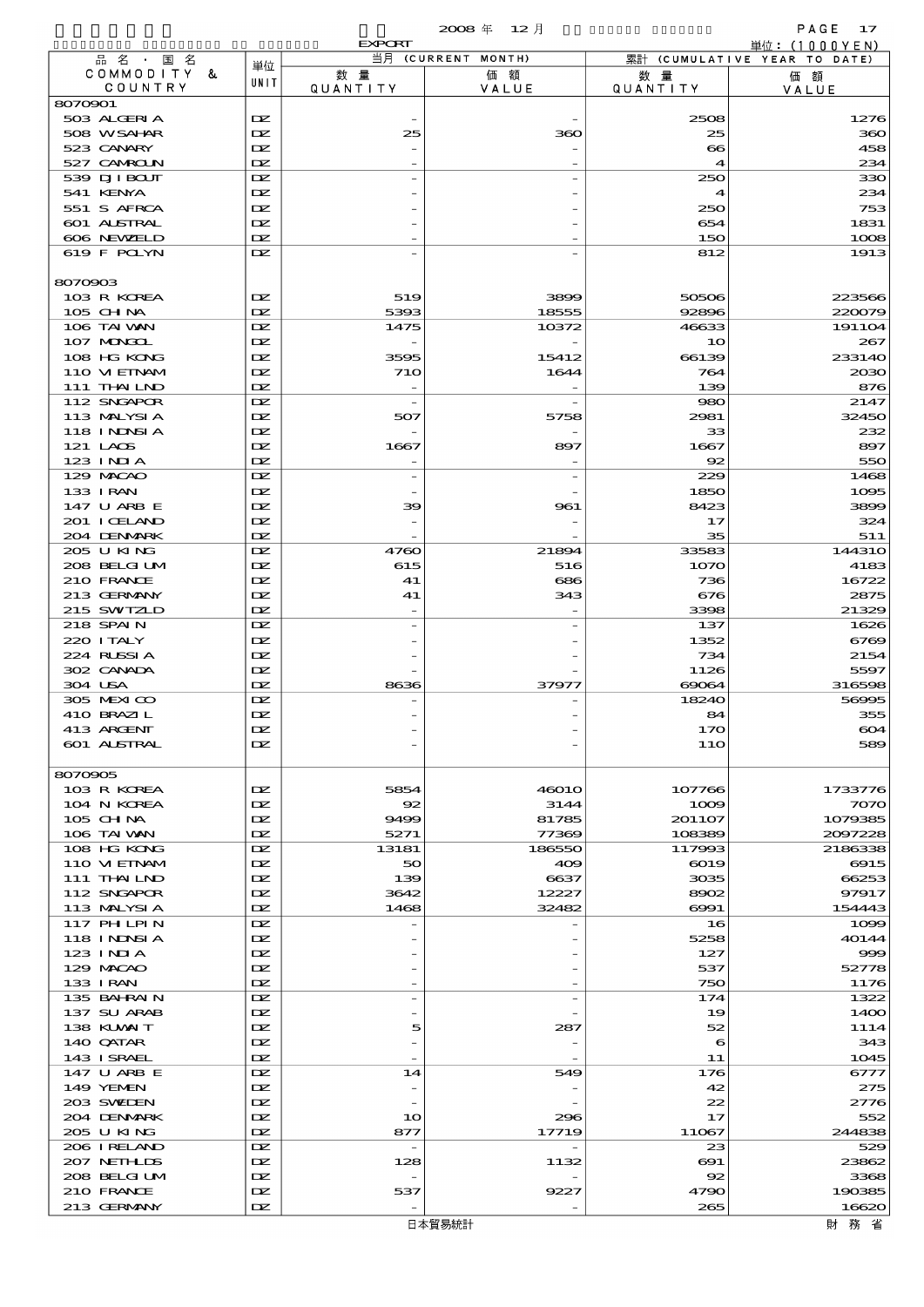|                            |            | <b>EXPORT</b>  |                          |                         | 単位: (1000YEN)                |
|----------------------------|------------|----------------|--------------------------|-------------------------|------------------------------|
| 品名・国名<br>COMMODITY &       | 単位         | 数量             | 当月 (CURRENT MONTH)<br>価額 |                         | 累計 (CUMULATIVE YEAR TO DATE) |
| COUNTRY                    | UNIT       | QUANTITY       | VALUE                    | 数 量<br>QUANTITY         | 価額<br>VALUE                  |
| 8070905                    |            |                |                          |                         |                              |
| 215 SWIZLD                 | DZ.        |                |                          | <b>401</b>              | 11794                        |
| 217 PORTUGL                | DZ.        |                |                          | 17                      | 549                          |
| 218 SPAIN<br>220 I TALY    | DZ.<br>DZ. | 91             | 6799                     | 33<br>768               | 3725<br>68718                |
| 222 FINAND                 | DZ.        |                |                          | 8                       | 454                          |
| 224 RUSSIA                 | DZ.        | 57             | 3202                     | 1538                    | 33085                        |
| 225 ALSTRIA                | DZ.        |                |                          | 30                      | 3413                         |
| 227 HNGARY                 | DZ.        |                |                          | 33                      | 271                          |
| 230 GREECE                 | DZ.        |                |                          | 11                      | 1280                         |
| 231 ROMANIA<br>232 BULGAR  | DZ.<br>DZ. |                |                          | 95<br>9                 | 1523<br>687                  |
| 234 TURKEY                 | DZ.        |                |                          | 6                       | 717                          |
| 236 LATM A                 | DZ.        |                |                          | 33                      | 475                          |
| 238 UKRAINE                | DZ.        |                |                          | 42                      | 635                          |
| 242 SLOVEN                 | DZ.        | $\overline{a}$ |                          | 15                      | 369                          |
| 245 CZECH                  | DZ.        |                |                          | 1                       | 259                          |
| 302 CANADA                 | DZ.        | 29             | 654                      | 204                     | 9125                         |
| 304 USA<br>323 DOMN CA     | DZ.<br>DZ. | 1297           | 29855                    | 18598<br>$\infty$       | 469128<br>236                |
| 404 SURINAM                | DZ.        |                |                          | 17                      | 212                          |
| 410 BRAZIL                 | DZ.        |                |                          | 241                     | 5543                         |
| 503 ALGERIA                | DZ.        |                |                          | 39                      | 470                          |
| $517$ GHNA                 | DZ.        |                |                          | 42                      | 266                          |
| 522 C VERDE                | DZ.        |                |                          | 46                      | 280                          |
| 524 N GERIA                | DZ.        | $\overline{a}$ |                          | 83                      | 704                          |
| 527 CAMROLN<br>601 ALSTRAL | DZ.<br>DZ. | 177            | 2951                     | 83<br>567               | 505<br>15597                 |
| 606 NEWELD                 | DZ.        |                |                          | 16                      | 1208                         |
| 620 GLAM                   | DZ.        |                |                          | 158                     | 4546                         |
| 626 MCRONE                 | DZ.        |                |                          | 215                     | 593                          |
|                            |            |                |                          |                         |                              |
| 8070907                    |            |                |                          |                         |                              |
| 103 R KOREA                | DZ.        | 501            | 40748                    | 19121                   | 1371295                      |
| 104 N KOREA                | DZ.        |                |                          | 1841                    | 5035                         |
| 105 CH NA<br>106 TAI VAN   | DZ.<br>DZ. | 1549<br>861    | 61992<br>61186           | 29818<br>24245          | 741629<br>1401715            |
| 107 MONGOL                 | DZ.        |                |                          | 73                      | 976                          |
| 108 HG KONG                | DZ.        | 2153           | 102583                   | 119337                  | 1919194                      |
| 110 VIEINAM                | DZ.        |                |                          | 8718                    | 2943                         |
| 111 THAILND                | DZ.        | 5              | 526                      | 361                     | 17700                        |
| 112 SNGAPOR                | DZ.        | 13             | 1929                     | 768                     | 49406                        |
| 113 MALYSIA                | DZ.        | 40             | 1026                     | 81                      | 3020                         |
| 116 BRUNEI<br>117 PHLPIN   | DZ.<br>DZ. |                |                          | 92<br>108               | 256<br>3052                  |
| 118 I NJNSI A              | DZ.        |                |                          | 43                      | 623                          |
| $123$ INIA                 | DZ.        |                |                          | 1                       | 258                          |
| 129 MACAO                  | DZ.        |                |                          | 266                     | 32156                        |
| 133 I RAN                  | DZ.        |                |                          | 375                     | 588                          |
| 135 BAHRAIN                | DZ.        |                |                          | $\boldsymbol{z}$        | 582                          |
| 137 SU ARAB                | DZ.        | $\overline{a}$ |                          | 12<br>28                | 3349                         |
| 138 KUWAIT<br>140 QATAR    | DZ.<br>DZ. | з              | 251                      | 5                       | 6553<br>1471                 |
| 143 ISRAEL                 | DZ.        |                |                          | 16                      | 4909                         |
| 146 LEBANON                | DZ.        |                |                          | 5                       | 1973                         |
| 147 U ARB E                | DZ.        | 2              | 264                      | 51                      | 9731                         |
| 153 KAZAKHS                | DZ.        |                |                          | 17                      | 400                          |
| 157 GEORGIA                | DZ.        |                |                          | 33                      | 1714                         |
| 201 I CELAND<br>202 NORWAY | DZ.<br>DZ. |                |                          | 1<br>22                 | 222<br>3303                  |
| 203 SWIDEN                 | DZ.        | $\overline{a}$ |                          | $\overline{\mathbf{z}}$ | 985                          |
| 204 DENMARK                | DZ.        |                |                          | 24                      | 2009                         |
| 205 U KING                 | DZ.        | 51             | 5137                     | 1761                    | 151793                       |
| 207 NETHLIS                | DZ.        |                |                          | 255                     | 23213                        |
| 208 BELGI UM               | DZ.        |                |                          | 160                     | 17984                        |
| 210 FRANCE                 | DZ.        | 541            | 19421                    | 3495                    | 296988                       |
| 213 GERMANY<br>215 SWIZLD  | DZ.<br>DZ. | 17<br>4        | 1141<br>401              | 268<br>109              | 35477<br>17977               |
| 217 PORTUGL                | DZ.        |                |                          | 8                       | 206                          |
| 218 SPAIN                  | DZ.        |                |                          | 35                      | 8201                         |
| 220 I TALY                 | DZ.        | 98             | 24113                    | 1548                    | 266553                       |
| 222 FINAND                 | DZ.        |                |                          | 13                      | 3435                         |
| 224 RUSSIA                 | DZ.        |                |                          | 188                     | 37855                        |
| 225 ALSTRIA                | DZ.        | 2              | 246                      | 17                      | 4077                         |
| 230 GREECE                 | DZ.        |                |                          | 4                       | 1831                         |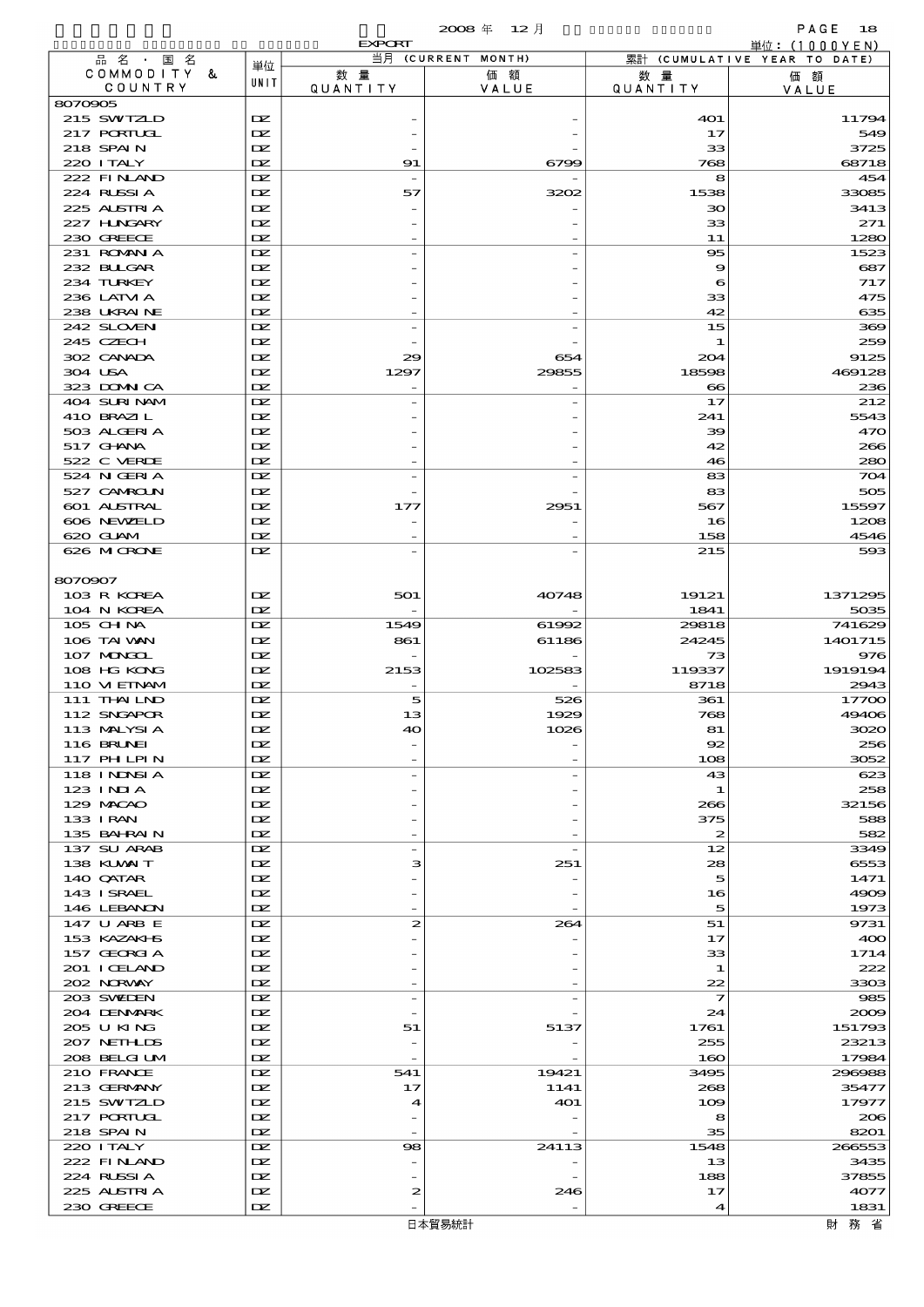|                             |                  |                        | 2008年 12月          |                        | PAGE<br>19                                      |
|-----------------------------|------------------|------------------------|--------------------|------------------------|-------------------------------------------------|
| 品名・国名                       |                  | <b>EXPORT</b>          | 当月 (CURRENT MONTH) |                        | 単位: $(1000YEN)$<br>累計 (CUMULATIVE YEAR TO DATE) |
| COMMODITY &<br>COUNTRY      | 単位<br>UNIT       | 数 量<br><b>QUANTITY</b> | 価額<br>VALUE        | 数 量<br><b>QUANTITY</b> | 価額<br>VALUE                                     |
| 8070907                     |                  |                        |                    |                        |                                                 |
| 231 ROMAN A                 | <b>IX</b>        |                        |                    | з                      | 801                                             |
| 234 TURKEY                  | DZ.              |                        |                    | 27                     | 1034                                            |
| 235 ESTON A<br>236 LATM A   | <b>IX</b><br>DZ. |                        |                    | 6<br>38                | 1624<br>588                                     |
| 238 UKRAINE                 | DZ.              |                        |                    | $\boldsymbol{z}$       | 395                                             |
| 245 CZECH                   | DZ.              |                        |                    | 2                      | 1251                                            |
| 302 CANADA                  | DZ.              | 10                     | 2216               | 137                    | 23008                                           |
| 304 USA                     | DZ.              | 442                    | 44750              | 5398                   | 471877                                          |
| 409 CHLE                    | DZ.              | 458                    | 550                | 462                    | 1663                                            |
| 524 N GERIA<br>539 DJI BOUT | IX<br>DZ.        |                        |                    | 45<br>9                | 4049<br>630                                     |
| 601 ALSTRAL                 | DZ.              | 9                      | 2086               | 81                     | 13691                                           |
| 606 NEWELD                  | DZ.              |                        |                    | 12                     | 2106                                            |
| 620 GLAM                    | DZ.              |                        |                    | $\mathbf{o}$           | 220                                             |
| 80711                       |                  |                        |                    |                        |                                                 |
| 103 R KOREA                 | KG               | 171                    | 3491               | 20634                  | 338427                                          |
| $105$ CHNA                  | KG               | 658                    | 4588               | 12678                  | 131489                                          |
| 106 TAI VAN                 | KG               | 268                    | 4974               | 1110O                  | 135287                                          |
| 107 MONGOL<br>108 HG KONG   | KG               |                        |                    | 128                    | 768                                             |
| 110 VIEINAM                 | KG<br>KG         | 1261<br>13             | 25383<br>218       | 18320<br>6237          | 281764<br>16796                                 |
| 111 THAILND                 | KG               | 1024                   | 2557               | 12361                  | 55714                                           |
| 112 SNGAPOR                 | KG               | 674                    | 10513              | 11506                  | 138903                                          |
| 113 MALYSIA                 | KG               | 320                    | 3434               | 2969                   | 30690                                           |
| 117 PH LPIN                 | KG               | 42                     | 825                | 374                    | 6352                                            |
| 118 I NJNSI A               | KG               | 162                    | 3150               | 667                    | 7157                                            |
| 120 CAMBOD<br>$123$ INIA    | KG<br>KG         |                        |                    | ങ<br>38                | 797<br>505                                      |
| 125 SRILANK                 | КG               |                        |                    | 16                     | 202                                             |
| 129 MACAO                   | KG               |                        |                    | 131                    | 393                                             |
| 135 BAHRAIN                 | KG               |                        |                    | 158                    | 1175                                            |
| 137 SU ARAB                 | KG               | 35                     | 328                | 676                    | 2143                                            |
| 138 KUWAIT                  | KG               |                        |                    | 118                    | 2076                                            |
| 140 QATAR                   | KG               |                        |                    | 1084                   | 2934                                            |
| 143 ISRAEL<br>147 U ARB E   | KG<br>KG         | 77<br>47               | 1965<br>896        | 4050<br>555            | 64048<br>4901                                   |
| 201 I CELAND                | KG               |                        |                    | 196                    | 2617                                            |
| 202 NORWAY                  | KG               | 409                    | 7137               | 5476                   | 81510                                           |
| 203 SWIDEN                  | КG               | 882                    | 13002              | 18393                  | 288056                                          |
| 204 DENMARK                 | KG               | 3572                   | 52080              | 9167                   | 139576                                          |
| 205 U KING                  | КG               | 7804                   | 117033             | 113287                 | 1808160                                         |
| 206 I RELAND<br>207 NETHLIS | КG               | 232                    | 4904<br>51475      | 4172                   | 71540                                           |
| 208 BELGI UM                | KG<br>KG         | 3280<br>1233           | 25259              | 38321<br>16397         | 644344<br>298701                                |
| 210 FRANCE                  | KG               | 13269                  | 160457             | 117508                 | 1749073                                         |
| 213 GERMANY                 | КG               | 8252                   | 89828              | 91672                  | 1278299                                         |
| 215 SWIZLD                  | KG               |                        |                    | 13379                  | 196101                                          |
| 218 SPAIN                   | КG               | 1165                   | 25073              | 49420                  | 827471                                          |
| 220 I TALY                  | KG               | 7358                   | 144937             | 88274                  | 1550758                                         |
| 222 FINAND<br>224 RUSSIA    | KG<br>КG         | 2754                   | 51646              | 23884<br>1130          | 370625<br>5539                                  |
| 225 ALSTRIA                 | KG               | 207                    | 2894               | 2798                   | 55301                                           |
| 227 HUNGARY                 | KG               | 559                    | 8129               | 1411                   | 20401                                           |
| 230 GREECE                  | КG               | 1619                   | 26046              | 15039                  | 234899                                          |
| 231 ROMANIA                 | KG               |                        |                    | 21                     | 335                                             |
| 234 TURKEY                  | КG<br>KG         | 1112                   | 17105              | 4220                   | 64385                                           |
| 236 LATM A<br>237 LITHAN    | КG               |                        |                    | 2907<br>35             | 51653<br>469                                    |
| 302 CANADA                  | КG               | 3214                   | 42878              | 21153                  | 323012                                          |
| 304 USA                     | KG               | 26700                  | 443733             | 255370                 | 3957075                                         |
| 409 CHLE                    | KG               |                        |                    | 512                    | 5572                                            |
| 410 BRAZIL                  | КG               |                        |                    | 9806                   | 150433                                          |
| 413 ARGENT                  | KG               |                        |                    | 712                    | 7813                                            |
| 503 ALGERIA<br>506 EGYPT    | КG<br>КG         |                        |                    | 125<br>150             | 1148<br>505                                     |
| 520 MAI I                   | КG               | 142                    | 358                | 142                    | 358                                             |
| 551 S AFRCA                 | КG               | $\bf{cos}$             | 11553              | 7181                   | 119026                                          |
| 554 ZAMBIA                  | КG               |                        |                    | 123                    | 936                                             |
| 601 ALSTRAL                 | KG               | 4287                   | 50922              | 47588                  | 687102                                          |
| 606 NEWELD                  | KG               | 389                    | 7215               | 7079                   | 105697                                          |
| 809                         |                  |                        |                    |                        |                                                 |
| 103 R KOREA                 |                  |                        | 12732              |                        | 1119417                                         |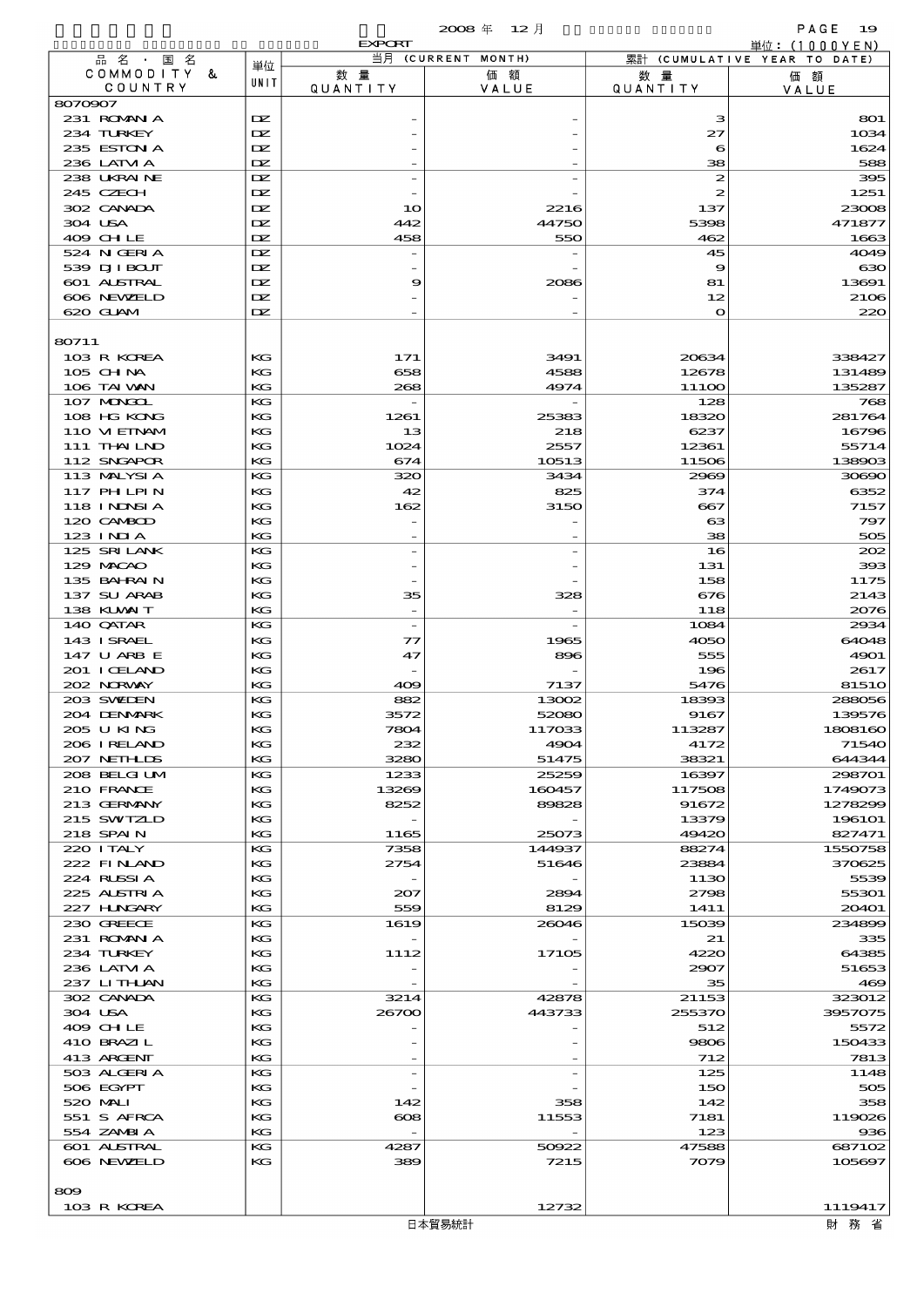|                             |      | <b>EXPORT</b>  |                    |                       | 単位: $(1000YEN)$              |
|-----------------------------|------|----------------|--------------------|-----------------------|------------------------------|
| 品名・国名                       | 単位   |                | 当月 (CURRENT MONTH) |                       | 累計 (CUMULATIVE YEAR TO DATE) |
| COMMODITY &<br>COUNTRY      | UNIT | 数量<br>QUANTITY | 価額<br>VALUE        | 数量<br><b>QUANTITY</b> | 価額<br>VALUE                  |
| $\infty$                    |      |                |                    |                       |                              |
| 104 N KOREA                 |      |                | 2358               |                       | 29706                        |
| 105 CHNA                    |      |                | 212355             |                       | 2602588                      |
| 106 TAI VAN                 |      |                | 19417              |                       | 653961                       |
| 108 HG KONG<br>110 VI EINAM |      |                | 193353             |                       | 2513795                      |
| 111 THAILND                 |      |                | 7197<br>3640       |                       | 219569<br>87238              |
| 112 SNGAPOR                 |      |                | 19300              |                       | 247756                       |
| 113 MALYSIA                 |      |                | 921                |                       | 20572                        |
| 117 PH LPIN                 |      |                | 3799               |                       | 102579                       |
| 118 INNSI A                 |      |                | 342                |                       | 25337                        |
| 121 LAOS                    |      |                | 3367               |                       | 20385                        |
| 122 NYANAR<br>$123$ INIA    |      |                | 330                |                       | 324<br>4126                  |
| 124 PAKISTN                 |      |                |                    |                       | 503                          |
| 126 MALIJ VE                |      |                |                    |                       | 553                          |
| 129 MACAO                   |      |                | 530                |                       | 1822                         |
| 133 I RAN                   |      |                |                    |                       | 1581                         |
| 137 SU ARAB                 |      |                |                    |                       | 975                          |
| 138 KUWAIT<br>140 QATAR     |      |                |                    |                       | 755<br>713                   |
| 143 ISRAEL                  |      |                |                    |                       | 989                          |
| 144 JORDAN                  |      |                |                    |                       | 875                          |
| 146 LEBANON                 |      |                |                    |                       | 324                          |
| 147 U ARB E                 |      |                |                    |                       | 4563                         |
| 157 GEORGIA                 |      |                |                    |                       | 307                          |
| 201 I CELAND<br>203 SWIEN   |      |                |                    |                       | 376<br>782                   |
| 204 DENMARK                 |      |                |                    |                       | 224                          |
| 205 U KING                  |      |                | 3778               |                       | 32387                        |
| 206 IRELAND                 |      |                |                    |                       | 2195                         |
| 207 NETHLIS<br>208 BELGI UM |      |                | 267                |                       | 4234                         |
| 210 FRANCE                  |      |                | 2399               |                       | 38794<br>53628               |
| 213 GERMANY                 |      |                | 15738              |                       | 44081                        |
| 215 SWIZLD                  |      |                | 252                |                       | 4499                         |
| 218 SPAIN                   |      |                |                    |                       | 17042                        |
| 220 I TALY                  |      |                | 6497               |                       | 71178                        |
| 222 FINAND<br>223 POLAND    |      |                | 330                |                       | 3424<br>1939                 |
| 224 RUSSIA                  |      |                | 588                |                       | 14799                        |
| 225 ALSTRIA                 |      |                | 256                |                       | 1481                         |
| 230 GREECE                  |      |                |                    |                       | 5737                         |
| 232 BUGAR                   |      |                |                    |                       | 514                          |
| 234 TURKEY<br>235 ESTON A   |      |                |                    |                       | 20905<br>1208                |
| 236 LATM A                  |      |                |                    |                       | 283                          |
| 238 UKRAINE                 |      |                |                    |                       | $\infty$                     |
| 245 CZECH                   |      |                |                    |                       | 1064                         |
| 302 CANADA                  |      |                | 369                |                       | 3744                         |
| 304 USA<br>305 MEXICO       |      |                | 14034              |                       | 194298<br>1235               |
| 402 VENEZIA                 |      |                |                    |                       | 1460                         |
| 406 ECUADOR                 |      |                |                    |                       | 286                          |
| 407 PERU                    |      |                |                    |                       | 765                          |
| 409 CHLE                    |      |                | 445                |                       | 9762                         |
| 410 BRAZIL<br>411 PARAGUA   |      |                | 1684               |                       | 12596<br>1102                |
| 503 ALGERIA                 |      |                |                    |                       | 2267                         |
| 506 EGYPT                   |      |                | 234                |                       | 750                          |
| 523 CANARY                  |      |                |                    |                       | 1767                         |
| 535 ANGCLA                  |      |                |                    |                       | 597                          |
| 539 DJI BOUT<br>547 MALRIUS |      |                |                    |                       | 338<br>349                   |
| 551 S AFRCA                 |      |                | 314                |                       | 2707                         |
| 601 ALSTRAL                 |      |                | 775                |                       | 37974                        |
| 606 NEWELD                  |      |                |                    |                       | 4785                         |
| 613 SCLOMON                 |      |                |                    |                       | 323                          |
| 618 NEWALD                  |      |                |                    |                       | 334                          |
| 619 F POLYN<br>620 GLAM     |      |                |                    |                       | 588<br>1526                  |
|                             |      |                |                    |                       |                              |
| 811                         |      |                |                    |                       |                              |
| 103 R KOREA                 |      |                | 10073889           |                       | 179258449                    |
| 104 N KOREA                 |      |                | 940                |                       | 2549                         |

日本貿易統計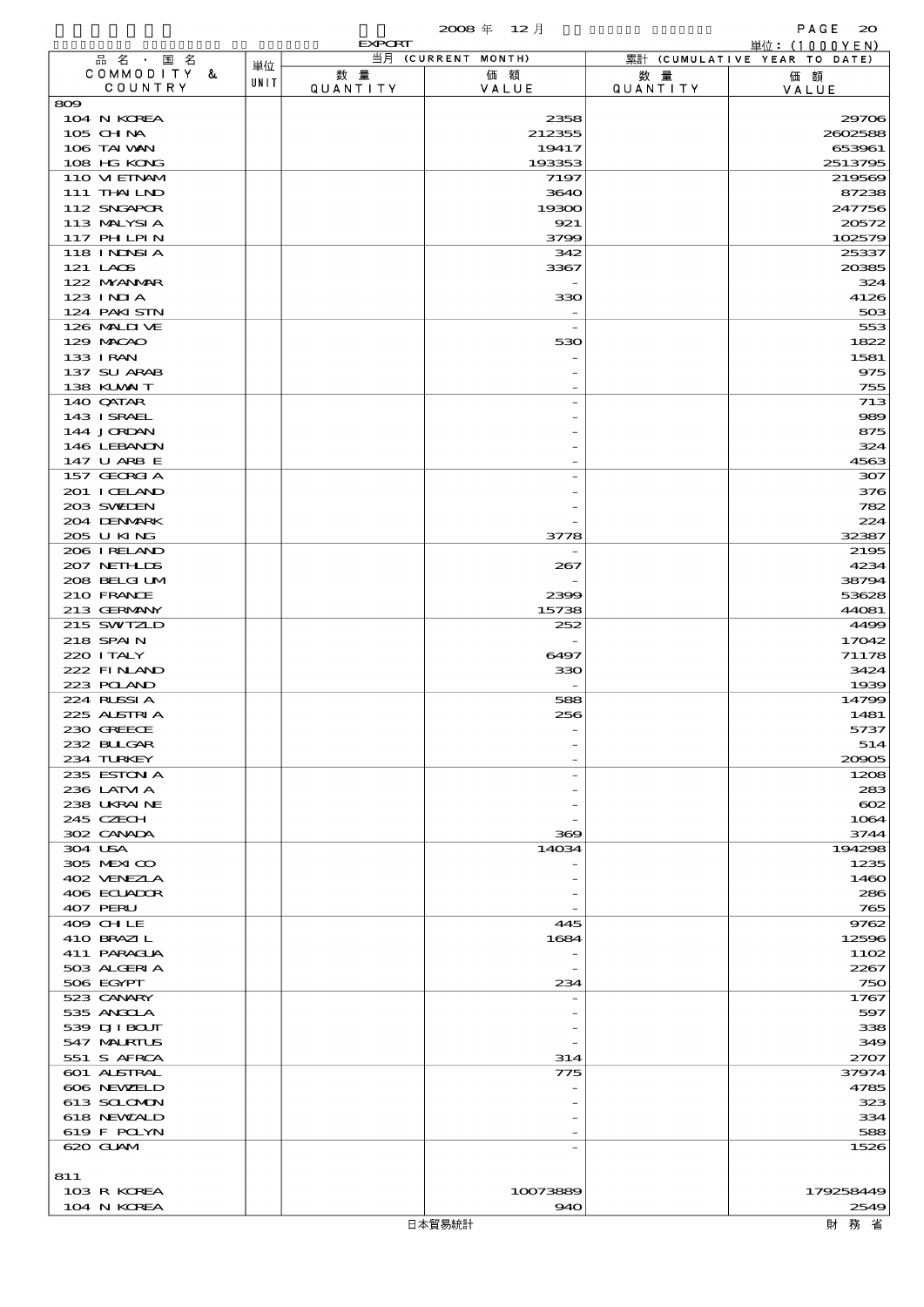|                              |      | <b>EXPORT</b>  |                      |                        | 単位: (1000YEN)                |
|------------------------------|------|----------------|----------------------|------------------------|------------------------------|
| 品名・国名<br>COMMODITY &         | 単位   |                | 当月 (CURRENT MONTH)   |                        | 累計 (CUMULATIVE YEAR TO DATE) |
| COUNTRY                      | UNIT | 数量<br>QUANTITY | 価額<br>VALUE          | 数 量<br><b>QUANTITY</b> | 価額<br>VALUE                  |
| 811                          |      |                |                      |                        |                              |
| 105 CHNA                     |      |                | 25352509             |                        | 483652612                    |
| 106 TAI VAN<br>107 MONGOL    |      |                | 5865947<br>315       |                        | 165935691<br>40649           |
| 108 HG KONG                  |      |                | 11334799             |                        | 226362597                    |
| 110 VIEINAM                  |      |                | 1333120              |                        | 16679824                     |
| 111 THAILND                  |      |                | 3510214              |                        | 50981717                     |
| 112 SNGAPOR<br>113 MALYSIA   |      |                | 2554943<br>1542748   |                        | 44328610<br>29513769         |
| <b>116 BRUNEI</b>            |      |                | 6518                 |                        | 234287                       |
| <b>117 PHLPIN</b>            |      |                | 3360266              |                        | 44364006                     |
| 118 I NJNSI A                |      |                | 818881               |                        | 17031325                     |
| 120 CAMBOD                   |      |                | 2152                 |                        | 35487                        |
| 121 LAOS<br>122 MYANMAR      |      |                | 3399                 |                        | 33874<br>93667               |
| 123 INIA                     |      |                | 1394673              |                        | 16598572                     |
| 124 PAKISTN                  |      |                | 49637                |                        | 1233575                      |
| 125 SRILANK                  |      |                | 66042                |                        | 1186892                      |
| 126 MALIJ VE                 |      |                |                      |                        | 8924                         |
| 127 BANCLA<br>128 E TIMOR    |      |                | 37830                |                        | 524955<br>678                |
| 129 MACAO                    |      |                | 32724                |                        | 650726                       |
| 130 AFGNSTN                  |      |                | 496                  |                        | 39156                        |
| 131 NEPAL                    |      |                | 2619                 |                        | 151602                       |
| 132 BHUTAN                   |      |                |                      |                        | 2538                         |
| 133 I RAN<br>134 I RAQ       |      |                | 226462<br>26766      |                        | 2998429<br>430788            |
| 135 BAHRAIN                  |      |                | 22734                |                        | 543225                       |
| 137 SU ARAB                  |      |                | 355231               |                        | 6086676                      |
| 138 KUWAIT                   |      |                | 43021                |                        | 422135                       |
| 140 QATAR                    |      |                | 58597                |                        | 697483                       |
| 141 <b>OMN</b><br>143 ISRAEL |      |                | 28418<br>232725      |                        | 446031<br>2298893            |
| 144 JORDAN                   |      |                | 18197                |                        | 256026                       |
| 145 SYRIA                    |      |                | 39906                |                        | 569839                       |
| 146 LEBANON                  |      |                | 17325                |                        | 264608                       |
| 147 U ARB E<br>149 YEMEN     |      |                | 636815<br>11217      |                        | 11216715<br>115889           |
| 150 AZERBAI                  |      |                | 30488                |                        | $\Theta$ OO $\Theta$ 4       |
| 151 ARMENIA                  |      |                | 394                  |                        | 12413                        |
| 152 UZBEKIS                  |      |                |                      |                        | 145787                       |
| 153 KAZAKI B                 |      |                | 24655                |                        | 556038                       |
| 154 KYRGYZ<br>155 TADZH K    |      |                |                      |                        | 9991<br>2562                 |
| 156 TURKMEN                  |      |                |                      |                        | 5714                         |
| 157 GEORGIA                  |      |                | 575                  |                        | 10115                        |
| 158 WB G S                   |      |                | 1013                 |                        | 12073                        |
| 201 I CELAND                 |      |                | 1867                 |                        | 18593                        |
| 202 NORVAY<br>203 SWIDEN     |      |                | 196976<br>242708     |                        | 2304999<br>7265198           |
| 204 DENMARK                  |      |                | 368945               |                        | 4393598                      |
| 205 U KING                   |      |                | 1495068              |                        | 26143288                     |
| 206 I RELAND                 |      |                | 29342                |                        | 957030                       |
| 207 NETHLIS<br>208 BELGI UM  |      |                | 2833177<br>2271837   |                        | 54303576<br>37340233         |
| 209 LUNABRG                  |      |                | 1644                 |                        | 120300                       |
| 210 FRANCE                   |      |                | 1000944              |                        | 17279204                     |
| 211 MUNACO                   |      |                | 1054                 |                        | 2628                         |
| 212 ANDORRA<br>213 GERMANY   |      |                | 465<br>7815884       |                        | 38899                        |
| 215 SWIZLD                   |      |                | 477947               |                        | 117304832<br>7939879         |
| 217 PORTUGL                  |      |                | 148704               |                        | 1562781                      |
| 218 SPAIN                    |      |                | 312378               |                        | 6095048                      |
| 219 GIBRALT                  |      |                | 1750                 |                        | 44989                        |
| 220 I TALY<br>221 MALTA      |      |                | 680764<br>3615       |                        | 12334036<br>53664            |
| 222 FINAND                   |      |                | 130956               |                        | 2947969                      |
| 223 POLAND                   |      |                | 387544               |                        | 13897196                     |
| 224 RUSSI A                  |      |                | 744603               |                        | 8147828                      |
| 225 ALSTRIA                  |      |                | 129131               |                        | 2006915                      |
| 227 HUNGARY<br>228 SERBIA    |      |                | 78193<br><b>3140</b> |                        | 2064253<br>56850             |
| 229 ALBAN A                  |      |                | 5487                 |                        | 23218                        |
| 230 GREECE                   |      |                | 56775                |                        | 940021                       |
| 231 ROMANIA                  |      |                | 19521                |                        | 599188                       |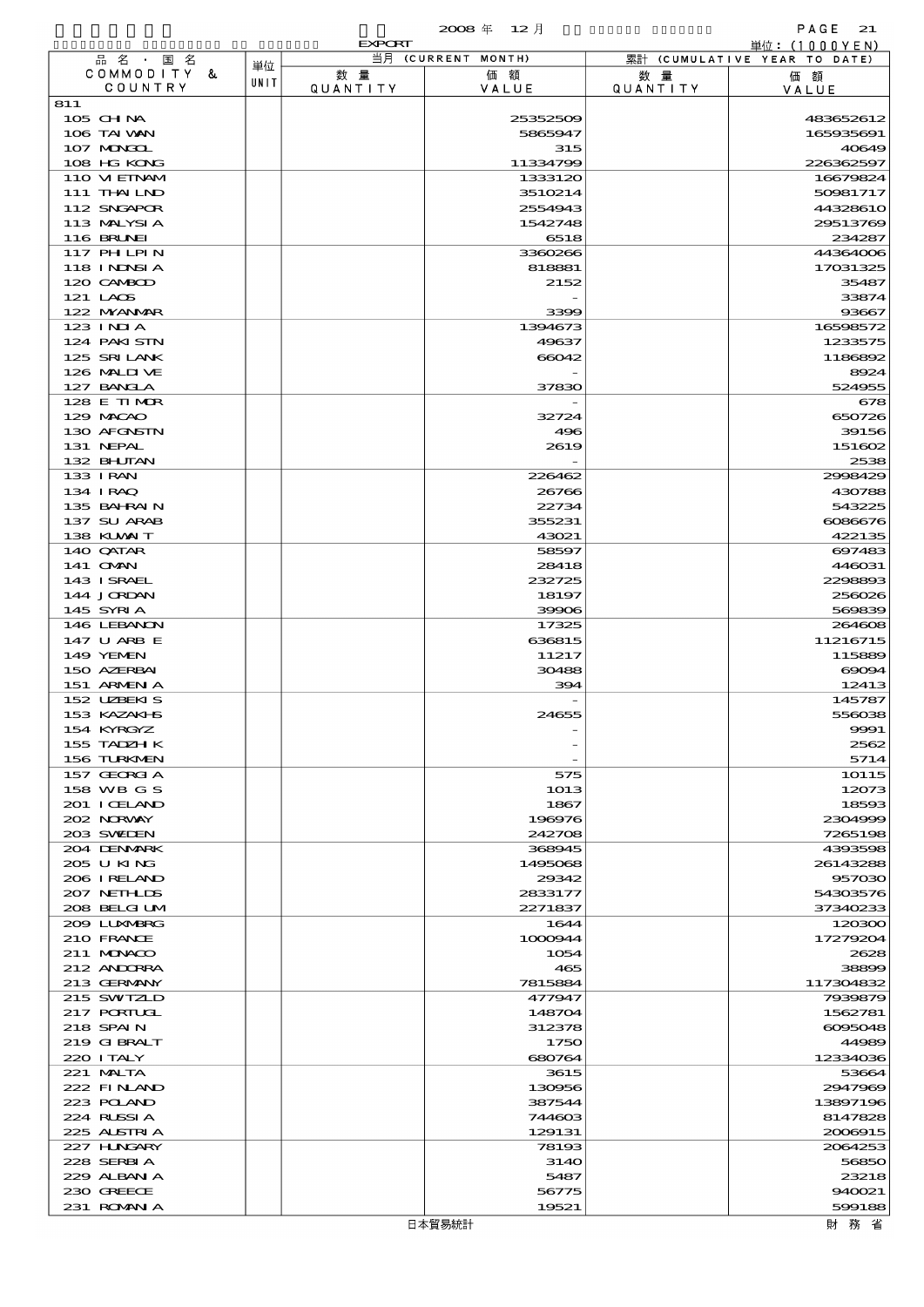|                            |      |                 | 2008年 12月           |                 | PAGE<br>22                                      |
|----------------------------|------|-----------------|---------------------|-----------------|-------------------------------------------------|
| 品 名 ・ 国 名                  |      | <b>EXPORT</b>   | 当月 (CURRENT MONTH)  |                 | 単位: $(1000YEN)$<br>累計 (CUMULATIVE YEAR TO DATE) |
| COMMODITY &                | 単位   | 数量              | 価額                  | 数 量             | 価額                                              |
| COUNTRY                    | UNIT | <b>QUANTITY</b> | VALUE               | <b>QUANTITY</b> | VALUE                                           |
| 811<br>232 BLLGAR          |      |                 | 5263                |                 | 156802                                          |
| 233 CYPRUS                 |      |                 | 2421                |                 | 54695                                           |
| 234 TURKEY                 |      |                 | 265207              |                 | 4429424                                         |
| 235 ESTON A                |      |                 | 40932               |                 | 301025                                          |
| 236 LATM A                 |      |                 | 4042                |                 | 134578                                          |
| 237 LITHLAN<br>238 UKRAINE |      |                 | 26333<br>49525      |                 | 389407<br>788552                                |
| 239 BELARUS                |      |                 | 8966                |                 | 490953                                          |
| 240 MIDOVA                 |      |                 | 2252                |                 | 50205                                           |
| 241 GROATIA                |      |                 | 3220                |                 | 93755                                           |
| 242 SLOVEN                 |      |                 | 6383                |                 | 174454                                          |
| 243 BOS HER<br>244 MACEDON |      |                 | 2928                |                 | 4747<br>9384                                    |
| 245 CZECH                  |      |                 | 802275              |                 | 49150717                                        |
| 246 SLOVAK                 |      |                 | 39054               |                 | 1208870                                         |
| 301 GREENLD                |      |                 |                     |                 | 28098                                           |
| 302 CANADA<br>304 USA      |      |                 | 1213937<br>19148132 |                 | 16562052<br>339374929                           |
| 305 MEXICO                 |      |                 | 896390              |                 | 34977768                                        |
| 306 GUATMAL                |      |                 | 8640                |                 | 74181                                           |
| 307 HONDURS                |      |                 | 5720                |                 | 19372                                           |
| 309 SALVAIR                |      |                 | 5585                |                 | 62152                                           |
| 310 N CARAG<br>311 CST RCA |      |                 | 22433               |                 | 15048<br>132621                                 |
| 312 PANAMA                 |      |                 | 23129               |                 | 249416                                          |
| 314 BERMIDA                |      |                 |                     |                 | 507                                             |
| 315 BAHANA                 |      |                 |                     |                 | 20451                                           |
| 316 JAMAICA                |      |                 |                     |                 | 5259                                            |
| 319 BARBADS<br>320 TRINDO  |      |                 | 572                 |                 | 560<br>24945                                    |
| 321 CLBA                   |      |                 | 1863                |                 | 1082103                                         |
| 322 HAITI                  |      |                 |                     |                 | 2194                                            |
| 323 DOMNICA                |      |                 | 7621                |                 | 559966                                          |
| 324 PRIRICO<br>325 A VIR I |      |                 | 2743                |                 | 411828<br>6506                                  |
| 326 N ANII L               |      |                 | 288                 |                 | <b>9710</b>                                     |
| 328 CAYMAN                 |      |                 |                     |                 | 1813                                            |
| 329 GRENADA                |      |                 |                     |                 | 980                                             |
| 331 ANT BAR<br>333 C DOMAC |      |                 |                     |                 | 1799                                            |
| 336 ST VINI                |      |                 |                     |                 | 1372<br>1102                                    |
| 401 COLMBIA                |      |                 | 51975               |                 | 922647                                          |
| 402 VENEZIA                |      |                 | 76951               |                 | 725035                                          |
| 404 SURINAM                |      |                 |                     |                 | 7559                                            |
| 405 F GIANA<br>406 ECUADOR |      |                 | 13356               |                 | 17700<br>292993                                 |
| 407 PERU                   |      |                 | 15962               |                 | 415000                                          |
| 408 BOLIVIA                |      |                 | 13063               |                 | 184703                                          |
| 409 CHLE                   |      |                 | 198206              |                 | 818907                                          |
| 410 BRAZIL<br>411 PARAGUA  |      |                 | 766091<br>20536     |                 | 10746047<br>211565                              |
| 412 URUGUAY                |      |                 | 41639               |                 | 298277                                          |
| 413 ARGENT                 |      |                 | 92240               |                 | 1018326                                         |
| 501 MROCCO                 |      |                 | 76069               |                 | 261043                                          |
| 503 ALGERIA                |      |                 | 66251               |                 | 410258                                          |
| 504 TUN SI A<br>505 LIBYA  |      |                 | 26795<br>330        |                 | 553335<br>149382                                |
| 506 EGYPT                  |      |                 | 113263              |                 | 1460411                                         |
| 507 SUDAN                  |      |                 | 1499                |                 | 130610                                          |
| 510 SENEGAL                |      |                 | 335                 |                 | 2285                                            |
| 511 GAMBIA<br>513 GUNEA    |      |                 | 623                 |                 | 4622<br>1876                                    |
| 514 SIERLEO                |      |                 |                     |                 | 1107                                            |
| 515 LIBERIA                |      |                 | $\infty$            |                 | 17956                                           |
| 516 CONE D                 |      |                 | 2225                |                 | 78714                                           |
| 517 GHANA                  |      |                 | 1O1 1O              |                 | 23629                                           |
| 518 TODO<br>519 BEN N      |      |                 | 14048               |                 | 26004<br>3853                                   |
| 520 MAI I                  |      |                 | 1247                |                 | 2934                                            |
| 521 BURKINA                |      |                 |                     |                 | 819                                             |
| 523 CANARY                 |      |                 | 24264               |                 | 132542                                          |
| 524 N GERIA<br>526 RWANDA  |      |                 | 20037               |                 | 275211<br>3668                                  |
| 527 CAMROLN                |      |                 | 8754                |                 | 25620                                           |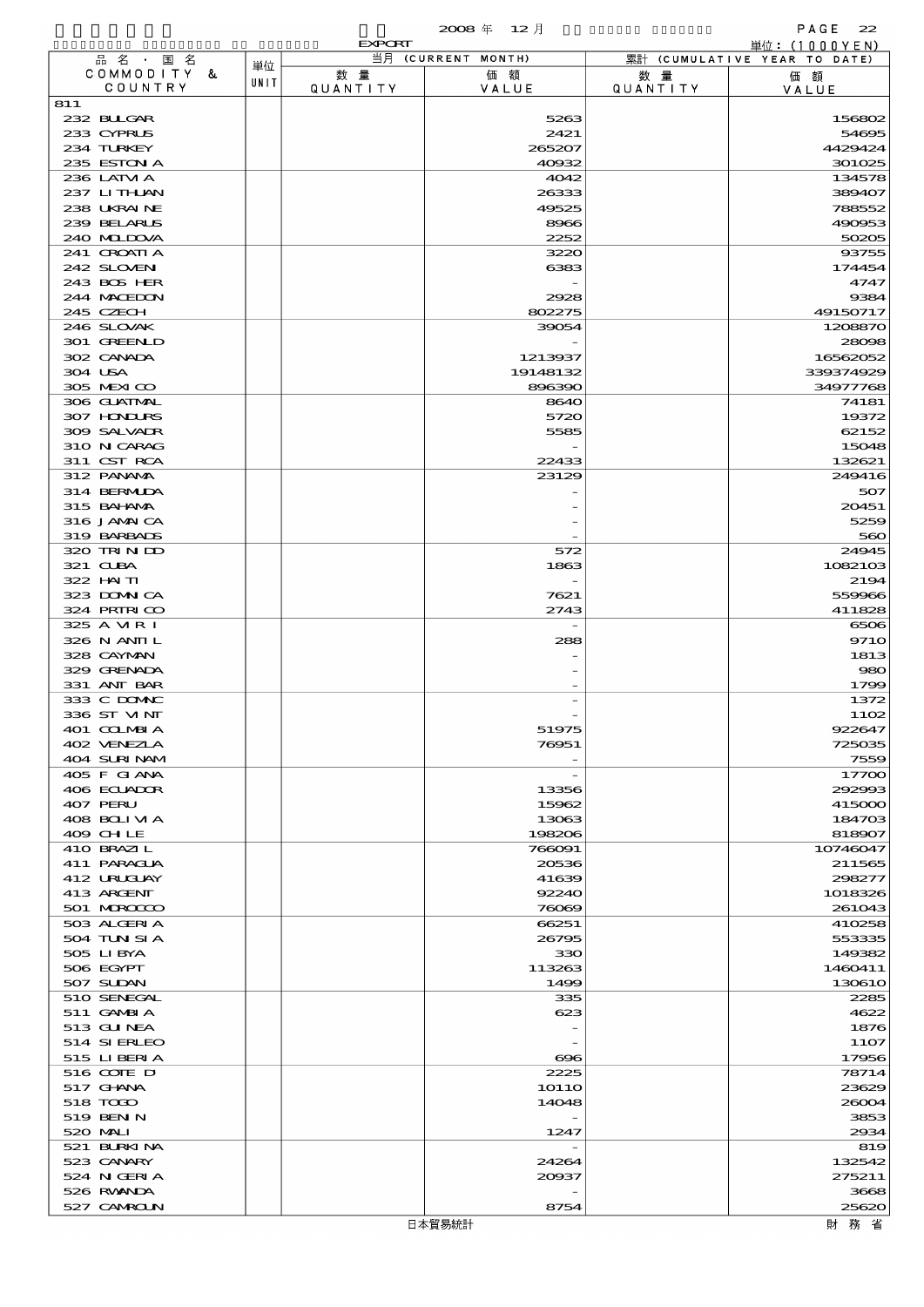|                             |                        |      | <b>EXPORT</b>         |                     |                        | 単位: (1000YEN)                |
|-----------------------------|------------------------|------|-----------------------|---------------------|------------------------|------------------------------|
|                             | 品名・国名                  | 単位   |                       | 当月 (CURRENT MONTH)  |                        | 累計 (CUMULATIVE YEAR TO DATE) |
|                             | COMMODITY &<br>COUNTRY | UNIT | 数量<br><b>QUANTITY</b> | 価額<br>VALUE         | 数 量<br><b>QUANTITY</b> | 価額<br>VALUE                  |
| 811                         |                        |      |                       |                     |                        |                              |
| $528$ CHAD                  |                        |      |                       | 470                 |                        | 11487                        |
| 529 C AFRCA<br>531 GABON    |                        |      |                       | 8676                |                        | 201<br>59086                 |
| 532 R CONDO                 |                        |      |                       | 11332               |                        | 66775                        |
| 533 D CONDO                 |                        |      |                       |                     |                        | 2882                         |
| 535 ANGCLA                  |                        |      |                       | 14959               |                        | 205875                       |
| 538 EIHOP<br>539 DJI BOUT   |                        |      |                       | 5120                |                        | 32487<br>23681               |
| 541 KENYA                   |                        |      |                       | 11853               |                        | 194711                       |
| 542 UGANDA                  |                        |      |                       |                     |                        | 19853                        |
| 543 TANZN A                 |                        |      |                       |                     |                        | 38730                        |
| 544 SEYCHL<br>545 MDZANBQ   |                        |      |                       |                     |                        | 1054<br><b>7710</b>          |
| 546 MADAGAS                 |                        |      |                       | 1407<br>284         |                        | 3739                         |
| 547 MALRIUS                 |                        |      |                       | 3921                |                        | 68173                        |
| 548 REUN ON                 |                        |      |                       | 1079                |                        | 15327                        |
| 549 ZNBABVIE                |                        |      |                       | 213                 |                        | 5135                         |
| 550 NAMERIA<br>551 S AFRCA  |                        |      |                       | 185845              |                        | 829<br>2684764               |
| 553 MALAW                   |                        |      |                       |                     |                        | 3282                         |
| 554 ZAMBI A                 |                        |      |                       |                     |                        | 8743                         |
| 555 BOISVAN                 |                        |      |                       |                     |                        | 5108                         |
| 556 SWXZLND<br>559 ERITREA  |                        |      |                       | 445                 |                        | 17199<br>69980               |
| 601 ALSTRAL                 |                        |      |                       | 992904              |                        | 13395338                     |
| 602 PAP NGA                 |                        |      |                       | 362                 |                        | 3517                         |
| 606 NEWELD                  |                        |      |                       | 48659               |                        | 964961                       |
| 610 SAMDA                   |                        |      |                       |                     |                        | 3077                         |
| 611 VANLATU<br>612 FIJI     |                        |      |                       | 2117                |                        | 3117<br>1277                 |
| 613 SCLOMON                 |                        |      |                       |                     |                        | 4659                         |
| 615 KIRIBAT                 |                        |      |                       |                     |                        | 4202                         |
| 618 NEWALD                  |                        |      |                       | 234                 |                        | 6524                         |
| 619 F POLYN<br>620 GLAM     |                        |      |                       |                     |                        | 2597                         |
| 624 TUVALU                  |                        |      |                       | 445                 |                        | 14286<br>627                 |
| 625 MARSHAL                 |                        |      |                       | 2353                |                        | 9116                         |
| 626 MICRONE                 |                        |      |                       | 719                 |                        | 13122                        |
| 627 MARIANA                 |                        |      |                       | 4028                |                        | 4848                         |
| 628 PALAU                   |                        |      |                       | 271                 |                        | 4962                         |
| 81101                       |                        |      |                       |                     |                        |                              |
| 103 R KOREA                 |                        |      |                       | 9992961             |                        | 178056277                    |
| 104 N KOREA                 |                        |      |                       | 940                 |                        | 1384                         |
| 105 CHNA<br>106 TAI VAN     |                        |      |                       | 24750937<br>5757801 |                        | 475450581<br>164680363       |
| 107 MONGOL                  |                        |      |                       | 315                 |                        | 40649                        |
| 108 HG KONG                 |                        |      |                       | 7190545             |                        | 158854128                    |
| 110 VIEINAM                 |                        |      |                       | 1329669             |                        | 16580877                     |
| 111 THAILND                 |                        |      |                       | 3305324<br>2440255  |                        | 48588292                     |
| 112 SNGAPOR<br>113 MALYSIA  |                        |      |                       | 1529642             |                        | 42876186<br>29098338         |
| 116 BRUNEI                  |                        |      |                       | 6518                |                        | 233922                       |
| <b>117 PHLPIN</b>           |                        |      |                       | 3357307             |                        | 44295575                     |
| 118 I NJNSI A               |                        |      |                       | 817273              |                        | 15811322                     |
| 120 CAMBOD<br>121 LAOS      |                        |      |                       | 2152                |                        | 35487<br>33874               |
| 122 NYANAR                  |                        |      |                       | 3399                |                        | 93173                        |
| $123$ INIA                  |                        |      |                       | 1368333             |                        | 16202129                     |
| 124 PAKISTN                 |                        |      |                       | 49637               |                        | 1210858                      |
| 125 SRILANK<br>126 MALII VE |                        |      |                       | 66042               |                        | 1183534<br>8924              |
| 127 BANCLA                  |                        |      |                       | 37830               |                        | 524955                       |
| 128 E TIMOR                 |                        |      |                       |                     |                        | 678                          |
| 129 MACAO                   |                        |      |                       | 32724               |                        | 650291                       |
| 130 AFGNSTN<br>131 NEPAL    |                        |      |                       | 496<br>2619         |                        | 32419<br>151602              |
| 132 BHUTAN                  |                        |      |                       |                     |                        | 2538                         |
| 133 I RAN                   |                        |      |                       | 226462              |                        | 2974801                      |
| 134 IRAQ                    |                        |      |                       | 26766               |                        | 430788                       |
| 135 BAHRAIN                 |                        |      |                       | 22091               |                        | 505741                       |
| 137 SU ARAB<br>138 KUWAIT   |                        |      |                       | 300961<br>35918     |                        | 4328280<br>333602            |
| 140 QATAR                   |                        |      |                       | 56921               |                        | 678351                       |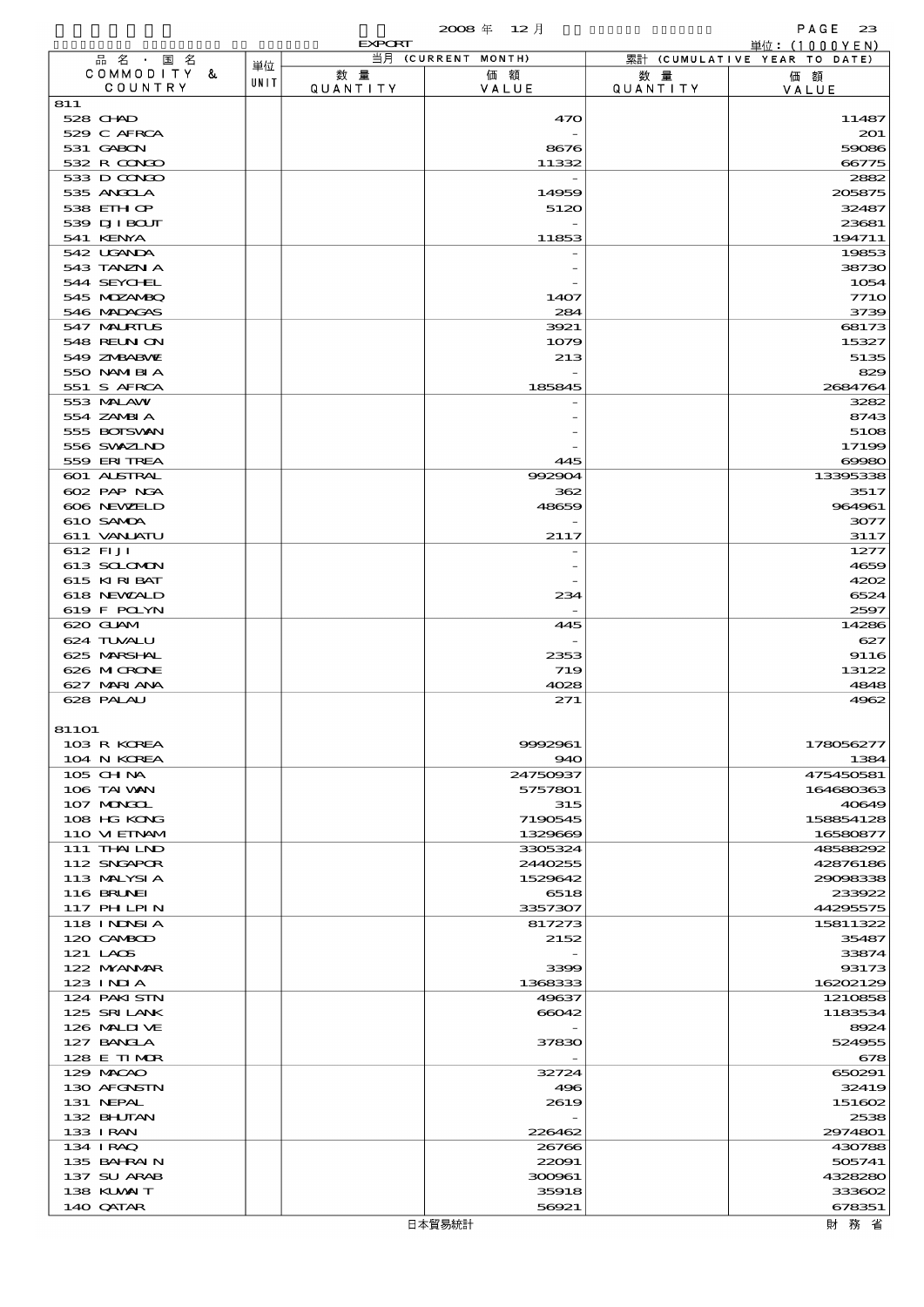|                             |      | <b>EXPORT</b> |                    |                 | <u> 単位: (1000YEN)</u>        |
|-----------------------------|------|---------------|--------------------|-----------------|------------------------------|
| 品名・国名                       | 単位   |               | 当月 (CURRENT MONTH) |                 | 累計 (CUMULATIVE YEAR TO DATE) |
| COMMODITY &<br>COUNTRY      | UNIT | 数量            | 価額                 | 数量              | 価額                           |
| 81101                       |      | QUANTITY      | VALUE              | <b>QUANTITY</b> | VALUE                        |
| 141 <b>OMN</b>              |      |               | 27770              |                 | 331601                       |
| 143 I SRAEL                 |      |               | 230617             |                 | 2282935                      |
| 144 JORDAN                  |      |               | 17943              |                 | 254362                       |
| 145 SYRIA                   |      |               | 39906              |                 | 566791                       |
| 146 LEBANON                 |      |               | 17067              |                 | 263404                       |
| 147 U ARB E                 |      |               | 554334             |                 | 9931864                      |
| 149 YEMEN                   |      |               | 11217              |                 | 115611                       |
| 150 AZERBAI                 |      |               | 30488              |                 | 69094                        |
| 151 ARMENIA                 |      |               | 394                |                 | 12413                        |
| 152 UZBEKIS<br>153 KAZAKI B |      |               | 24655              |                 | 145787<br>556038             |
| 154 KYRGYZ                  |      |               |                    |                 | 9991                         |
| 155 TADZH K                 |      |               |                    |                 | 2562                         |
| 156 TURKMEN                 |      |               |                    |                 | 5714                         |
| 157 GEORGIA                 |      |               | 575                |                 | 10115                        |
| 158 WB G S                  |      |               | 1013               |                 | 12073                        |
| 201 I CELAND                |      |               | 1867               |                 | 18593                        |
| 202 NORWAY                  |      |               | 196976             |                 | 2297017                      |
| 203 SWEDEN                  |      |               | 241012             |                 | 7256109                      |
| 204 DENMARK                 |      |               | 368945             |                 | 4388052                      |
| 205 U KING                  |      |               | 1489046            |                 | 25946790                     |
| 206 IRELAND                 |      |               | 29342              |                 | 957030                       |
| 207 NETHLIS                 |      |               | 2830784            |                 | 54250118                     |
| 208 BELGI UM                |      |               | 2270107            |                 | 37227519                     |
| 209 LUNABRG<br>210 FRANCE   |      |               | 1644<br>990499     |                 | 120300<br>17079687           |
| 211 MUNACO                  |      |               |                    |                 | 1574                         |
| 212 ANDORRA                 |      |               | 465                |                 | 38899                        |
| 213 GERMANY                 |      |               | 7757954            |                 | 116310590                    |
| 215 SWIZLD                  |      |               | 337565             |                 | 5184034                      |
| 217 PORTUGL                 |      |               | 147978             |                 | 1558153                      |
| 218 SPAIN                   |      |               | 311986             |                 | 6030493                      |
| 219 GIBRALT                 |      |               | 1750               |                 | 44761                        |
| 220 I TALY                  |      |               | 680542             |                 | 12179176                     |
| 221 MALTA                   |      |               | 3615               |                 | 53664                        |
| 222 FINAND                  |      |               | 130956             |                 | 2937448                      |
| 223 POLAND                  |      |               | 386843             |                 | 13887825                     |
| 224 RUSSIA                  |      |               | 744173             |                 | 8142821                      |
| 225 ALSTRIA<br>227 H.NGARY  |      |               | 129131<br>69531    |                 | 2004515<br>1744328           |
| 228 SERBIA                  |      |               | <b>3140</b>        |                 | 56850                        |
| 229 ALBAN A                 |      |               | 5487               |                 | 23218                        |
| 230 GREECE                  |      |               | 56040              |                 | 913677                       |
| 231 ROMANIA                 |      |               | 19521              |                 | 598849                       |
| 232 BULGAR                  |      |               | 5263               |                 | 156015                       |
| 233 CYPRUS                  |      |               | 2421               |                 | 54695                        |
| 234 TURKEY                  |      |               | 265207             |                 | 4413673                      |
| 235 ESTON A                 |      |               | 40932              |                 | 301025                       |
| 236 LATM A                  |      |               | 4042               |                 | 134578                       |
| 237 LITHAN                  |      |               | 26333              |                 | 389157                       |
| 238 UKRAINE<br>239 BELARUS  |      |               | 49525              |                 | 788193                       |
| 240 MIDIXA                  |      |               | 8966<br>1835       |                 | 490953<br>49788              |
| 241 GROATIA                 |      |               | 3220               |                 | 92605                        |
| 242 SLOVEN                  |      |               | 6383               |                 | 174454                       |
| 243 BOS HER                 |      |               |                    |                 | 4747                         |
| 244 MACEDON                 |      |               | 2928               |                 | 9384                         |
| 245 CZECH                   |      |               | 802275             |                 | 49148561                     |
| 246 SLOVAK                  |      |               | 39054              |                 | 1208320                      |
| 301 GREENLD                 |      |               |                    |                 | 28098                        |
| 302 CANADA                  |      |               | 1211592            |                 | 16442407                     |
| 304 USA                     |      |               | 18989727           |                 | 337426347                    |
| 305 MEXICO                  |      |               | 845396             |                 | 34132307                     |
| 306 GLATMAL                 |      |               | 8640               |                 | 70538                        |
| 307 HINIURS                 |      |               | 5720               |                 | 19372                        |
| 309 SALVADR<br>310 N CARAG  |      |               | 5585               |                 | 61848<br>15048               |
| 311 CST RCA                 |      |               | 22433              |                 | 131829                       |
| 312 PANAMA                  |      |               | 12740              |                 | 219443                       |
| 314 BERMIDA                 |      |               |                    |                 | 507                          |
| 315 BAHAMA                  |      |               |                    |                 | 20451                        |
| 316 JAMAICA                 |      |               |                    |                 | 5259                         |
| 319 BARBADS                 |      |               |                    |                 | 327                          |
| 320 TRIN DO                 |      |               | 572                |                 | 24945                        |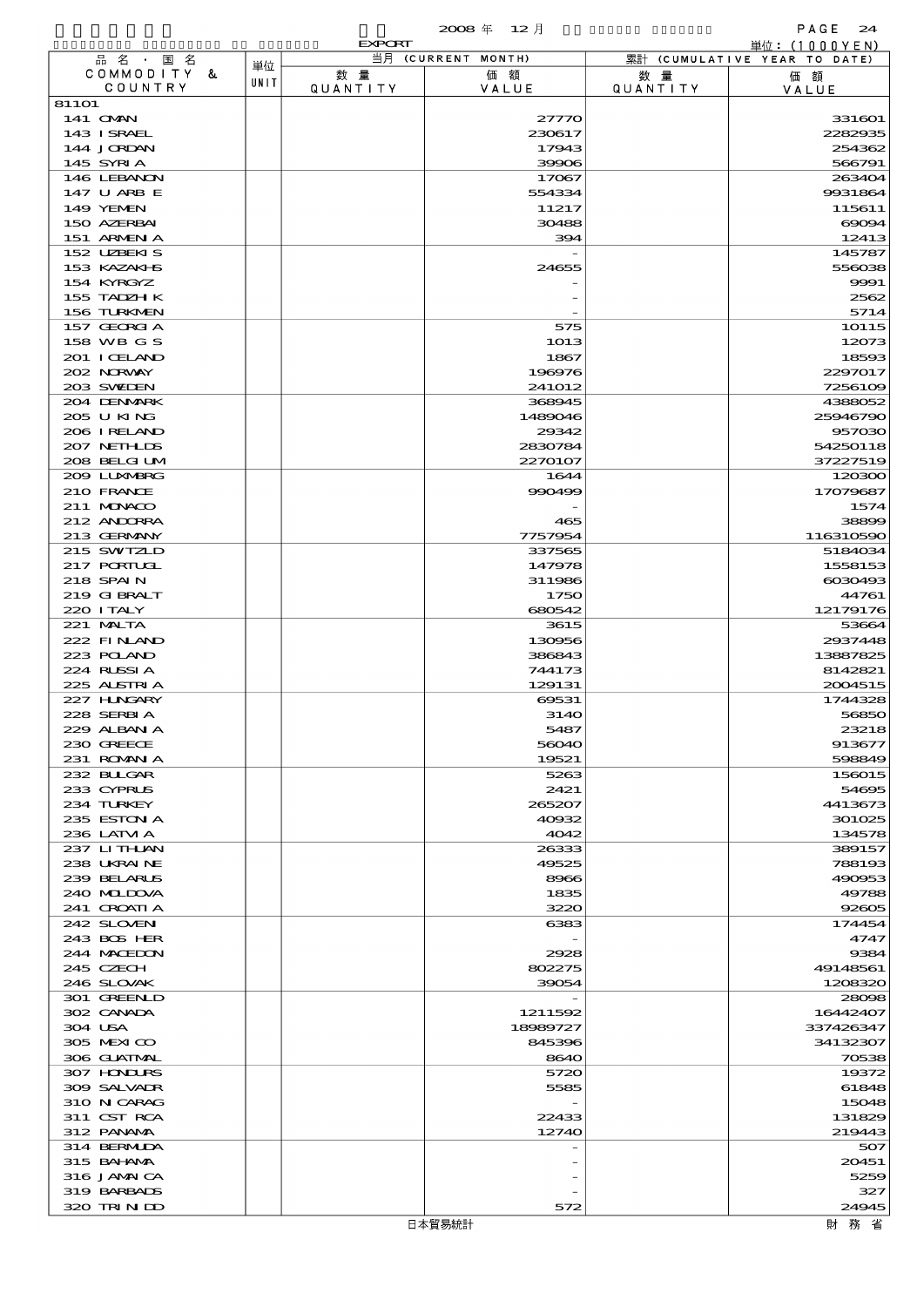|                            |      | <b>EXPORT</b>   | 2008年 12月          |                 | PAGE<br>25<br>単位: $(1000YEN)$ |
|----------------------------|------|-----------------|--------------------|-----------------|-------------------------------|
| 品名·国名                      |      |                 | 当月 (CURRENT MONTH) |                 | 累計 (CUMULATIVE YEAR TO DATE)  |
| COMMODITY &                | 単位   | 数 量             | 価額                 | 数 量             | 価額                            |
| COUNTRY                    | UNIT | <b>QUANTITY</b> | VALUE              | <b>QUANTITY</b> | VALUE                         |
| 81101                      |      |                 |                    |                 |                               |
| 321 CLBA                   |      |                 | 1863               |                 | 1075206                       |
| 322 HAITI<br>323 DOMNICA   |      |                 | 7621               |                 | 2194<br>559966                |
| 324 PRIRICO                |      |                 | 2743               |                 | 411828                        |
| 325 A MR I                 |      |                 |                    |                 | 6506                          |
| 326 N ANII L               |      |                 | 288                |                 | 7075                          |
| 328 CAYMAN                 |      |                 |                    |                 | 1813                          |
| 329 GRENADA                |      |                 |                    |                 | 980                           |
| 331 ANT BAR                |      |                 |                    |                 | 1799                          |
| 333 C DOMIC                |      |                 |                    |                 | 1372                          |
| 336 ST MNT                 |      |                 |                    |                 | 1102                          |
| 401 COLMBIA                |      |                 | 51975              |                 | 921390                        |
| 402 VENEZIA                |      |                 | 76591              |                 | 714414                        |
| 404 SURINAM                |      |                 |                    |                 | 7559                          |
| 405 F GIANA<br>406 ECUADOR |      |                 |                    |                 | 17700<br>288384               |
| 407 PERU                   |      |                 | 13356<br>15962     |                 | 415000                        |
| 408 BOLIVIA                |      |                 | 12661              |                 | 183609                        |
| 409 CHLE                   |      |                 | 198206             |                 | 807448                        |
| 410 BRAZIL                 |      |                 | 696995             |                 | 10058194                      |
| 411 PARAGUA                |      |                 | 20536              |                 | 211565                        |
| 412 URUCLAY                |      |                 | 41639              |                 | 298069                        |
| 413 ARCENT                 |      |                 | 92240              |                 | 1011889                       |
| 501 MROCCO                 |      |                 | 76069              |                 | 261043                        |
| 503 ALGERIA                |      |                 | 66251              |                 | 410258                        |
| 504 TUN SI A               |      |                 | 26795              |                 | 553335                        |
| 505 LIBYA                  |      |                 | 330                |                 | 149382                        |
| 506 EGYPT                  |      |                 | 113263             |                 | 1423520                       |
| 507 SUDAN                  |      |                 | 1499               |                 | 130610                        |
| 510 SENEGAL<br>511 GAMBIA  |      |                 | 335<br>623         |                 | 2285<br>4622                  |
| 513 GUNEA                  |      |                 |                    |                 | 1876                          |
| 514 SIERLEO                |      |                 |                    |                 | <b>11O7</b>                   |
| 515 LIBERIA                |      |                 | $_{\rm \alpha}$    |                 | 17956                         |
| 516 COTE D                 |      |                 | 2225               |                 | 78714                         |
| 517 GHNA                   |      |                 | <b>10110</b>       |                 | 23629                         |
| 518 TODO                   |      |                 | 14048              |                 | 26004                         |
| 519 BEN N                  |      |                 |                    |                 | 3853                          |
| 520 MAI                    |      |                 | 1247               |                 | 2934                          |
| 521 BURKINA                |      |                 |                    |                 | 819                           |
| 523 CANARY                 |      |                 | 24264              |                 | 132542                        |
| 524 N GERI A               |      |                 | 20037              |                 | 269264                        |
| 526 RWANDA                 |      |                 |                    |                 | 3668                          |
| 527 CAMROLN<br>528 CHAD    |      |                 | 8754<br>470        |                 | 25620<br>11487                |
| 529 C AFRCA                |      |                 |                    |                 | 201                           |
| 531 GABON                  |      |                 | 8676               |                 | 59086                         |
| 532 R CONDO                |      |                 | 11332              |                 | 66775                         |
| 533 D CONDO                |      |                 |                    |                 | 2882                          |
| 535 ANGOLA                 |      |                 | 14959              |                 | 205875                        |
| 538 EIH OP                 |      |                 | 5120               |                 | 32487                         |
| 539 DJI BOUT               |      |                 |                    |                 | 23681                         |
| 541 KENYA                  |      |                 | 11853              |                 | 194711                        |
| 542 UGANDA                 |      |                 |                    |                 | 19853                         |
| 543 TANZN A                |      |                 |                    |                 | 38730                         |
| 544 SEYCHEL<br>545 MDZANBQ |      |                 | 1407               |                 | 1054<br><b>7710</b>           |
| 546 MADAGAS                |      |                 | 284                |                 | 2372                          |
| 547 MALRIUS                |      |                 | 3921               |                 | 67932                         |
| 548 REUN ON                |      |                 | 1079               |                 | 15327                         |
| 549 ZNBABNE                |      |                 | 213                |                 | 5135                          |
| 550 NAMERIA                |      |                 |                    |                 | 829                           |
| 551 S AFRCA                |      |                 | 185845             |                 | 2669273                       |
| 553 MALAW                  |      |                 |                    |                 | 2990                          |
| 554 ZAMBI A                |      |                 |                    |                 | 8743                          |
| 555 BOISVAN                |      |                 |                    |                 | 5108                          |
| 556 SVXZIND                |      |                 |                    |                 | 5362                          |
| 559 ERITREA                |      |                 | 445                |                 | $\Theta$ $\Theta$ $\Theta$    |
| <b>601 ALSTRAL</b>         |      |                 | 991270             |                 | 13361293                      |
| 602 PAP NGA<br>606 NEWELD  |      |                 | 362<br>48659       |                 | 3517<br>962536                |
| 610 SAMDA                  |      |                 |                    |                 | 3077                          |
| 611 VANLATU                |      |                 | 2117               |                 | 3117                          |
| 612 FIJI                   |      |                 |                    |                 | 1277                          |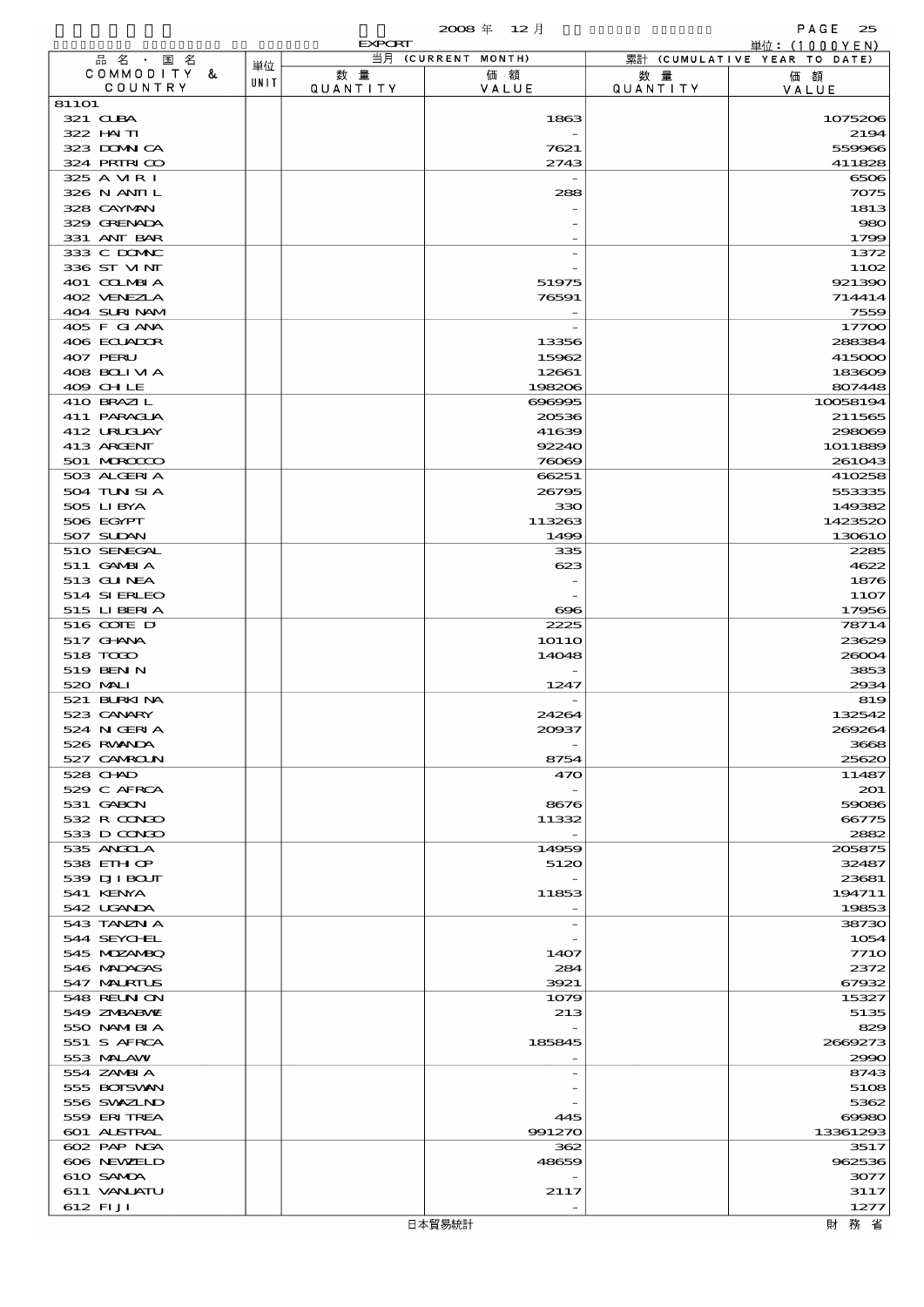|                             |          | <b>EXPORT</b>           |                    |                       | 単位: (1000YEN)                |
|-----------------------------|----------|-------------------------|--------------------|-----------------------|------------------------------|
| 品名・国名                       | 単位       |                         | 当月 (CURRENT MONTH) |                       | 累計 (CUMULATIVE YEAR TO DATE) |
| COMMODITY &<br>COUNTRY      | UNIT     | 数量<br>QUANTITY          | 価額<br>VALUE        | 数量<br><b>QUANTITY</b> | 価額<br>VALUE                  |
| 811O1                       |          |                         |                    |                       |                              |
| 613 SCLOMON                 |          |                         |                    |                       | 4377                         |
| 615 KIRIBAT                 |          |                         |                    |                       | 4202                         |
| 618 NEWALD                  |          |                         | 234                |                       | 6524                         |
| 619 F POLYN<br>620 GLAM     |          |                         | 445                |                       | 2597<br>14286                |
| 624 TUVALU                  |          |                         |                    |                       | 627                          |
| 625 MARSHAL                 |          |                         | 2353               |                       | 9116                         |
| 626 MICRONE                 |          |                         | 719                |                       | 13122                        |
| 627 MARIANA                 |          |                         | 4028               |                       | 4848                         |
| 628 PALAU                   |          |                         |                    |                       | 4691                         |
| 8110103                     |          |                         |                    |                       |                              |
| 103 R KOREA                 | KG       | 8266                    | 467794             | 145316                | 9262487                      |
| 104 N KOREA                 | KG       | 7                       | 940                | 7                     | 940                          |
| 105 CHNA                    | KG       | 19253                   | 794831             | 272884                | 11327450                     |
| 106 TAI WAN<br>108 HG KONG  | KG<br>KG | 858<br>21444            | 74674<br>937070    | 27668<br>387283       | 1230102<br>20397972          |
| 110 VIEINAM                 | KG       | 43                      | 19661              | 2875                  | 2189757                      |
| 111 THAILND                 | KG       | 1560                    | 66344              | 17951                 | 565801                       |
| 112 SNGAPOR                 | KG       | 5779                    | 265642             | 112734                | 7186135                      |
| 113 MALYSIA                 | KG       | 170                     | 11343              | 3566                  | 188971                       |
| 117 PH LPIN                 | KG       | 79                      | 4875               | 5565                  | 298475                       |
| 118 I NDNSI A<br>$123$ INJA | KG<br>KG | 593<br>$\boldsymbol{z}$ | 42008<br>217       | 10726<br>999          | 831696<br>32062              |
| 125 SRILANK                 | KG       |                         |                    | 9                     | 727                          |
| 127 BANCLA                  | KG       |                         |                    | 400                   | 4914                         |
| 129 MACAO                   | KG       |                         |                    | 5                     | 5805                         |
| 133 I RAN                   | KG       | $\blacktriangleleft$    | 1260               | 975                   | 45000                        |
| 137 SU ARAB                 | KG       | 153                     | 6297               | 1241                  | 66031                        |
| 138 KLVXIT                  | KG       | 7                       | 637                | 80                    | 5117                         |
| 140 QATAR<br>141 OMN        | KG<br>КG |                         |                    | 21<br>701             | 1759<br>36482                |
| 143 ISRAEL                  | KG       | 62                      | 3472               | 2059                  | 114032                       |
| 146 LEBANON                 | KG       |                         |                    | 11                    | 632                          |
| 147 U ARB E                 | KG       | 527                     | 25043              | 22343                 | 1233411                      |
| 201 I CELAND                | KG       | 80                      | 1602               | 258                   | 11357                        |
| 202 NORWAY<br>203 SWIDEN    | KG       | 2749                    | 101204             | 19100<br>36502        | 828358                       |
| 204 DENMARK                 | KG<br>KG | 1541<br>175             | 50216<br>11722     | 2124                  | 2129312<br>92536             |
| 205 U KING                  | KG       | 6160                    | 202619             | 69655                 | 3770152                      |
| 206 I RELAND                | KG       | <b>1O1</b>              | 3016               | 2140                  | 86375                        |
| 207 NETHLIS                 | KG       | 18964                   | 796814             | 300924                | 17170134                     |
| 208 BELGI UM                | KG       | 1O1O                    | 34816              | 20609                 | 869624                       |
| 2009 LUNABRG<br>210 FRANCE  | КG<br>KG | 2385                    | 76474              | 54<br>25215           | 3651<br>1426342              |
| 212 ANDORRA                 | KG       |                         |                    | 195                   | 9415                         |
| 213 GERMANY                 | КG       | 20120                   | 741226             | 223147                | 10183721                     |
| 215 SWIZLD                  | KG       | 188                     | 9300               | 7340                  | 511119                       |
| 217 PORTUGL                 | KG       | 87                      | 2409               | 1315                  | 47907                        |
| 218 SPAIN                   | KG       | 888                     | 27205              | 18798                 | 949373                       |
| 219 GIBRALT<br>220 I TALY   | KG<br>КG | 38<br>446               | 1150<br>23011      | 836<br>13245          | 37935<br>820116              |
| 221 MALTA                   | KG       |                         |                    | 243                   | 17404                        |
| 222 FINAND                  | KG       | 380                     | 15319              | 18907                 | 875197                       |
| 223 POLAND                  | KG       | 22                      | 774                | 1609                  | 62927                        |
| 224 RUSSIA                  | KG       | 3091                    | 93846              | 8971                  | 297555                       |
| 225 ALSTRIA<br>227 HUNGARY  | КG<br>KG | 199<br>202              | 8075<br>7337       | 3229<br>1502          | 181684<br>69467              |
| 228 SERBIA                  | KG       | $\boldsymbol{\infty}$   | 2152               | 317                   | 18138                        |
| 230 GREECE                  | KG       | 42                      | 1278               | 327                   | 16067                        |
| 231 ROMANIA                 | KG       | 14                      | 613                | 205                   | 11197                        |
| 232 BULGAR                  | КG       |                         |                    | 474                   | 23650                        |
| 234 TURKEY                  | KG       | 144                     | 5015               | 2040                  | 92724                        |
| 235 ESTON A<br>236 LATM A   | KG<br>KG | 49                      | 1855               | 779<br>525            | 41511<br>26325               |
| 237 LITHAN                  | KG       |                         |                    | 86                    | 4160                         |
| 238 UKRAINE                 | KG       |                         |                    | 977                   | 43758                        |
| 239 BELARUS                 | KG       |                         |                    | 56                    | 3537                         |
| 241 CROATIA                 | KG       | 28                      | 1636               | 346                   | 18062                        |
| 242 SLOVEN                  | KG       | 33                      | 1743               | 501                   | 31123                        |
| 243 BOS HER<br>244 MACEDON  | KG<br>KG |                         |                    | 45<br>10              | 2166<br>1005                 |
| 245 CZECH                   | KG       | 366                     | 12761              | 1759                  | 89369                        |
| 246 SLOVAK                  | KG       | 725                     | 36180              | 13214                 | 881429                       |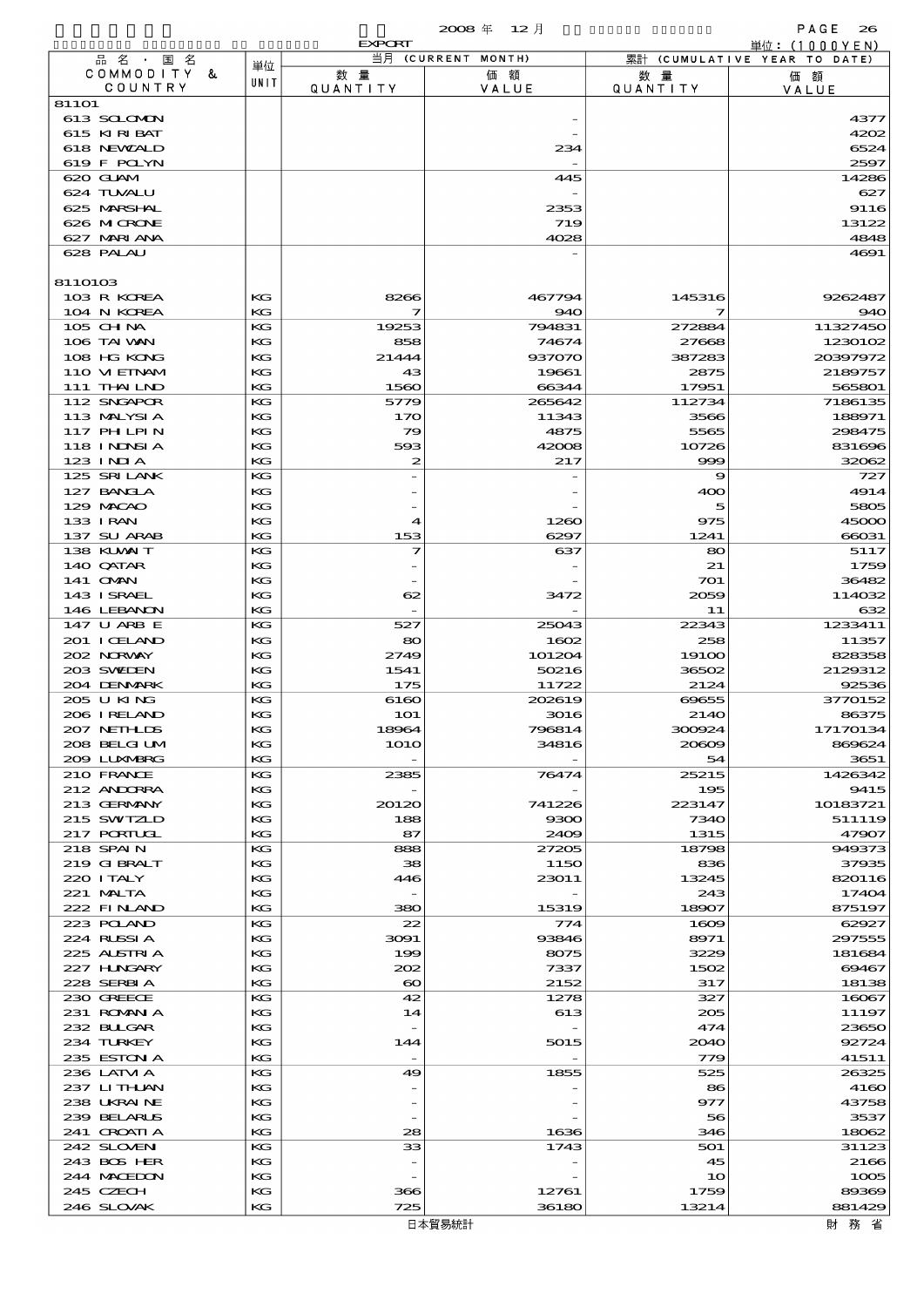$2008 \n& 12 \n& 12$ 

|                                 |          | <b>EXPORT</b>            |                    |                       | 単位: (1000YEN)                |
|---------------------------------|----------|--------------------------|--------------------|-----------------------|------------------------------|
| 品名・国名                           | 単位       |                          | 当月 (CURRENT MONTH) |                       | 累計 (CUMULATIVE YEAR TO DATE) |
| COMMODITY &<br>COUNTRY          | UNIT     | 数量<br>QUANTITY           | 価額<br>VALUE        | 数量<br><b>QUANTITY</b> | 価額<br>VALUE                  |
| 8110103                         |          |                          |                    |                       |                              |
| 302 CANADA                      | KG       | 10542                    | 478054             | 122223                | 6292389                      |
| 304 USA                         | KG       | 24116                    | 1016493            | 718959                | 41619846                     |
| 305 MEXICO<br>311 CST RCA       | KG<br>KG | 28<br>з                  | 1407<br>255        | 1019<br>57            | 35287<br>1676                |
| 312 PANAMA                      | KG       | 26                       | 1752               | 227                   | 15303                        |
| 319 BARBADS                     | KG       |                          |                    | 4                     | 327                          |
| 324 PRIRICO                     | KG       |                          |                    | 27                    | 2302                         |
| 325 A VIR I                     | KG       |                          |                    | 130                   | 5783                         |
| 401 COLMBIA                     | KG       | $\qquad \qquad -$        |                    | 15                    | 1364                         |
| 402 VENEZIA<br>407 PERU         | KG<br>KG | $\overline{a}$           |                    | 10                    | 585<br>628                   |
| 409 CHLE                        | KG       | 17                       | 1523               | 6<br>397              | 16404                        |
| 410 BRAZIL                      | KG       | 19                       | 1193               | 178                   | 9802                         |
| 411 PARAGUA                     | KG       |                          |                    | <b>11O4</b>           | 60183                        |
| 413 ARGENT                      | KG       | $\overline{a}$           |                    | 416                   | 12426                        |
| 506 EGYPT                       | KG       |                          |                    | 17                    | 792                          |
| 519 BEN N                       | KG       |                          |                    | 9                     | 1754                         |
| 523 CANARY<br><b>548 RELNON</b> | KG<br>KG | 718<br>26                | 20265<br>1079      | 2382<br>147           | 89553<br>6828                |
| 551 S AFRCA                     | KG       | 126                      | 5444               | 2956                  | 147538                       |
| 601 ALSTRAL                     | КG       | 2785                     | 129783             | 27458                 | 1460620                      |
| 606 NEWELD                      | KG       | 17                       | 1453               | 475                   | 32584                        |
| 619 F POLYN                     | KG       |                          |                    | 1                     | 261                          |
| 620 GLAM                        | KG       | $\overline{\phantom{a}}$ |                    | 6                     | 827                          |
|                                 |          |                          |                    |                       |                              |
| 8110105<br>103 R KOREA          |          |                          | 62942              |                       | 1317184                      |
| $105$ CHNA                      |          |                          | 81260              |                       | 1026738                      |
| 106 TAI VAN                     |          |                          | 38835              |                       | 485374                       |
| 108 HG KONG                     |          |                          | 95259              |                       | 1779597                      |
| 110 VIEINAM                     |          |                          | 8315               |                       | 71312                        |
| 111 THAILND                     |          |                          | 5564               |                       | 122453                       |
| 112 SNGAPOR                     |          |                          | 25382              |                       | 265342                       |
| 113 MALYSIA                     |          |                          | 17018              |                       | 173193                       |
| 117 PH LPIN<br>118 I NJNSI A    |          |                          |                    |                       | 4813<br>640                  |
| 122 NYANAR                      |          |                          |                    |                       | 21822                        |
| $123$ INIA                      |          |                          | 3970               |                       | 43061                        |
| 124 PAKISTN                     |          |                          | 534                |                       | 1153                         |
| 127 BANCLA                      |          |                          |                    |                       | 356                          |
| 129 MACAO                       |          |                          |                    |                       | 300                          |
| 133 I RAN                       |          |                          | 417                |                       | 3460                         |
| 137 SU ARAB<br>138 KUWAIT       |          |                          | 2250               |                       | 15285                        |
| 143 ISRAEL                      |          |                          | 874                |                       | 826<br>874                   |
| 146 LEBANON                     |          |                          |                    |                       | 556                          |
| 147 U ARB E                     |          |                          |                    |                       | 5551                         |
| 150 AZERBAI                     |          |                          |                    |                       | 359                          |
| 202 NORVAY                      |          |                          | 17824              |                       | 200478                       |
| 203 SWIDEN                      |          |                          | 1918               |                       | 12796                        |
| 204 DENMARK<br>205 U KING       |          |                          | 58954<br>40790     |                       | 645638<br>402151             |
| 207 NETH LIS                    |          |                          | 8487               |                       | 174349                       |
| 208 BELGI UM                    |          |                          | 1902               |                       | 54132                        |
| 2009 LUNABRG                    |          |                          |                    |                       | 47618                        |
| 210 FRANCE                      |          |                          | 101152             |                       | 1309059                      |
| 213 GERMANY                     |          |                          | 244701             |                       | 3934880                      |
| 215 SWIZLD                      |          |                          | 29365              |                       | 339179                       |
| 217 PORTUGL<br>218 SPAIN        |          |                          |                    |                       | 352<br>13455                 |
| 220 I TALY                      |          |                          | 15274              |                       | 567622                       |
| 222 FINAND                      |          |                          | 258                |                       | 52747                        |
| 224 RUSSIA                      |          |                          |                    |                       | 15553                        |
| 225 ALSTRIA                     |          |                          | 11992              |                       | 114544                       |
| 228 SERBIA                      |          |                          | 668                |                       | 668                          |
| 230 GREECE                      |          |                          |                    |                       | 2343                         |
| 231 ROMANIA                     |          |                          |                    |                       | 1654                         |
| 234 TURKEY<br>245 CZECH         |          |                          | 4421               |                       | 1089<br>61739                |
| 302 CANADA                      |          |                          | 3586               |                       | 57573                        |
| 304 USA                         |          |                          | 428511             |                       | 4825596                      |
| 305 MEXICO                      |          |                          | 650                |                       | 27173                        |
| 410 BRAZIL                      |          |                          |                    |                       | 12893                        |
| 413 ARCENT                      |          |                          |                    |                       | 317                          |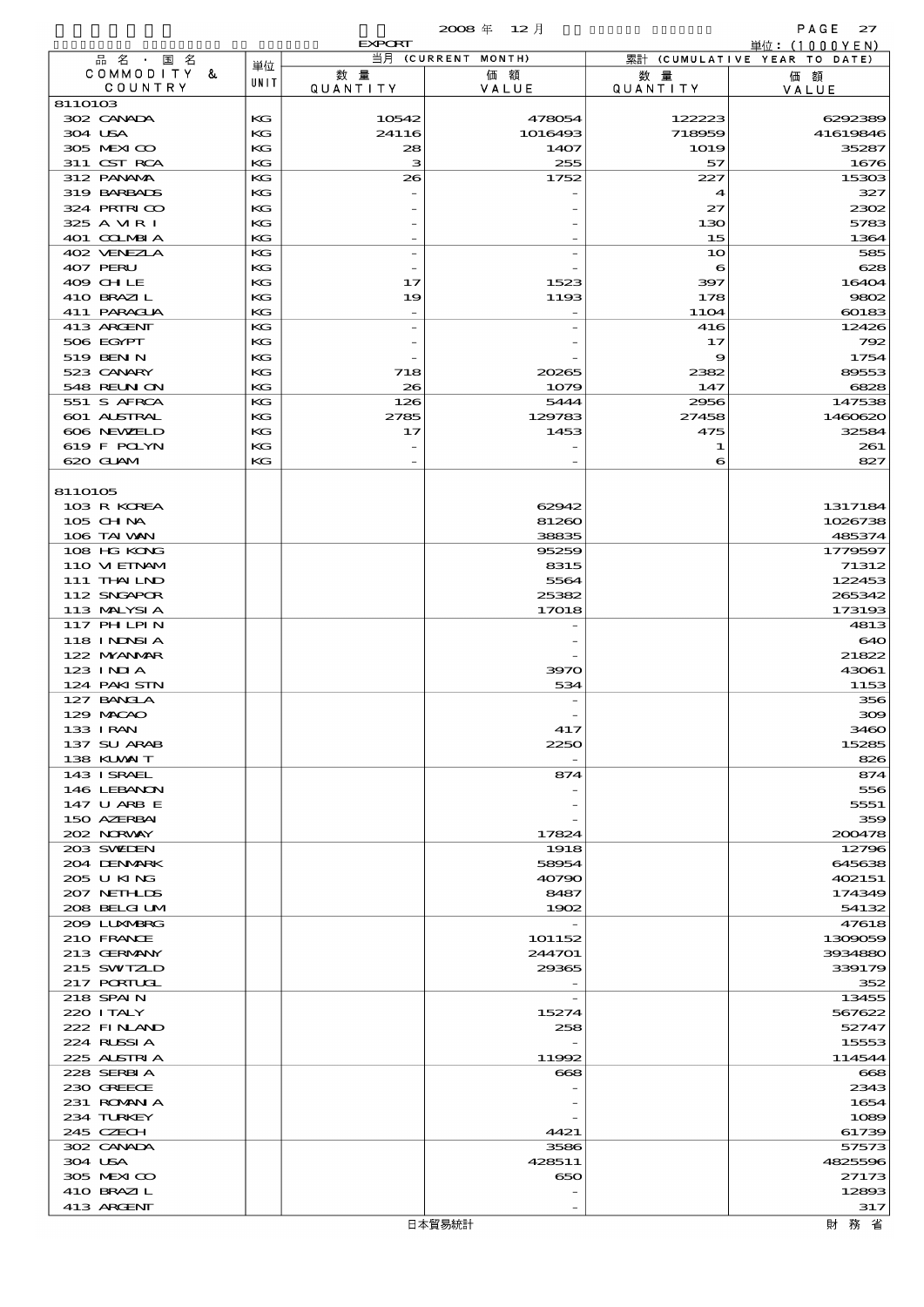$2008 \nleftrightarrow 12 \nparallel$  PAGE 28

|                            |                     | EXPORT           | $\sim$<br>$\sim$ 1.4 |                               | .<br>単位: (1000YEN)           |
|----------------------------|---------------------|------------------|----------------------|-------------------------------|------------------------------|
| 品名・国名                      | 単位                  |                  | 当月 (CURRENT MONTH)   |                               | 累計 (CUMULATIVE YEAR TO DATE) |
| COMMODITY &<br>COUNTRY     | UNIT                | 数量<br>QUANTITY   | 価額<br>VALUE          | 数量<br><b>QUANTITY</b>         | 価額<br>VALUE                  |
| 8110105                    |                     |                  |                      |                               |                              |
| 506 EGYPT                  |                     |                  | 485                  |                               | 1571                         |
| 541 KENYA                  |                     |                  |                      |                               | 1409                         |
| 551 S AFRCA                |                     |                  | 1327                 |                               | 14635                        |
| 601 ALSTRAL                |                     |                  | 5011                 |                               | 99173                        |
| 606 NEWELD                 |                     |                  | 224                  |                               | 6267                         |
| 8110107                    |                     |                  |                      |                               |                              |
| 103 R KOREA                | DZ.                 | 33               | 5617                 | 246                           | 24094                        |
| 105 CH NA                  | DZ.                 | 5                | 1239                 | 46                            | 31444                        |
| 106 TAI VAN                | DZ.                 | 6                | 15255                | 40                            | 49951                        |
| 108 HG KONG                | DZ.                 | 39               | 6531                 | 301                           | 61640                        |
| 111 THAILND<br>112 SNGAPOR | DZ.<br>DZ.          | 17<br>1          | 972<br>1159          | 26<br>152                     | 15222<br>58778               |
| 113 MALYSIA                | $\mathbf{Z}$        | $\boldsymbol{z}$ | 200                  | 11                            | 1973                         |
| 117 PH LPIN                | DZ.                 | $\bullet$        | 1330                 | 219                           | 49415                        |
| 118 I NJNSI A              | DZ.                 | $\bullet$        | 284                  | 51                            | 3807                         |
| 123 INIA                   | IX                  |                  |                      | 9                             | 1341                         |
| 133 I RAN                  | DZ.                 | $\mathbf o$      | 730                  | $\mathbf o$                   | 730                          |
| 135 BAHRAIN                | DZ.                 |                  |                      | 15                            | 1497                         |
| 137 SU ARAB<br>138 KUWAIT  | DZ.<br>DZ.          |                  |                      | 1809<br>47                    | 93417<br>1805                |
| 141 <b>OMN</b>             | DZ.                 |                  |                      | $\mathbf o$                   | 500                          |
| 144 JORDAN                 | DZ.                 |                  |                      | 14                            | 549                          |
| 147 U ARB E                | DZ.                 | 14               | 926                  | 363                           | 18132                        |
| 202 NORWAY                 | IX                  |                  |                      | 28                            | 2711                         |
| 203 SWIDEN                 | DZ.                 |                  |                      | 153                           | 48682                        |
| 204 DENMARK                | IX                  | 8                | 619                  | 35                            | 6825                         |
| 205 U KING<br>207 NETHLIDS | DZ.<br>$\mathbf{Z}$ | 117<br>$\infty$  | 24114<br>25942       | 1597<br>1176                  | 337002<br>280625             |
| 208 BELGI UM               | DZ.                 | 25               | 4871                 | 524                           | 94889                        |
| 210 FRANCE                 | DZ.                 | 8                | 3672                 | 282                           | 65155                        |
| 213 GERMANY                | DZ.                 | 188              | 33783                | 1894                          | 407134                       |
| 215 SWIZLD                 | DZ.                 | 14               | 2008                 | 87                            | 21823                        |
| 218 SPAIN                  | DZ.                 | $\boldsymbol{z}$ | 1034                 | 134                           | 32950                        |
| 220 I TALY                 | IX                  | $\bullet$        | 268                  | 50                            | 15169                        |
| 221 MALTA<br>222 FINAND    | DZ.<br>IX           |                  |                      | 1<br>41                       | 1674<br>4691                 |
| 223 POLAND                 | DZ.                 |                  |                      | 19                            | 5064                         |
| 224 RUSSIA                 | DZ.                 |                  |                      | $\mathbf{o}$                  | 927                          |
| 225 ALSTRIA                | DZ.                 |                  |                      | 5                             | 663                          |
| 227 HUNGARY                | DZ.                 |                  |                      | 26                            | 2050                         |
| 230 GREECE                 | DZ.                 |                  | 28                   |                               | 23491                        |
| 234 TURKEY                 | DZ.                 |                  |                      | ဆ                             | 10961                        |
| 237 LITHAN<br>238 UKRAINE  | DZ.<br>DZ.          |                  |                      | 22<br>$\overline{\mathbf{z}}$ | 6964<br>732                  |
| 246 SLOVAK                 | DZ.                 |                  |                      | 10                            | 7204                         |
| 302 CANADA                 | DZ.                 | 11               | 1348                 | 316                           | 72375                        |
| 304 USA                    | DZ.                 | 712              | 164327               | 11376                         | 2663514                      |
| 311 CST RCA                | DZ.                 |                  |                      | 1                             | 207                          |
| 312 PANAMA                 | DZ.                 |                  |                      | $\mathbf o$                   | 1600                         |
| 410 BRAZIL<br>501 MERCECO  | DZ.<br>DZ.          |                  |                      | 1                             | 405<br>286                   |
| 523 CANARY                 | DZ.                 |                  |                      | 4<br>$\mathbf o$              | 230                          |
| 551 S AFRCA                | DZ.                 | 1                | 330                  | 169                           | 24827                        |
| 601 ALSTRAL                | IX                  | 10               | 1486                 | 141                           | 47431                        |
| 606 NEWELD                 | DZ.                 |                  |                      | 7                             | 894                          |
| 620 GLAM                   | DZ.                 |                  |                      | o                             | 346                          |
| 625 MARSHAL                | DZ.                 |                  |                      | $\mathbf o$                   | 800                          |
| 626 MICRONE                | DZ.                 |                  |                      | 2                             | 11094                        |
| 8110109                    |                     |                  |                      |                               |                              |
| 103 R KOREA                | NO                  | 18               | 157854               | 384                           | 3687566                      |
| $105$ CHNA                 | NO                  | 33               | 541806               | 434                           | 5243777                      |
| 106 TAI VAN                | NO.                 | 5                | 61459                | 174                           | 2441506                      |
| 108 HG KONG                | NO.                 | 10               | 71945                | 231                           | 1253064                      |
| 110 VIEINAM<br>111 THAILND | NO<br>NO.           |                  | 82387                | 19<br>94                      | 38252<br>206331              |
| 112 SNGAPOR                | NO                  | 6<br>8           | 57760                | 96                            | 799210                       |
| 113 MALYSIA                | NO.                 | 8                | 7824                 | 32                            | 160441                       |
| 117 PH LPIN                | NO                  | з                | 821O                 | 111                           | 163221                       |
| 118 I NJNSI A              | NO                  |                  |                      | 16                            | 47255                        |
| $123$ INIA                 | NO                  | 2                | 1392                 | 26                            | 197789                       |
| 124 PAKISTN                | NO                  |                  |                      | 18                            | 65846                        |
| 127 BANCLA                 | NO                  |                  |                      | 1                             | 14483                        |

財務省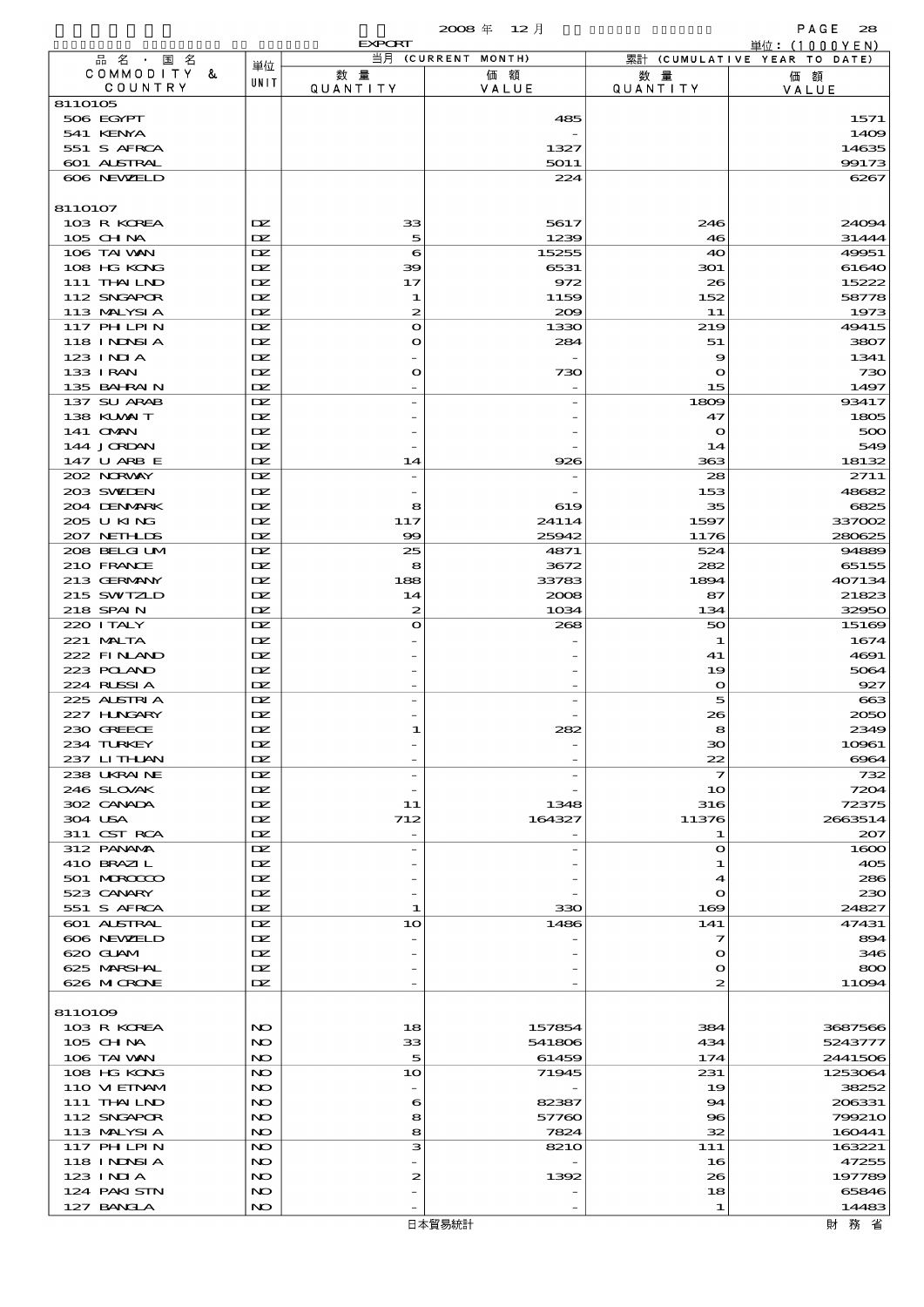|                             |            | <b>EXPORT</b>                   | 2008年 12月          |                        | PAGE<br>29                                    |
|-----------------------------|------------|---------------------------------|--------------------|------------------------|-----------------------------------------------|
| 品名・国名                       |            |                                 | 当月 (CURRENT MONTH) |                        | 単位: (1000YEN)<br>累計 (CUMULATIVE YEAR TO DATE) |
| COMMODITY &<br>COUNTRY      | 単位<br>UNIT | 数 量<br><b>QUANTITY</b>          | 価額<br>VALUE        | 数 量<br><b>QUANTITY</b> | 価額<br>VALUE                                   |
| 8110109                     |            |                                 |                    |                        |                                               |
| 129 MACAO                   | NO         | з                               | 11160              | 12                     | 74221                                         |
| 130 AFGNSTN                 | NO         |                                 |                    | 5                      | 552                                           |
| 137 SU ARAB<br>138 KUWAIT   | NO<br>NO   | 8                               | 912                | 24<br>$\boldsymbol{z}$ | 39637<br>436                                  |
| 143 I SRAEL                 | NO         |                                 |                    | 4                      | 152910                                        |
| 145 SYRIA                   | NO         |                                 |                    | 1                      | 1120                                          |
| 146 LEBANON                 | NO         |                                 |                    | 4                      | 40195                                         |
| 147 U ARB E                 | NO         |                                 |                    | 1                      | 12163                                         |
| 153 KAZAKI B<br>202 NORWAY  | NO<br>NO   |                                 |                    | 7<br>1                 | 284356<br>18278                               |
| 203 SWIDEN                  | NO         |                                 |                    | 17                     | 189584                                        |
| 204 DENMARK                 | NO         |                                 |                    | 5                      | 426                                           |
| 205 U KING                  | NO         | 37                              | 31940              | 612                    | 761816                                        |
| 206 IRELAND                 | NO         |                                 |                    | з                      | 1400                                          |
| 207 NETHLIS                 | NO         | з                               | 27407              | 44                     | 192163                                        |
| 208 BELGI UM<br>210 FRANCE  | NO<br>NO   | 1<br>7                          | 3024<br>79941      | 9<br>87                | 20907<br>1371580                              |
| 213 GERMANY                 | NO         | 17                              | 445677             | 202                    | 3429336                                       |
| 215 SWIZLD                  | NO         |                                 |                    | 19                     | 107250                                        |
| 218 SPAIN                   | NO         | з                               | 13141              | 17                     | 310832                                        |
| 220 I TALY                  | NO         |                                 |                    | 24                     | 22177                                         |
| 222 FINAND                  | NO         |                                 |                    | 17                     | 28273                                         |
| 223 POLAND                  | NO         |                                 |                    | 53                     | 47976                                         |
| 224 RUSSIA<br>225 ALSTRIA   | NO<br>NO   | 2                               | 260425             | 38<br>1                | 1438885<br>31865                              |
| 227 HNGARY                  | NO         |                                 |                    | з                      | 10068                                         |
| 230 GREECE                  | NO         |                                 |                    | 5                      | 98452                                         |
| 231 ROMANIA                 | NO         |                                 |                    | 2                      | 4536                                          |
| 234 TURKEY                  | NO         |                                 |                    | 15                     | 65516                                         |
| 238 UKRAINE                 | NO         | 1                               | 1294               | 8                      | 221444                                        |
| 239 BELARUS                 | NO         |                                 |                    | 1                      | 23876                                         |
| 242 SLOVEN<br>245 CZECH     | NO<br>NO   | 1                               | 672                | -1<br>з                | 29460<br>6767                                 |
| 302 CANADA                  | NO         | 15                              | 160877             | $\boldsymbol{\infty}$  | 550015                                        |
| 304 USA                     | NO         | 109                             | 760834             | 970                    | 8790513                                       |
| 305 MEXICO                  | NO         |                                 |                    | 2                      | 5524                                          |
| 405 F GIANA                 | NO         |                                 |                    | -1                     | 17700                                         |
| 410 BRAZIL                  | NO         |                                 |                    | 9                      | 135862                                        |
| 411 PARAGUA                 | NO         |                                 |                    | 1                      | 3372                                          |
| 413 ARGENT<br>506 EGYPT     | NO<br>NO   |                                 |                    | 1                      | 2867<br>16150                                 |
| 551 S AFRCA                 | NO         | з                               | 13444              | 10                     | 147175                                        |
| 554 ZAMBIA                  | NO         |                                 |                    | 1                      | 2119                                          |
| 601 ALSTRAL                 | NO.        | $\boldsymbol{z}$                | 51996              | 30                     | 519635                                        |
| 620 GLAM                    | NO.        |                                 |                    | 1                      | 700                                           |
|                             |            |                                 |                    |                        |                                               |
| 8110111                     |            |                                 |                    |                        |                                               |
| 103 R KOREA<br>105 CHNA     | KG<br>KG   | 4498<br>16027                   | 134417<br>375720   | 69823<br>205646        | 2218170<br>4946469                            |
| 106 TAI VAN                 | КG         | 2162                            | 98774              | 49237                  | 1609634                                       |
| 107 MONGOL                  | КG         | 15                              | 315                | $\bf{e}\bf{s}$         | 1295                                          |
| 108 HG KONG                 | KG         | 1090                            | 18113              | 28652                  | 740638                                        |
| 110 VIEINAM                 | KG         | 303                             | 8662               | 13096                  | 255766                                        |
| 111 THAILND                 | KG         | 807                             | 31105              | 28659                  | 616190                                        |
| 112 SNGAPOR<br>113 MALYSIA  | КG<br>KG   | 2773<br>841                     | 55424              | 43263                  | 831534                                        |
| 117 PH LPIN                 | KG         | 3442                            | 28188<br>28905     | 11891<br>54013         | 321118<br>568203                              |
| 118 I NJNSI A               | KG         | 28                              | 2073               | 8137                   | 133204                                        |
| 120 CAMBOD                  | KG         | 170                             | 1938               | 370                    | 4904                                          |
| 121 LACS                    | КG         | $\overline{\phantom{a}}$        |                    | 27                     | 1372                                          |
| 122 NYANAR                  | KG         |                                 |                    | 252                    | 4883                                          |
| 123 INIA                    | KG         | 4155                            | 52812              | 25149                  | 708626                                        |
| 124 PAKI STN<br>125 SRILANK | KG<br>KG   | 128<br>$\overline{\phantom{a}}$ | 3161               | 10782<br>225           | 86428<br>4821                                 |
| 127 BANCLA                  | КG         | 53                              | 949                | 801                    | 15065                                         |
| 129 MACAO                   | KG         |                                 |                    | 132                    | 2498                                          |
| 130 AFGNSTN                 | KG         |                                 |                    | з                      | 229                                           |
| 131 NEPAL                   | КG         |                                 |                    | 56                     | 2252                                          |
| 133 I RAN                   | KG         |                                 |                    | 4925                   | 95403                                         |
| 134 IRAQ                    | КG         | 6                               | 300                | 56                     | 892                                           |
| 135 BAHRAIN                 | KG         |                                 |                    | 387                    | 8363                                          |
| 137 SU ARAB<br>138 KUWAIT   | KG<br>KG   | 416                             | 9380               | 3776<br>1500           | 97816<br>23825                                |
| 140 QATAR                   | KG         | 35                              | 1304               | 169                    | 5418                                          |
|                             |            |                                 |                    |                        |                                               |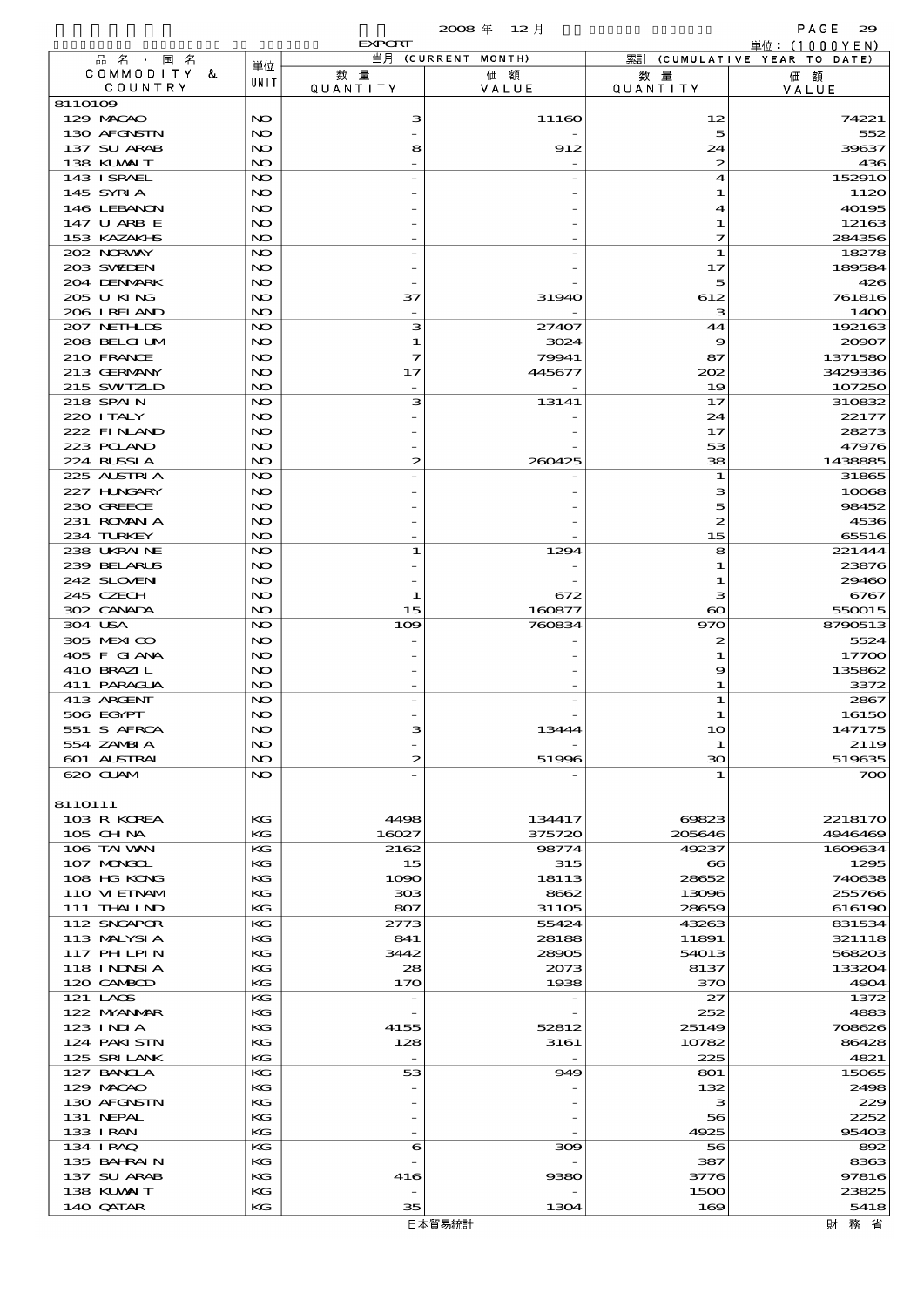|                            |          | <b>EXPORT</b>                   |                    |                             | 単位:(1000YEN)                 |
|----------------------------|----------|---------------------------------|--------------------|-----------------------------|------------------------------|
| 品名・国名                      | 単位       |                                 | 当月 (CURRENT MONTH) |                             | 累計 (CUMULATIVE YEAR TO DATE) |
| COMMODITY &<br>COUNTRY     | UNIT     | 数量<br>QUANTITY                  | 価額<br>VALUE        | 数 量<br><b>QUANTITY</b>      | 価額<br>VALUE                  |
| 8110111                    |          |                                 |                    |                             |                              |
| 141 <b>OMN</b>             | KG       | 239                             | 2519               | 1306                        | 17374                        |
| 143 ISRAEL<br>144 JORDAN   | KG<br>KG | $\overline{\phantom{a}}$        |                    | 479<br>421                  | 44548<br>12135               |
| 145 SYRIA                  | KG       | 366                             | 12078              | 1314                        | 26978                        |
| 146 LEBANON                | KG       | 136                             | 3293               | 434                         | 9121                         |
| 147 U ARB E                | КG       | 304                             | 8178               | 3427                        | 66835                        |
| <b>149 YEMEN</b>           | KG       |                                 |                    | 50                          | 420                          |
| 151 ARMEN A<br>152 UZBEKIS | KG<br>KG |                                 |                    | 7<br>245                    | 353<br>3833                  |
| 153 KAZAKI B               | KG       | 330                             | 5555               | 1062                        | 20627                        |
| 155 TADZH K                | КG       |                                 |                    | 370                         | 2562                         |
| 203 SWIEN                  | KG       | 20                              | 2265               | 112                         | 8364                         |
| 204 DENMARK<br>205 U KING  | КG<br>KG | $\overline{\phantom{a}}$<br>190 | 14854              | 106<br>3994                 | 2042<br>264677               |
| 207 NETHLIS                | KG       | 5316                            | 168656             | 79882                       | 2459508                      |
| 208 BELGI UM               | КG       |                                 |                    | 199                         | 3494                         |
| 210 FRANCE                 | KG       | 125                             | 7452               | 1065                        | 63008                        |
| 213 GERMANY<br>215 SWIZLD  | KG<br>KG | 9392<br>2185                    | 333075<br>53991    | 108640<br>17617             | 3414745<br>467946            |
| 217 PORTUGL                | KG       |                                 |                    | 279                         | 4747                         |
| 218 SPAIN                  | КG       | 122                             | 3992               | 525                         | 12680                        |
| 220 I TALY                 | KG       | 53                              | 3921               | 1706                        | 56875                        |
| 222 FINAND                 | KG       |                                 |                    | 127                         | 11295                        |
| 223 POLAND<br>224 RUSSIA   | KG<br>KG | 556                             | 17730              | 128<br>6942                 | 4029<br>301447               |
| 225 ALSTRIA                | KG       | 151                             | 4935               | 1025                        | 26630                        |
| 227 H.NGARY                | KG       | 64                              | 2490               | 180                         | 7508                         |
| 230 GREECE                 | КG       | $\overline{\phantom{a}}$        |                    | 108                         | 1573                         |
| 231 ROMANIA<br>232 BULGAR  | KG<br>KG | 89                              | 1636               | 115<br>282                  | 11004<br>10469               |
| 234 TURKEY                 | KG       | 504                             | 8666               | 6144                        | 116836                       |
| 236 LATM A                 | KG       | 25                              | 270                | 75                          | 4414                         |
| 237 LITHAN                 | KG       | $\overline{\phantom{a}}$        |                    | $\boldsymbol{\infty}$       | 643                          |
| 238 UKRAINE                | KG       | 171                             | 2620               | 658                         | 21470                        |
| 239 BELARUS<br>241 CROATIA | KG<br>KG |                                 |                    | 4<br>8                      | 555<br>394                   |
| 245 CZECH                  | KG       |                                 |                    | 86                          | 5479                         |
| 246 SLOVAK                 | КG       |                                 |                    | з                           | 700                          |
| 302 CANADA                 | KG       | 648                             | 14636              | 18124                       | 379605                       |
| 304 USA<br>305 MEXICO      | KG<br>KG | 19404<br>62                     | 511571<br>1600     | 285455<br>1550              | 7662269<br>26693             |
| 309 SALVADR                | KG       | 12                              | $_{\rm \bf 93C}$   | 12                          | 930                          |
| 321 CUBA                   | КG       | $\overline{\phantom{m}}$        |                    | 9161                        | 176859                       |
| 323 DOMNICA                | КG       | $\overline{\phantom{a}}$        |                    | 33                          | 792                          |
| 401 COLMBIA<br>402 VENEZIA | KG<br>KG | $\overline{\phantom{a}}$<br>67  | 3085               | 17<br>$\boldsymbol{\infty}$ | 414<br>3714                  |
| 406 ECUADOR                | KG       |                                 |                    | 8                           | 500                          |
| 410 BRAZIL                 | КG       | 92                              | 930                | 898                         | 29312                        |
| 412 URUJAY                 | KG       | $\overline{\phantom{a}}$        |                    | 34                          | 853                          |
| 413 ARGENT<br>501 MROCCO   | KG<br>КG | $\overline{\phantom{a}}$<br>638 | 12294              | 115<br>995                  | 1725<br>19034                |
| 503 ALGERIA                | KG       |                                 |                    | 1265                        | 16461                        |
| 504 TUN SI A               | КG       | 272                             | 2813               | 1216                        | 13869                        |
| 505 LIBYA                  | KG       | $\overline{\phantom{a}}$        |                    | 482                         | 6759                         |
| 506 EGYPT<br>507 SUDAN     | КG<br>КG | 263<br>98                       | 3006               | 2456<br>229                 | 3311O<br>5110                |
| 517 GHNA                   | KG       | 30                              | 1139<br>7770       | 30                          | 7770                         |
| 524 N GERIA                | КG       |                                 |                    | 283                         | 2903                         |
| 531 GABON                  | KG       |                                 |                    | 17                          | 1264                         |
| 541 KENYA<br>543 TANZN A   | KG<br>КG | 35                              | 869                | $\infty$<br>240             | 1624<br>2206                 |
| 545 MDZANBQ                | KG       |                                 |                    | 237                         | 749                          |
| 551 S AFRCA                | КG       | 3256                            | 33588              | 7478                        | 93800                        |
| 559 ERITREA                | KG       |                                 |                    | 276                         | 2618                         |
| <b>601 ALSTRAL</b>         | КG       | 677                             | 20888              | 11332                       | 409790                       |
| 602 PAP NGA<br>606 NEWELD  | KG<br>KG | 259                             | 5862               | 107<br>1700                 | 2504<br>54708                |
| 613 SCLOMON                | KG       |                                 |                    | 117                         | 2794                         |
|                            |          |                                 |                    |                             |                              |
| 81101111                   |          |                                 |                    |                             |                              |
| 103 R KOREA<br>$105$ CHNA  | KG<br>КG | 2899<br>14037                   | 89390<br>329117    | 49884<br>179572             | 1589869<br>4224262           |
| 106 TAI VAN                | KG       | 1704                            | 81023              | 37953                       | 1166043                      |
| 107 MONGOL                 | KG       | 15                              | 315                | 47                          | 935                          |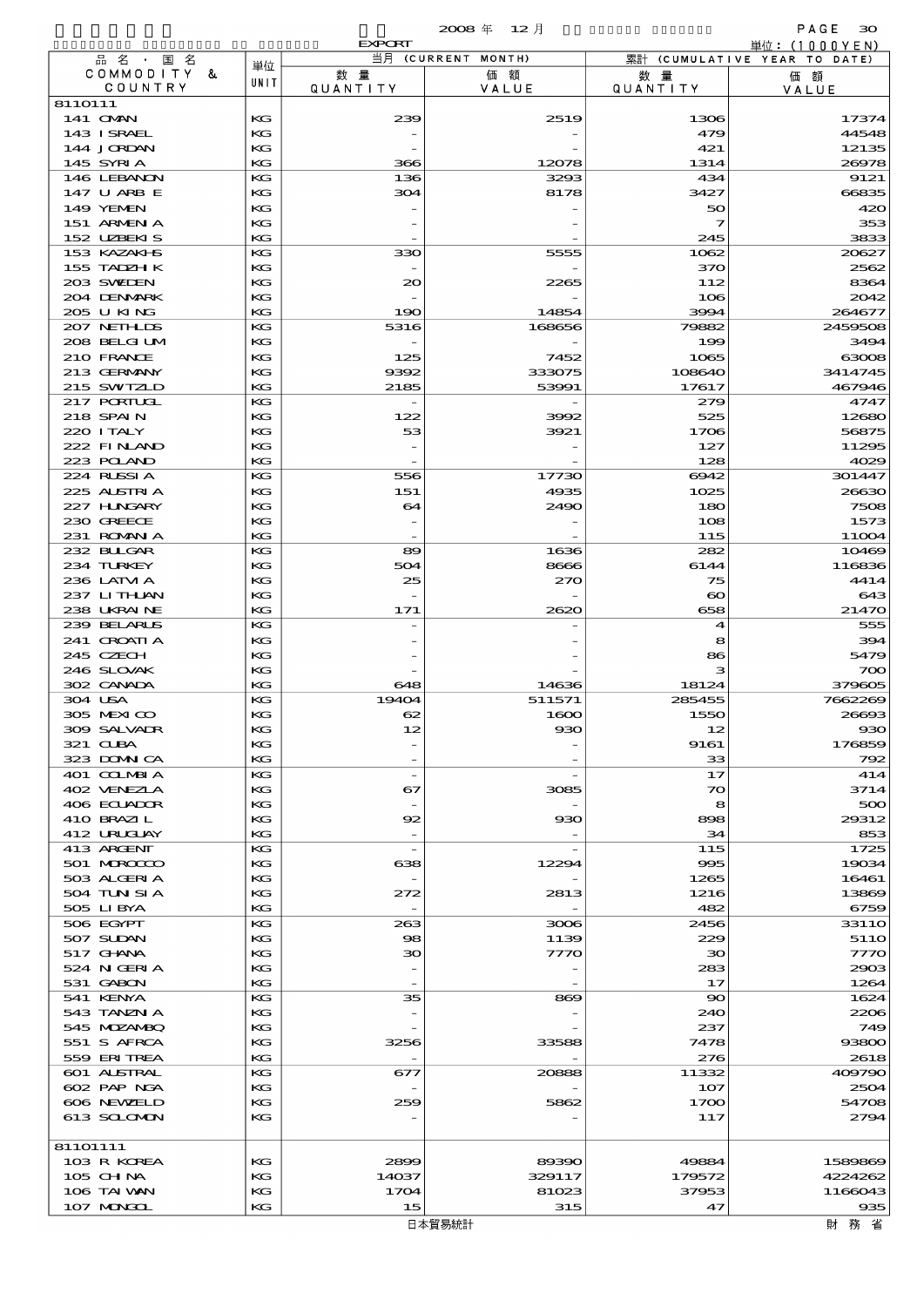|                             |          | <b>EXPORT</b>                   |                    |                        | 単位: (1000YEN)                |
|-----------------------------|----------|---------------------------------|--------------------|------------------------|------------------------------|
| 品名・国名                       | 単位       |                                 | 当月 (CURRENT MONTH) |                        | 累計 (CUMULATIVE YEAR TO DATE) |
| COMMODITY &<br>COUNTRY      | UNIT     | 数量<br>QUANTITY                  | 価額<br>VALUE        | 数 量<br><b>QUANTITY</b> | 価額<br>VALUE                  |
| 81101111                    |          |                                 |                    |                        |                              |
| 108 HG KONG                 | KG       | 971                             | 14984              | 23171                  | 571889                       |
| 110 VIEINAM                 | KG       | 288                             | 8434               | 12429                  | 244258                       |
| 111 THAILND                 | KG       | 552                             | 28984              | 19584                  | 523232                       |
| 112 SNGAPOR                 | KG       | 2211                            | 40237              | 35132                  | 571508                       |
| 113 MALYSIA                 | KG       | 671                             | 21641              | 6893                   | 205582                       |
| 117 PH LPIN                 | KG       | 352                             | 5272               | 9074                   | 191089                       |
| 118 INNSI A                 | KG       | 28                              | 2073               | 7333                   | 116632                       |
| 120 CAMBOD                  | KG       | 170                             | 1938               | 292                    | 4113                         |
| 121 LAOS<br>122 NYANAR      | KG<br>KG |                                 |                    | 27<br>252              | 1372<br>4883                 |
| $123$ INIA                  | KG       | 3882                            | 4441O              | 18870                  | 570604                       |
| 124 PAKISTN                 | KG       | 128                             | 3161               | 10358                  | 76178                        |
| 125 SRILANK                 | KG       |                                 |                    | 119                    | 2409                         |
| 127 BANCLA                  | KG       | 31                              | 481                | 506                    | 9928                         |
| 129 MACAO                   | KG       |                                 |                    | 132                    | 2498                         |
| 130 AFGNSTN                 | KG       |                                 |                    | з                      | 229                          |
| 131 NEPAL                   | KG       |                                 |                    | 32                     | 1830                         |
| 133 I RAN                   | KG       |                                 |                    | 3765                   | 58203                        |
| 134 IRAQ                    | KG       | 6                               | 300                | 56                     | 892                          |
| 135 BAHRAIN                 | KG<br>KG |                                 | <b>7110</b>        | 240                    | 5328                         |
| 137 SU ARAB<br>138 KUWAIT   | KG       | 331<br>$\overline{\phantom{a}}$ |                    | 3050<br>1434           | 72717<br>22354               |
| 140 QATAR                   | KG       | 21                              | 778                | 150                    | 4508                         |
| 141 OMN                     | KG       | 239                             | 2519               | 1157                   | 14451                        |
| 143 I SRAEL                 | KG       | $\overline{\phantom{a}}$        |                    | 429                    | 42618                        |
| 144 JORDAN                  | KG       |                                 |                    | 374                    | 11222                        |
| 145 SYRIA                   | KG       | 366                             | 12078              | 1151                   | 21925                        |
| 146 LEBANON                 | KG       | <b>1O1</b>                      | 2985               | 234                    | 6932                         |
| 147 U ARB E                 | KG       | 273                             | 7343               | 3059                   | 56138                        |
| 149 YEMEN                   | KG       |                                 |                    | 50                     | 420                          |
| 152 UZBEKIS<br>153 KAZAKI B | KG<br>KG | 330                             | 5555               | 245<br>1062            | 3833<br>20627                |
| 155 TADZH K                 | KG       |                                 |                    | 370                    | 2562                         |
| 203 SWIDEN                  | KG       | $\infty$                        | 2265               | <b>11O</b>             | 8139                         |
| 204 DENMARK                 | KG       |                                 |                    | 85                     | 1814                         |
| 205 U KING                  | KG       | 80                              | 2212               | 2527                   | 86691                        |
| 207 NETHLIS                 | KG       | 2536                            | 55241              | 44381                  | 1120857                      |
| 208 BELGI UM                | KG       |                                 |                    | 171                    | 2963                         |
| 210 FRANCE                  | KG       | 106                             | 6601               | 945                    | 57230                        |
| 213 GERMANY                 | KG       | 3043                            | 167349             | 34570                  | 1602364                      |
| 215 SWIZLD<br>217 PORTUGL   | KG<br>KG | 184                             | 14941              | 964<br>270             | 92981                        |
| 218 SPAIN                   | KG       | 122                             | 3992               | 495                    | 4479<br>11631                |
| 220 I TALY                  | KG       | 53                              | 3921               | 1648                   | 54152                        |
| 222 FINAND                  | КG       |                                 |                    | 97                     | 8407                         |
| 223 POLAND                  | KG       |                                 |                    | 127                    | 31 <sub>OS</sub>             |
| 224 RUSSIA                  | KG       | 548                             | 17386              | 6641                   | 295915                       |
| 225 ALSTRIA                 | KG       | 119                             | 4622               | 719                    | 22010                        |
| 227 HUNGARY                 | KG       | 64                              | 2490               | 180                    | 7508                         |
| 230 GREECE                  | КG       | $\overline{\phantom{a}}$        |                    | 108                    | 1573                         |
| 231 ROMANIA                 | КG       |                                 |                    | 108                    | 10773                        |
| 232 BULGAR<br>234 TURKEY    | KG<br>KG | 52<br>360                       | 1432<br>5903       | 245<br>4023            | 10265<br>72927               |
| 236 LATM A                  | KG       | 25                              | 270                | 75                     | 4414                         |
| 237 LITHAN                  | КG       |                                 |                    | $\boldsymbol{\infty}$  | 643                          |
| 238 UKRAINE                 | КG       | 171                             | 2620               | 604                    | 20321                        |
| 239 BELARUS                 | KG       |                                 |                    | 4                      | 555                          |
| 241 CROATIA                 | KG       |                                 |                    | 8                      | 394                          |
| 245 CZECH                   | KG       |                                 |                    | 10                     | 244                          |
| 246 SLOVAK                  | KG       | $\overline{\phantom{a}}$        |                    | з                      | 700                          |
| 302 CANADA                  | КG       | $\bf{8}$                        | 1096               | 12593                  | 192719                       |
| 304 USA                     | KG       | 5266                            | 147802             | 97844                  | 2398466                      |
| 305 MEXICO<br>309 SALVAIR   | KG<br>KG | 46<br>10                        | 1347<br><b>710</b> | 1494<br>10             | 25560<br><b>710</b>          |
| 321 CLBA                    | KG       |                                 |                    | 4820                   | 162205                       |
| 323 DOMNICA                 | КG       |                                 |                    | 16                     | 392                          |
| 401 COLMBIA                 | KG       |                                 |                    | 17                     | 414                          |
| 402 VENEZIA                 | KG       | 67                              | 3085               | 67                     | 3085                         |
| 406 ECUADOR                 | KG       |                                 |                    | 8                      | 500                          |
| 410 BRAZIL                  | KG       | 92                              | 930                | 831                    | 25687                        |
| 412 URUGUAY                 | KG       |                                 |                    | 17                     | 422                          |
| 413 ARGENT                  | KG       |                                 |                    | 115                    | 1725                         |
| 501 MROCCO                  | КG       | 638                             | 12294              | 871                    | 16982                        |
| 503 ALGERIA                 | KG       |                                 |                    | 1172                   | 15113                        |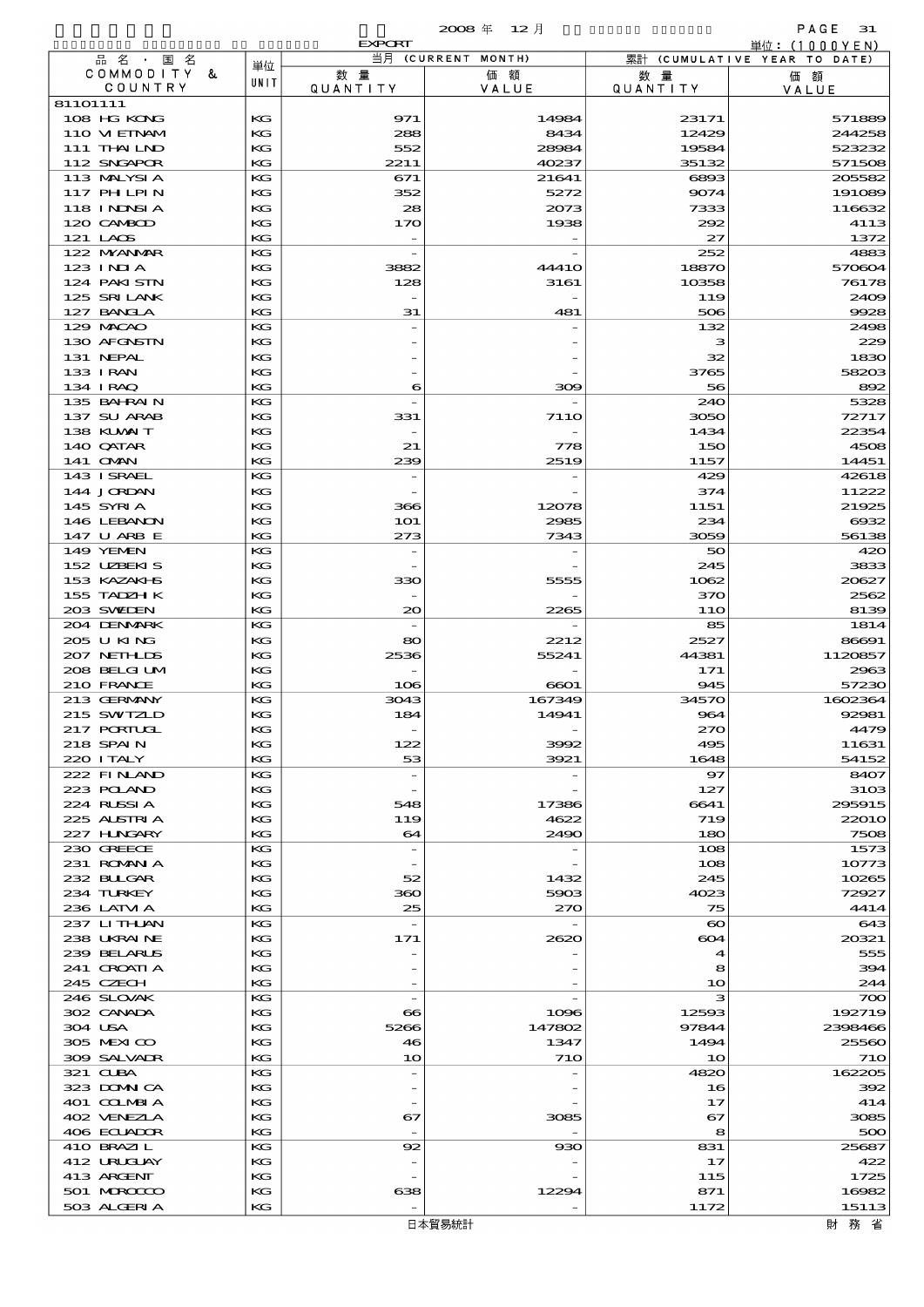|                            |          | <b>EXPORT</b>                |                    |                        | 単位: (1000YEN)                |
|----------------------------|----------|------------------------------|--------------------|------------------------|------------------------------|
| 品名·国名                      | 単位       |                              | 当月 (CURRENT MONTH) |                        | 累計 (CUMULATIVE YEAR TO DATE) |
| COMMODITY &<br>COUNTRY     | UNIT     | 数量<br><b>QUANTITY</b>        | 価額<br>VALUE        | 数 量<br><b>QUANTITY</b> | 価額<br>VALUE                  |
| 81101111                   |          |                              |                    |                        |                              |
| 504 TUN SI A               | KG       | 272                          | 2813               | 1191                   | 13589                        |
| 505 LIBYA                  | KG       |                              |                    | 424                    | 5374                         |
| 506 EGYPT<br>507 SUDAN     | KG<br>KG | 263<br>$\boldsymbol{\infty}$ | 3006<br>$\infty$   | 2112<br>148            | 25514<br>3601                |
| 517 GHNA                   | КG       | ЗО                           | 7770               | $\infty$               | 7770                         |
| 524 N GERIA                | KG       |                              |                    | 283                    | 2903                         |
| 531 GABON                  | KG       |                              |                    | 17                     | 1264                         |
| 541 KENYA                  | KG       | 18                           | 437                | 42                     | 677                          |
| 543 TANZN A                | КG       |                              |                    | 222                    | 1824                         |
| 545 MDZANBQ<br>551 S AFRCA | KG<br>KG | 2857                         | 25754              | 237<br>5700            | 749<br>65182                 |
| 559 ERITREA                | KG       |                              |                    | 276                    | 2618                         |
| 601 ALSTRAL                | KG       | 346                          | 14382              | 5041                   | 225345                       |
| 602 PAP NGA                | КG       |                              |                    | 100                    | 2000                         |
| 606 NEWELD                 | KG       | 75                           | 3379               | 928                    | 31737                        |
| 613 SCLOMON                | KG       |                              |                    | 50                     | 1197                         |
|                            |          |                              |                    |                        |                              |
| 8110113<br>103 R KOREA     |          |                              | 42167              |                        | 488816                       |
| 105 CH NA                  |          |                              | 176097             |                        | 1904897                      |
| 106 TAI VAN                |          |                              | 6194               |                        | 115023                       |
| 107 MAKKL                  |          |                              |                    |                        | 245                          |
| 108 HG KONG                |          |                              | 33848              |                        | 1278758                      |
| 110 VIEINAM                |          |                              | 337786             |                        | 1618046                      |
| 111 THAILND                |          |                              | 120198             |                        | 2068440                      |
| 112 SNGAPOR<br>113 MALYSIA |          |                              | 9777<br>12789      |                        | 112370<br>629240             |
| 117 PH LPIN                |          |                              | 783                |                        | 20064                        |
| 118 I NJNSI A              |          |                              |                    |                        | 2461                         |
| 122 NYANAR                 |          |                              |                    |                        | 244                          |
| 123 INIA                   |          |                              | 575                |                        | 15402                        |
| 124 PAKISTN                |          |                              |                    |                        | 353                          |
| 129 MACAO<br>130 AFGNSTN   |          |                              | 496                |                        | 1994<br>13293                |
| 133 I RAN                  |          |                              |                    |                        | 4768                         |
| 137 SU ARAB                |          |                              |                    |                        | 5125                         |
| 138 KUWAIT                 |          |                              |                    |                        | 1763                         |
| 143 ISRAEL                 |          |                              |                    |                        | 3596                         |
| 144 JORDAN                 |          |                              |                    |                        | 2008                         |
| 146 LEBANON                |          |                              |                    |                        | 714                          |
| 147 U ARB E<br>202 NORWAY  |          |                              | 718                |                        | 10024<br>1699                |
| 203 SWIDEN                 |          |                              |                    |                        | 72648                        |
| 204 DENMARK                |          |                              | 14995              |                        | 150548                       |
| 205 U KING                 |          |                              | 5201               |                        | 152520                       |
| 207 NETHLIS                |          |                              | 23013              |                        | 500838                       |
| 208 BELGI UM               |          |                              |                    |                        | 7295                         |
| 210 FRANCE<br>213 GERMANY  |          |                              | 1221<br>15943      |                        | 29913<br>265994              |
| 215 SWIZLD                 |          |                              | 1702               |                        | 26277                        |
| 217 PORTUGL                |          |                              | 857                |                        | 23827                        |
| 218 SPAIN                  |          |                              | 619                |                        | 15556                        |
| 220 I TALY                 |          |                              | 615                |                        | 7272                         |
| 222 FINAND                 |          |                              | 723                |                        | 15696                        |
| 223 POLAND<br>224 RUSSIA   |          |                              | 878                |                        | 10677<br>685                 |
| 225 ALSTRIA                |          |                              |                    |                        | 11187                        |
| 227 HUNGARY                |          |                              |                    |                        | 743                          |
| 228 SERBIA                 |          |                              |                    |                        | 1497                         |
| 230 GREECE                 |          |                              |                    |                        | 2880                         |
| 234 TURKEY                 |          |                              |                    |                        | 5204                         |
| 237 LITHAN<br>238 UKRAINE  |          |                              |                    |                        | 658<br>226                   |
| 245 CZECH                  |          |                              | 515                |                        | 3548                         |
| 246 SLOVAK                 |          |                              |                    |                        | 1880                         |
| 302 CANADA                 |          |                              | 726                |                        | 48798                        |
| 304 USA                    |          |                              | 122009             |                        | 1456995                      |
| 305 MEXICO                 |          |                              |                    |                        | 245                          |
| 306 GUATMAL                |          |                              |                    |                        | 474                          |
| 311 CST RCA<br>312 PANAMA  |          |                              |                    |                        | $\infty$<br>2313             |
| 401 COLMBIA                |          |                              |                    |                        | 1341O                        |
| 406 ECUADOR                |          |                              |                    |                        | ഓ                            |
| 407 PERU                   |          |                              |                    |                        | 220                          |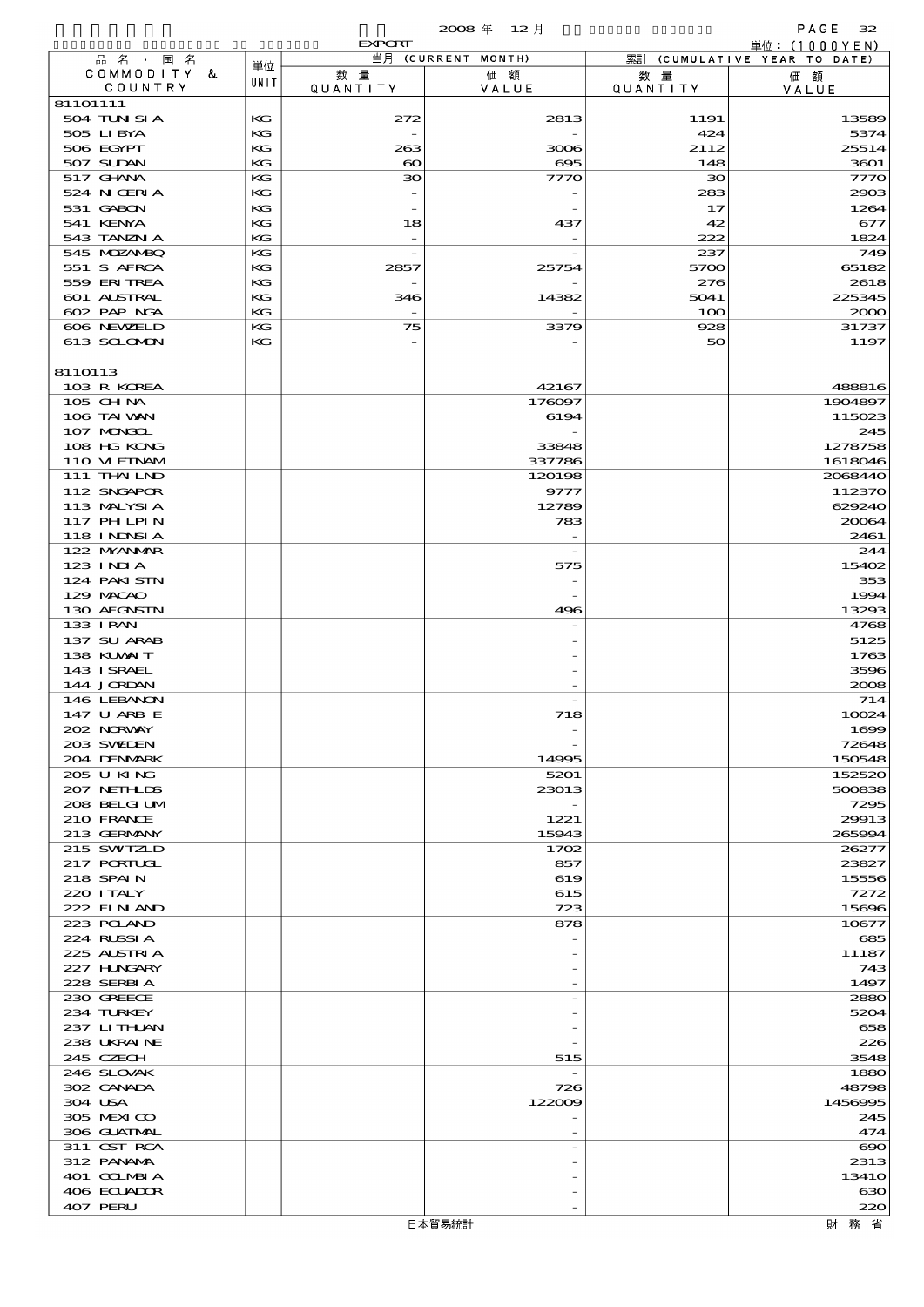|                            |          | <b>EXPORT</b>  |                    |                        | 単位: (1000YEN)                |
|----------------------------|----------|----------------|--------------------|------------------------|------------------------------|
| 品 名 ・ 国 名                  | 単位       |                | 当月 (CURRENT MONTH) |                        | 累計 (CUMULATIVE YEAR TO DATE) |
| COMMODITY &<br>COUNTRY     | UNIT     | 数量<br>QUANTITY | 価額<br>VALUE        | 数 量<br><b>QUANTITY</b> | 価額<br>VALUE                  |
| 8110113                    |          |                |                    |                        |                              |
| 413 ARGENT                 |          |                |                    |                        | 679                          |
| 506 EGYPT                  |          |                |                    |                        | 1988                         |
| 524 N GERIA                |          |                |                    |                        | 2663                         |
| 533 D CONDO                |          |                |                    |                        | 1266                         |
| 547 MALRIUS<br>551 S AFRCA |          |                |                    |                        | 356<br>7419                  |
| 601 ALSTRAL                |          |                | 883                |                        | 67204                        |
| 602 PAP NGA                |          |                |                    |                        | 440                          |
| 606 NEWELD                 |          |                | 460                |                        | 2647                         |
| 620 GUAM                   |          |                | 220                |                        | 582                          |
|                            |          |                |                    |                        |                              |
| 81101131                   |          |                |                    |                        |                              |
| 103 R KOREA                | NO       | 151            | 10699              | 95524                  | 264621                       |
| 105 CH NA<br>106 TAI VAN   | NO<br>NO | 107144<br>5895 | 39415<br>4157      | 109547<br>88802        | 265356<br>55073              |
| 108 HG KONG                | NO       | 84028          | 5951               | 1977504                | 669434                       |
| 110 VIEINAM                | NO       |                |                    | 538                    | 6481                         |
| 111 THAILND                | NO       |                |                    | 12164                  | 8283                         |
| 112 SNGAPOR                | NO       | 117            | 926                | 8711                   | 13215                        |
| 113 MALYSIA                | NO       | 100            | 353                | 11190                  | 13760                        |
| 117 PH LPIN                | NO       |                |                    | $_{\infty}$            | 2999                         |
| 118 I NJNSI A              | NO       |                |                    | 1                      | 457                          |
| 122 NYANAR                 | NO       |                |                    | 496                    | 244                          |
| $123$ INIA<br>129 MACAO    | NO<br>NO | 1              | 575                | 11<br>163              | 13769<br>1994                |
| 130 AFGNSTN                | NO       | 1600           | 496                | 45313                  | 13293                        |
| 133 I RAN                  | NO       |                |                    | 1147                   | 4532                         |
| 137 SU ARAB                | NO       |                |                    | з                      | 4503                         |
| 138 KUWAIT                 | NO       |                |                    | 2                      | 407                          |
| 143 ISRAEL                 | NO       |                |                    | 10                     | 2140                         |
| 144 JORDAN                 | NO       |                |                    | 1                      | 2008                         |
| 147 U ARB E                | NO       |                |                    | 940                    | 886                          |
| 202 N.R.WAY                | NO       |                |                    | 5                      | 783                          |
| 203 SWIDEN<br>204 DENMARK  | NO<br>NO | 50             | 14995              | 55<br>500              | 10237<br>150260              |
| 205 U KING                 | NO       | 2              | 230                | 746                    | 40746                        |
| 207 NETHLIS                | NO       |                |                    | 288                    | 30585                        |
| 210 FRANCE                 | NO       |                |                    | 74                     | 8980                         |
| 213 GERMANY                | NO       | 13             | 2999               | 2037                   | 58252                        |
| 215 SWIZLD                 | NO       | 13             | 1702               | 41                     | 4592                         |
| 217 PORTUGL                | NO       |                |                    | 6                      | 5148                         |
| 218 SPAIN                  | NO       |                |                    | 22                     | 3573                         |
| 220 I TALY                 | NO       |                |                    | 8                      | 1208                         |
| 222 FINAND<br>225 ALSTRIA  | NO<br>NO | 2              | 723                | 2<br>987               | 723<br>9341                  |
| 227 H.NGARY                | NO       |                |                    | 505                    | 463                          |
| 228 SERBIA                 | NO       |                |                    | 2                      | 1497                         |
| 230 GREECE                 | NO       |                |                    | 1                      | 560                          |
| 234 TURKEY                 | NO.      |                |                    | з                      | 1836                         |
| 245 CZECH                  | NO       | з              | 515                | 13                     | 2229                         |
| 246 SLOVAK                 | NO       |                |                    | 1                      | 300                          |
| 302 CANADA                 | NO       |                |                    | 455                    | 16417                        |
| 304 USA<br>306 GLATMAL     | NO<br>NO | 1042081        | 75493              | 4835604<br>500         | 684466<br>238                |
| 311 CST RCA                | NO       |                |                    | 1500                   | $\infty$                     |
| 312 PANAMA                 | NO       |                |                    | 5000                   | 2313                         |
| 401 COLMBIA                | NO       |                |                    | 504                    | 1341O                        |
| 406 ECUADOR                | NO       |                |                    | 1320                   | 630                          |
| 413 ARGENT                 | NO       |                |                    | 2                      | 380                          |
| 506 EGYPT                  | NO       |                |                    | 7                      | 1988                         |
| 524 N GERIA                | NO       |                |                    | 2492                   | 2663                         |
| 547 MALRIUS                | NO       |                |                    | $\infty$               | 356                          |
| 551 S AFRCA<br>601 ALSTRAL | NO<br>NO | 2              | 883                | 20480<br>79231         | 5997<br>46161                |
| 606 NEWELD                 | NO       |                |                    | 3151                   | 1443                         |
| 620 GLAM                   | NO.      | 1              | 220                | 1 <b>001</b>           | 582                          |
|                            |          |                |                    |                        |                              |
| 8110117                    |          |                |                    |                        |                              |
| 103 R KOREA                |          |                | 2552439            |                        | 36548124                     |
| 104 N KOREA                |          |                |                    |                        | 211                          |
| 105 CH NA                  |          |                | 4062109            |                        | 60969991                     |
| 106 TAI WAN                |          |                | 1225083            |                        | 23490966                     |
| 107 MONGOL<br>108 HG KONG  |          |                | 757541             |                        | 23886<br>13499117            |
|                            |          |                |                    |                        |                              |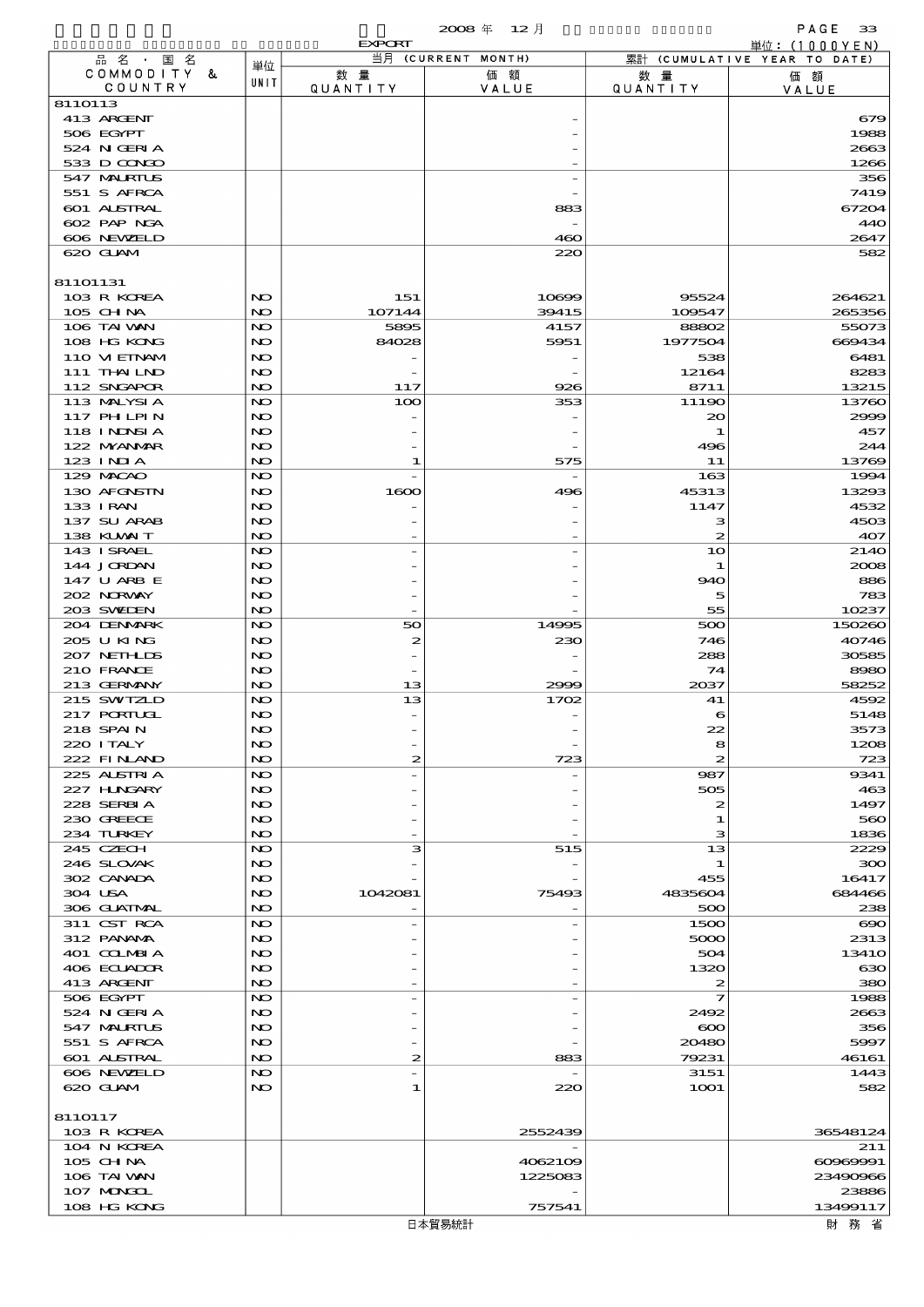|                             |      | <b>EXPORT</b>         |                    |                 | 単位:(1000YEN)                 |
|-----------------------------|------|-----------------------|--------------------|-----------------|------------------------------|
| 品名·国名                       | 単位   |                       | 当月 (CURRENT MONTH) |                 | 累計 (CUMULATIVE YEAR TO DATE) |
| COMMODITY &<br>COUNTRY      | UNIT | 数量<br><b>QUANTITY</b> | 価額                 | 数 暈             | 価額                           |
| 8110117                     |      |                       | VALUE              | <b>QUANTITY</b> | VALUE                        |
| 110 VIEINAM                 |      |                       | 254738             |                 | 3939304                      |
| 111 THAILND                 |      |                       | 1054622            |                 | 14186779                     |
| 112 SNGAPOR                 |      |                       | 684425             |                 | 11358511                     |
| 113 MALYSIA                 |      |                       | 366839             |                 | 4386528                      |
| 116 BRUNEI                  |      |                       | 6518               |                 | 186010                       |
| 117 PH LPIN                 |      |                       | 191015             |                 | 4834775                      |
| 118 I NJNSI A<br>120 CAMBOD |      |                       | 455578             |                 | 6479257<br>18973             |
| 121 LAOS                    |      |                       |                    |                 | 19370                        |
| 122 NYANAR                  |      |                       | 282                |                 | 14921                        |
| $123$ INJA                  |      |                       | 802872             |                 | 7946856                      |
| 124 PAKISTN                 |      |                       | 15193              |                 | 427231                       |
| 125 SRILANK                 |      |                       | 3712               |                 | 481638                       |
| 126 MALII VE                |      |                       |                    |                 | 3425                         |
| 127 BANCLA                  |      |                       | 14767              |                 | 113991                       |
| 128 E TIMOR<br>129 MACAO    |      |                       | 4393               |                 | 678<br>6239                  |
| 130 AFGNSTN                 |      |                       |                    |                 | 7587                         |
| 131 NEPAL                   |      |                       | 1600               |                 | 102624                       |
| 132 BHUTAN                  |      |                       |                    |                 | 2073                         |
| 133 I RAN                   |      |                       | 35458              |                 | 832215                       |
| 134 I RAQ                   |      |                       | 22062              |                 | 239916                       |
| 135 BAHRAIN                 |      |                       | 3362               |                 | 167157                       |
| 137 SU ARAB                 |      |                       | 72305              |                 | 1523350<br>147063            |
| 138 KUWAIT<br>140 QATAR     |      |                       | 32475<br>53352     |                 | 560390                       |
| 141 <b>OMN</b>              |      |                       | 20423              |                 | 193419                       |
| 143 ISRAEL                  |      |                       | 114898             |                 | 730302                       |
| 144 JORDAN                  |      |                       | 13057              |                 | 135676                       |
| 145 SYRIA                   |      |                       | 20672              |                 | 272951                       |
| 146 LEBANON                 |      |                       | 6696               |                 | 97167                        |
| 147 U ARB E                 |      |                       | 289908             |                 | 2325899                      |
| 149 YEMEN                   |      |                       | 9167               |                 | 38389                        |
| 150 AZERBAI<br>151 ARMENIA  |      |                       | 321                |                 | 14138<br>3455                |
| 152 UZBEKIS                 |      |                       |                    |                 | 76581                        |
| 153 KAZAKI S                |      |                       | 1416               |                 | 100466                       |
| 154 KYRGYZ                  |      |                       |                    |                 | 6307                         |
| 156 TURKMEN                 |      |                       |                    |                 | 1112                         |
| 157 GEORGIA                 |      |                       | 575                |                 | 1614                         |
| 201 I CELAND                |      |                       |                    |                 | 2446                         |
| 202 NORWAY<br>203 SWELEN    |      |                       | 48247<br>39065     |                 | 640570<br>1730470            |
| 204 DENMARK                 |      |                       | 34915              |                 | 717038                       |
| 205 U KING                  |      |                       | 397073             |                 | 7206147                      |
| 206 IRELAND                 |      |                       | 12038              |                 | 447172                       |
| 207 NETHLIS                 |      |                       | 652248             |                 | 12888641                     |
| 208 BELGI UM                |      |                       | 283934             |                 | 3464139                      |
| 209 LUNABRG                 |      |                       |                    |                 | 5496                         |
| 210 FRANCE<br>213 GERMANY   |      |                       | 193087<br>1463023  |                 | 4305692<br>25649286          |
| 215 SWIZLD                  |      |                       | 84512              |                 | 804788                       |
| 217 PORTUGL                 |      |                       | 2715               |                 | 172626                       |
| 218 SPAIN                   |      |                       | 65780              |                 | 1318858                      |
| 219 G BRALT                 |      |                       |                    |                 | 1144                         |
| 220 I TALY                  |      |                       | 212043             |                 | 4162719                      |
| 221 MALTA                   |      |                       | 1339               |                 | 10422                        |
| 222 FINAND                  |      |                       | 7441               |                 | 109094                       |
| 223 POLAND<br>224 RUSSIA    |      |                       | 29656<br>129884    |                 | 780210<br>2327559            |
| 225 ALSTRIA                 |      |                       | 53177              |                 | 683560                       |
| 227 HUNGARY                 |      |                       | 47990              |                 | 618392                       |
| 228 SERBIA                  |      |                       | 320                |                 | 30239                        |
| 229 ALBAN A                 |      |                       | 211                |                 | 773                          |
| 230 GREECE                  |      |                       | 9973               |                 | 156401                       |
| 231 ROMAN A                 |      |                       | 1811O              |                 | 509134                       |
| 232 BULGAR                  |      |                       | 1345               |                 | 27165                        |
| 233 CYPRUS<br>234 TURKEY    |      |                       | 2421<br>84812      |                 | 26855<br>1773333             |
| 235 ESTON A                 |      |                       |                    |                 | 962                          |
| 236 LATM A                  |      |                       |                    |                 | 6596                         |
| 237 LITHAN                  |      |                       | 11504              |                 | 109272                       |
| 238 UKRAINE                 |      |                       | 5136               |                 | 67359                        |
| 239 BELARUS                 |      |                       | 2495               |                 | 22742                        |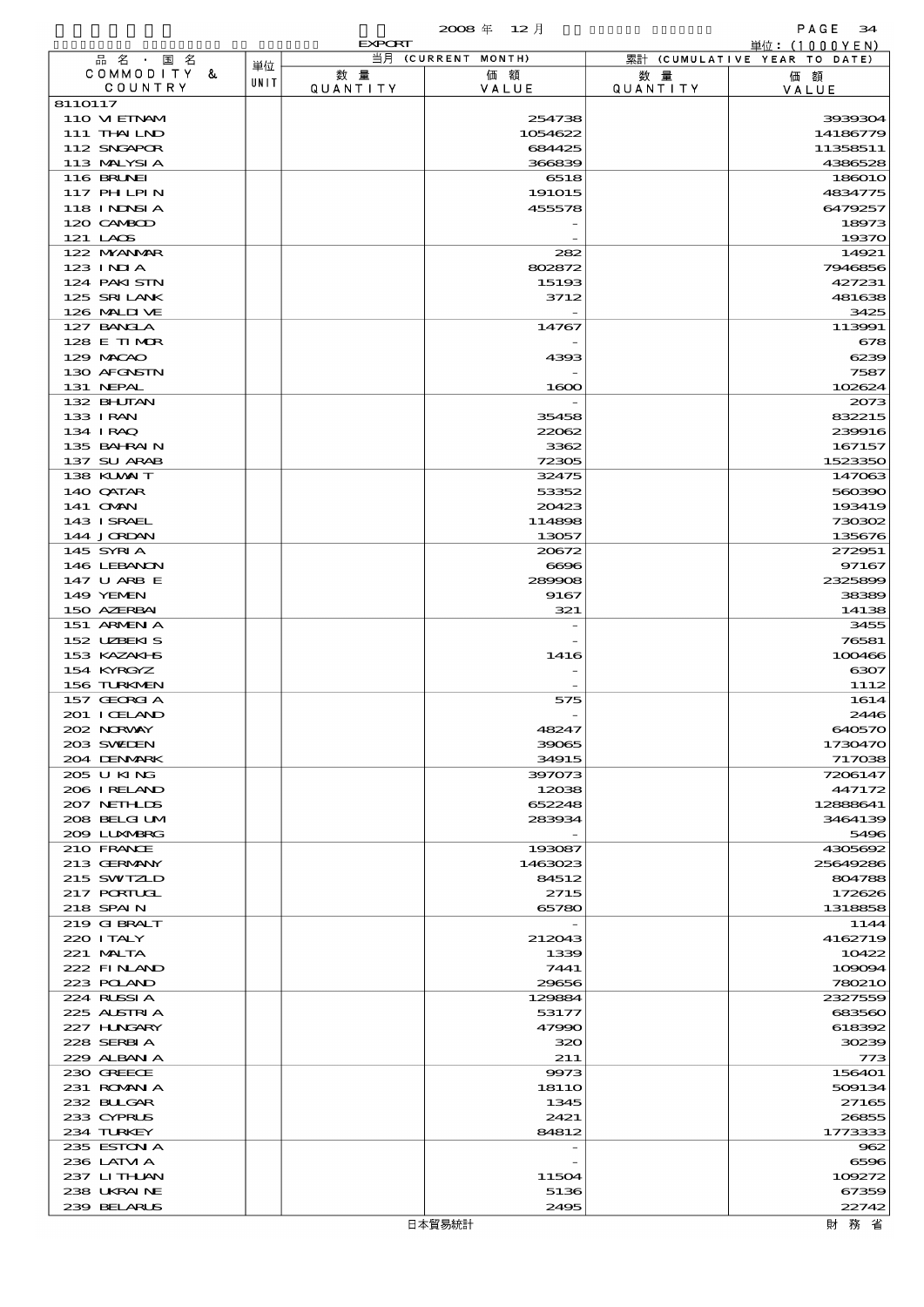|                            |      |                 | 2008年 12月          |                 | PAGE<br>35                                      |
|----------------------------|------|-----------------|--------------------|-----------------|-------------------------------------------------|
| 品名 · 国名                    |      | <b>EXPORT</b>   | 当月 (CURRENT MONTH) |                 | 単位: $(1000YEN)$<br>累計 (CUMULATIVE YEAR TO DATE) |
| COMMODITY &                | 単位   | 数量              | 価額                 | 数 量             | 価額                                              |
| COUNTRY                    | UNIT | <b>QUANTITY</b> | VALUE              | <b>QUANTITY</b> | VALUE                                           |
| 8110117                    |      |                 |                    |                 |                                                 |
| 240 MIDJA                  |      |                 |                    |                 | 27156                                           |
| 241 CROATIA<br>242 SLOVEN  |      |                 | 992<br>1042        |                 | 15304<br>18670                                  |
| 243 BOS HER                |      |                 |                    |                 | 1768                                            |
| 244 MACEDON                |      |                 | 2668               |                 | 5083                                            |
| 245 CZECH                  |      |                 | 44174              |                 | 613628                                          |
| 246 SLOVAK                 |      |                 | 999                |                 | 53012                                           |
| 301 GREENLD<br>302 CANADA  |      |                 |                    |                 | 28098                                           |
| 304 USA                    |      |                 | 115726<br>4450160  |                 | 2790414<br>67409948                             |
| 305 MEXICO                 |      |                 | 243376             |                 | 4204821                                         |
| 306 GLATMAL                |      |                 | 802                |                 | 5755                                            |
| 307 HONDURS                |      |                 | 1684               |                 | 11990                                           |
| 309 SALVAIR                |      |                 | 2983               |                 | 12150                                           |
| 310 N CARAG                |      |                 |                    |                 | 503                                             |
| 311 CST RCA<br>312 PANAMA  |      |                 | 3772<br>2906       |                 | 23327<br>88744                                  |
| 314 BERMIDA                |      |                 |                    |                 | 507                                             |
| 315 BAI AMA                |      |                 |                    |                 | 17451                                           |
| 316 JAMAICA                |      |                 |                    |                 | 723                                             |
| 320 TRINDO                 |      |                 | 572                |                 | 17647                                           |
| 321 CLBA                   |      |                 | 1588               |                 | 96234                                           |
| 322 HAITI                  |      |                 |                    |                 | 934                                             |
| 323 DOMNICA<br>324 PRIRICO |      |                 | 857                |                 | 7240<br>52178                                   |
| 326 N ANII L               |      |                 | 288                |                 | 3926                                            |
| 328 CAYMAN                 |      |                 |                    |                 | 1813                                            |
| 329 GRENADA                |      |                 |                    |                 | 980                                             |
| 331 ANT BAR                |      |                 |                    |                 | 1799                                            |
| 333 C DOMAC                |      |                 |                    |                 | 896                                             |
| 336 ST MNT                 |      |                 |                    |                 | 1102                                            |
| 401 COLMBIA<br>402 VENEZIA |      |                 | 26285              |                 | 569561                                          |
| 404 SURINAM                |      |                 | 10039              |                 | 340501<br>1495                                  |
| 406 ECUADOR                |      |                 | 10609              |                 | 141072                                          |
| 407 PERU                   |      |                 | 9128               |                 | 147314                                          |
| 408 BOLIVIA                |      |                 | 2775               |                 | 48123                                           |
| 409 CHLE                   |      |                 | 9687               |                 | 234099                                          |
| 410 BRAZIL                 |      |                 | 473380             |                 | 5931670                                         |
| 411 PARAGUA<br>412 URUGUAY |      |                 | 3420<br>35316      |                 | 34582<br>258797                                 |
| 413 ARGENT                 |      |                 | 47476              |                 | 421148                                          |
| 501 MROCCO                 |      |                 | 45050              |                 | 119626                                          |
| 503 ALGERIA                |      |                 | 26034              |                 | 217345                                          |
| 504 TUN SI A               |      |                 | 4078               |                 | 71263                                           |
| 505 LIBYA                  |      |                 | 330                |                 | 56726                                           |
| 506 EGYPT<br>507 SUDAN     |      |                 | 48795              |                 | 546330<br>20969                                 |
| 510 SENEGAL                |      |                 | 335                |                 | 335                                             |
| 511 GAMBIA                 |      |                 | 623                |                 | 4622                                            |
| 513 GUNEA                  |      |                 |                    |                 | 1349                                            |
| 514 SIERLEO                |      |                 |                    |                 | 400                                             |
| 515 LIBERIA                |      |                 | ങ്ങ                |                 | 17956                                           |
| 516 COTE D<br>517 GHANA    |      |                 | 1969               |                 | 76209<br>8050                                   |
| 519 BEN N                  |      |                 |                    |                 | 1239                                            |
| 520 MAI I                  |      |                 | 1247               |                 | 1547                                            |
| 523 CANARY                 |      |                 | 296                |                 | 6521                                            |
| 524 N GERIA                |      |                 | 3400               |                 | 92940                                           |
| 527 CAMROLN                |      |                 | 237                |                 | 1923                                            |
| 528 CHAD                   |      |                 | 470                |                 | 11487                                           |
| 531 GABON<br>532 R CONDO   |      |                 | 8676<br>11130      |                 | 57822<br>66359                                  |
| 533 D CONDO                |      |                 |                    |                 | 211                                             |
| 535 ANGOLA                 |      |                 | 5312               |                 | 118827                                          |
| 538 EIH OP                 |      |                 | 5120               |                 | 23660                                           |
| 539 DJI BOUT               |      |                 |                    |                 | 1036                                            |
| 541 KENYA                  |      |                 | 5983               |                 | 75258                                           |
| 543 TANZN A<br>544 SEYCHEL |      |                 |                    |                 | 13325                                           |
| 545 MOZANBQ                |      |                 | 1407               |                 | 1054<br>6258                                    |
| 546 MADAGAS                |      |                 |                    |                 | 2088                                            |
| 547 MALRIUS                |      |                 | 1200               |                 | 4189                                            |
| 549 ZNBABVE                |      |                 | 213                |                 | 5135                                            |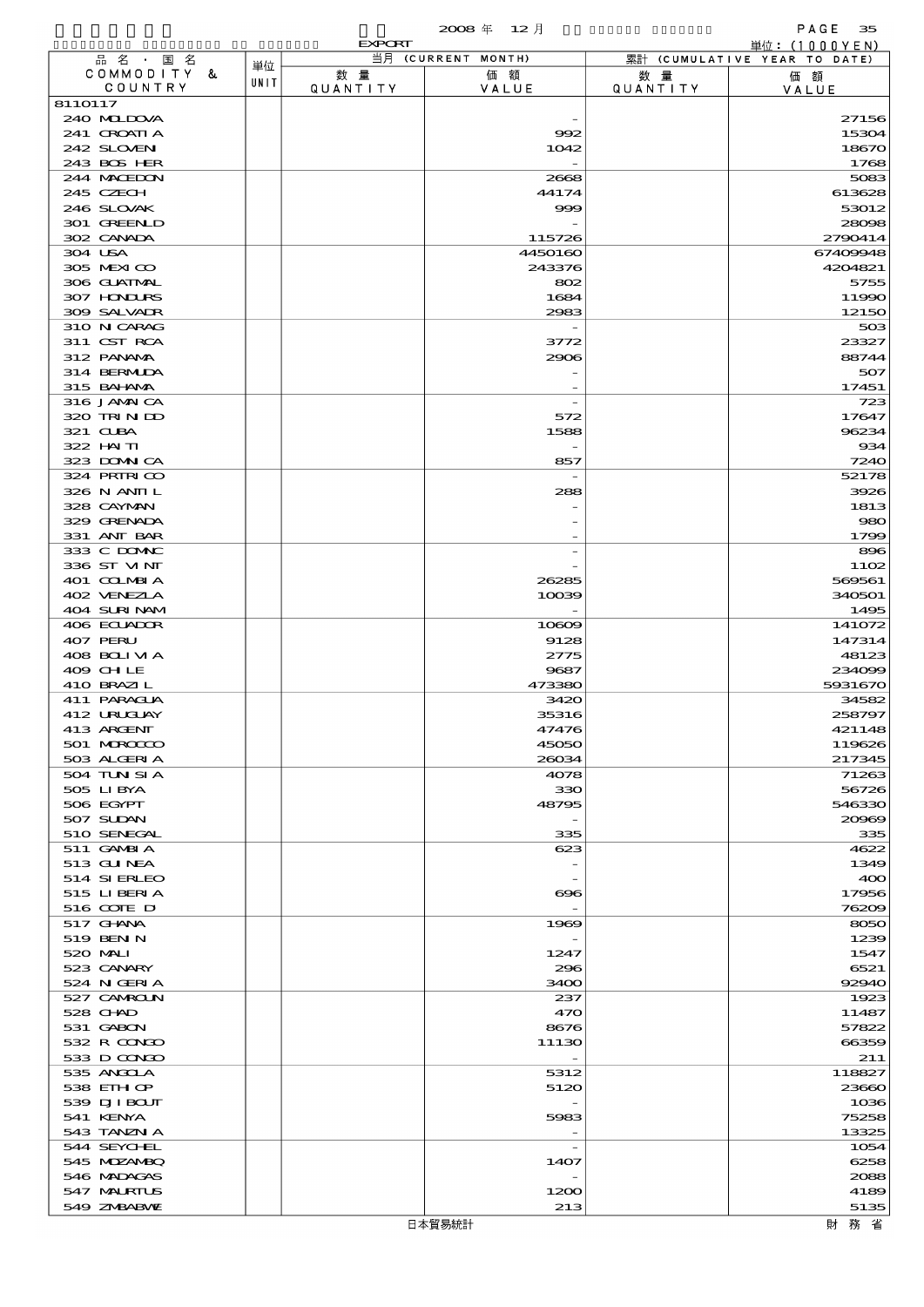$2008 \nleftrightarrow 12 \nparallel$  PAGE 36

|                                  |          | <b>EXPORT</b>            | $\sim$<br>$\sim$   |                       | 単位: $(1000YEN)$              |
|----------------------------------|----------|--------------------------|--------------------|-----------------------|------------------------------|
| 品名・国名                            | 単位       |                          | 当月 (CURRENT MONTH) |                       | 累計 (CUMULATIVE YEAR TO DATE) |
| COMMODITY &<br>COUNTRY           | UNIT     | 数量<br>QUANTITY           | 価額<br>VALUE        | 数量<br><b>QUANTITY</b> | 価額<br>VALUE                  |
| 8110117                          |          |                          |                    |                       |                              |
| 550 NAMERIA                      |          |                          |                    |                       | 569                          |
| 551 S AFRCA                      |          |                          | 58306              |                       | 981351                       |
| 554 ZAMBIA<br>559 ERITREA        |          |                          | 445                |                       | 5326<br>1180                 |
| <b>601 ALSTRAL</b>               |          |                          | 205984             |                       | 2583945                      |
| 602 PAP NGA                      |          |                          | 362                |                       | 573                          |
| 606 NEWELD                       |          |                          | 15016              |                       | 260645                       |
| 610 SAMDA                        |          |                          |                    |                       | 3077                         |
| 611 VANLATU                      |          |                          | 2117               |                       | 3117                         |
| 612 FIJI<br>613 SCLOMON          |          |                          |                    |                       | 491<br>1583                  |
| 618 NEWALD                       |          |                          |                    |                       | 2575                         |
| 619 F POLYN                      |          |                          |                    |                       | 712                          |
| 620 GLAM                         |          |                          | 225                |                       | 9768                         |
| 624 TUVALU                       |          |                          |                    |                       | 627                          |
| 625 MARSHAL                      |          |                          | 2353               |                       | 8316                         |
| 626 MICRONE<br>627 MARI ANA      |          |                          | 719                |                       | 2028<br>820                  |
| 628 PALAU                        |          |                          |                    |                       | 1295                         |
|                                  |          |                          |                    |                       |                              |
| 81101171                         |          |                          |                    |                       |                              |
| 103 R KOREA                      | KG       | 206                      | 1267               | 28841                 | 96106                        |
| 105 CHNA                         | КG       | 1656                     | 8829               | 10421                 | 29642                        |
| 106 TAI VAN<br>108 HG KONG       | KG<br>KG | 3012<br>2350             | 20750<br>2199      | 23126<br>21755        | 133853<br>32460              |
| 110 VIEINAM                      | KG       | 493                      | 1431               | 4365                  | 8064                         |
| 111 THAILND                      | KG       | 3150                     | 3994               | 9873                  | 23839                        |
| 112 SNGAPOR                      | KG       | 1303                     | 2478               | 3517                  | 10316                        |
| 113 MALYSIA                      | KG       | 70                       | 241                | 2961                  | 7162                         |
| 117 PH LPIN                      | KG       | 675                      | 1458               | 11707                 | 38369                        |
| 118 INNSI A                      | KG       | 125                      | 697                | 2284                  | 8326                         |
| $123$ INJA<br>124 PAKISTN        | KG<br>KG |                          |                    | 348<br>31             | 1150<br>212                  |
| 137 SU ARAB                      | KG       | <b>31O</b>               | 719                | <b>310</b>            | 719                          |
| 205 U KING                       | KG       | 84                       | <b>210</b>         | 383                   | 1250                         |
| 207 NETHLIDS                     | КG       |                          |                    | 443                   | 3072                         |
| 210 FRANCE                       | KG       |                          |                    | 7                     | 403                          |
| 213 GERMANY                      | КG       | 133                      | 1476               | 3374                  | 28190                        |
| 218 SPAIN<br>220 I TALY          | KG       |                          |                    | 169                   | 504                          |
| 222 FINAND                       | KG<br>KG |                          |                    | 3099<br>100           | 18481<br>631                 |
| 234 TURKEY                       | KG       |                          |                    | $\overline{ }$        | 375                          |
| 302 CANADA                       | КG       |                          |                    | 278                   | 968                          |
| 304 USA                          | KG       | 195                      | 1241               | 15840                 | 40878                        |
| 305 MEXICO                       | KG       | $\overline{\phantom{a}}$ |                    | 300                   | 275                          |
| 506 EGYPT                        | KG       |                          |                    | 180                   | 573                          |
| <b>601 ALSTRAL</b><br>606 NEWELD | KG<br>КG | 114                      | 516                | 2718<br>483           | 7745<br>1131                 |
|                                  |          |                          |                    |                       |                              |
| 81103                            |          |                          |                    |                       |                              |
| 103 R KOREA                      |          |                          | 80928              |                       | 1202172                      |
| 104 N KOREA                      |          |                          |                    |                       | 1165                         |
| 105 CH NA                        |          |                          | 601572             |                       | 8202031                      |
| 106 TAI VAN<br>108 HG KONG       |          |                          | 108146<br>4144254  |                       | 1255328<br>67508469          |
| 110 VIEINAM                      |          |                          | 3451               |                       | 98947                        |
| 111 THAILND                      |          |                          | 204890             |                       | 2393425                      |
| 112 SNGAPOR                      |          |                          | 114688             |                       | 1452424                      |
| 113 MALYSIA                      |          |                          | 13106              |                       | 415431                       |
| 116 BRUNEI                       |          |                          |                    |                       | 365                          |
| 117 PH LPIN                      |          |                          | 2959               |                       | 68431                        |
| 118 I NDSI A<br>122 NYANAR       |          |                          | 1608               |                       | 1220003<br>494               |
| 123 INIA                         |          |                          | 26340              |                       | 396443                       |
| 124 PAKISTN                      |          |                          |                    |                       | 22717                        |
| 125 SRILANK                      |          |                          |                    |                       | 3358                         |
| 129 MACAO                        |          |                          |                    |                       | 435                          |
| 130 AFGNSTN                      |          |                          |                    |                       | 6737                         |
| 133 I RAN<br>135 BAHRAIN         |          |                          | 643                |                       | 23628<br>37484               |
| 137 SU ARAB                      |          |                          | 54270              |                       | 1758396                      |
| 138 KUWAIT                       |          |                          | 71 <sub>OS</sub>   |                       | 88533                        |
| 140 QATAR                        |          |                          | 1676               |                       | 19132                        |
| 141 OMN                          |          |                          | 648                |                       | 114430                       |
|                                  |          |                          | 日本貿易統計             |                       | 財 務 省                        |

財務省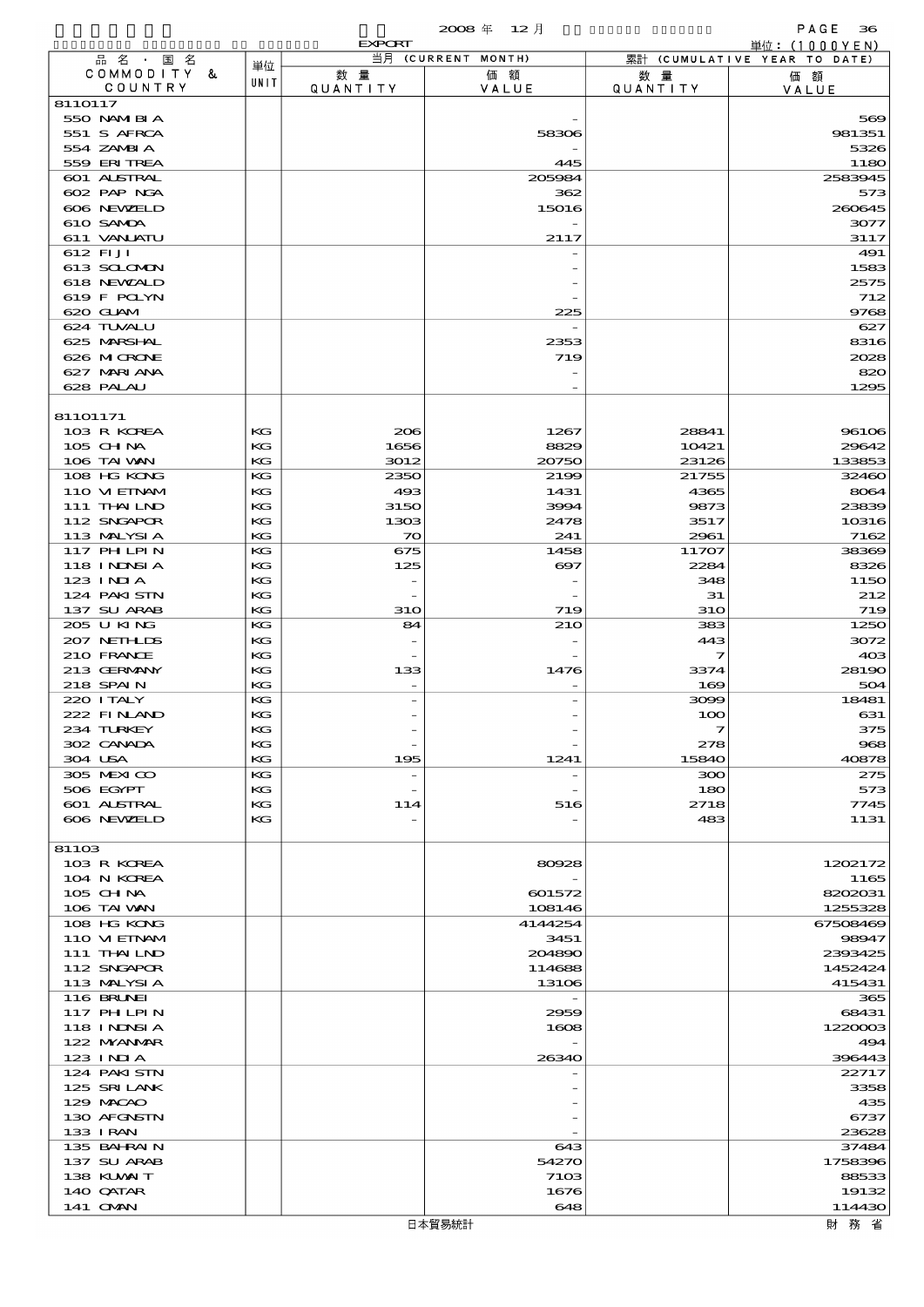|                            |            |                | 2008年 12月          |                  | PAGE $37$                                       |
|----------------------------|------------|----------------|--------------------|------------------|-------------------------------------------------|
| 品 名 · 国 名                  |            | <b>EXPORT</b>  | 当月 (CURRENT MONTH) |                  | 単位: $(1000YEN)$<br>累計 (CUMULATIVE YEAR TO DATE) |
| COMMODITY &                | 単位         | 数量             | 価額                 | 数 量              | 価額                                              |
| COUNTRY                    | UNIT       | QUANTITY       | VALUE              | <b>QUANTITY</b>  | VALUE                                           |
| 81103<br>143 ISRAEL        |            |                | 2108               |                  | 15958                                           |
| 144 JORDAN                 |            |                | 254                |                  | 1664                                            |
| 145 SYRIA                  |            |                |                    |                  | 3048                                            |
| 146 LEBANON                |            |                | 258                |                  | 1204                                            |
| 147 U ARB E<br>149 YEMEN   |            |                | 82481              |                  | 1284851                                         |
| 202 NORWAY                 |            |                |                    |                  | 278<br>7982                                     |
| 203 SWIDEN                 |            |                | 1696               |                  | 9089                                            |
| 204 DENMARK                |            |                |                    |                  | 5546                                            |
| 205 U KING                 |            |                | 6022               |                  | 196498                                          |
| 207 NETHLIS<br>208 BELGIUM |            |                | 2393<br>1730       |                  | 53458<br>112714                                 |
| 210 FRANCE                 |            |                | 10445              |                  | 199517                                          |
| 211 MUNKOO                 |            |                | 1054               |                  | 1054                                            |
| 213 GERMANY                |            |                | 57930              |                  | 994242                                          |
| 215 SWIZLD                 |            |                | 140382             |                  | 2755845                                         |
| 217 PORTUGL<br>218 SPAIN   |            |                | 726<br>392         |                  | 4628<br>64555                                   |
| 219 G BRALT                |            |                |                    |                  | 228                                             |
| 220 I TALY                 |            |                | 222                |                  | 154860                                          |
| 222 FINAND                 |            |                |                    |                  | 10521                                           |
| 223 POLAND                 |            |                | 701                |                  | 9371                                            |
| 224 RUSSIA<br>225 ALSTRIA  |            |                | 430                |                  | 5007<br>2400                                    |
| 227 HNGARY                 |            |                | 8662               |                  | 319925                                          |
| 230 GREECE                 |            |                | 735                |                  | 26344                                           |
| 231 ROMANIA                |            |                |                    |                  | 339                                             |
| 232 BULGAR                 |            |                |                    |                  | 787                                             |
| 234 TURKEY<br>237 LITHAN   |            |                |                    |                  | 15751<br>250                                    |
| 238 UKRAINE                |            |                |                    |                  | 359                                             |
| 240 MIDOVA                 |            |                | 417                |                  | 417                                             |
| 241 GROATIA                |            |                |                    |                  | 1150                                            |
| 245 CZECH<br>246 SLOVAK    |            |                |                    |                  | 2156                                            |
| 302 CANADA                 |            |                | 2345               |                  | 550<br>119645                                   |
| 304 USA                    |            |                | 158405             |                  | 1948582                                         |
| 305 MEXICO                 |            |                | 50991              |                  | 845461                                          |
| 306 GUATMAL                |            |                |                    |                  | 3643                                            |
| 309 SALVADR<br>311 CST RCA |            |                |                    |                  | 304<br>792                                      |
| 312 PANAMA                 |            |                | 10389              |                  | 29973                                           |
| 319 BARBADS                |            |                |                    |                  | 233                                             |
| 321 CLBA                   |            |                |                    |                  | 6897                                            |
| 326 N ANII L               |            |                |                    |                  | 2635                                            |
| 401 COLMBIA<br>402 VENEZIA |            |                | 360                |                  | 1257<br>10621                                   |
| 406 ECUADOR                |            |                |                    |                  | 4609                                            |
| 408 BOLIVIA                |            |                | 402                |                  | 1094                                            |
| 409 CHLE                   |            |                |                    |                  | 11459                                           |
| 410 BRAZIL<br>412 URUGUAY  |            |                | $\infty$           |                  | 687853<br>208                                   |
| 413 ARCENT                 |            |                |                    |                  | 6437                                            |
| 506 EGYPT                  |            |                |                    |                  | 36891                                           |
| 524 N GERIA                |            |                |                    |                  | 5947                                            |
| 546 MADAGAS                |            |                |                    |                  | 1367                                            |
| 547 MALRIUS<br>551 S AFRCA |            |                |                    |                  | 241<br>15491                                    |
| 553 MALAW                  |            |                |                    |                  | 292                                             |
| 556 SVXZIND                |            |                |                    |                  | 11837                                           |
| 601 ALSTRAL                |            |                | 1634               |                  | 34045                                           |
| 606 NEWELD                 |            |                |                    |                  | 2425<br>282                                     |
| 613 SCLOMON<br>628 PALAU   |            |                | 271                |                  | 271                                             |
|                            |            |                |                    |                  |                                                 |
| 8110301                    |            |                |                    |                  |                                                 |
| 103 R KOREA                | NO         | 2345           | 29879              | 43543            | 609663                                          |
| $105$ CHNA<br>106 TAI VAN  | NO.<br>NO. | 128650<br>6140 | 156261<br>78927    | 1598448<br>64153 | 2229243<br>841159                               |
| 108 HG KONG                | NO         | 24596          | 227328             | 448900           | 2594073                                         |
| 111 THAILND                | NO         | 469            | 7402               | 6044             | 136641                                          |
| 112 SNGAPOR                | NO         | 196            | 1069               | 5770             | 230752                                          |
| 113 MALYSIA                | NO         |                |                    | 439              | 5101                                            |
| <b>116 BRUNEI</b>          | NO         |                |                    | 100              | 365                                             |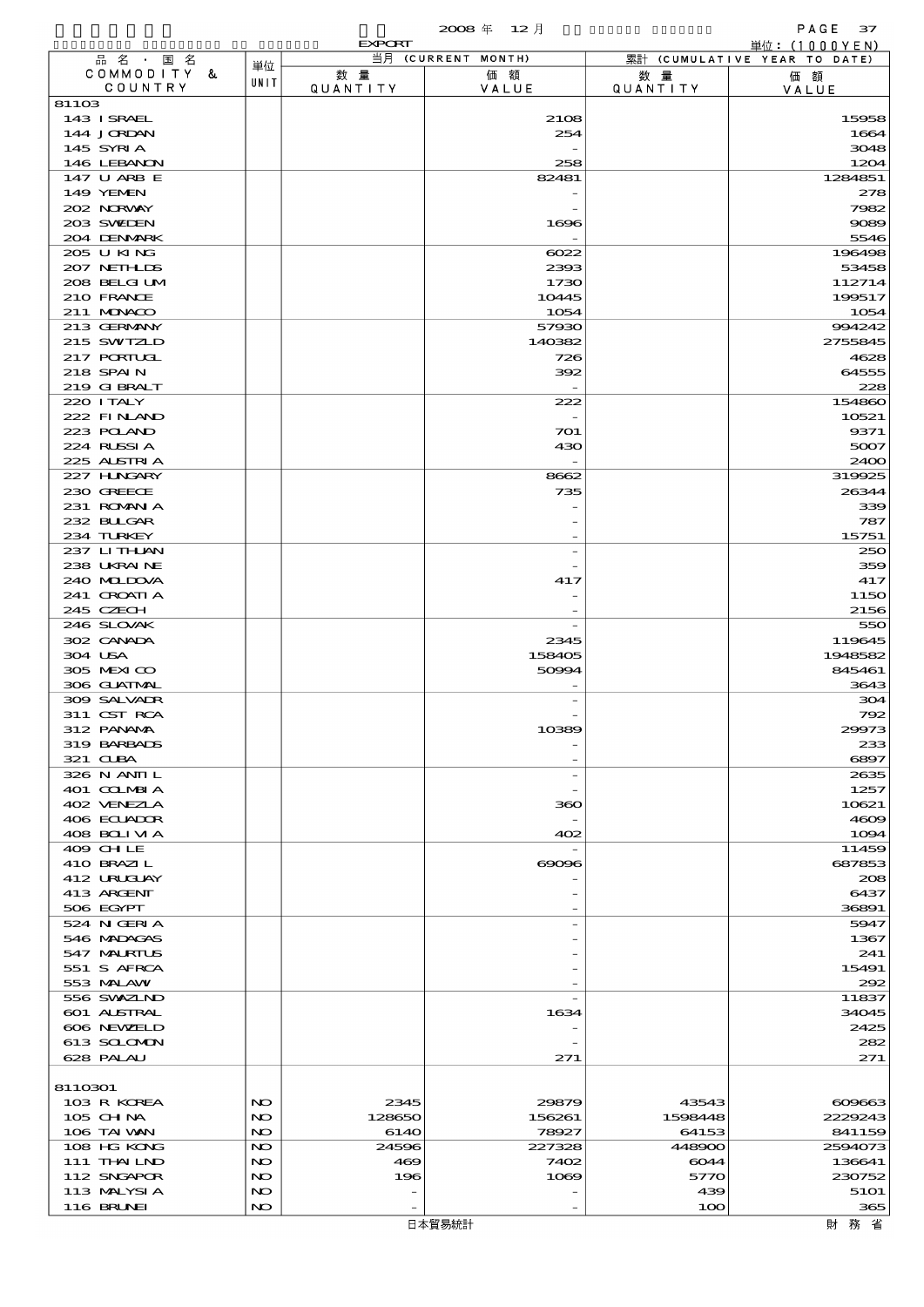|                            |           | <b>EXPORT</b>            |                    |                             | 単位: (1000YEN)                |
|----------------------------|-----------|--------------------------|--------------------|-----------------------------|------------------------------|
| 品名·国名                      | 単位        |                          | 当月 (CURRENT MONTH) |                             | 累計 (CUMULATIVE YEAR TO DATE) |
| COMMODITY &<br>COUNTRY     | UNIT      | 数量<br>QUANTITY           | 価額<br>VALUE        | 数 量<br><b>QUANTITY</b>      | 価額                           |
| 8110301                    |           |                          |                    |                             | VALUE                        |
| 117 PHLPIN                 | NO        | 37                       | 279                | 1341                        | 9136                         |
| 118 I NJNSI A              | NO        |                          |                    | 16580                       | 1193760                      |
| $123$ INIA                 | NO        |                          |                    | 550                         | 839                          |
| 129 MACAO<br>130 AFGNSTN   | NO<br>NO. |                          |                    | 145<br>12547                | 435<br>5011                  |
| 133 I RAN                  | NO        |                          |                    | 396                         | 4116                         |
| 135 BAHRAIN                | NO.       |                          |                    | 5778                        | 33098                        |
| 137 SU ARAB                | NO        | 13823                    | 51388              | 601308                      | 1684841                      |
| 138 KUWAIT                 | NO        | 1120                     | 5408               | 14341                       | 77869                        |
| 140 QATAR                  | NO.       | 350                      | 1676               | 2942                        | 18517                        |
| 141 <b>OMN</b>             | NO        |                          |                    | 19011                       | 113342                       |
| 143 I SRAEL<br>144 JORDAN  | NO.<br>NO |                          |                    | $\infty$<br>300             | 5054<br>630                  |
| 145 SYRIA                  | NO.       |                          |                    | 159                         | 2216                         |
| 146 LEBANON                | NO.       | 25                       | 258                | $\infty$                    | 992                          |
| 147 U ARB E                | NO        | 17205                    | 81638              | 237963                      | 1220648                      |
| 202 NORWAY                 | NO.       |                          |                    | 241                         | 7725                         |
| 203 SWIDEN<br>204 DENMARK  | NO<br>NO  |                          |                    | 115<br>855                  | 1770<br>4650                 |
| 205 U KING                 | NO.       | 584                      | 4134               | 13235                       | 129635                       |
| 207 NETH LIS               | NO        | 135                      | 1610               | 1430                        | 38512                        |
| 208 BELGI UM               | NO.       |                          |                    | 5                           | 800                          |
| 210 FRANCE                 | NO        | 422                      | 8509               | 6760                        | 151421                       |
| 211 MUNACO                 | NO        | 200                      | 1054               | 200                         | 1054                         |
| 213 GERMANY                | NO.       | 4706                     | 48497              | 75939                       | 793270                       |
| 215 SWIZLD<br>218 SPAIN    | NO<br>NO. | 10                       | 1852               | 836<br>3469                 | 34234<br>5441O               |
| 219 GIBRALT                | NO        |                          |                    | $\infty$                    | 228                          |
| 220 I TALY                 | NO.       | 230                      | 222                | 9961                        | 87247                        |
| 222 FINAND                 | NO.       |                          |                    | 809                         | 10163                        |
| 223 POLAND                 | NO        |                          |                    | 460                         | 4882                         |
| 224 RUSSIA                 | NO.       |                          |                    | 71                          | 1819                         |
| 225 ALSTRIA<br>227 HUNGARY | NO<br>NO  |                          |                    | 16<br>$\boldsymbol{\infty}$ | 1694<br>202                  |
| 230 GREECE                 | NO.       | 16                       | 735                | 3947                        | 26344                        |
| 231 ROMAN A                | NO        |                          |                    | 13                          | 339                          |
| 234 TURKEY                 | NO        |                          |                    | 324                         | 14127                        |
| 241 CROATIA                | NO        |                          |                    | 288                         | <b>1150</b>                  |
| 245 CZECH                  | NO        |                          |                    | <b>14O</b>                  | 2156                         |
| 302 CANADA<br>304 USA      | NO.<br>NO | 258<br>7109              | 774<br>58593       | 962<br>99903                | 5240<br>838899               |
| 305 MEXICO                 | NO        |                          |                    | 15198                       | 15491                        |
| 312 PANAMA                 | NO        | 260                      | 10144              | 591                         | 23209                        |
| 326 N ANII L               | NO.       | $\overline{\phantom{a}}$ |                    | 15                          | 2635                         |
| 401 COLMBIA                | NO.       | $\overline{\phantom{a}}$ |                    | 2000                        | 1048                         |
| 402 VENEZIA                | NO        | 140                      | 360                | 580                         | 5973                         |
| 409 CHLE<br>410 BRAZIL     | NO.<br>NO |                          |                    | 11OO                        | 900<br>14230                 |
| 413 ARCENT                 | NO.       | $\overline{a}$           |                    | 3770<br>500                 | 5490                         |
| 506 EGYPT                  | NO        | $\overline{a}$           |                    | 1409                        | 13032                        |
| 551 S AFRCA                | NO        |                          |                    | 106                         | 2075                         |
| 553 MALAW                  | NO.       |                          |                    | 80                          | 292                          |
| <b>601 ALSTRAL</b>         | NO        | 8                        | ဆဓ                 | 485                         | 10924                        |
| 606 NEWELD                 | NO.       |                          |                    | 1                           | 1438                         |
| 8110303                    |           |                          |                    |                             |                              |
| 103 R KOREA                |           |                          | 38417              |                             | 411575                       |
| 105 CH NA                  |           |                          | 409162             |                             | 5272792                      |
| 106 TAI VAN                |           |                          | 4021               |                             | 143104                       |
| 108 HG KONG                |           |                          | 3876285            |                             | 64340446                     |
| 110 VIEINAM<br>111 THAILND |           |                          | 3041<br>190099     |                             | 46649<br>2089151             |
| 112 SNGAPOR                |           |                          | 101787             |                             | 1073073                      |
| 113 MALYSIA                |           |                          | 8729               |                             | 220770                       |
| 117 PH LPIN                |           |                          | 1609               |                             | 32822                        |
| 118 I NJNSI A              |           |                          | 577                |                             | 10275                        |
| 123 INIA                   |           |                          | 13969              |                             | 245115                       |
| 124 PAKISTN                |           |                          |                    |                             | 4038                         |
| 130 AFGNSTN<br>143 ISRAEL  |           |                          |                    |                             | 1726<br>1480                 |
| 147 U ARB E                |           |                          | 523                |                             | 1849                         |
| 204 DENMARK                |           |                          |                    |                             | 686                          |
| 205 U KING                 |           |                          |                    |                             | 3632                         |
| 207 NETHLIS                |           |                          |                    |                             | 2353                         |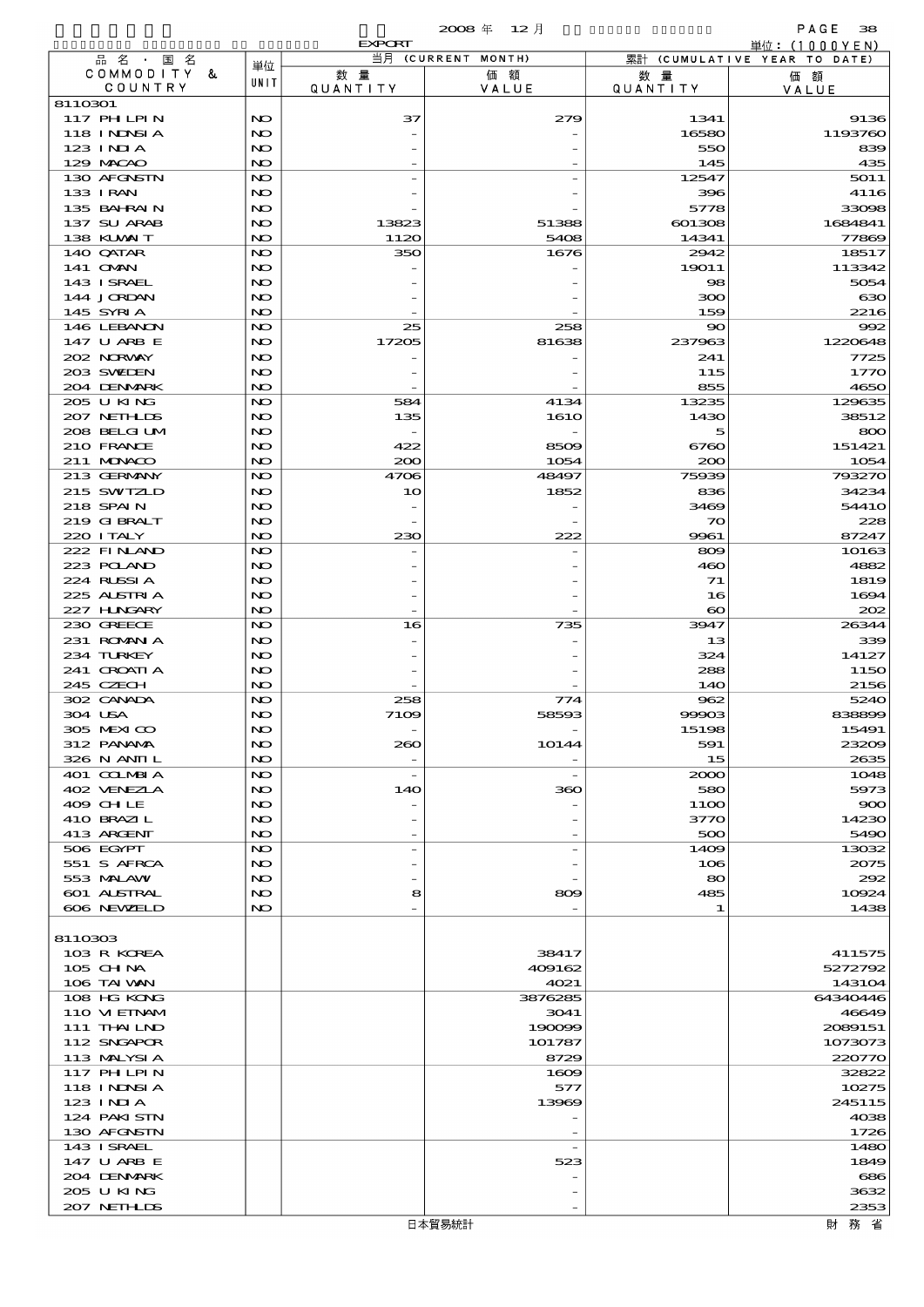|                                  |      | <b>EXPORT</b>   |                    |                 | 単位: (1000YEN)                |
|----------------------------------|------|-----------------|--------------------|-----------------|------------------------------|
| 品名・国名                            | 単位   |                 | 当月 (CURRENT MONTH) |                 | 累計 (CUMULATIVE YEAR TO DATE) |
| COMMODITY &                      | UNIT | 数量              | 価額                 | 数 量             | 価額                           |
| COUNTRY<br>8110303               |      | <b>QUANTITY</b> | VALUE              | <b>QUANTITY</b> | VALUE                        |
| 208 BELGI UM                     |      |                 |                    |                 | 19909                        |
| 210 FRANCE                       |      |                 | 1560               |                 | 33937                        |
| 213 GERMANY                      |      |                 | 5898               |                 | 140844                       |
| 215 SWIZLD                       |      |                 | 138530             |                 | 2682347                      |
| 217 PORTUGL                      |      |                 | 726                |                 | 3322                         |
| 218 SPAIN                        |      |                 |                    |                 | 2986                         |
| 220 I TALY                       |      |                 |                    |                 | 40207                        |
| 222 FINLAND                      |      |                 |                    |                 | 358                          |
| 223 POLAND                       |      |                 | 701                |                 | 4288                         |
| 224 RUSSIA<br>234 TURKEY         |      |                 | 430                |                 | 2615<br>799                  |
| 302 CANADA                       |      |                 |                    |                 | 653                          |
| 304 USA                          |      |                 | 60374              |                 | 509692                       |
| 305 MEXICO                       |      |                 | 50500              |                 | 824580                       |
| 312 PANAMA                       |      |                 |                    |                 | 5840                         |
| 410 BRAZIL                       |      |                 | 68600              |                 | 671140                       |
| 412 URUAY                        |      |                 |                    |                 | 208                          |
| 506 EGYPT                        |      |                 |                    |                 | 9804                         |
| 551 S AFRCA                      |      |                 |                    |                 | 1498                         |
| 556 SWXZIND                      |      |                 |                    |                 | 11837<br>1306                |
| <b>601 ALSTRAL</b><br>606 NEWELD |      |                 | 220                |                 | 664                          |
|                                  |      |                 |                    |                 |                              |
| 813                              |      |                 |                    |                 |                              |
| 103 R KOREA                      |      |                 | 9606131            |                 | 186687454                    |
| 104 N KOREA                      |      |                 | 2069               |                 | 67645                        |
| 105 CH NA                        |      |                 | 21554304           |                 | 293048996                    |
| 106 TAI WAN                      |      |                 | 7336880            |                 | 140420211                    |
| 107 MONGOL                       |      |                 | 1509               |                 | 64792                        |
| 108 HG KONG                      |      |                 | 12126727           |                 | 233191338                    |
| 110 VIEINAM                      |      |                 | 1317469            |                 | 19008801                     |
| 111 THAILND                      |      |                 | 4682597            |                 | 67554505                     |
| 112 SNGAPOR<br>113 MALYSIA       |      |                 | 5246839<br>2360091 |                 | 96407924<br>36092435         |
| 116 BRUNEI                       |      |                 | 2940               |                 | 21541                        |
| 117 PH LPIN                      |      |                 | 2339594            |                 | 38070015                     |
| 118 I NJNSI A                    |      |                 | 1298470            |                 | 18997530                     |
| 120 CAMBOD                       |      |                 | 7977               |                 | 195590                       |
| 121 LAOS                         |      |                 | 284                |                 | 57826                        |
| 122 NYANAR                       |      |                 | 50646              |                 | 643268                       |
| $123$ INIA                       |      |                 | 1368595            |                 | 19074695                     |
| 124 PAKI STN                     |      |                 | 154949             |                 | 2204385                      |
| 125 SRILANK                      |      |                 | 80676              |                 | 856413                       |
| 126 MALII VE                     |      |                 | 1477               |                 | 7020<br>1599419              |
| 127 BANCLA<br>128 E TIMOR        |      |                 | 131523             |                 | $\infty$                     |
| 129 MACAO                        |      |                 | 336588             |                 | 6194712                      |
| 130 AFGNSTN                      |      |                 | 11355              |                 | 112448                       |
| 131 NEPAL                        |      |                 | 14674              |                 | 280083                       |
| 133 I RAN                        |      |                 | 173699             |                 | 2291673                      |
| 134 IRAQ                         |      |                 |                    |                 | 3879                         |
| 135 BAHRAIN                      |      |                 | 21548              |                 | 618943                       |
| 137 SU ARAB                      |      |                 | 419638             |                 | 6795824                      |
| 138 KUWAIT                       |      |                 | 90336              |                 | 1079414                      |
| 140 QATAR                        |      |                 | 38899              |                 | 652014                       |
| 141 <b>OMN</b><br>143 ISRAEL     |      |                 | 39092<br>311564    |                 | 557548<br>4327705            |
| 144 JORDAN                       |      |                 | 62254              |                 | 305344                       |
| 145 SYRIA                        |      |                 | 83288              |                 | 782813                       |
| 146 LEBANON                      |      |                 | 26998              |                 | 436767                       |
| 147 U ARB E                      |      |                 | 855606             |                 | 15238075                     |
| 149 YEMEN                        |      |                 | 21977              |                 | 440751                       |
| 150 AZERBAI                      |      |                 |                    |                 | 6890                         |
| 151 ARMEN A                      |      |                 | 407                |                 | 7564                         |
| 152 UZBEKIS                      |      |                 | 621                |                 | 33350                        |
| 153 KAZAKHS                      |      |                 | 10542              |                 | 98827                        |
| 155 TADZH K                      |      |                 |                    |                 | 1600                         |
| 156 TURKMEN                      |      |                 | 393                |                 | 775                          |
| 157 GEORGIA                      |      |                 | 1269               |                 | 20349                        |
| 201 I CELAND<br>202 NORWAY       |      |                 | 57306              |                 | 32420<br>850180              |
| 203 SWIDEN                       |      |                 | 250815             |                 | 2890414                      |
| 204 DENMARK                      |      |                 | 185891             |                 | 1938396                      |
| 205 U KING                       |      |                 | 2850216            |                 | 51885323                     |
|                                  |      |                 |                    |                 |                              |

 $\overline{\phantom{a}}$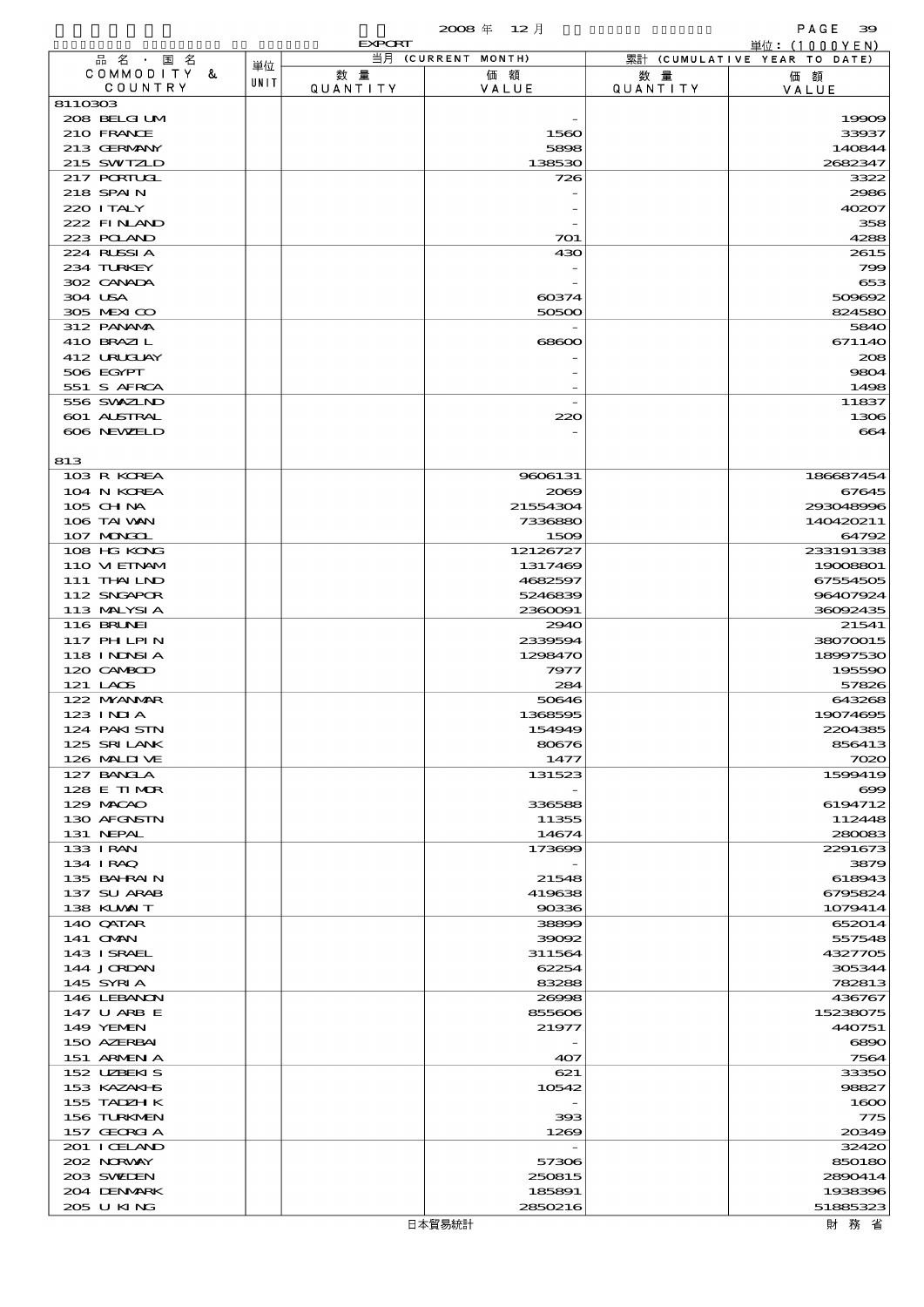|                             |      | <b>EXPORT</b>   |                     |                | 単位:(1000YEN)                 |
|-----------------------------|------|-----------------|---------------------|----------------|------------------------------|
| 品名・国名                       | 単位   |                 | 当月 (CURRENT MONTH)  |                | 累計 (CUMULATIVE YEAR TO DATE) |
| COMMODITY &<br>COUNTRY      | UNIT | 数 量<br>QUANTITY | 価額<br>VALUE         | 数量<br>QUANTITY | 価額<br>VALUE                  |
| 813                         |      |                 |                     |                |                              |
| 206 I RELAND                |      |                 | 90345               |                | 2171679                      |
| 207 NETHLIS                 |      |                 | 5224852             |                | 89680484                     |
| 208 BELGI UM<br>209 LUNABRG |      |                 | 1721658<br>273684   |                | 33294810<br>1597094          |
| 210 FRANCE                  |      |                 | 2331703             |                | 32555611                     |
| 211 MUNACO                  |      |                 |                     |                | 50806                        |
| 212 ANDORRA                 |      |                 | ഓ                   |                | 5662                         |
| 213 GERMANY                 |      |                 | 5542707             |                | 147773024                    |
| 215 SWIZLD<br>217 PORTUGL   |      |                 | 256965<br>105531    |                | 5850555<br>1214059           |
| 218 SPAIN                   |      |                 | 452353              |                | 9114489                      |
| 220 I TALY                  |      |                 | 787322              |                | 13312952                     |
| 221 MALTA                   |      |                 | 2624                |                | 49458                        |
| 222 FINAND                  |      |                 | 183762              |                | 5834801                      |
| 223 POLAND<br>224 RUSSIA    |      |                 | 109560<br>465978    |                | 1600068<br>6020750           |
| 225 ALSTRIA                 |      |                 | 81608               |                | 2407366                      |
| 227 HNGARY                  |      |                 | 437665              |                | 7169877                      |
| 228 SERBIA                  |      |                 | 2892                |                | 123426                       |
| 230 GREECE                  |      |                 | 117868              |                | 1496814                      |
| 231 ROMANIA<br>232 BLIGAR   |      |                 | 26276<br>11479      |                | 360252<br>194068             |
| 233 CYPRUS                  |      |                 | 8126                |                | 153941                       |
| 234 TURKEY                  |      |                 | 248110              |                | 6335932                      |
| 235 ESTON A                 |      |                 | 2046                |                | 124881                       |
| 236 LATM A<br>237 LITHLAN   |      |                 | 26958<br>9535       |                | 418825<br>143563             |
| 238 UKRAINE                 |      |                 | 21627               |                | 852831                       |
| 239 BELARUS                 |      |                 | 373                 |                | 14537                        |
| 240 MIDOVA                  |      |                 |                     |                | $-667$                       |
| 241 CROATIA                 |      |                 | 6257                |                | 269532                       |
| 242 SLOVEN<br>243 BOS HER   |      |                 | 43913<br>1694       |                | 359883<br>18599              |
| 244 MACEDON                 |      |                 |                     |                | 53935                        |
| 245 CZECH                   |      |                 | 177536              |                | 3760818                      |
| 246 SLOVAK                  |      |                 | 85205               |                | 954165                       |
| 247 MONINGR                 |      |                 |                     |                | 1131                         |
| 302 CANADA<br>304 USA       |      |                 | 1531814<br>27157993 |                | 16925561<br>439863990        |
| 305 MEXICO                  |      |                 | 1205745             |                | 21666352                     |
| 306 GUATMAL                 |      |                 | 41865               |                | 475313                       |
| <b>307 HINIURS</b>          |      |                 | 4033                |                | 134978                       |
| 308 BELLZE<br>309 SALVAIR   |      |                 | 8700                |                | 10542<br>237886              |
| 310 N CARAG                 |      |                 |                     |                | 5907                         |
| 311 CST RCA                 |      |                 | 11254               |                | 231106                       |
| 312 PANAMA                  |      |                 | 68930               |                | 861194                       |
| 314 BERMIDA                 |      |                 |                     |                | 1661                         |
| 315 BAHAMA<br>316 JAMAICA   |      |                 | 548                 |                | 7097<br>3145                 |
| 319 BARBADS                 |      |                 |                     |                | 7132                         |
| 320 TRINID                  |      |                 | 7257                |                | 104634                       |
| $321$ CLBA                  |      |                 | 12649               |                | 171707                       |
| 322 HAITI<br>323 DOMNICA    |      |                 | 4196                |                | 11799<br>102881              |
| 324 PRIRICO                 |      |                 | 48302               |                | 524180                       |
| 325 A MR I                  |      |                 |                     |                | 514                          |
| 326 N ANII L                |      |                 | 419                 |                | 7615                         |
| 327 F WIND<br>328 CAYMAN    |      |                 |                     |                | 1575<br>9482                 |
| 331 ANT BAR                 |      |                 |                     |                | 3403                         |
| 336 ST MNT                  |      |                 |                     |                | 8455                         |
| 401 COLMBIA                 |      |                 | 53814               |                | 926930                       |
| 402 VENEZIA                 |      |                 | 111470              |                | 836817                       |
| 403 GUYANA<br>404 SURINAM   |      |                 |                     |                | 1163<br>1072                 |
| 406 ECUADOR                 |      |                 | 34554               |                | 396439                       |
| 407 PERU                    |      |                 | 48223               |                | 1151912                      |
| 408 BOLIVIA                 |      |                 | 2632                |                | 28851                        |
| 409 CHLE                    |      |                 | 139114              |                | 1900057                      |
| 410 BRAZIL<br>411 PARAGUA   |      |                 | 583967<br>19734     |                | 7427859<br>115276            |
| 412 URUCLAY                 |      |                 | 28772               |                | 378329                       |
| 413 ARCENT                  |      |                 | 90341               |                | 1665780                      |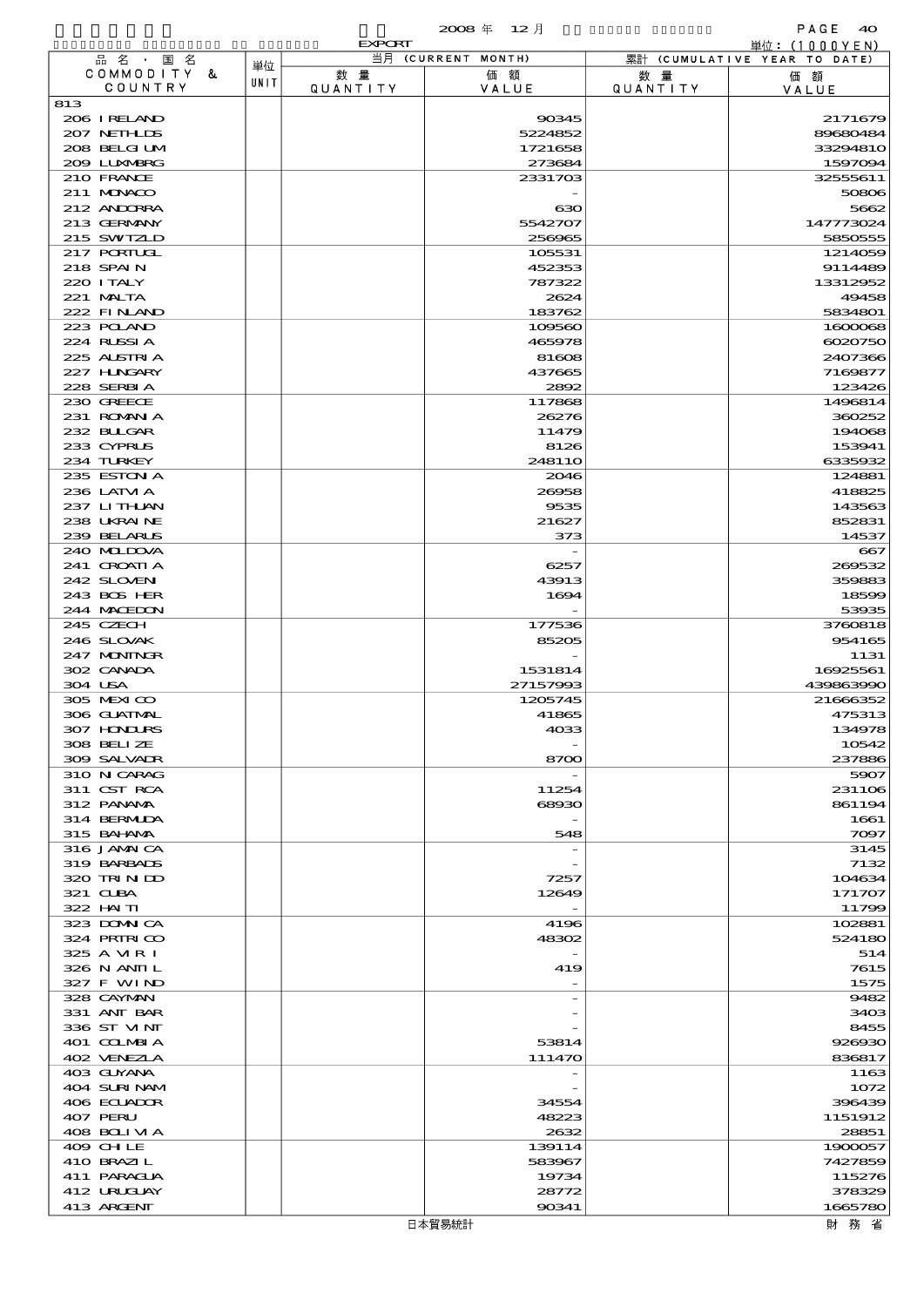|                           |      |                 | 2008年 12月          |                 | PAGE<br>41                                      |
|---------------------------|------|-----------------|--------------------|-----------------|-------------------------------------------------|
| 品名 · 国名                   |      | <b>EXPORT</b>   | 当月 (CURRENT MONTH) |                 | 単位: $(1000YEN)$<br>累計 (CUMULATIVE YEAR TO DATE) |
| COMMODITY &               | 単位   | 数量              | 価額                 |                 |                                                 |
| COUNTRY                   | UNIT | <b>QUANTITY</b> | VALUE              | 数 量<br>QUANTITY | 価額<br>VALUE                                     |
| 813                       |      |                 |                    |                 |                                                 |
| 414 FALKIND               |      |                 |                    |                 | 1046                                            |
| 501 MROCCO                |      |                 | 27304              |                 | 329548                                          |
| 502 CET MEL               |      |                 |                    |                 | 7867                                            |
| 503 ALGERIA               |      |                 | 6560               |                 | 119719                                          |
| 504 TUN SI A              |      |                 | 7587               |                 | 189093                                          |
| 505 LIBYA                 |      |                 |                    |                 | 47579                                           |
| 506 EGYPT                 |      |                 | 104393             |                 | 1551195                                         |
| 507 SUDAN                 |      |                 | 1314               |                 | 53804                                           |
| 509 MARI TAN              |      |                 |                    |                 | 2216                                            |
| 510 SENEGAL               |      |                 | 202                |                 | 5119                                            |
| 513 GU NEA<br>515 LIBERTA |      |                 | 300                |                 | 4978<br>5153                                    |
| 516 COIE D                |      |                 | 1461               |                 | 10809                                           |
| 517 GHNA                  |      |                 | 17761              |                 | 112669                                          |
| 518 TODO                  |      |                 |                    |                 | 83027                                           |
| 519 BENN                  |      |                 |                    |                 | 10441                                           |
| 520 MAI                   |      |                 | 996                |                 | 2469                                            |
| 521 BURKINA               |      |                 |                    |                 | 5328                                            |
| 522 C VERDE               |      |                 |                    |                 | 3062                                            |
| 523 CANARY                |      |                 | 5134               |                 | 45432                                           |
| 524 N GERIA               |      |                 | 61206              |                 | 1143388                                         |
| 525 NGER                  |      |                 |                    |                 | 50830                                           |
| 526 RWANDA                |      |                 |                    |                 | 985                                             |
| 527 CAMROLN               |      |                 | 5404               |                 | 51949                                           |
| 528 CHND                  |      |                 |                    |                 | 200                                             |
| 529 C AFRCA               |      |                 |                    |                 | 259                                             |
| 530 EQ GNEA               |      |                 | 413                |                 | 1368                                            |
| 531 GABON<br>532 R CONDO  |      |                 | 17454              |                 | 22156                                           |
| 533 D CONDO               |      |                 |                    |                 | 17768<br>68458                                  |
| 534 BURUNI                |      |                 | 4932               |                 | 5172                                            |
| 535 ANGCLA                |      |                 | 8888               |                 | 103664                                          |
| 538 EIHOP                 |      |                 |                    |                 | 26254                                           |
| 539 DJI BOUT              |      |                 |                    |                 | 48445                                           |
| 541 KENYA                 |      |                 | 18084              |                 | 263487                                          |
| 542 UGANDA                |      |                 |                    |                 | 21561                                           |
| 543 TANZN A               |      |                 | 565                |                 | 15271                                           |
| 544 SEYCHEL               |      |                 |                    |                 | 8012                                            |
| 545 MDZANBQ               |      |                 |                    |                 | 5581                                            |
| 546 MADAGAS               |      |                 | 17551              |                 | 146914                                          |
| 547 MALRIUS               |      |                 | 4726               |                 | 159286                                          |
| 548 REUN ON               |      |                 |                    |                 | 7531                                            |
| 549 ZNBABNE               |      |                 |                    |                 | 3868                                            |
| 550 NAMERIA               |      |                 |                    |                 | 49925                                           |
| 551 S AFRCA<br>553 MALAW  |      |                 | 318206<br>2932     |                 | 4591945                                         |
| 554 ZAMBIA                |      |                 | 400                |                 | 13153<br>18021                                  |
| 556 SVXZIND               |      |                 | 7071               |                 | 45540                                           |
| 559 ERITREA               |      |                 |                    |                 | 3225                                            |
| 601 ALSTRAL               |      |                 | 1957471            |                 | 35000431                                        |
| 602 PAP NGA               |      |                 | 4450               |                 | 23504                                           |
| 605 OIH ALS               |      |                 |                    |                 | 4874                                            |
| 606 NEWELD                |      |                 | 261804             |                 | 3523596                                         |
| 607 COOK I                |      |                 |                    |                 | 671                                             |
| 610 SAMDA                 |      |                 | 2711               |                 | 90563                                           |
| 611 VANJATU               |      |                 | 1025               |                 | 12590                                           |
| 612 FIJI                  |      |                 | 5817               |                 | 43143                                           |
| 613 SCLOMON               |      |                 |                    |                 | 10166                                           |
| 614 TONGA                 |      |                 |                    |                 | 983                                             |
| 615 KIRIBAT               |      |                 | 4224               |                 | 8152                                            |
| 618 NEWALD<br>619 F POLYN |      |                 | 8321               |                 | 68692<br>219798                                 |
| 620 GLAM                  |      |                 | 36857              |                 | 269665                                          |
| 621 A SAMDA               |      |                 |                    |                 | 28395                                           |
| 624 TUVALU                |      |                 |                    |                 | 321                                             |
| 625 MARSHAL               |      |                 |                    |                 | 9683                                            |
| 626 MICRONE               |      |                 | 1288               |                 | 23984                                           |
| 627 MARI ANA              |      |                 |                    |                 | 25069                                           |
| 628 PALAU                 |      |                 |                    |                 | 24851                                           |
|                           |      |                 |                    |                 |                                                 |
| 81301                     |      |                 |                    |                 |                                                 |
| 103 R KOREA               |      |                 | 4287679            |                 | 70123880                                        |
| 104 N KOREA               |      |                 | 1157               |                 | 1157                                            |
| 105 CH NA                 |      |                 | 3300518            |                 | 52424453                                        |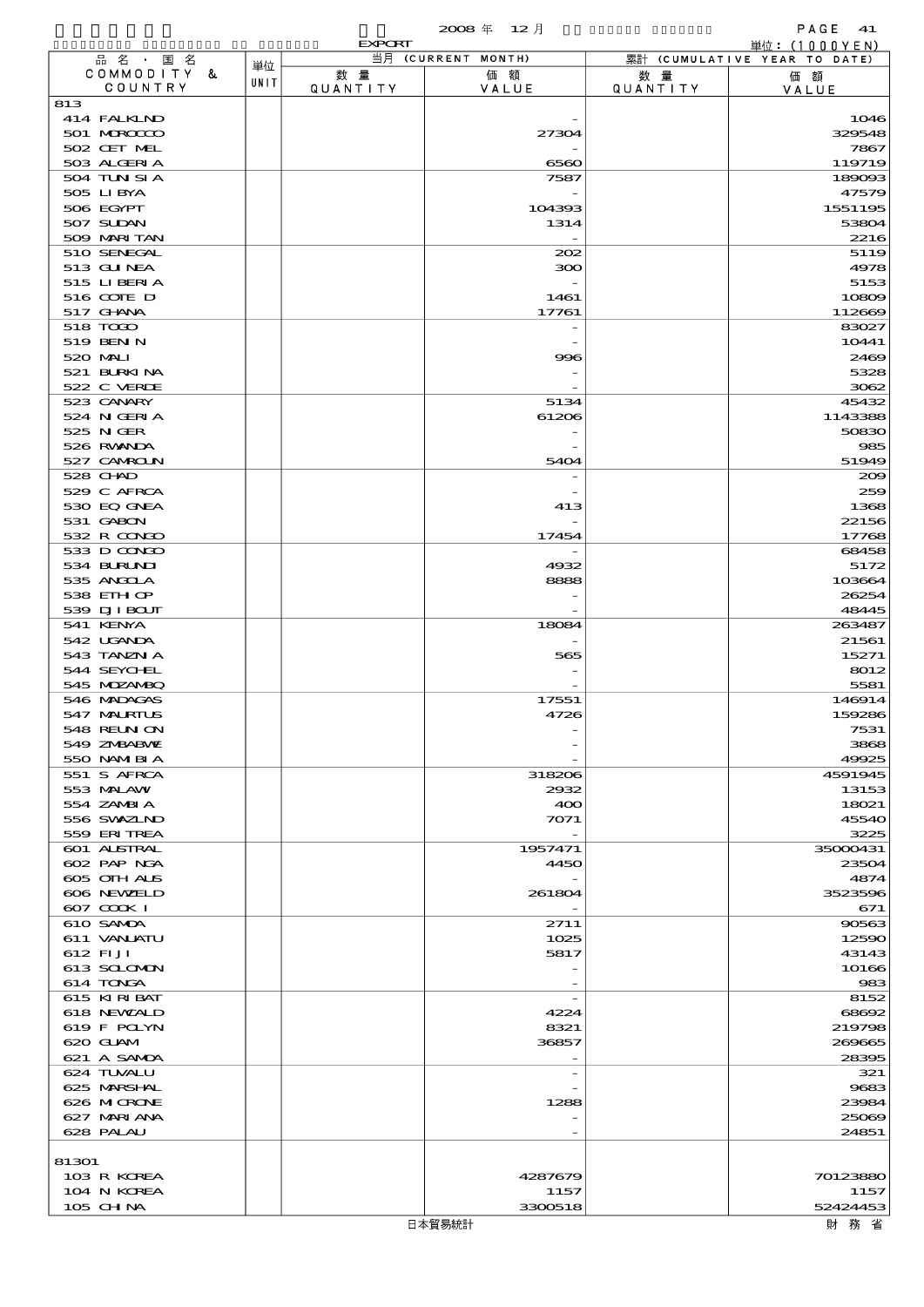|                            |      | <b>EXPORT</b>  |                      |                 | 単位: (1000 Y E N)             |
|----------------------------|------|----------------|----------------------|-----------------|------------------------------|
| 品名・国名                      | 単位   |                | 当月 (CURRENT MONTH)   |                 | 累計 (CUMULATIVE YEAR TO DATE) |
| COMMODITY &<br>COUNTRY     | UNIT | 数量<br>QUANTITY | 価額<br>VALUE          | 数 暈<br>QUANTITY | 価額<br>VALUE                  |
| 81301                      |      |                |                      |                 |                              |
| 106 TAI VAN                |      |                | 3515860              |                 | 76874488                     |
| 107 MINGOL                 |      |                | 308                  |                 | 28422                        |
| 108 HG KONG                |      |                | 1721573              |                 | 25031825                     |
| 110 VIEINAM<br>111 THAILND |      |                | 56007<br>317456      |                 | 812338<br>5171240            |
| 112 SNGAPOR                |      |                | 1253312              |                 | 18170806                     |
| 113 MALYSIA                |      |                | 306255               |                 | 4644322                      |
| <b>116 BRUNEI</b>          |      |                |                      |                 | 4119                         |
| 117 PH LPIN                |      |                | 68143                |                 | 1694408                      |
| 118 I NJNSI A              |      |                | 79882                |                 | 2336224                      |
| 120 CAMBOD<br>122 NYANAR   |      |                |                      |                 | 4215<br>79562                |
| $123$ INIA                 |      |                | 261936               |                 | 8305941                      |
| 124 PAKISTN                |      |                | 65054                |                 | 1072309                      |
| 125 SRILANK                |      |                | 50870                |                 | 386520                       |
| 127 BANCLA                 |      |                | 64349                |                 | 849476                       |
| 129 MACAO                  |      |                | 900                  |                 | 13616                        |
| 130 AFGNSTN<br>131 NEPAL   |      |                | 10923                |                 | 17626<br>214918              |
| 133 I RAN                  |      |                | 110749               |                 | 1675596                      |
| 135 BAHRAIN                |      |                | 494                  |                 | 18413                        |
| 137 SU ARAB                |      |                | 34043                |                 | 832471                       |
| 138 KUWAIT                 |      |                | 7579                 |                 | 130168                       |
| 140 QATAR                  |      |                |                      |                 | 98416                        |
| 141 OMN                    |      |                | 22195                |                 | 188177                       |
| 143 ISRAEL<br>144 JORDAN   |      |                | 248557<br>6583       |                 | 2793784<br>90468             |
| 145 SYRIA                  |      |                | 29361                |                 | 397840                       |
| 146 LEBANON                |      |                | 12429                |                 | 233269                       |
| 147 U ARB E                |      |                | 167239               |                 | 2830298                      |
| 149 YEMEN                  |      |                | 7991                 |                 | 335334                       |
| 150 AZERBAI                |      |                |                      |                 | 1291                         |
| 151 ARMENIA<br>152 UZBEKIS |      |                |                      |                 | 552<br>13618                 |
| 153 KAZAKI B               |      |                | 1176                 |                 | 9537                         |
| 157 GEORGIA                |      |                |                      |                 | 14001                        |
| 201 I CELAND               |      |                |                      |                 | 21270                        |
| 202 NORWAY                 |      |                | 10992                |                 | 79658                        |
| 203 SWIDEN                 |      |                | 71625                |                 | 716211                       |
| 204 DENMARK<br>205 U KING  |      |                | 7508<br>986310       |                 | 182310<br>21017601           |
| 206 I RELAND               |      |                | 63494                |                 | 1213197                      |
| 207 NETHLIS                |      |                | 1163852              |                 | 14957647                     |
| 208 BELGI UM               |      |                | 467106               |                 | 10404407                     |
| 210 FRANCE                 |      |                | 1171594              |                 | 11712030                     |
| 213 GERMANY                |      |                | 1095933              |                 | 18037084                     |
| 215 SWIZLD<br>217 PORTUGL  |      |                | 12800<br><b>4810</b> |                 | 338601<br>136277             |
| 218 SPAIN                  |      |                | 144471               |                 | 2479300                      |
| 220 I TALY                 |      |                | 247434               |                 | 3871720                      |
| 221 MALTA                  |      |                |                      |                 | 1322                         |
| 222 FINAND                 |      |                | 53304                |                 | 624515                       |
| 223 POLAND                 |      |                | 3206                 |                 | 130127                       |
| 224 RUSSIA<br>225 ALSTRIA  |      |                | 22366<br>14733       |                 | 1409903<br>401596            |
| 227 H.NGARY                |      |                | 8171                 |                 | 139395                       |
| 228 SERBIA                 |      |                | 1345                 |                 | 15170                        |
| 230 GREECE                 |      |                | 10616                |                 | 295575                       |
| 231 ROMAN A                |      |                | 892                  |                 | 13311                        |
| 232 BULGAR                 |      |                | 7287                 |                 | 70562                        |
| 233 CYPRUS<br>234 TURKEY   |      |                | 111683               |                 | 1406<br>2735088              |
| 235 ESTON A                |      |                |                      |                 | 4454                         |
| 236 LATM A                 |      |                |                      |                 | 9878                         |
| 237 LITHAN                 |      |                | 3674                 |                 | 21944                        |
| 238 UKRAINE                |      |                |                      |                 | 425322                       |
| 239 BELARUS                |      |                |                      |                 | 5563                         |
| 241 CROATIA<br>242 SLOVEN  |      |                |                      |                 | 62846<br>15739               |
| 245 CZECH                  |      |                | 18489                |                 | 279072                       |
| 246 SLOVAK                 |      |                | 4989                 |                 | 144985                       |
| 302 CANADA                 |      |                | 579400               |                 | 4257305                      |
| 304 USA                    |      |                | 6557866              |                 | 83845270                     |
| 305 MEXICO                 |      |                | 221854               |                 | 1923264                      |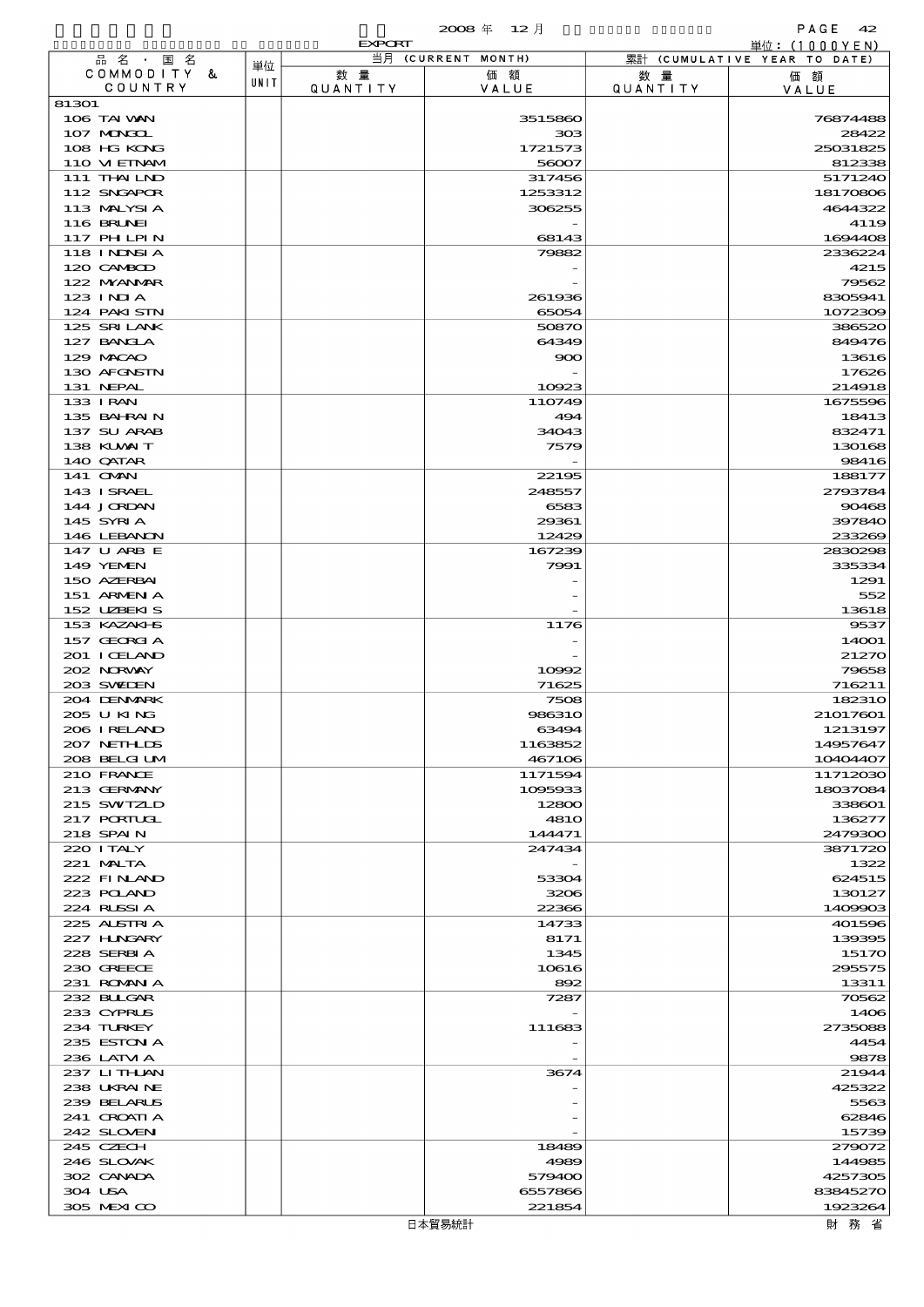|                                   |          |                    | 2008年 12月            |                      | PAGE<br>- 43                                    |
|-----------------------------------|----------|--------------------|----------------------|----------------------|-------------------------------------------------|
| 品名·国名                             |          | <b>EXPORT</b>      | 当月 (CURRENT MONTH)   |                      | 単位: $(1000YEN)$<br>累計 (CUMULATIVE YEAR TO DATE) |
| COMMODITY &                       | 単位       | 数量                 | 価額                   | 数 量                  | 価額                                              |
| COUNTRY                           | UNIT     | QUANTITY           | VALUE                | QUANTITY             | VALUE                                           |
| 81301<br>306 GUATMAL              |          |                    | 28291                |                      | 334053                                          |
| 307 HONDURS                       |          |                    |                      |                      | 2096                                            |
| 309 SALVADR                       |          |                    | 2660                 |                      | 28985                                           |
| 311 CST RCA                       |          |                    | $\cos$               |                      | 119089                                          |
| 312 PANAMA                        |          |                    | 430                  |                      | 56552                                           |
| 320 TRIND                         |          |                    |                      |                      | 1478                                            |
| 321 CLBA<br>323 DOMNICA           |          |                    | 12649                |                      | 86123<br>41347                                  |
| 401 COLMBI A                      |          |                    | 26053                |                      | 485661                                          |
| 402 VENEZIA                       |          |                    | 96847                |                      | 524792                                          |
| 404 SURINAM                       |          |                    |                      |                      | 746                                             |
| 406 ECUADOR                       |          |                    | 24253                |                      | 256202                                          |
| 407 PERU                          |          |                    | 20287                |                      | 364520                                          |
| 408 BOLIVIA<br>409 CHLE           |          |                    | 1578<br>64247        |                      | 1578<br>690766                                  |
| 410 BRAZIL                        |          |                    | 310492               |                      | 3062169                                         |
| 411 PARAGUA                       |          |                    |                      |                      | 16742                                           |
| 412 URUJAY                        |          |                    | 5697                 |                      | 92426                                           |
| 413 ARGENT                        |          |                    | 31195                |                      | 781315                                          |
| 501 MROCCO                        |          |                    | 3892                 |                      | 141880                                          |
| 503 ALGERIA<br>504 TUN SI A       |          |                    | 416<br>2914          |                      | 21941<br>131687                                 |
| 505 LIBYA                         |          |                    |                      |                      | 36034                                           |
| 506 EGYPT                         |          |                    | 76235                |                      | 760467                                          |
| 507 SUDAN                         |          |                    |                      |                      | 2210 <sub>2</sub>                               |
| 516 COIE D                        |          |                    |                      |                      | 8268                                            |
| 517 GHNA                          |          |                    | 511                  |                      | 29677                                           |
| 518 TODO<br>519 BENN              |          |                    |                      |                      | 12514<br>236                                    |
| 524 N GERIA                       |          |                    | 50687                |                      | 1063483                                         |
| 525 N GER                         |          |                    |                      |                      | 50830                                           |
| 527 CAMROLN                       |          |                    |                      |                      | 43867                                           |
| 531 GABON                         |          |                    |                      |                      | 20124                                           |
| 533 D CONDO                       |          |                    |                      |                      | 49134                                           |
| 535 ANGOLA                        |          |                    | 8888                 |                      | 88017                                           |
| 538 EIHOP<br>539 DJI BOUT         |          |                    |                      |                      | 12915<br>34670                                  |
| 541 KENYA                         |          |                    | 14487                |                      | 113691                                          |
| 542 UGANDA                        |          |                    |                      |                      | 13349                                           |
| 543 TANZN A                       |          |                    | 364                  |                      | 4459                                            |
| 544 SEYCHEL                       |          |                    |                      |                      | 591                                             |
| 547 MALRIUS<br><b>548 REUN ON</b> |          |                    | 2180                 |                      | 94300<br>2247                                   |
| 551 S AFRCA                       |          |                    | 93461                |                      | 1537014                                         |
| 554 ZAMBI A                       |          |                    |                      |                      | 4152                                            |
| <b>601 ALSTRAL</b>                |          |                    | 550036               |                      | 7808246                                         |
| 606 NEWELD                        |          |                    | 85646                |                      | 1730935                                         |
| 610 SAMDA                         |          |                    |                      |                      | 560                                             |
| 612 FIJI<br>618 NEWALD            |          |                    |                      |                      | 50 <sub>3</sub><br>6288                         |
| 619 F POLYN                       |          |                    |                      |                      | 7992                                            |
| 620 GLAM                          |          |                    |                      |                      | 4566                                            |
|                                   |          |                    |                      |                      |                                                 |
| 8130101                           |          |                    |                      |                      |                                                 |
| 103 R KOREA<br>$105$ CHNA         | SM<br>SM | 1276081<br>1769280 | 295970<br>467014     | 34071882<br>32016373 | 5735406<br>8144603                              |
| 106 TAI WAN                       | SM       | 665098             | 97133                | 34504486             | 3654154                                         |
| 107 MAGAL                         | SM       | 122                | 308                  | 370                  | 980                                             |
| 108 HG KONG                       | SM       | 265218             | 95903                | 7766432              | 3103834                                         |
| 110 VIEINAM                       | SM       | 2899               | 1309                 | 295033               | 147974                                          |
| 111 THAILND                       | SM       | 141635             | 60435                | 3550457              | 1324041                                         |
| 112 SNGAPOR<br>113 MALYSIA        | SM<br>SM | 298099<br>99512    | 92631<br>43894       | 2215003<br>2911832   | 963151<br>780105                                |
| 117 PH LPIN                       | SM       | 805                | 2303                 | 289111               | 170090                                          |
| 118 I NDNSI A                     | SM       | 24035              | 6799                 | 917256               | 495695                                          |
| 122 NYANAR                        | SM       |                    |                      | 3604                 | 5934                                            |
| $123$ INJA                        | SM       | 269850             | 95202                | 10685783             | 3598421                                         |
| 124 PAKISTN                       | SM       | 14569              | 6236                 | 763065               | 360240                                          |
| 125 SRILANK<br>127 BANCLA         | SM<br>SM | 16674<br>27762     | 9780<br><b>31810</b> | 170754<br>183635     | 128968<br>157333                                |
| 130 AFGNSTN                       | SM       |                    |                      | 5773                 | 8117                                            |
| 131 NEPAL                         | SM       | 16988              | 5536                 | 84182                | 69623                                           |
| 133 IRAN                          | SM       | 64008              | 28200                | 1162768              | 746235                                          |
| 135 BAHRAIN                       | $SM$     |                    |                      | 922                  | 1464                                            |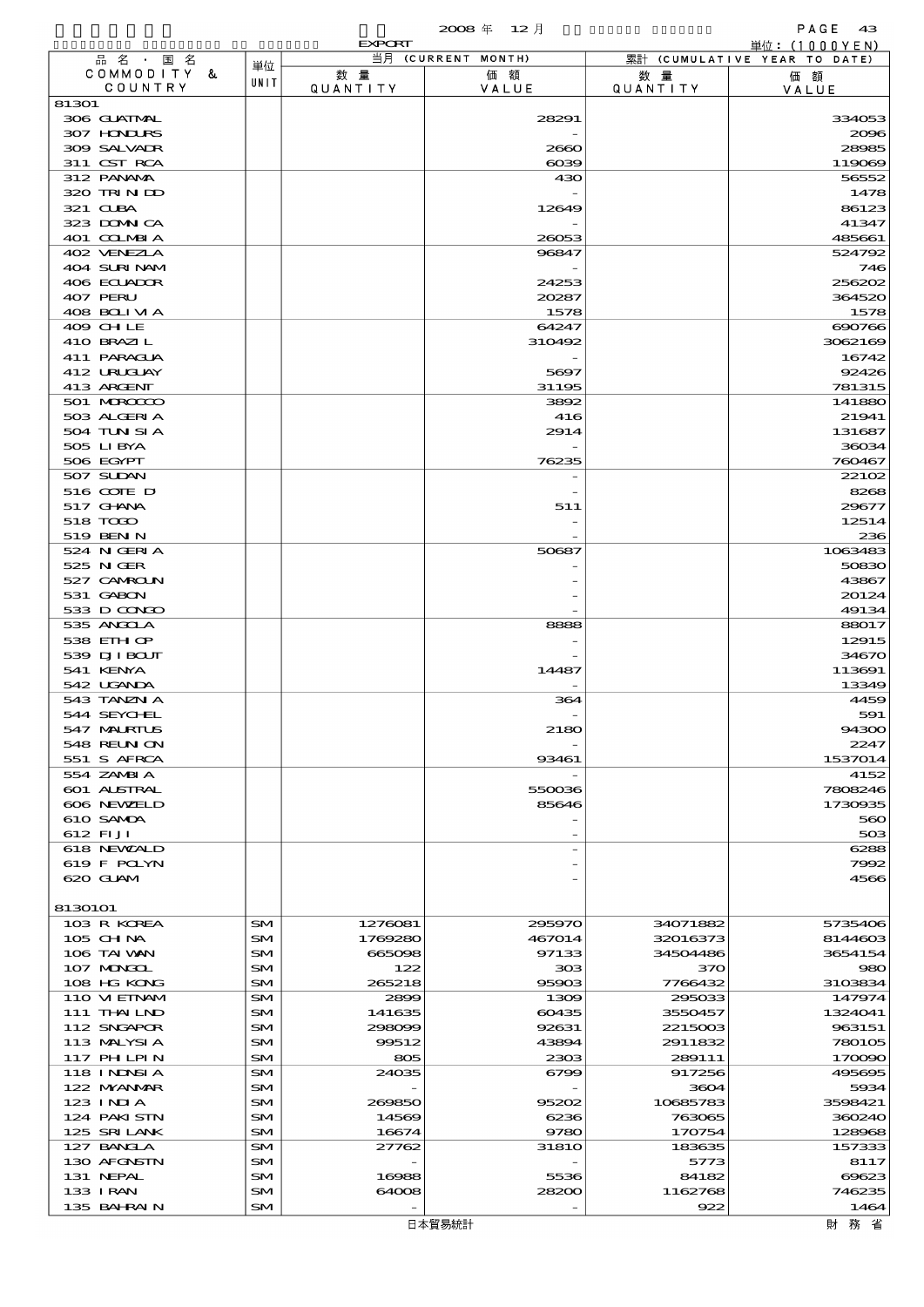|                             |                        |                                   | $2008 \text{ } \#$<br>- 12 月 |                  | PAGE<br>44                                       |
|-----------------------------|------------------------|-----------------------------------|------------------------------|------------------|--------------------------------------------------|
| 品名・国名                       |                        | <b>EXPORT</b>                     | 当月 (CURRENT MONTH)           |                  | 単位: (1000 Y E N)<br>累計 (CUMULATIVE YEAR TO DATE) |
| COMMODITY<br>&              | 単位                     | 数量                                | 価額                           | 数 量              | 価額                                               |
| COUNTRY                     | UNIT                   | QUANTITY                          | VALUE                        | QUANTITY         | VALUE                                            |
| 8130101                     |                        |                                   |                              |                  |                                                  |
| 137 SU ARAB                 | <b>SM</b>              | 12962                             | 8785                         | 313573           | 164549                                           |
| 138 KUWAIT                  | SM                     |                                   |                              | 63088            | 23968                                            |
| 140 QATAR                   | SM                     |                                   |                              | 72158            | 29322                                            |
| 141 OMN                     | <b>SM</b>              | 6926                              | 8882                         | 30023            | 42439                                            |
| 143 ISRAEL<br>144 JORDAN    | <b>SM</b><br><b>SM</b> | 2776                              | 1053                         | 93428<br>29562   | 62492<br>11142                                   |
| 145 SYRIA                   | SM                     |                                   |                              | 207255           | 82182                                            |
| 146 LEBANN                  | SM                     | 7961                              | 2633                         | 166325           | 123221                                           |
| 147 U ARB E                 | <b>SM</b>              | 83499                             | 58927                        | 1239998          | 1188825                                          |
| 149 YEMEN                   | SM                     | 2684                              | 1193                         | 42527            | 20725                                            |
| 157 GEORGIA                 | SM                     |                                   |                              | 32204            | 14001                                            |
| 201 I CELAND                | SM                     |                                   |                              | 1956             | 3616                                             |
| 202 NRWAY                   | SM                     | 2971                              | 6101                         | 33141            | 46338                                            |
| 203 SWEDEN                  | <b>SM</b>              | 3442                              | 4803                         | 38978            | 60645                                            |
| 204 DENMARK                 | SM                     | 1984                              | 3643                         | 50802            | 71811                                            |
| 205 U KING                  | SM                     | 81122                             | 48896                        | 1530868          | 1239944                                          |
| 206 I RELAND<br>207 NETHLIS | SM<br>SM               | $_{\rm 608}$<br>384670            | 1061<br>173383               | 11075<br>2931030 | 32456<br>2180040                                 |
| 208 BELGI UM                | <b>SM</b>              | 80623                             | 64969                        | 1830089          | 1507881                                          |
| 210 FRANCE                  | SM                     | 646971                            | 234738                       | 3030736          | 1711419                                          |
| 213 GERMANY                 | SM                     | 162240                            | 143609                       | 2143277          | 2169242                                          |
| 215 SWIZLD                  | SM                     | 2001                              | 6386                         | 51907            | 84430                                            |
| 217 PORTUGL                 | SM                     | 4769                              | 2678                         | 63433            | 52150                                            |
| 218 SPAIN                   | <b>SM</b>              | 202975                            | 72425                        | 1736020          | 820671                                           |
| 220 I TALY                  | SM                     | 238037                            | 85917                        | 3520092          | 1729842                                          |
| 222 FINAND                  | SM                     | 146                               | 511                          | 147220           | 121622                                           |
| 223 POLAND                  | SM                     | 207                               | 375                          | 54954            | 28113                                            |
| 224 RUSSIA                  | SM                     | 7835                              | 2721                         | 1575869          | 1172704                                          |
| 225 ALSTRIA                 | <b>SM</b>              | 1409                              | 487                          | 39066            | 77882                                            |
| 227 H.NGARY                 | SM                     | 9323                              | 3456                         | 138582           | 66956                                            |
| 230 GREECE<br>231 ROMANIA   | SM<br>SM               |                                   |                              | 202635<br>18411  | 118405<br>8682                                   |
| 234 TURKEY                  | SM                     | 57028                             | 15387                        | 1147663          | 479675                                           |
| 237 LITHAN                  | <b>SM</b>              | 1724                              | 3674                         | 6317             | 16301                                            |
| 238 UKRAINE                 | SM                     |                                   |                              | 100933           | 176642                                           |
| 241 CROATI A                | SM                     |                                   |                              | 4284             | 10889                                            |
| 242 SLOVEN                  | SM                     |                                   |                              | 4253             | 15739                                            |
| 245 CZECH                   | SM                     | 859                               | 1466                         | 305978           | 168020                                           |
| 246 SLOVAK                  | <b>SM</b>              | 1181                              | 2273                         | 9968             | 25844                                            |
| 302 CANADA                  | SM                     | 1616574                           | 488716                       | 8283191          | 2967099                                          |
| 304 USA                     | SM                     | 2126092                           | 893098                       | 22988826         | 11025463                                         |
| 305 MEXICO                  | SM                     | 374284                            | 130440                       | 2122121          | 875293                                           |
| 306 GUATMAL<br>309 SALVADR  | SM                     | 3147                              | 4443                         | 53868            | 107630<br>5164                                   |
| 311 CST RCA                 | SM<br>SM               | 328<br>1887                       | 539<br>4812                  | 2669<br>3801     | 10272                                            |
| 312 PANAMA                  | SM                     |                                   |                              | 439              | 1360                                             |
| 401 COLMBIA                 | SM                     |                                   |                              | 171874           | 76684                                            |
| 402 VENEZIA                 | SM                     | 24714                             | 17151                        | 141927           | 55627                                            |
| 404 SURINAM                 | SM                     |                                   |                              | 188              | 746                                              |
| 406 ECUADOR                 | SM                     | 1697                              | 650                          | 49155            | 39015                                            |
| 407 PERU                    | SM                     | 7940                              | 5480                         | 291993           | 143565                                           |
| 409 CHLE                    | SM                     | 28255                             | 17622                        | 295982           | 156522                                           |
| 410 BRAZIL                  | SM                     | 463370                            | 105266                       | 3844760          | 1136044                                          |
| 412 URUCUAY                 | SM                     | 896                               | 1770                         | 13889            | 25398                                            |
| 413 ARGENT<br>501 MROCCO    | SM<br>SM               | 27933<br>$\overline{\phantom{a}}$ | 6805                         | 1204480<br>18542 | 454145<br>24150                                  |
| 504 TUN SI A                | SM                     |                                   |                              | 18936            | 16655                                            |
| 506 EGYPT                   | SM                     | 70455                             | 20012                        | 270106           | 149441                                           |
| 517 GHANA                   | SM                     |                                   |                              | 12123            | 12336                                            |
| 518 TOOO                    | SM                     |                                   |                              | 12122            | 12514                                            |
| 524 N GERIA                 | SM                     | 24320                             | 32188                        | 418188           | 550055                                           |
| 538 EIH OP                  | SM                     |                                   |                              | 12123            | 12915                                            |
| 539 DJI BOUT                | SM                     |                                   |                              | 42911            | 16460                                            |
| 541 KENYA                   | SM                     | 5376                              | $\cos\!1$                    | 18229            | 22716                                            |
| 542 UGANDA                  | SM                     |                                   |                              | 2309             | 2917                                             |
| 543 TANZN A                 | SM                     |                                   |                              | 1225             | 1465                                             |
| 547 MALRIUS                 | SM                     | 1132                              | 2180                         | 4822<br>423859   | 8502                                             |
| 551 S AFRCA<br>554 ZAMBIA   | SM<br>SM               | 11613                             | 9036                         | 2981             | 304295                                           |
| <b>601 ALSTRAL</b>          | SM                     | 69915                             | 43197                        | 705906           | 4152<br>568220                                   |
| 606 NEWELD                  | SM                     | 4892                              | 3365                         | 70534            | 69075                                            |
|                             |                        |                                   |                              |                  |                                                  |
| 81303                       |                        |                                   |                              |                  |                                                  |
| 103 R KOREA                 | NO                     | 3524727                           | 1320052                      | 58123304         | 32354922                                         |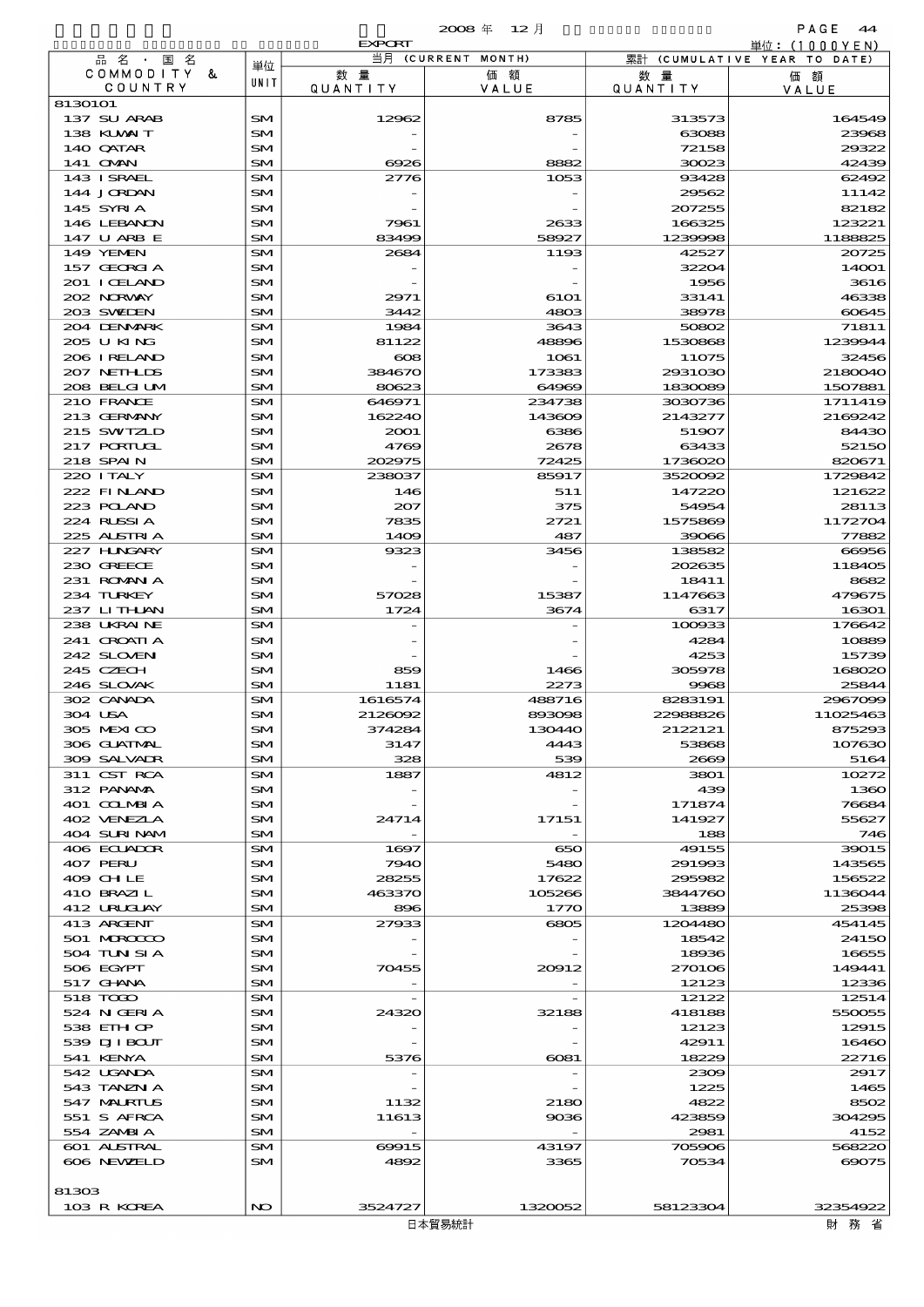|                                 |           | <b>EXPORT</b>      |                    |                       | 単位:(1000YEN)                 |
|---------------------------------|-----------|--------------------|--------------------|-----------------------|------------------------------|
| 品名・<br>国名<br>COMMODITY &        | 単位        | 数量                 | 当月 (CURRENT MONTH) |                       | 累計 (CUMULATIVE YEAR TO DATE) |
| COUNTRY                         | UNIT      | QUANTITY           | 価額<br>VALUE        | 数量<br><b>QUANTITY</b> | 価額<br>VALUE                  |
| 81303                           |           |                    |                    |                       |                              |
| $105$ CHNA                      | NO        | 40489983           | 4336300            | 501312014             | 38173065                     |
| 106 TAI WAN                     | NO        | 1989447            | 1561781            | 24105373              | 14615985                     |
| 107 MAKAL<br>108 HG KONG        | NO<br>NO. | 400<br>7409485     | 504<br>1305199     | 3951<br>114386379     | 3222<br>29194535             |
| 110 VI EINAM                    | NO.       | 16174              | 30015              | 338378                | 323532                       |
| 111 THAILND                     | NO        | 3467553            | 2258162            | 42151712              | 29899306                     |
| 112 SNGAPOR                     | NO.       | 6642479            | 2331776            | 105577966             | 38899475                     |
| 113 MALYSIA                     | NO        | 8148979            | 753262             | 87590404              | 7131147                      |
| 117 PH LPIN                     | NO        | 2555774            | 1472607            | 40974837              | 24145494                     |
| <b>118 INDSIA</b><br>120 CAMBOD | NO.<br>NO | 21581              | 103600             | 3990851<br>14         | 532353<br>12902              |
| 121 LAOS                        | NO        |                    |                    | 9                     | 5326                         |
| 122 NYANAR                      | NO        |                    |                    | 2                     | 967                          |
| $123$ INIA                      | NO        | 719522             | 651503             | 4870507               | 4614379                      |
| 124 PAKI STN                    | NO.       | 506                | 9161               | 83141                 | 177261                       |
| 125 SRILANK                     | NO        |                    |                    | 38                    | 19960                        |
| 126 MALII VE                    | NO        |                    |                    | 19                    | 816                          |
| 127 BANCLA<br>129 MACAO         | NO<br>NO. | 74<br>95           | 1256<br>6005       | 1208<br>453           | 64301<br>23616               |
| 130 AFGNSTN                     | NO.       | 400                | 229                | 400                   | 229                          |
| 131 NEPAL                       | NO        |                    |                    | 269                   | 26685                        |
| 133 I RAN                       | NO        | 431002             | 41587              | 1152780               | 154791                       |
| 135 BAHRAIN                     | NO        | 6                  | 2944               | 39037                 | 50490                        |
| 137 SU ARAB                     | NO        | 53                 | 3339               | 602201                | 745547                       |
| 138 KUWAIT                      | NO.       | 3287               | 3337               | 180809                | 93188                        |
| 140 QATAR<br>141 OMN            | NO<br>NO  | 11<br>730          | 235<br>1275        | 24693<br>10698        | 28252<br>15852               |
| 143 ISRAEL                      | NO        | 9853               | 8663               | 522911                | 222665                       |
| 144 JORDAN                      | NO        | -1                 | 1869               | 26465                 | 16060                        |
| 145 SYRIA                       | NO.       | 5005               | 12352              | 35221                 | 50688                        |
| 146 LEBANON                     | NO        | 2526               | 789                | 81009                 | 21162                        |
| 147 U ARB E                     | NO        | 921268             | 210933             | 11314387              | 4740433                      |
| 149 YEMEN                       | NO        |                    |                    | 2806                  | $\infty$                     |
| 151 ARMENIA<br>153 KAZAKI S     | NO<br>NO. |                    |                    | -1<br><b>7140</b>     | 1536<br>36500                |
| 202 NORWAY                      | NO        | 50                 | 370                | 1932                  | 19429                        |
| 203 SWIDEN                      | NO        | 4977               | 43149              | 52994                 | 417785                       |
| 204 DENMARK                     | NO        | 14                 | 3402               | 2024                  | 25355                        |
| 205 U KING                      | NO        | 460497             | 594988             | 33077248              | 7260414                      |
| 206 I RELAND                    | NO.       | 3011               | 2155               | 23955                 | 63311                        |
| 207 NETHLIS<br>208 BELGI UM     | NO<br>NO  | 6238633<br>203022  | 2626179<br>55355   | 106337968<br>10996540 | 51367727<br>5968307          |
| 2009 LUNNARRG                   | NO        | 1181               | 12412              | 149686                | 138923                       |
| 210 FRANCE                      | NO        | 59288              | 247481             | 5107554               | 4085919                      |
| 211 MUNACO                      | NO        |                    |                    | 380                   | 114O                         |
| 213 GERMANY                     | NO        | 2567725            | 1311549            | 69382979              | 23607537                     |
| 215 SWIZLD                      | NO        | 27214              | 31888              | 409272                | 438736                       |
| 217 PORTUGL                     | NO<br>NO. | 508                | 4121               | 13394                 | 42037<br>506373              |
| 218 SPAIN<br>220 I TALY         | NO        | 40160<br>27892     | 35139<br>22115     | 475674<br>1033432     | 954269                       |
| $221$ MUTA                      | NO        | -1                 | 711                |                       | 711                          |
| 222 FINAND                      | NO        | 58506              | 27224              | 5646355               | 3705351                      |
| 223 POLAND                      | NO        | 36920              | 18692              | 379860                | 182671                       |
| 224 RUSSIA                      | NO.       | 13524              | 14274              | 2541096               | 661103                       |
| 225 ALSTRIA                     | NO        | 13012              | 2969               | 683292                | 113691                       |
| 227 HUNGARY<br>228 SERBIA       | NO<br>NO  | 269575             | 323907             | 8093095<br>11         | 4498613<br>4714              |
| 230 GREECE                      | NO        | 202                | 685                | 37840                 | 42522                        |
| 231 ROMANIA                     | NO.       |                    |                    | 1585                  | 4474                         |
| 232 BULGAR                      | NO        | 1462               | 4192               | 26176                 | 35739                        |
| 233 CYPRUS                      | NO        |                    |                    | 21248                 | 22036                        |
| 234 TURKEY                      | NO        | 7303               | 13171              | 247304                | 268186                       |
| 235 ESTON A                     | NO        |                    |                    | 80                    | 9289                         |
| 236 LATM A<br>237 LITHAN        | NO.<br>NO |                    |                    | 170<br>26             | 712<br>3516                  |
| 238 UKRAINE                     | NO        | 1058               | 5774               | 31670                 | 81979                        |
| 239 BELARUS                     | NO        |                    | 373                | 4                     | 373                          |
| 241 GROATIA                     | NO        |                    |                    | 15                    | 1421                         |
| 244 MACEDON                     | NO        |                    |                    | 11350                 | 2478                         |
| 245 CZECH                       | NO        | 240707             | 94571              | 3998468               | 2018733                      |
| 246 SLOVAK                      | NO        |                    |                    | 335104                | 311428                       |
| 247 MONINGR<br>302 CANADA       | NO<br>NO  |                    | 295149             | 1                     | 215<br>4576510               |
| 304 USA                         | NO        | 157947<br>16559442 | 7604587            | 2783182<br>397636807  | 138585683                    |
|                                 |           |                    |                    |                       |                              |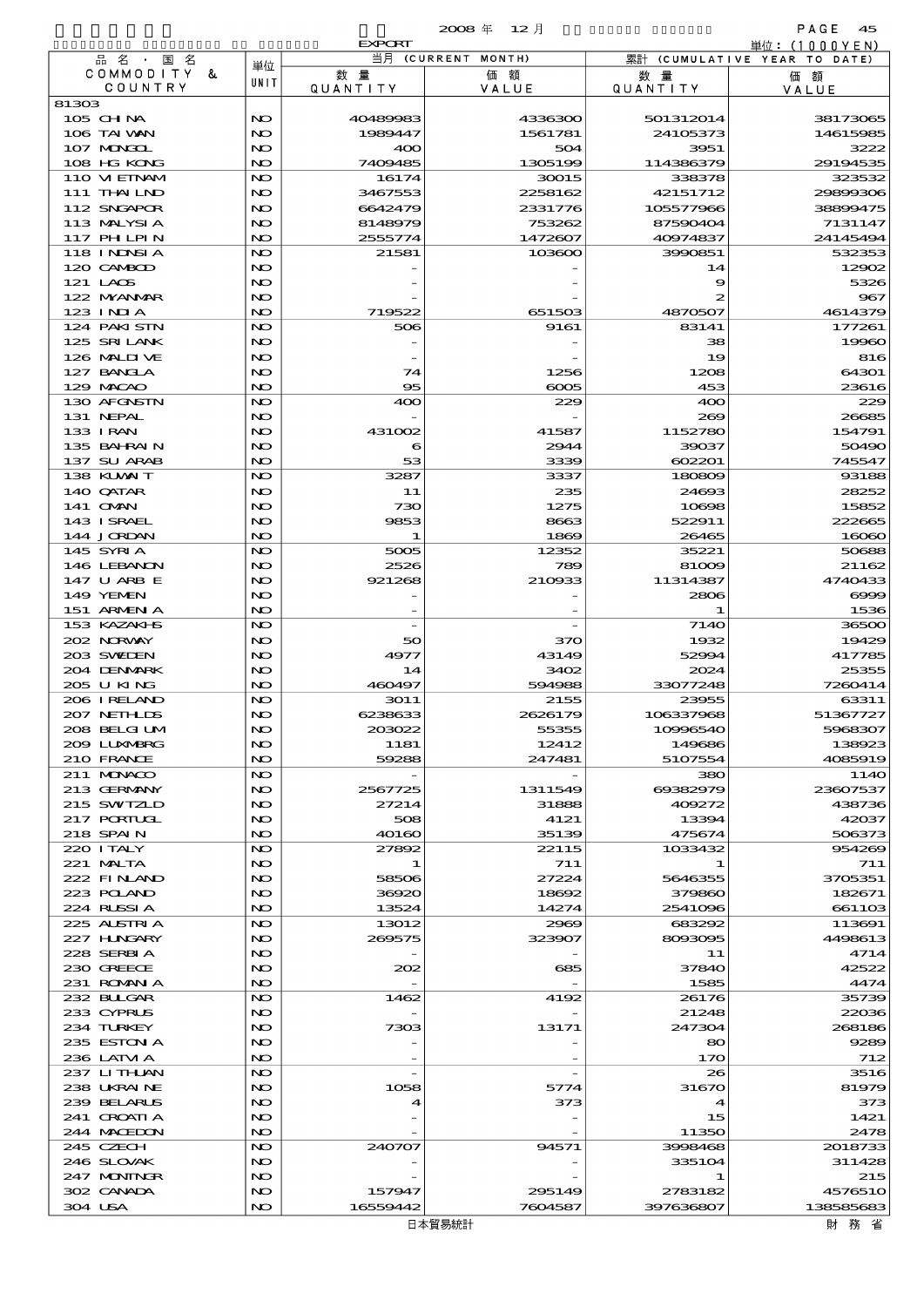|                            |           |                          | $2008 \text{ }^{\text{#}}$<br>- 12月 |                 | PAGE<br>46                                      |
|----------------------------|-----------|--------------------------|-------------------------------------|-----------------|-------------------------------------------------|
| 品名·国名                      |           | <b>EXPORT</b>            | 当月 (CURRENT MONTH)                  |                 | 単位: $(1000YEN)$<br>累計 (CUMULATIVE YEAR TO DATE) |
| COMMODITY &                | 単位        | 数量                       | 価額                                  | 数 量             | 価額                                              |
| COUNTRY                    | UNIT      | QUANTITY                 | VALUE                               | <b>QUANTITY</b> | VALUE                                           |
| 81303<br>305 MEXICO        | NO        | 1294155                  | 515986                              | 9187907         | 9696706                                         |
| 306 GUATMAL                | NO.       | 26                       | 249                                 | 1998            | 12901                                           |
| 309 SALVAIR                | NO        |                          |                                     | 1816            | 75411                                           |
| 310 N CARAG                | NO.       |                          |                                     | 12              | 213                                             |
| 311 CST RCA                | NO        | 450                      | 627                                 | 10297           | 24828                                           |
| 312 PANAMA<br>315 BAI ANA  | NO<br>NO. | 22638                    | 10191                               | 484056<br>6     | 313235<br>200                                   |
| 316 JAMAICA                | NO        |                          |                                     | 15              | 1418                                            |
| 320 TRINDO                 | NO        |                          |                                     | 2               | 376                                             |
| 321 CUBA                   | NO        |                          |                                     | 176             | 72762                                           |
| 324 PRIRICO                | NO        |                          |                                     | 33106           | 4527                                            |
| 325 A MR I<br>401 COLMBIA  | NO.<br>NO | 51                       | 982                                 | 14<br>80253     | 241<br>90137                                    |
| 402 VENEZLA                | NO.       | $\tau\tau$               | 3167                                | 42764           | 86211                                           |
| 404 SURINAM                | NO        |                          |                                     | 2               | 326                                             |
| 406 ECUADOR                | NO        | з                        | 354                                 | 2236            | 9727                                            |
| 407 PERU                   | NO.       | 78                       | 2222                                | 152822          | 89428                                           |
| 408 BOLIVIA<br>409 CHLE    | NO<br>NO. | 5<br>169                 | 233<br>1983                         | 2060<br>574022  | 4591<br>410688                                  |
| 410 BRAZIL                 | NO        | 23071                    | 42277                               | 540222          | 549256                                          |
| 411 PARAGUA                | NO        |                          |                                     | 501             | 1126                                            |
| 412 URUJAY                 | NO.       | 21009                    | 2692                                | 346013          | 127782                                          |
| 413 ARCENT                 | NO        | 15608                    | 21472                               | 556320          | 385020                                          |
| 501 MROCCO<br>502 CET MEL  | NO<br>NO  | 164                      | 19794                               | 547<br>$\infty$ | 49925<br>7478                                   |
| 503 ALGERIA                | NO.       | 21                       | 712                                 | 815             | 49972                                           |
| 504 TUN SI A               | NO        | 2                        | 1780                                | 1280            | 26326                                           |
| 505 LIBYA                  | NO        |                          |                                     | 114O            | 3614                                            |
| 506 EGYPT                  | NO.       | 47                       | 2620                                | 77864           | 56857                                           |
| 507 SUDAN<br>509 MARI TAN  | NO<br>NO. | $\overline{\phantom{a}}$ |                                     | 2<br>7          | 1446<br>241                                     |
| 513 GUNEA                  | NO.       | 15                       | 300                                 | 15              | 300                                             |
| 516 COTE D                 | NO        | 743                      | 1461                                | 762             | 1901                                            |
| 517 GHNA                   | NO.       | $\overline{\phantom{a}}$ |                                     | 515             | 1209                                            |
| 520 MALI                   | NO        |                          |                                     | з               | 1473                                            |
| 521 BURKINA<br>522 C VERDE | NO<br>NO  |                          |                                     | 7<br>11         | 4928<br>220                                     |
| 523 CANARY                 | NO        | 1000                     | 228                                 | 20345           | 7332                                            |
| 524 N GERIA                | NO        | 13                       | 896                                 | 1020            | 3723                                            |
| 526 RWANDA                 | NO        |                          |                                     | 73              | 985                                             |
| 527 CAMROLN                | NO        |                          |                                     | 54              | 676                                             |
| 532 R CONDO<br>533 D CONGO | NO<br>NO  | 17                       | 17454                               | 45<br>16        | 17768<br>320                                    |
| 534 BURLNI                 | NO.       | 65                       | 4932                                | 65              | 4932                                            |
| 535 ANGOLA                 | NO        |                          |                                     | 12              | 7994                                            |
| 541 KENYA                  | NO        |                          |                                     | 433             | 47578                                           |
| 542 UGANDA                 | NO        |                          |                                     | 9               | 4276                                            |
| 543 TANZN A<br>544 SEYCHEL | NO<br>NO  |                          |                                     | 231<br>428      | 586<br>460                                      |
| 546 MADAGAS                | NO        |                          |                                     | 2499            | 307                                             |
| 547 MALRIUS                | NO.       | 522                      | ങ്ങ                                 | 571             | 3571                                            |
| 548 REUN ON                | NO        |                          |                                     | 10              | 261                                             |
| 549 ZNBABNE                | NO        |                          |                                     | $\infty$        | 720                                             |
| 550 NAMERIA<br>551 S AFRCA | NO<br>NO  | 43906                    | 57748                               | 510<br>498419   | 48249<br>653534                                 |
| 553 MALAW                  | NO.       | з                        | 2932                                | 31              | 12237                                           |
| 554 ZAMBI A                | NO        | 20                       | 400                                 | 26              | $\infty$                                        |
| 556 SWAZIND                | NO        |                          |                                     | 536             | 2397                                            |
| 559 ERITREA<br>601 ALSTRAL | NO<br>NO  | 626675                   | 384277                              | 13<br>10052709  | 260                                             |
| 602 PAP NGA                | NO.       |                          |                                     | 562             | 6512418<br>1659                                 |
| 606 NEWELD                 | NO        | 31001                    | 30271                               | 538503          | 634628                                          |
| 612 FI JI                  | NO        | 3000                     | $\boldsymbol{\infty}$               | 3000            | $\infty$                                        |
| 618 NEWZALD                | NO        |                          |                                     | 293             | 2714                                            |
| 619 F POLYN                | NO        |                          |                                     | 10              | 286                                             |
| 627 MARIANA                | NO.       |                          |                                     | 400             | 224                                             |
| 81305                      |           |                          |                                     |                 |                                                 |
| 103 R KOREA                |           |                          | 158317                              |                 | 3153867                                         |
| $105$ CHNA                 |           |                          | 636162                              |                 | 8123561                                         |
| 106 TAI VAN                |           |                          | 73859                               |                 | 1863048                                         |
| 107 MARGL<br>108 HG KONG   |           |                          | 81509                               |                 | 5103<br>2259893                                 |
| 110 VIEINAM                |           |                          | 56393                               |                 | 727958                                          |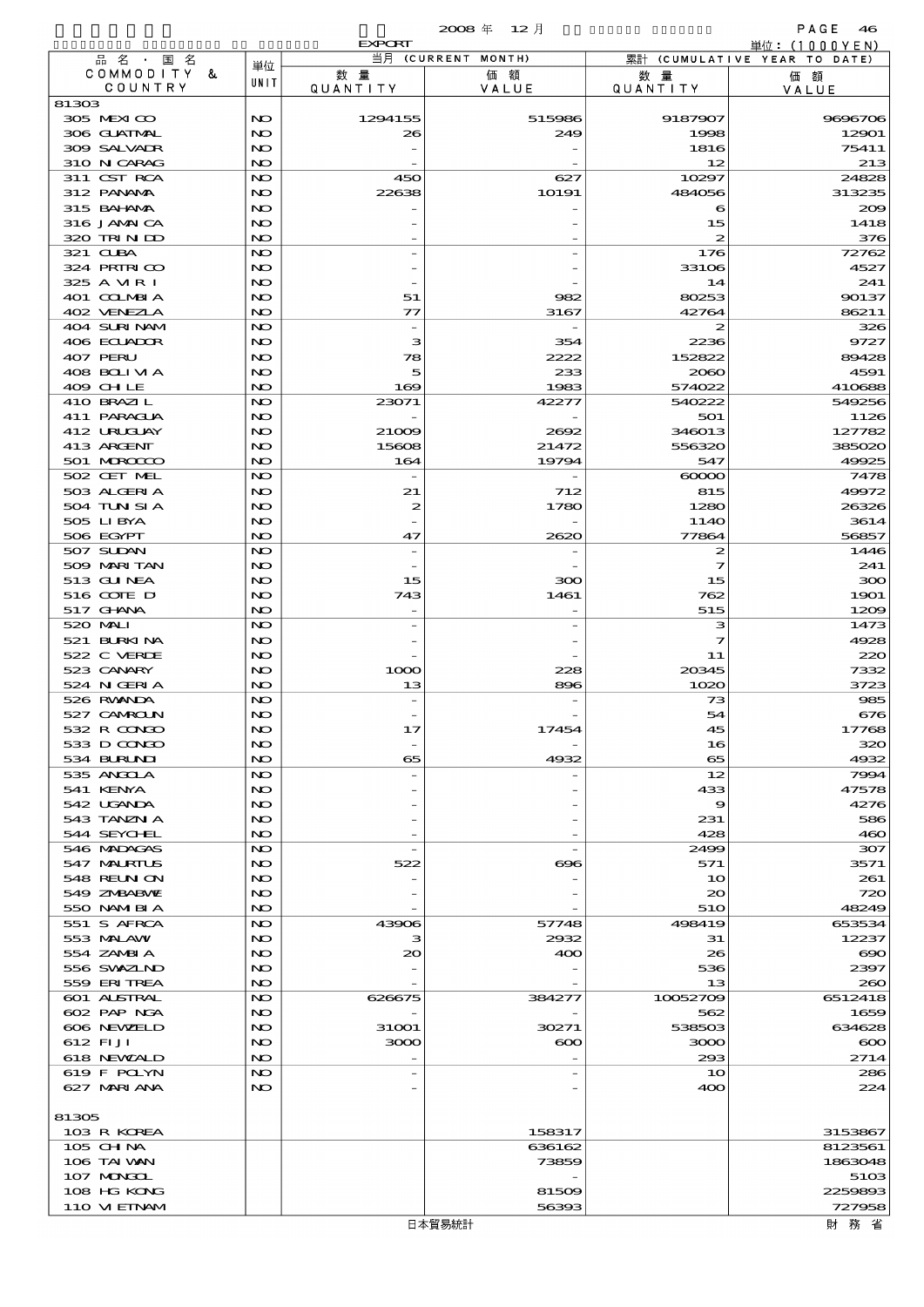|                            |      | <b>EXPORT</b>  |                    |                        | 単位: $(1000YEN)$              |
|----------------------------|------|----------------|--------------------|------------------------|------------------------------|
| 品名・国名                      | 単位   |                | 当月 (CURRENT MONTH) |                        | 累計 (CUMULATIVE YEAR TO DATE) |
| COMMODITY &<br>COUNTRY     | UNIT | 数量<br>QUANTITY | 価額<br>VALUE        | 数 量<br><b>QUANTITY</b> | 価額<br>VALUE                  |
| 81305                      |      |                |                    |                        |                              |
| 111 THAILND                |      |                | 57407              |                        | 742072                       |
| 112 SNGAPOR                |      |                | 69213              |                        | 1401661                      |
| 113 MALYSIA<br>116 BRUNEI  |      |                | 50356              |                        | 774189<br>283                |
| <b>117 PHLPIN</b>          |      |                | 13477              |                        | 145479                       |
| 118 I NJNSI A              |      |                | 393218             |                        | 5909406                      |
| 120 CAMBOD                 |      |                |                    |                        | 1173                         |
| $123$ INJA                 |      |                | 19436              |                        | 242112                       |
| 125 SRILANK                |      |                | 3259               |                        | 23861                        |
| 126 MALIVE<br>129 MACAO    |      |                |                    |                        | 275                          |
| 130 AFGNSTN                |      |                |                    |                        | 940<br>713                   |
| 131 NEPAL                  |      |                |                    |                        | 1545                         |
| 133 I RAN                  |      |                | $\bf{691}$         |                        | 13240                        |
| 135 BAHRAIN                |      |                |                    |                        | 251                          |
| 137 SU ARAB                |      |                |                    |                        | 5653                         |
| 138 KLVXIT                 |      |                |                    |                        | 12760                        |
| 140 QATAR<br>141 OMN       |      |                | 899<br>1518        |                        | 5470<br>8933                 |
| 143 ISRAEL                 |      |                | 14243              |                        | 234144                       |
| 144 JORDAN                 |      |                |                    |                        | 1399                         |
| 145 SYRIA                  |      |                |                    |                        | 906                          |
| 146 LEBANON                |      |                | 3528               |                        | 41847                        |
| 147 U ARB E                |      |                | 42269              |                        | 558573                       |
| 151 ARMENIA<br>152 UZBEKIS |      |                | 407                |                        | 3089<br>962                  |
| 201 I CELAND               |      |                |                    |                        | 3919                         |
| 202 NORWAY                 |      |                | 1490               |                        | 86955                        |
| 203 SWIDEN                 |      |                | 35803              |                        | 860993                       |
| 204 DENMARK                |      |                | 42756              |                        | 592164                       |
| 205 U KING<br>206 IRELAND  |      |                | 218317<br>7263     |                        | 3779745<br>128668            |
| 207 NETHLIS                |      |                | 130212             |                        | 1430680                      |
| 208 BELGI UM               |      |                | 430007             |                        | 10442669                     |
| 210 FRANCE                 |      |                | 61820              |                        | 783292                       |
| 211 MUNACO                 |      |                |                    |                        | 6769                         |
| 212 ANDORRA                |      |                | ഓ                  |                        | 3641                         |
| 213 GERMANY<br>215 SWIZLD  |      |                | 232640<br>20033    |                        | 3231357<br>346074            |
| 217 PORTUGL                |      |                | 4500               |                        | 81165                        |
| 218 SPAIN                  |      |                | 32935              |                        | 727031                       |
| 220 I TALY                 |      |                | 145202             |                        | 1759713                      |
| $221$ MALTA                |      |                | 271                |                        | 5074                         |
| 222 FINAND<br>223 POLAND   |      |                | 12283<br>4006      |                        | 458883<br>59003              |
| 224 RUSSIA                 |      |                | 81520              |                        | 567305                       |
| 225 ALSTRIA                |      |                | 4941               |                        | 42279                        |
| 227 HNGARY                 |      |                | 18580              |                        | 219216                       |
| 228 SERBIA                 |      |                | 796                |                        | 14232                        |
| 230 GREECE<br>231 ROMAN A  |      |                | 15749<br>881       |                        | 258658<br>16042              |
| 232 BLLGAR                 |      |                |                    |                        | 10974                        |
| 233 CYPRUS                 |      |                |                    |                        | 13601                        |
| 234 TURKEY                 |      |                | 2745               |                        | <b>84019</b>                 |
| 235 ESTON A                |      |                |                    |                        | 5127                         |
| 236 LATM A<br>237 LITHAN   |      |                | 10711              |                        | 207443<br>21759              |
| 238 UKRAINE                |      |                |                    |                        | 10511                        |
| 239 BELARUS                |      |                |                    |                        | 1538                         |
| 241 CROATIA                |      |                |                    |                        | 42749                        |
| 242 SLOVEN                 |      |                |                    |                        | 99480                        |
| 243 BOS HER<br>245 CZECH   |      |                | 544<br>1483        |                        | 16236<br>32509               |
| 246 SLOVAK                 |      |                |                    |                        | 2326                         |
| 302 CANADA                 |      |                | 138520             |                        | 2816394                      |
| 304 USA                    |      |                | 1476016            |                        | 23626367                     |
| 305 MEXICO                 |      |                | 8820               |                        | 344056                       |
| 306 GUATMAL<br>312 PANAMA  |      |                |                    |                        | 460<br>225126                |
| 319 BARBADS                |      |                | 36494              |                        | 1141                         |
| 323 DOMN CA                |      |                |                    |                        | 2042                         |
| 324 PRIRICO                |      |                |                    |                        | 1392                         |
| 327 F WIND                 |      |                |                    |                        | 265                          |
| 401 CCLMBIA                |      |                | 2412               |                        | 18941                        |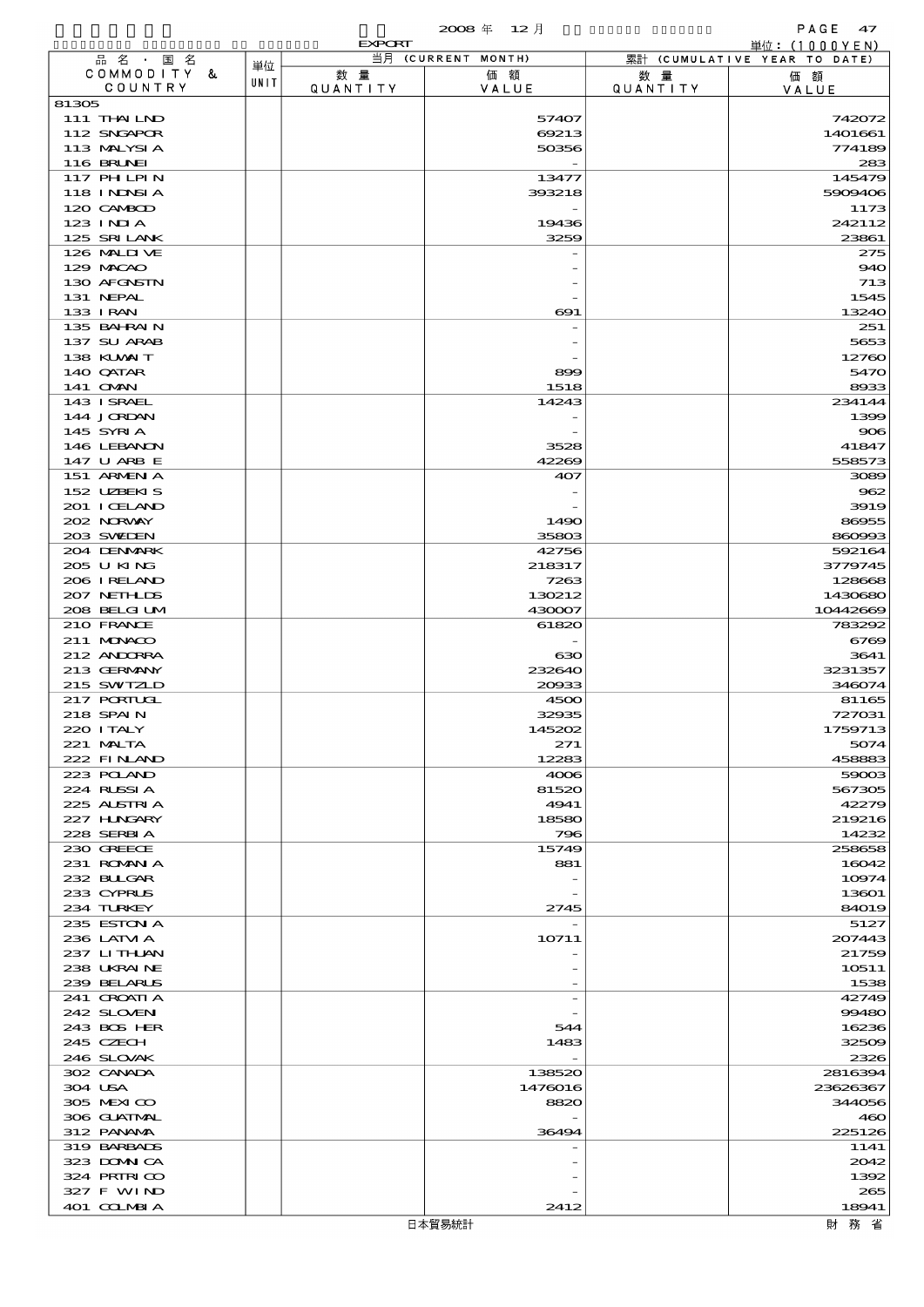|                             |          | <b>EXPORT</b>                  |                    |                        | 単位: (1000 Y E N)             |
|-----------------------------|----------|--------------------------------|--------------------|------------------------|------------------------------|
| 品名・国名                       | 単位       |                                | 当月 (CURRENT MONTH) |                        | 累計 (CUMULATIVE YEAR TO DATE) |
| COMMODITY &<br>COUNTRY      | UNIT     | 数 量<br>QUANTITY                | 価額<br>VALUE        | 数 量<br><b>QUANTITY</b> | 価額<br>VALUE                  |
| 81305                       |          |                                |                    |                        |                              |
| 402 VENEZIA                 |          |                                | 3267               |                        | 77146                        |
| 406 ECUADOR                 |          |                                |                    |                        | 3965                         |
| 407 PERU                    |          |                                | 5906               |                        | 88795                        |
| 409 CHLE<br>410 BRAZIL      |          |                                | 17625<br>23616     |                        | 144220<br>689801             |
| 413 ARCENT                  |          |                                | 9258               |                        | 71681                        |
| 501 MROCCO                  |          |                                |                    |                        | 7940                         |
| 503 ALGERIA                 |          |                                |                    |                        | 7172                         |
| 504 TUN SI A                |          |                                |                    |                        | 1555                         |
| 506 EGYPT                   |          |                                | 1488               |                        | $\infty$                     |
| 510 SENEGAL<br>517 GHNA     |          |                                | 202                |                        | 794<br>234                   |
| 524 N GERI A                |          |                                | 433                |                        | 7327                         |
| 535 ANGCLA                  |          |                                |                    |                        | 859                          |
| 541 KENYA                   |          |                                |                    |                        | 2755                         |
| 545 MDZANBQ                 |          |                                |                    |                        | 386                          |
| 547 MALRIUS                 |          |                                |                    |                        | 1018                         |
| 548 REUN ON<br>551 S AFRCA  |          |                                |                    |                        | 2557<br>200608               |
| 554 ZAMBI A                 |          |                                | 13818              |                        | 401                          |
| <b>601 ALSTRAL</b>          |          |                                | 168764             |                        | 2496095                      |
| 606 NEWELD                  |          |                                | 7521               |                        | 105339                       |
| 618 NEWALD                  |          |                                |                    |                        | 617                          |
| 619 F POLYN                 |          |                                |                    |                        | 6219                         |
| 620 GLAM                    |          |                                |                    |                        | 1946                         |
| 625 MARSHAL                 |          |                                |                    |                        | 224                          |
| 626 MICRONE                 |          |                                |                    |                        | 222                          |
| 81307                       |          |                                |                    |                        |                              |
| 103 R KOREA                 | KG       | 92334                          | 111938             | 1389431                | 1846728                      |
| 105 CHNA                    | КG       | 36856                          | 120637             | 576939                 | 1027281                      |
| 106 TAI VAN                 | KG       | 179766                         | 213221             | 1759622                | 2272840                      |
| 107 MAGAL<br>108 HG KONG    | КG<br>KG | 1975<br>113747                 | 702<br>112714      | 2152<br>1710440        | 1641<br>1399084              |
| 110 VIEINAM                 | KG       | 1517                           | 3061               | 11118                  | 27091                        |
| 111 THAILND                 | KG       | 26419                          | 36089              | 299030                 | 452956                       |
| 112 SNGAPOR                 | KG       | 29481                          | 45744              | <b>718910</b>          | 735784                       |
| 113 MALYSIA                 | КG       | 18419                          | 14452              | 200312                 | 229177                       |
| 117 PH LPIN                 | KG       | 53568                          | 23015              | 403906                 | 216439                       |
| 118 I NJNSI A               | КG       | 86219                          | 23687              | 1368276                | 302823                       |
| 120 CAMBOD<br>121 LAOS      | KG<br>KG |                                |                    | 7324<br>2067           | 18183<br>4404                |
| 122 NYANAR                  | КG       |                                |                    | 315                    | 772                          |
| $123$ INIA                  | KG       | 2623                           | 3259               | 22629                  | 38785                        |
| 124 PAKISTN                 | KG       | 1 1 O                          | 594                | 2050                   | 2583                         |
| 125 SRILANK                 | КG       | 1024                           | 342                | 13811                  | 5447                         |
| 129 MACAO                   | KG       |                                |                    | 41                     | 1245                         |
| 130 AFGNSTN<br>133 I RAN    | КG<br>KG |                                |                    | 128<br>32618           | 835<br>8721                  |
| 134 IRAQ                    | KG       | $\overline{\phantom{a}}$       |                    | 48                     | 1338                         |
| 135 BAHRAIN                 | KG       | 49                             | 682                | 1420                   | 3586                         |
| 137 SU ARAB                 | КG       | 641                            | <b>2010</b>        | 22097                  | 46786                        |
| 138 KUWAIT                  | КG       | 440                            | 1219               | 5269                   | 3490                         |
| 140 QATAR                   | KG       | $\overline{\phantom{0}}$       |                    | <b>4840</b>            | 9269                         |
| 141 OMN<br>143 ISRAEL       | KG<br>KG | $\overline{\phantom{a}}$<br>52 | 222                | 7113<br>1492           | 5201<br>3719                 |
| 144 JORDAN                  | KG       |                                |                    | 803                    | 1051                         |
| 145 SYRIA                   | КG       |                                |                    | 51720                  | 11460                        |
| 146 LEBANON                 | KG       |                                |                    | 490                    | 300                          |
| 147 U ARB E                 | KG       | 2622                           | 2219               | 13031                  | 33859                        |
| 149 YEMEN                   | KG       |                                |                    | 507                    | 311                          |
| 153 KAZAKI S<br>155 TADZH K | KG<br>КG |                                |                    | 40<br>80               | 234<br>375                   |
| 202 NORWAY                  | KG       | 450                            | 2003               | 4551                   | 6719                         |
| 203 SWIDEN                  | KG       | 745                            | 2185               | 5773                   | 11721                        |
| 204 DENMARK                 | KG       | 411                            | 1718               | 3376                   | 6208                         |
| 205 U KING                  | КG       | 22427                          | 27908              | 159243                 | 323136                       |
| 206 I RELAND                | КG       | 261                            | 1071               | 553                    | 3278                         |
| 207 NETH LIS                | KG       | 12068                          | 23548              | 94650                  | 208877                       |
| 208 BELGI UM<br>210 FRANCE  | KG<br>KG | 3994<br>7833                   | 9062<br>16616      | 41231<br>101144        | 105074<br>234865             |
| 211 MUNACO                  | KG       |                                |                    | 290                    | 250                          |
| 213 GERMANY                 | КG       | 13758                          | 23249              | 197161                 | 332617                       |
| 215 SWIZLD                  | KG       | 1637                           | 2951               | 43172                  | 105956                       |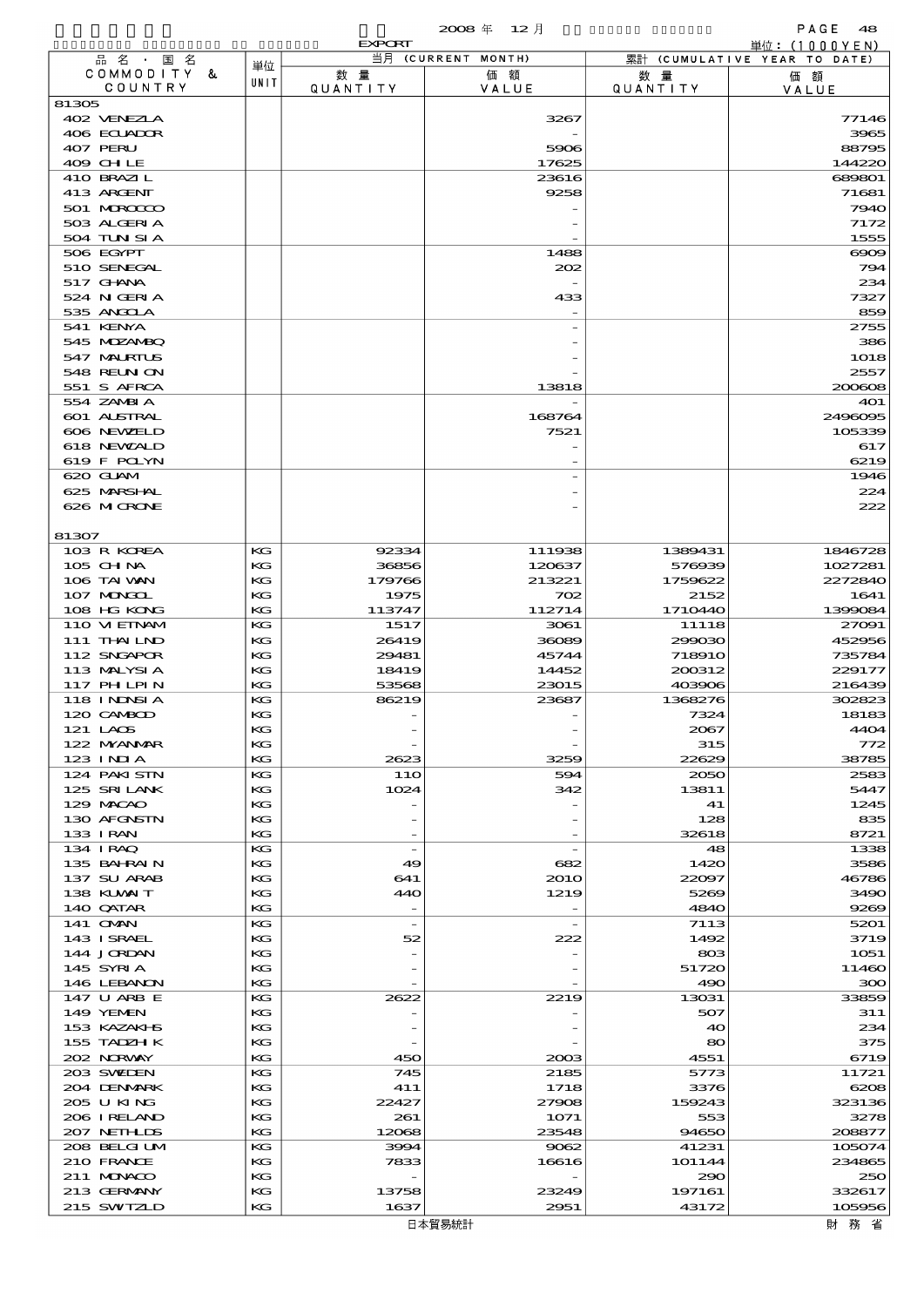$2008 \nleftrightarrow 12 \nparallel$  PAGE 49

|                            |                   | <b>EXPORT</b>             | $\sim$             |                       | 単位: (1000 Y E N )            |
|----------------------------|-------------------|---------------------------|--------------------|-----------------------|------------------------------|
| 品名・国名                      | 単位                |                           | 当月 (CURRENT MONTH) |                       | 累計 (CUMULATIVE YEAR TO DATE) |
| COMMODITY &<br>COUNTRY     | UNIT              | 数量<br><b>QUANTITY</b>     | 価額<br>VALUE        | 数量<br><b>QUANTITY</b> | 価額                           |
| 81307                      |                   |                           |                    |                       | VALUE                        |
| 217 PORTUGL                | KG                | 288                       | 1190               | 670                   | 3328                         |
| 218 SPAIN                  | KG                | 1204                      | 1489               | 21735                 | 42235                        |
| 220 I TALY                 | KG                | 1014                      | 1979               | 23396                 | 45291                        |
| 222 FINAND                 | KG                | 2102                      | 5574               | 6339                  | 9948                         |
| 223 POLAND<br>224 RUSSIA   | KG<br>KG          | 250<br>$\boldsymbol{\pi}$ | 1020               | 485<br>2178           | 2761<br>4840                 |
| 225 ALSTRIA                | KG                | 56                        | 349<br>264         | 3251                  | 10897                        |
| 227 H.NGARY                | KG                | 1538                      | 1927               | 4328                  | 7462                         |
| 230 GREECE                 | KG                | 658                       | 2784               | 1949                  | 8377                         |
| 231 ROMANIA                | KG                | 1305                      | 2162               | 1305                  | 2162                         |
| 233 CYPRUS                 | KG                |                           |                    | 50                    | 260                          |
| 234 TURKEY                 | KG                | 1500                      | 313                | 1763                  | 3954                         |
| 235 ESTON A                | KG<br>KG          | 47<br>393                 | 260<br>255         | 47<br>393             | 260<br>255                   |
| 237 LITHAN<br>238 UKRAINE  | KG                |                           |                    | 778                   | 862                          |
| 241 CROATIA                | KG                |                           |                    | 17                    | 281                          |
| 242 SLOVEN                 | KG                | 213                       | 1122               | 213                   | 1122                         |
| 245 CZECH                  | KG                | 35                        | 500                | 22340                 | 15807                        |
| 302 CANADA                 | KG                | 5419                      | 7123               | 44492                 | 73151                        |
| 304 USA                    | KG                | 274394                    | 284543             | 5697475               | 4555972                      |
| 305 MEXICO                 | KG                |                           |                    | 46185                 | 29942                        |
| 306 GUATMAL<br>307 HONDURS | KG<br>KG          |                           |                    | 4303<br>200           | 4517<br>1692                 |
| 310 N CARAG                | KG                |                           |                    | 45                    | 359                          |
| 311 CST RCA                | KG                |                           |                    | 2041                  | 5156                         |
| 312 PANAMA                 | КG                | 306                       | 931                | 3165                  | 11728                        |
| 316 JAMAICA                | KG                |                           |                    | 226                   | 275                          |
| 321 CLBA                   | KG                |                           |                    | 12000                 | 4564                         |
| 323 DOMNICA                | KG                |                           |                    | 260                   | 222                          |
| 324 PRIRICO<br>401 COLMBIA | KG<br>KG          |                           |                    | 41<br>6097            | 51O<br>5911                  |
| 402 VENEZIA                | KG                |                           |                    | 729                   | 4603                         |
| 407 PERU                   | KG                |                           |                    | 467                   | 1640                         |
| 409 CHLE                   | KG                |                           |                    | 9776                  | 6422                         |
| 410 BRAZIL                 | KG                | 4465                      | 6741               | 60048                 | 94560                        |
| 412 URUCUAY                | KG                |                           |                    | 144                   | 651                          |
| 413 ARCENT                 | KG                |                           |                    | 1152                  | 2323                         |
| 501 MROCCO<br>503 ALGERIA  | KG<br>KG          |                           |                    | 1035<br>658           | 1849<br>1290                 |
| 504 TUN SI A               | KG                |                           |                    | 2                     | 1220                         |
| 505 LIBYA                  | KG                |                           |                    | $\bullet$             | 685                          |
| 506 EGYPT                  | KG                |                           |                    | 37901                 | 10911                        |
| 507 SUDAN                  | КG                |                           |                    | 14                    | 266                          |
| 510 SENEGAL                | KG                |                           |                    | 170                   | 528                          |
| 517 GHNA<br>519 BEN N      | KG<br>KG          |                           |                    | 107<br>75             | 517<br>260                   |
| 521 BURKINA                | КG                |                           |                    | 300                   | 400                          |
| 523 CANARY                 | КG                |                           |                    | 96                    | 497                          |
| 524 N GERIA                | KG                | 122                       | $\infty$           | 1475                  | 2378                         |
| 533 D CONDO                | KG                |                           |                    | $30^{\circ}$          | 292                          |
| 535 ANGCLA                 | KG                |                           |                    | 723                   | 491                          |
| 538 EIH OP                 | KG                |                           |                    | 12                    | 220                          |
| 539 DJI BOUT<br>541 KENYA  | KG<br>$_{\rm KG}$ | 6693                      | 3252               | 74<br>219284          | 238<br>75406                 |
| 542 UGANDA                 | KG                |                           |                    | 9671                  | 1090                         |
| 543 TANZN A                | KG                |                           |                    | 10652                 | 1709                         |
| 546 MADAGAS                | КG                | 52565                     | 17551              | 419498                | 134416                       |
| 549 ZNBABNE                | KG                |                           |                    | 24019                 | 2681                         |
| 551 S AFRCA                | KG                | 11572                     | 5827               | 14762                 | 17182                        |
| 553 MALAW<br>601 ALSTRAL   | КG<br>KG          | 48216                     | 48083              | $\infty$<br>310911    | 658<br>407363                |
| 602 PAP NGA                | KG                | 42                        | 234                | 78                    | 454                          |
| 606 NEWELD                 | КG                | 619                       | 3598               | 14946                 | 19919                        |
| 611 VANJATU                | KG                |                           |                    | 35                    | 496                          |
| 619 F POLYN                | КG                |                           |                    | 2247                  | 898                          |
| 620 GLAM                   | KG                | 5275                      | 7220               | 40576                 | 41868                        |
| 627 MARIANA                | KG                |                           |                    | 2250                  | 1032                         |
| 81309                      |                   |                           |                    |                       |                              |
| 103 R KOREA                | КG                |                           |                    | 2305                  | 7524                         |
| 105 CH NA                  | KG                |                           |                    | 1680                  | 4275                         |
| 106 TAI VAN                | KG                |                           |                    | 512                   | 2194                         |
| 108 HG KONG                | KG                |                           |                    | 4466                  | 7276                         |
| 111 THAILND                | KG                |                           |                    | $\infty$              | 628                          |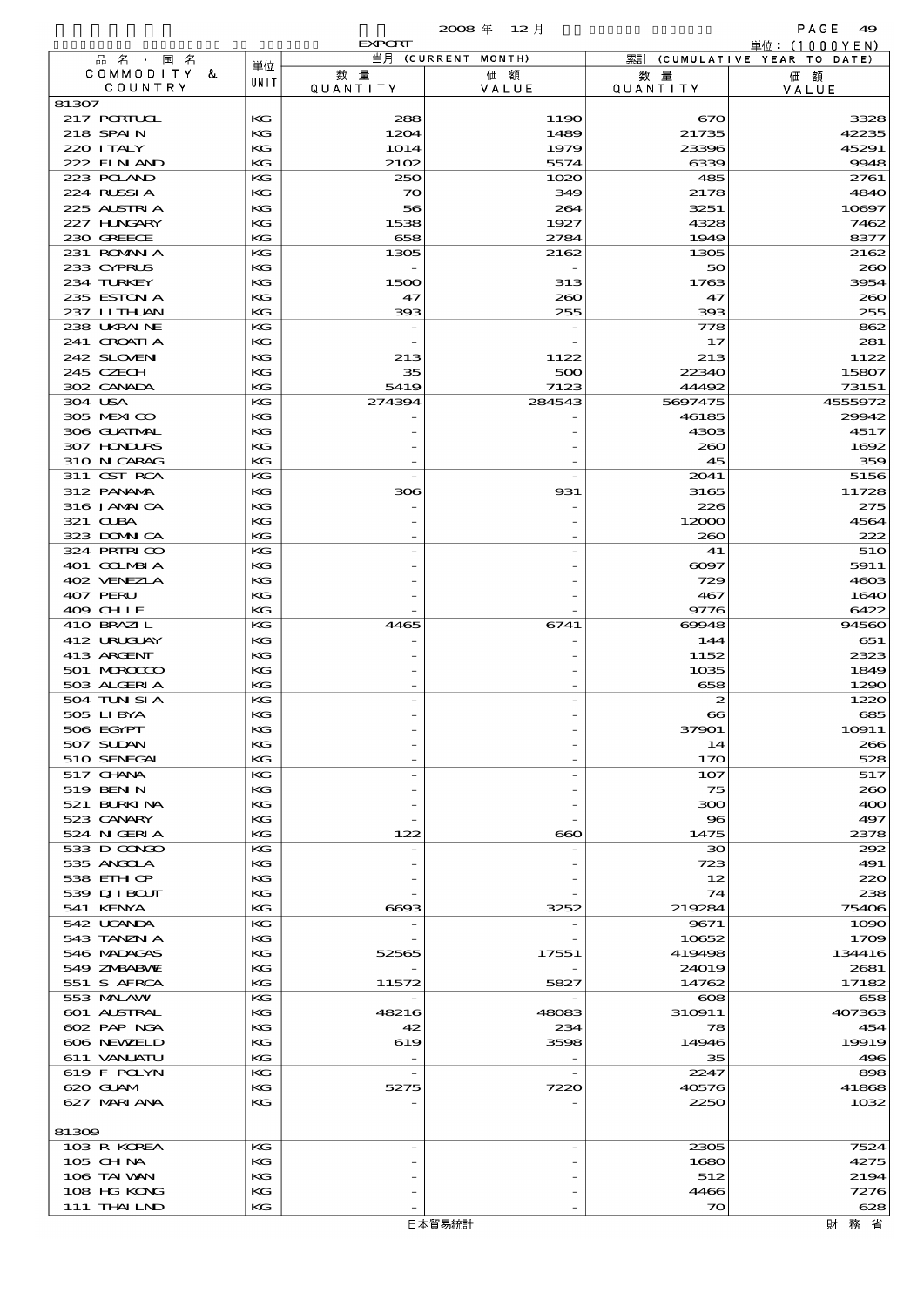$\boldsymbol{\alpha}$  and  $\boldsymbol{\beta}$  and  $\boldsymbol{\beta}$  and  $\boldsymbol{\beta}$  and  $\boldsymbol{\beta}$  and  $\boldsymbol{\beta}$  and  $\boldsymbol{\beta}$  and  $\boldsymbol{\beta}$  and  $\boldsymbol{\beta}$  and  $\boldsymbol{\beta}$  and  $\boldsymbol{\beta}$  and  $\boldsymbol{\beta}$  and  $\boldsymbol{\beta}$  and  $\boldsymbol{\beta}$  and  $\boldsymbol{\beta}$  and  $\boldsymbol{\beta}$  and  $\boldsymbol{\beta}$  and

|                             |               | <b>EXPORT</b>            |                    |                        | 単位:(1000YEN)                 |
|-----------------------------|---------------|--------------------------|--------------------|------------------------|------------------------------|
| 品名・<br>国名<br>COMMODITY &    | 単位            | 数量                       | 当月 (CURRENT MONTH) |                        | 累計 (CUMULATIVE YEAR TO DATE) |
| COUNTRY                     | UNIT          | QUANTITY                 | 価額<br>VALUE        | 数 量<br><b>QUANTITY</b> | 価額<br>VALUE                  |
| 81309                       |               |                          |                    |                        |                              |
| 112 SNGAPOR                 | $_{\rm KG}$   |                          |                    | 86                     | 2399                         |
| 118 I NJNSI A               | KG            |                          |                    | 40                     | 217                          |
| 140 QATAR<br>205 U KING     | KG<br>KG      | 45                       | 279                | 21<br>45               | 225<br>279                   |
| 207 NETHLIS                 | KG            | 112                      | 865                | 112                    | 865                          |
| 210 FRANCE                  | KG            | 136                      | 883                | 154                    | 1123                         |
| 213 GERMANY                 | KG            | 53                       | 540                | 348                    | 3308                         |
| 215 SWIZLD                  | KG            | $\overline{\phantom{m}}$ |                    | $\boldsymbol{z}$       | 240                          |
| 218 SPAIN                   | KG            |                          |                    | 38                     | 266                          |
| 220 I TALY<br>304 USA       | KG<br>$K$ $G$ | 223                      | 1466<br>2596       | 769<br>3904            | 4728<br>24307                |
| 410 BRAZIL                  | KG            | 316<br>31                | 427                | 31                     | 427                          |
|                             |               |                          |                    |                        |                              |
| 81311                       |               |                          |                    |                        |                              |
| 103 R KOREA                 | KG            | 530691                   | 1380140            | 10790194               | 25239844                     |
| 104 N KOREA                 | KG            | 1095                     | 912                | 104897                 | 5431O                        |
| $105$ CHNA<br>106 TAI WAN   | KG<br>KG      | 2300952<br>375812        | 3411985            | 33094088<br>6967423    | 50667336<br>14105171         |
| 107 MONGOL                  | KG            |                          | 551392             | 14238                  | 12623                        |
| 108 HG KONG                 | KG            | 586541                   | 1229961            | 8419555                | 18448683                     |
| 110 VIEINAM                 | KG            | 359439                   | 679328             | 5980255                | 11059989                     |
| 111 THAILND                 | KG            | 727732                   | 1196808            | 11549622               | 19040189                     |
| 112 SNGAPOR                 | KG            | 275988                   | 419606             | 4091164                | 7225511                      |
| 113 MALYSIA                 | KG            | 180457                   | 260648             | 3103385                | 4519016                      |
| 116 BRUNEI<br>117 PH LPIN   | KG<br>KG      | 1774<br>990949           | 2427<br>428108     | 6963<br>11669341       | 13368<br>8441175             |
| 118 I NJNSI A               | KG            | 230390                   | 363406             | 3750680                | 5007609                      |
| 120 CAMBOD                  | KG            |                          |                    | 1978                   | 14884                        |
| 121 LAOS                    | KG            | 231                      | 284                | 10550                  | 19834                        |
| 122 MYANMAR                 | KG            | 18678                    | 21681              | 138859                 | 162920                       |
| $123$ INIA                  | KG            | 61538                    | 154786             | 611792                 | 1351941                      |
| 124 PAKI STN                | KG            | 4864                     | 15743              | 83634                  | 222891                       |
| 125 SRILANK<br>126 MALII VE | KG<br>KG      | 17205<br>909             | 16179<br>1477      | 91464<br>1762          | 192041<br>3153               |
| 127 BANCLA                  | KG            | 16541                    | 18769              | 130398                 | 134067                       |
| 128 E TIMOR                 | KG            |                          |                    | 421                    | $\bf{699}$                   |
| 129 MACAO                   | KG            | 4095                     | 5775               | 60496                  | 122126                       |
| 130 AFGNSTN                 | KG            |                          |                    | 128                    | 469                          |
| 131 NEPAL                   | KG            |                          |                    | 1385                   | 1281                         |
| 133 I RAN                   | KG            | 2126                     | 3818               | 12766                  | 47665                        |
| 134 I RAQ<br>135 BAHRAIN    | KG<br>KG      | 71                       | 904                | 70<br>10994            | 1350<br>20845                |
| 137 SU ARAB                 | КG            | 21812                    | 17845              | 350237                 | 784940                       |
| 138 KUWAIT                  | КG            | 7916                     | 17766              | 198545                 | 149335                       |
| 140 QATAR                   | KG            | 1168                     | 14817              | 75155                  | 147216                       |
| 141 <b>OMN</b>              | KG            | 841                      | 1158               | 86579                  | 92812                        |
| 143 ISRAEL<br>144 JORDAN    | KG            | 11311                    | 14030              | 28585                  | 165753                       |
| 145 SYRIA                   | КG<br>КG      | 20<br>3200               | 615<br>1934        | 10571<br>13770         | 8526<br>15611                |
| 146 LEBANON                 | KG            |                          |                    | 5144                   | 15173                        |
| 147 U ARB E                 | KG            | 87314                    | 79815              | 933025                 | 867011                       |
| 149 YEMEN                   | KG            |                          |                    | 149                    | 785                          |
| 150 AZERBAI                 | КG            |                          |                    | 153                    | 1949                         |
| 151 ARMEN A                 | KG<br>КG      |                          |                    | 10                     | 627<br>17752                 |
| 152 UZBEKIS<br>153 KAZAKI S | КG            | 761                      | 1031               | 49360<br>2241          | 5846                         |
| 156 TURKMEN                 | KG            | 511                      | 393                | 550                    | 775                          |
| 157 GEORGIA                 | КG            |                          |                    | $_{\rm \bf 33}$        | 743                          |
| 202 NORVAY                  | KG            | 2816                     | 6529               | 54657                  | 48496                        |
| 203 SWIDEN                  | КG            | 3166                     | 9872               | 32453                  | 112645                       |
| 204 DENMARK                 | КG            | 24981                    | 21716              | 108723                 | 126465                       |
| 205 U KING<br>206 I RELAND  | KG<br>КG      | 126794<br>6766           | 234024<br>6732     | 2268523<br>116394      | 4304141<br>364832            |
| 207 NETH LIS                | КG            | 141497                   | 328870             | 941390                 | 2433776                      |
| 208 BELGI UM                | КG            | 67790                    | 207470             | 738840                 | 2637908                      |
| 2009 LUNABRG                | КG            | 21                       | 218                | 3307                   | 45045                        |
| 210 FRANCE                  | KG            | 95278                    | 201792             | 1175431                | 2892837                      |
| 211 MUNACO                  | КG            |                          |                    | 228                    | 827                          |
| 213 GERMANY<br>215 SWIZLD   | КG<br>KG      | 105925<br>5165           | 360102<br>18960    | 1927566<br>94913       | 6661051<br>314329            |
| 217 PORTUGL                 | КG            | 984                      | 2319               | 47406                  | 128616                       |
| 218 SPAIN                   | KG            | 18506                    | 43229              | 597562                 | 1377248                      |
| 220 I TALY                  | КG            | 47657                    | 67375              | 476575                 | 1310717                      |
| 221 MALTA                   | КG            | ങ                        | 1642               | 486                    | 2969                         |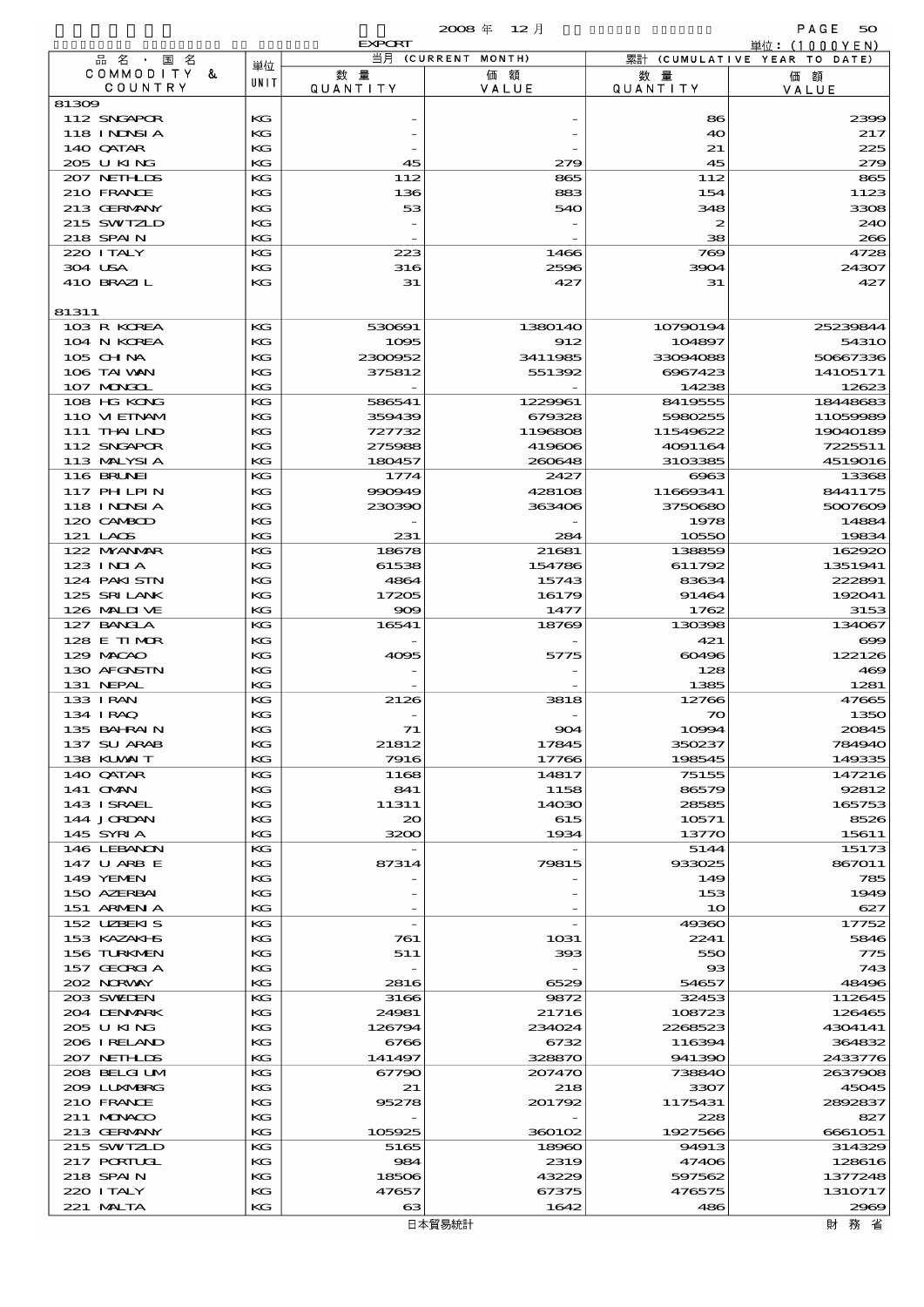|                            |          | <b>EXPORT</b>   |                          |                       | 単位: (1000 Y E N)             |
|----------------------------|----------|-----------------|--------------------------|-----------------------|------------------------------|
| 品名・国名<br>COMMODITY &       | 単位       | 数量              | 当月 (CURRENT MONTH)<br>価額 |                       | 累計 (CUMULATIVE YEAR TO DATE) |
| COUNTRY                    | UNIT     | <b>QUANTITY</b> | VALUE                    | 数量<br><b>QUANTITY</b> | 価額<br>VALUE                  |
| 81311                      |          |                 |                          |                       |                              |
| 222 FINAND                 | КG       | 1035            | 4002                     | 44512                 | 212242                       |
| 223 POLAND<br>224 RUSSIA   | KG<br>KG | 3636<br>112141  | 11682<br>174980          | 287434<br>676011      | 578221<br>890639             |
| 225 ALSTRIA                | KG       | 20589           | 18218                    | 98390                 | 194259                       |
| 227 H.NGARY                | KG       | 22965           | 39585                    | 298470                | 677619                       |
| 228 SERBIA                 | KG       |                 |                          | 10572                 | 18675                        |
| 230 GREECE                 | KG       | 145             | 764                      | 16136                 | 49072                        |
| 231 ROMANIA<br>232 BLLGAR  | KG<br>KG | 6797            | 15344                    | 95887<br>6634         | 217963<br>17178              |
| 233 CYPRUS                 | KG       |                 |                          | 2577                  | 3965                         |
| 234 TURKEY                 | KG       | 18801           | 44262                    | 621669                | 1437946                      |
| 235 ESTON A                | KG       |                 |                          | 3280                  | 5305                         |
| 236 LATVI A                | KG       |                 |                          | 16861                 | 23711                        |
| 237 LITHAN<br>238 UKRAINE  | KG<br>KG | 250<br>31       | 500<br>359               | 950<br>36077          | 2803<br>32959                |
| 240 MIDJA                  | KG       |                 |                          | 74                    | 667                          |
| 241 CROATIA                | KG       | 1738            | 1026                     | 2148                  | 7353                         |
| 242 SLOVEN                 | KG       | 781             | 540                      | 3513                  | 12281                        |
| 245 CZECH                  | KG       | 27522           | 41313                    | 537137                | 1055762                      |
| 246 SLOVAK<br>247 MONINGR  | KG<br>KG | 22620           | 35765                    | 123193<br>333         | 293928<br>$\infty$           |
| 302 CANADA                 | KG       | 71011           | 130548                   | 905919                | 1237966                      |
| 304 USA                    | KG       | 1355794         | 2328806                  | 14741192              | 33477465                     |
| 305 MEXICO                 | KG       | 91621           | 188339                   | 2195794               | 3719017                      |
| 306 GLATMAL                | KG       |                 |                          | 1072                  | 2851                         |
| 307 HONDURS                | KG       |                 |                          | 3278                  | 7962                         |
| 309 SALVAIR<br>310 N CARAG | KG<br>KG | 395             | 2379                     | 7683<br>1275          | 44725<br>3331                |
| 311 CST RCA                | KG       | 152             | 579                      | 1911                  | 3875                         |
| 312 PANAMA                 | KG       | 994             | 6124                     | 15603                 | 68391                        |
| 315 BAHANA                 | KG       |                 |                          | 55                    | 6340                         |
| 319 BARBADS                | KG       |                 |                          | 115                   | $\cos$                       |
| 320 TRINDO<br>321 CLBA     | KG<br>KG |                 |                          | 36157<br>21           | 44680<br>400                 |
| 323 DOMNICA                | KG       |                 |                          | 4502                  | 6482                         |
| 324 PRINICO                | KG       | 23080           | 48302                    | 234296                | 495331                       |
| 325 A MR I                 | KG       |                 |                          | 1                     | 273                          |
| 326 N ANII L               | KG       |                 |                          | 112                   | 357                          |
| 327 F WIND<br>336 ST MNT   | KG<br>KG |                 |                          | 578<br>3232           | 434<br>8455                  |
| 401 COLMBIA                | KG       | 7794            | 15911                    | 94154                 | 184339                       |
| 402 VENEZLA                | KG       | 932             | 1623                     | 7812                  | 35762                        |
| 406 ECUADOR                | КG       |                 |                          | 69674                 | 62867                        |
| 407 PERU                   | KG       | 1481            | 5160                     | 10994                 | 45919                        |
| 409 CH LE<br>410 BRAZIL    | КG<br>КG | 5185<br>44244   | 5813<br>70350            | 47860<br>449815       | 67973<br>950306              |
| 411 PARAGUA                | КG       |                 |                          | 3735                  | 3966                         |
| 412 URUJAY                 | KG       | 1863            | 4015                     | 21444                 | 55612                        |
| 413 ARGENT                 | КG       | 3106            | 8729                     | 40987                 | 102474                       |
| 414 FALKLND                | KG       |                 |                          | 122                   | 1046                         |
| 501 MROCCO<br>503 ALGERIA  | KG<br>КG | ◢<br>492        | 270<br>2792              | 21751<br>21119        | 71232<br>25262               |
| 504 TUN SI A               | KG       |                 |                          | 581                   | 2832                         |
| 505 LIBYA                  | КG       |                 |                          | 92                    | 3405                         |
| 506 EGYPT                  | КG       | 4535            | 5129                     | 50637                 | 263289                       |
| 507 SUDAN<br>510 SENEGAL   | KG<br>КG |                 |                          | 1471<br>40            | 3154<br>2000                 |
| 513 GU NEA                 | КG       |                 |                          | 3665                  | 4678                         |
| 515 LIBERIA                | KG       |                 |                          | 326                   | 4316                         |
| 517 GHNA                   | КG       | 81              | 752                      | 81                    | 752                          |
| 519 BEN N                  | KG       |                 |                          | 4209                  | 9945                         |
| 520 MAI                    | KG       | 1561            | 996                      | 1561                  | 996                          |
| 522 C VERDE<br>523 CANARY  | КG<br>KG | $\bf{8}$        | 331                      | 2230<br>1747          | 2045<br>4505                 |
| 524 N GERIA                | КG       | 692             | 1425                     | 3308                  | 3444                         |
| 527 CAMROLN                | KG       | 1690            | 5404                     | 1600                  | 5404                         |
| 530 EQ GNEA                | KG       | 20              | 413                      | 242                   | 1368                         |
| 531 GABON                  | KG       |                 |                          | 947                   | 1421                         |
| 535 ANGCLA<br>538 EIH OP   | KG<br>KG |                 |                          | 140<br>1950           | <b>910</b><br>4820           |
| 539 DJI BOUT               | КG       |                 |                          | 20898                 | 12876                        |
| 541 KENYA                  | KG       |                 |                          | 16047                 | 17234                        |
| 542 UGANDA                 | KG       |                 |                          | 527                   | 2132                         |
| 543 TANZN A                | КG       | 12              | 201                      | 4414                  | 3126                         |

財務省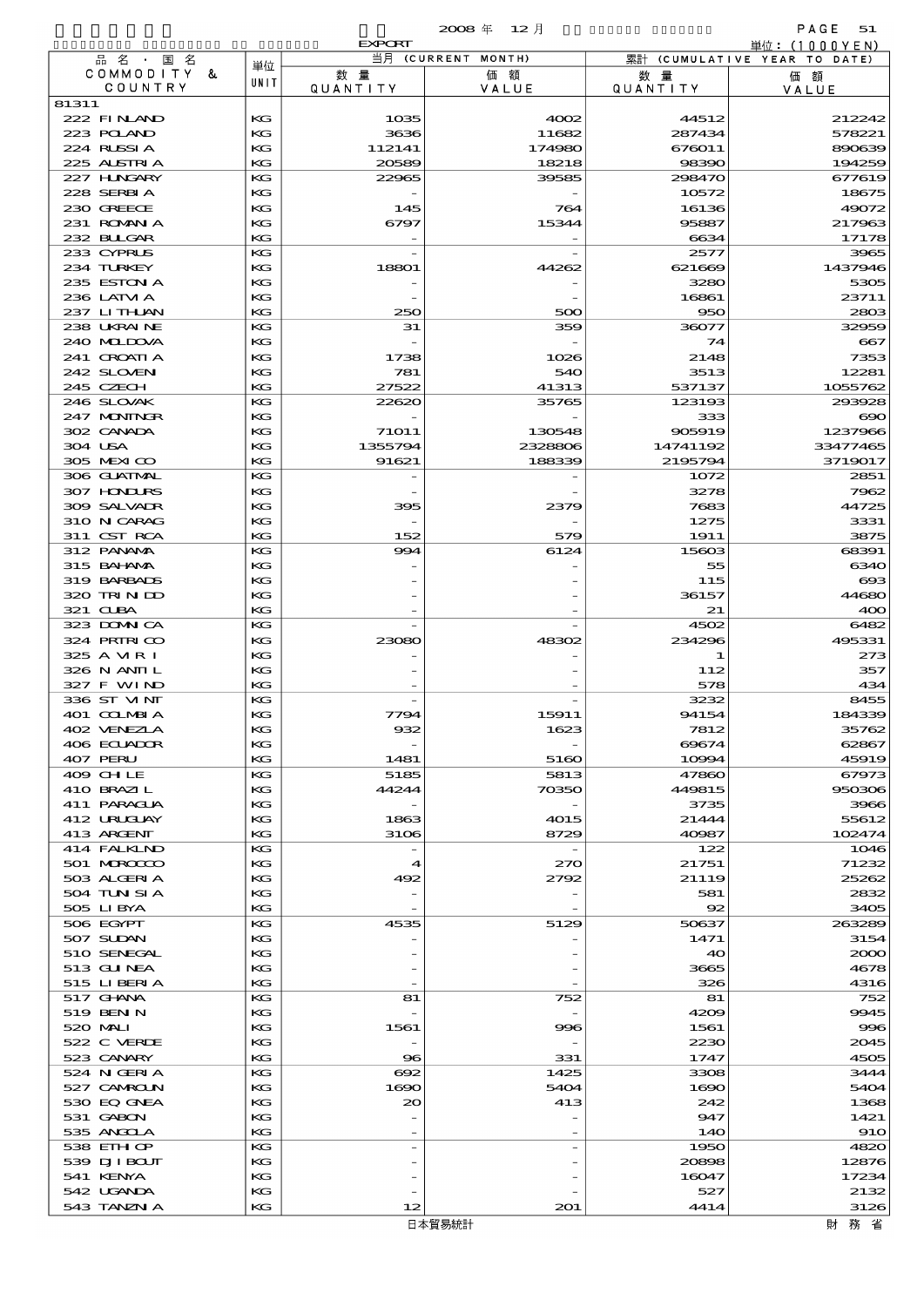|                                  |          | <b>EXPORT</b>         |                    |                       | 単位:(1000YEN)                 |
|----------------------------------|----------|-----------------------|--------------------|-----------------------|------------------------------|
| 品名·国名                            | 単位       |                       | 当月 (CURRENT MONTH) |                       | 累計 (CUMULATIVE YEAR TO DATE) |
| COMMODITY &<br>COUNTRY           | UNIT     | 数量<br><b>QUANTITY</b> | 価額<br>VALUE        | 数量<br><b>QUANTITY</b> | 価額<br>VALUE                  |
| 81311                            |          |                       |                    |                       |                              |
| 544 SEYCHL                       | KG       |                       |                    | 164                   | 1669                         |
| 545 MDZANBQ                      | KG       |                       |                    | 3204                  | 1028                         |
| 546 MADAGAS                      | KG       |                       |                    | 6178                  | 3754                         |
| 547 MALRIUS<br>548 REUN ON       | KG<br>KG |                       |                    | 34721<br>21           | 19932<br>252                 |
| 550 NAMERIA                      | КG       |                       |                    | 1795                  | 1367                         |
| 551 S AFRCA                      | KG       | 9650                  | 18220              | 190624                | 452524                       |
| 554 ZAMBIA                       | КG       |                       |                    | 5                     | 275                          |
| 559 ERITREA                      | KG       |                       |                    | 1585                  | 721                          |
| 601 ALSTRAL<br>602 PAP NGA       | KG<br>КG | 97583                 | 155315             | 988777<br>1003        | 2226685<br>581               |
| 605 OIH ALS                      | KG       |                       |                    | 370                   | 4874                         |
| 606 NEWELD                       | КG       | 50887                 | 70313              | 418313                | 382877                       |
| 610 SAMDA                        | KG       | 1894                  | 2468               | 54134                 | 88549                        |
| 611 VANLATU                      | KG       | 250                   | 1025               | 250                   | 1025                         |
| 612 FIJI<br>613 SCLOMON          | KG<br>KG |                       |                    | 124<br>56             | 1402<br>313                  |
| 614 TONGA                        | КG       |                       |                    | 395                   | 411                          |
| 615 KIRIBAT                      | KG       |                       |                    | 4880                  | 8152                         |
| 618 NEWALD                       | KG       |                       |                    | 477                   | 1378                         |
| 619 F POLYN                      | КG       |                       |                    | 1002                  | 1255                         |
| 620 GLAM                         | KG       | 1178                  | 1329               | 41902                 | 66732                        |
| 621 A SAMDA<br>624 TUVALU        | КG<br>KG |                       |                    | 37512<br><b>310</b>   | 28395<br>321                 |
| 625 MARSHAL                      | KG       |                       |                    | 8440                  | 4626                         |
| 626 MICRONE                      | KG       | 1275                  | 528                | 12806                 | 8080                         |
| 627 MARI ANA                     | KG       |                       |                    | 7806                  | 7579                         |
| 628 PALAU                        | KG       |                       |                    | 14084                 | 16239                        |
| 8131101                          |          |                       |                    |                       |                              |
| 103 R KOREA                      | KG       | 11234                 | 14613              | 187149                | 189947                       |
| 104 N KOREA                      | KG       |                       |                    | 1077                  | 598                          |
| $105$ CHNA                       | КG       | 10153                 | 32121              | 86492                 | 215775                       |
| 106 TAI VAN                      | KG       | 4180                  | <b>2910</b>        | 49523                 | 81630                        |
| 107 MONGOL<br>108 HG KONG        | KG<br>KG |                       | 1123               | 775<br>8651           | 1236                         |
| 110 VIEINAM                      | KG       | 576<br>915            | 1276               | 16561                 | 24376<br>42710               |
| 111 THAILND                      | КG       | з                     | 405                | 3041                  | 8295                         |
| 112 SNGAPOR                      | KG       | 506                   | 1646               | 5092                  | 46115                        |
| 113 MALYSIA                      | KG       | 486                   | 5878               | 3858                  | 50595                        |
| <b>117 PHLPIN</b><br>118 INNSI A | KG<br>KG |                       |                    | 4164<br>7089          | 8456<br>20363                |
| 120 CAMBOD                       | КG       |                       |                    | 1090                  | 1980                         |
| $123$ INIA                       | КG       | 188                   | 928                | 971                   | 19276                        |
| 124 PAKISTN                      | KG       |                       |                    | з                     | 229                          |
| 135 BAHRAIN                      | KG       |                       |                    | 280                   | 1237                         |
| 137 SU ARAB<br>140 QATAR         | KG<br>КG |                       |                    | 251<br>51             | 12150<br>225                 |
| 143 ISRAEL                       | KG       |                       |                    | 64                    | 547                          |
| 146 LEBANON                      | KG       |                       |                    | 84                    | 469                          |
| 147 U ARB E                      | KG       | 233                   | 935                | 1655                  | 26992                        |
| 153 KAZAKI S                     | KG       |                       |                    | 235                   | 1053                         |
| 157 GEORGIA<br>204 DENMARK       | КG<br>KG |                       |                    | $_{\rm \bf 33}$       | 743                          |
| 205 U KING                       | KG       | 420                   | 1087               | 80<br>1094            | 1064<br><b>11310</b>         |
| 207 NETHLIS                      | KG       | 370                   | 1807               | 567                   | 9520                         |
| 208 BELGI UM                     | КG       | 486                   | 1675               | 2826                  | <b>10610</b>                 |
| 210 FRANCE                       | КG       |                       |                    | 141                   | 718                          |
| 213 GERMANY                      | KG       | 329                   | 6264               | 4616                  | 75253                        |
| 215 SWIZLD<br>220 I TALY         | KG<br>KG |                       |                    | 208<br>2689           | 540<br>6647                  |
| 224 RUSSIA                       | KG       |                       |                    | 3874                  | 7771                         |
| 225 ALSTRIA                      | КG       |                       |                    | 16                    | 437                          |
| 234 TURKEY                       | KG       | 31                    | 869                | 1139                  | 24732                        |
| 246 SLOVAK                       | KG       |                       |                    | 576                   | 2234                         |
| 304 USA<br>413 ARCENT            | KG<br>KG | 5037                  | 128422             | 100253<br>8           | 2719718<br>388               |
| 507 SUDAN                        | КG       |                       |                    | 28                    | 263                          |
| 547 MALRIUS                      | KG       |                       |                    | 225                   | 585                          |
| 551 S AFRCA                      | KG       |                       |                    | 9                     | 491                          |
| 601 ALSTRAL                      | KG       |                       |                    | 1381                  | 6291                         |
| 620 GLAM<br>627 MARIANA          | KG<br>КG |                       |                    | 5598<br>58            | 22373<br>213                 |
| 628 PALAU                        | KG       |                       |                    | 123                   | 1174                         |
|                                  |          |                       |                    |                       |                              |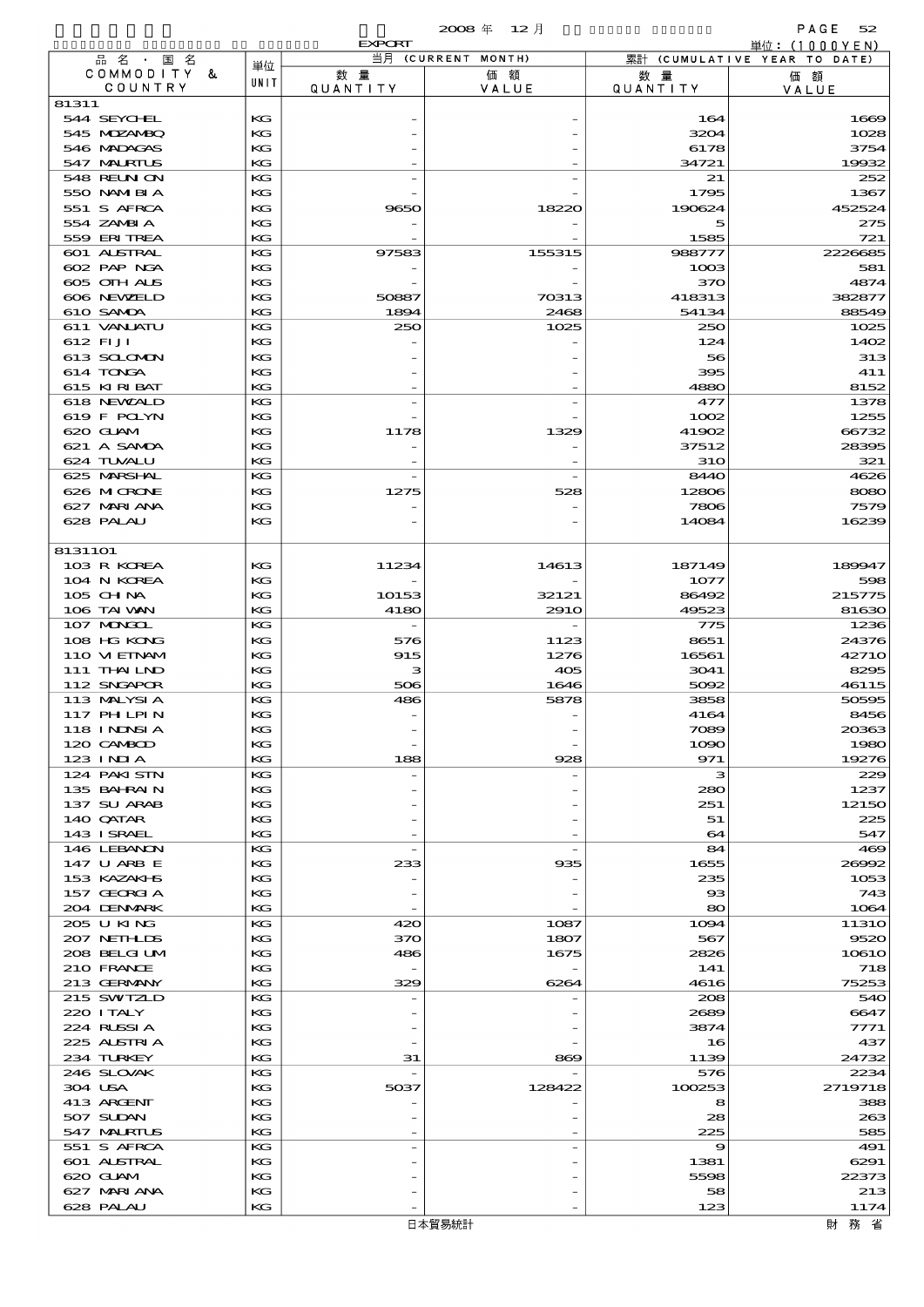|                                  |          | <b>EXPORT</b>            |                    |                       | 単位:(1000YEN)                 |
|----------------------------------|----------|--------------------------|--------------------|-----------------------|------------------------------|
| 品名・国名                            | 単位       |                          | 当月 (CURRENT MONTH) |                       | 累計 (CUMULATIVE YEAR TO DATE) |
| COMMODITY &<br>COUNTRY           | UNIT     | 数量<br>QUANTITY           | 価額<br>VALUE        | 数量<br><b>QUANTITY</b> | 価額<br>VALUE                  |
| 8131103                          |          |                          |                    |                       |                              |
| 103 R KOREA                      | KG       | 243151                   | 243995             | 6265137               | 7548439                      |
| 104 N KOREA                      | KG       |                          |                    | 1900                  | 300                          |
| 105 CH NA                        | KG       | 1047692                  | 867075             | 16704293              | 13827211                     |
| 106 TAI WAN<br>107 MAGAL         | KG<br>KG | 193715                   | 203488             | 4035299<br>1287       | 5543339<br>551               |
| 108 HG KONG                      | KG       | 288733                   | 244834             | 4025669               | 3526057                      |
| 110 VIEINAM                      | KG       | 114249                   | 111378             | 1902165               | 1629363                      |
| 111 THAILND                      | KG       | 329962                   | 407805             | 6400398               | 7754785                      |
| 112 SNGAPOR                      | KG       | 145848                   | 151115             | 2271740               | 2660797                      |
| 113 MALYSIA                      | KG       | 122075                   | 143437             | 2395093               | 2426170                      |
| <b>116 BRUNEI</b><br>117 PH LPIN | KG<br>KG | 446<br>893512            | 376<br>210757      | 3585<br>9807663       | 2205<br>3716470              |
| 118 I NDSI A                     | KG       | 65434                    | 57604              | 1693248               | 1271317                      |
| 120 CAMBOD                       | KG       |                          |                    | 206                   | 770                          |
| 121 LAOS                         | KG       | 231                      | 284                | 3659                  | 5063                         |
| 122 NYANAR                       | KG       | 15425                    | 16131              | 92170                 | 92734                        |
| $123$ $1$ NIA                    | KG       | 6384                     | 3528               | 239841                | 197088                       |
| 124 PAKI STN<br>125 SRILANK      | KG<br>KG | 1142<br>13750            | 1838<br>11715      | 29093<br>35108        | 34827<br>37225               |
| 126 MALIJ VE                     | KG       |                          |                    | 235                   | 664                          |
| 127 BANCLA                       | KG       | 15225                    | 12149              | 117433                | 89509                        |
| 128 E TIMOR                      | KG       |                          |                    | 251                   | 277                          |
| 129 MACAO                        | KG       | 647                      | 791                | 14449                 | 18725                        |
| 130 AFGNSTN                      | KG       |                          |                    | 128                   | 469                          |
| 133 I RAN<br>135 BAHRAIN         | KG<br>KG |                          |                    | 1121<br>35            | 2419<br>250                  |
| 137 SU ARAB                      | KG       | 206                      | 1425               | 51198                 | 40297                        |
| 138 KUWAIT                       | KG       | 178                      | 363                | 9926                  | 4790                         |
| 140 QATAR                        | KG       | $\overline{\phantom{a}}$ |                    | 459                   | 1521                         |
| 141 <b>OMN</b>                   | KG       | 535                      | 658                | 632                   | 1676                         |
| 143 ISRAEL                       | KG       | 21                       | 220                | 10054                 | 38745                        |
| 144 JORDAN<br>145 SYRIA          | KG<br>KG | $\infty$                 | 230                | 40<br>4627            | 51O<br>8385                  |
| 146 LEBANON                      | KG       | $\overline{\phantom{a}}$ |                    | 897                   | 1069                         |
| 147 U ARB E                      | KG       |                          |                    | 20471                 | 22199                        |
| 152 UZBEKIS                      | KG       |                          |                    | 49334                 | 17221                        |
| 153 KAZAKI B                     | KG       | 225                      | 708                | 375                   | 1325                         |
| 202 NORWAY                       | KG       |                          |                    | 17680                 | 10115                        |
| 203 SWIDEN<br>204 DENMARK        | KG<br>KG |                          | 747                | 1784                  | 7743                         |
| 205 U KING                       | KG       | 648<br>21778             | 46182              | 21937<br>421937       | 28902<br>777176              |
| 206 I RELAND                     | KG       | 5770                     | 4815               | 84775                 | 127786                       |
| 207 NETHLIS                      | КG       | 92724                    | 151954             | 533237                | 639935                       |
| 208 BELGI UM                     | KG       | 53176                    | 111754             | 557071                | 1253305                      |
| 2009 LUNABRG                     | КG       | 21                       | 218                | 980                   | 9806                         |
| 210 FRANCE                       | KG       | 52268                    | 128260             | 719040                | 1520244                      |
| 213 GERMANY<br>215 SWIZLD        | КG<br>КG | 39268<br>41O             | 138695<br>502      | 917246<br>26005       | 3086709<br><b>91310</b>      |
| 217 PORTUGL                      | КG       | $\overline{\phantom{a}}$ |                    | 322                   | 863                          |
| 218 SPAIN                        | КG       | 3655                     | 9241               | 266920                | 384804                       |
| 220 I TALY                       | KG       | 13793                    | 15862              | 157886                | 351421                       |
| 222 FINAND                       | КG       | 322                      | 408                | 764                   | 2607                         |
| 223 POLAND                       | KG       | 230                      | $\bf{666}$         | 139281                | 239252                       |
| 224 RUSSIA<br>225 ALSTRIA        | KG<br>КG | 24474                    | 7088               | 287889<br>16022       | 139445<br>20447              |
| 227 HUNGARY                      | KG       | 6293                     | 2987               | 41725                 | 60761                        |
| 228 SERBIA                       | КG       |                          |                    | 9876                  | 13648                        |
| 230 GREECE                       | KG       |                          |                    | 458                   | 1312                         |
| 231 ROMANIA                      | КG       |                          |                    | 29408                 | 43967                        |
| 232 BULGAR                       | КG       |                          |                    | 54                    | 300                          |
| 234 TURKEY<br>236 LATM A         | KG<br>КG | 39                       | 493                | 10581<br>4000         | 18466<br>5328                |
| 237 LITHAN                       | KG       |                          |                    | 681                   | 1936                         |
| 238 UKRAINE                      | КG       |                          |                    | 162                   | 583                          |
| 242 SLOVEN                       | КG       |                          |                    | 207                   | 1625                         |
| 245 CZECH                        | KG       | <b>17101</b>             | 8778               | 357491                | 325983                       |
| 246 SLOVAK                       | KG       | 14838                    | 17677              | 58001                 | 90438                        |
| 302 CANADA                       | KG       | 30138                    | 18266              | 448260                | 251857                       |
| 304 USA<br>305 MEXICO            | KG<br>КG | 571194<br>12823          | 782582<br>12694    | 6564221<br>606167     | 10225438<br>375258           |
| 306 GUATMAL                      | KG       |                          |                    | 1072                  | 2851                         |
| 309 SALVADR                      | КG       |                          |                    | 344                   | 832                          |
| 312 PANAMA                       | КG       |                          |                    | 1246                  | 4505                         |
| 315 BAHANAA                      | KG       |                          |                    | 8                     | 646                          |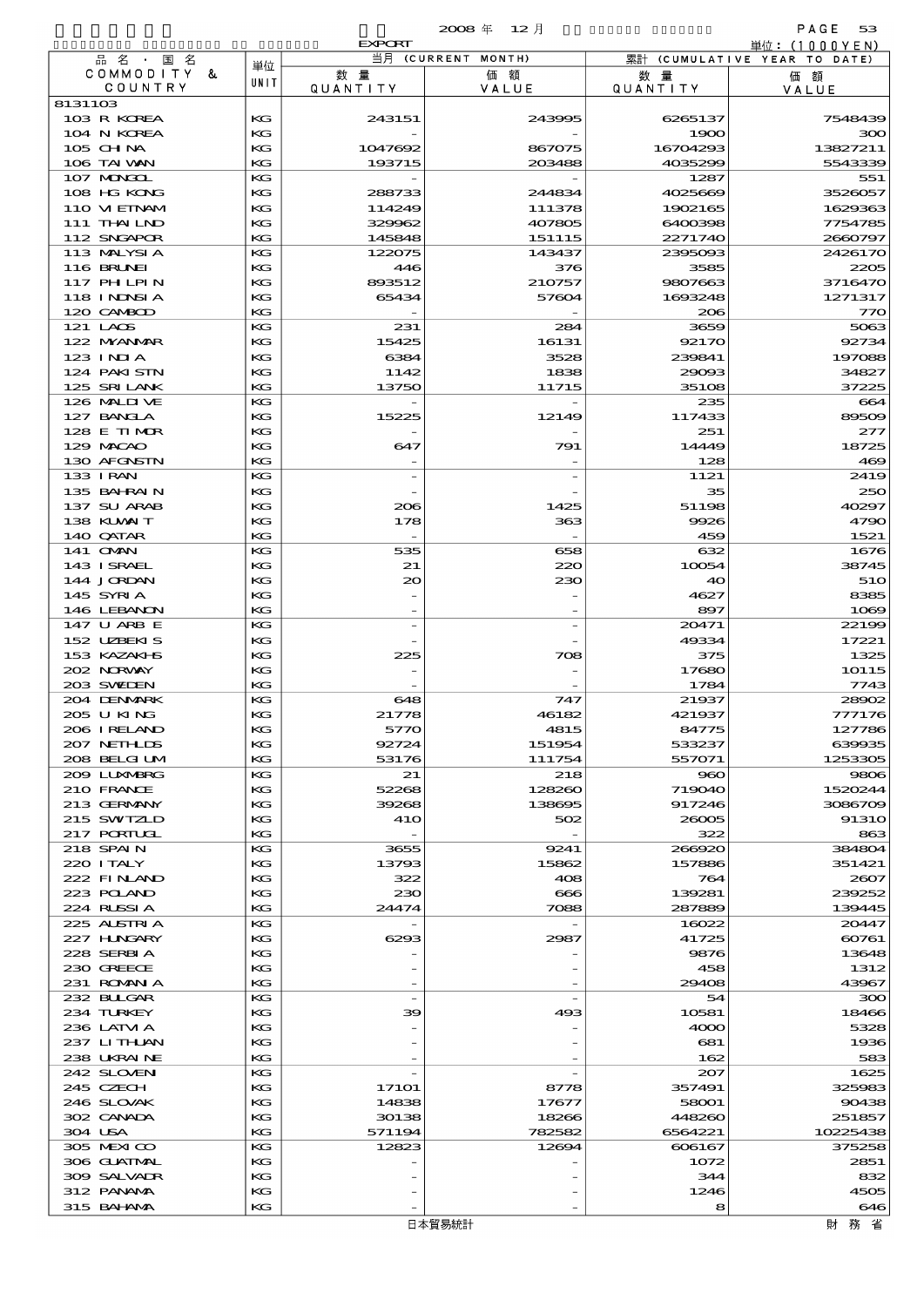|                                  |          |                       | $2008$ 年 12月       |                 | PAGE<br>54                   |
|----------------------------------|----------|-----------------------|--------------------|-----------------|------------------------------|
|                                  |          | <b>EXPORT</b>         | 当月 (CURRENT MONTH) |                 | 単位: $(1000YEN)$              |
| 品名·国名<br>COMMODITY &             | 単位       | 数量                    | 価額                 | 数 量             | 累計 (CUMULATIVE YEAR TO DATE) |
| COUNTRY                          | UNIT     | QUANTITY              | VALUE              | <b>QUANTITY</b> | 価額<br>VALUE                  |
| 8131103                          |          |                       |                    |                 |                              |
| 319 BARBADS                      | KG       |                       |                    | 115             | $\boldsymbol{\alpha}$        |
| 320 TRINDO                       | КG       |                       |                    | 35554           | 44052                        |
| 323 DOMNICA<br>324 PRIRICO       | КG<br>KG | 19087                 | 34830              | 2347<br>198131  | 1803<br>374807               |
| 336 ST MNT                       | КG       |                       |                    | 1280            | 4907                         |
| 401 COLMBIA                      | KG       |                       |                    | 3091            | 4533                         |
| 402 VENEZIA                      | КG       |                       |                    | 233             | 1902                         |
| 406 ECUADOR                      | KG       |                       |                    | 68943           | 59925                        |
| 407 PERU                         | KG       |                       |                    | 27              | 232                          |
| 409 CHLE                         | КG       | 2700                  | 805                | 42063           | 46038                        |
| 410 BRAZIL<br>411 PARAGUA        | KG<br>КG | 7220                  | 7823               | 123207<br>846   | 131443<br>1721               |
| 413 ARCENT                       | KG       |                       |                    | 243             | 1053                         |
| 501 MROCCO                       | KG       |                       |                    | 1754            | 2648                         |
| 503 ALGERIA                      | КG       |                       |                    | 204             | 535                          |
| 504 TUN SI A                     | KG       |                       |                    | 465             | 498                          |
| 506 EGYPT                        | KG       |                       |                    | 305             | 1828                         |
| 519 BEN N                        | KG       |                       |                    | 580             | 872                          |
| 527 CAMROLN<br>531 GABON         | KG<br>КG | 613                   | 1368               | 613<br>516      | 1368<br>506                  |
| 538 EIH OP                       | KG       |                       |                    | 1950            | 4820                         |
| 541 KENYA                        | КG       |                       |                    | 13192           | 12964                        |
| 543 TANZN A                      | KG       |                       |                    | 1698            | 648                          |
| 547 MALRIUS                      | KG       |                       |                    | 3399            | 7133                         |
| 548 REUN ON                      | КG       |                       |                    | 21              | 252                          |
| 551 S AFRCA                      | KG       | 409                   | 900                | 15564           | 31487                        |
| 554 ZAMBIA<br><b>601 ALSTRAL</b> | КG<br>KG | 39303                 | 68397              | 5<br>380200     | 275<br>578002                |
| 606 NEWELD                       | KG       | <b>42510</b>          | 60965              | 243766          | 245756                       |
| 610 SAMDA                        | КG       |                       |                    | 8500            | 6561                         |
| 612 FIJI                         | KG       |                       |                    | 104             | 413                          |
| 613 SCLOMON                      | KG       |                       |                    | 56              | 313                          |
| 614 TONGA                        | KG       |                       |                    | 395             | 411                          |
| 615 KIRIBAT                      | KG       |                       |                    | 2180            | 3631                         |
| 620 GUAM<br>621 A SAMDA          | КG<br>KG | 100                   | 206                | 2480<br>37512   | 4406<br>28395                |
| 625 MARSHAL                      | КG       |                       |                    | 72              | 262                          |
| 626 MCRONE                       | KG       | 1275                  | 528                | 6686            | 3131                         |
| 627 MARI ANA                     | KG       |                       |                    | 5512            | 5119                         |
| 628 PALAU                        | KG       |                       |                    | 2502            | 2621                         |
|                                  |          |                       |                    |                 |                              |
| 81315                            |          |                       |                    |                 |                              |
| 103 R KOREA<br>$105$ CHNA        | KG<br>KG | 36205<br>9958         | 113979<br>29865    | 530534<br>87183 | 1401951<br>210230            |
| 106 TAI VAN                      | KG       | 36205                 | 87277              | 380638          | 876431                       |
| 108 HG KONG                      | KG       | 134231                | 424243             | 1221998         | 4435212                      |
| 110 VIEINAM                      | КG       | 2792                  | 4506               | 6340            | 17844                        |
| 111 THAILND                      | КG       | 3852                  | 9886               | 60836           | 139844                       |
| 112 SNGAPOR                      | KG       | 6587                  | 17322              | 165086          | 447160                       |
| 113 MALYSIA                      | КG       | 82                    | 776                | 12135           | 32428<br>271007              |
| 117 PH LPIN<br>118 I NDSI A      | KG<br>КG | 7347<br>1460          | 16297<br>5073      | 131684<br>38998 | 129042                       |
| 120 CAMBOD                       | KG       |                       |                    | 4137            | 144O                         |
| $123$ INJA                       | KG       |                       |                    | 32              | 284                          |
| 124 PAKISTN                      | КG       | $\overline{a}$        |                    | 11317           | 4589                         |
| 125 SRILANK                      | KG       |                       |                    | $\infty$        | 267                          |
| 129 MACAO                        | КG       | 2223                  | 14791              | 27760           | 183837                       |
| 133 I RAN<br>135 BAHRAIN         | KG<br>KG |                       |                    | 42<br>104       | 339<br>270                   |
| 137 SU ARAB                      | КG       | $\overline{a}$        |                    | 40              | 466                          |
| 138 KUWAIT                       | КG       | 570                   | 2549               | 1478            | 10155                        |
| 141 OMN                          | КG       | 70                    | 205                | 70              | 205                          |
| 143 ISRAEL                       | KG       | 27                    | 651                | 2262            | 13662                        |
| 144 JORDAN                       | KG       | $\qquad \qquad -$     |                    | 35              | 235                          |
| 146 LEBANON                      | КG       | 45                    | 210                | 10 <sup>3</sup> | 546                          |
| 147 U ARB E<br>153 KAZAKI B      | KG<br>КG | 277                   | 2654               | 5463<br>15      | 58216<br>540                 |
| 202 NORWAY                       | KG       | 23                    | <b>401</b>         | 3103            | 27721                        |
| 203 SWIDEN                       | KG       | 434                   | 4709               | 11898           | 75218                        |
| 204 DENMARK                      | КG       | 1969                  | 15133              | 16322           | 139991                       |
| 205 U KING                       | KG       | 5472                  | 61366              | 89004           | 565526                       |
| 206 I RELAND                     | КG       | $\boldsymbol{\infty}$ | 273                | 1119            | 6485                         |
| 207 NETHLIS<br>208 BELGI UM      | KG<br>KG | 678<br>3290           | 5198               | 12130<br>12888  | 87671<br>46125               |
|                                  |          |                       | 6981               |                 |                              |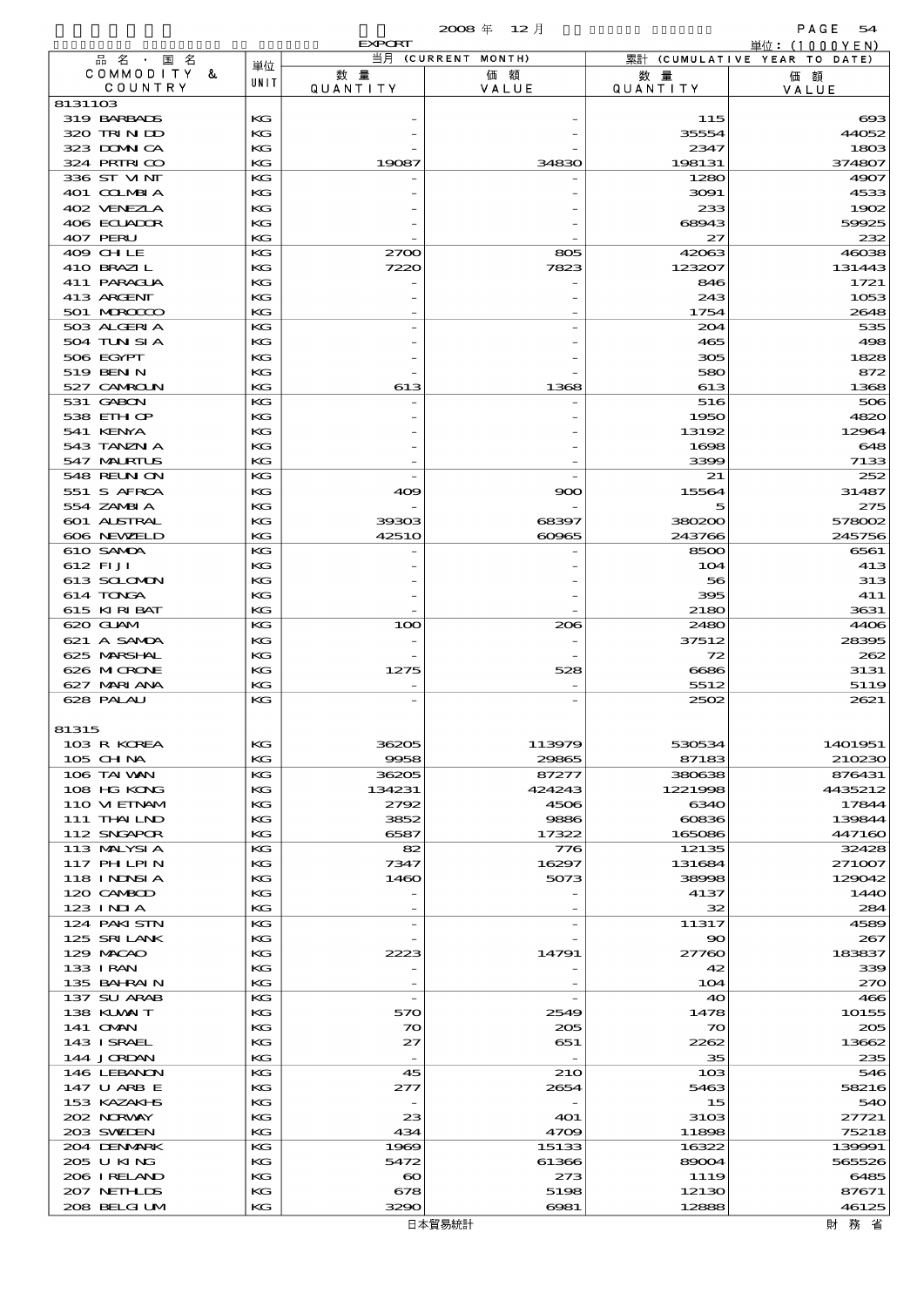|                                  |          | <b>EXPORT</b>         |                    |                  | 単位:(1000YEN)                 |
|----------------------------------|----------|-----------------------|--------------------|------------------|------------------------------|
| 品名・国名                            | 単位       |                       | 当月 (CURRENT MONTH) |                  | 累計 (CUMULATIVE YEAR TO DATE) |
| COMMODITY &<br>COUNTRY           | UNIT     | 数量                    | 価額                 | 数 量              | 価額                           |
| 81315                            |          | <b>QUANTITY</b>       | VALUE              | <b>QUANTITY</b>  | VALUE                        |
| 210 FRANCE                       | КG       | 3999                  | 7147               | 35580            | 239115                       |
| 213 GERMANY                      | KG       | 9531                  | 59340              | 176568           | 1005986                      |
| 215 SWIZLD                       | КG       | 2366                  | 19292              | 27985            | 217256                       |
| 217 PORTUGL                      | KG       |                       |                    | 451              | 4635                         |
| 218 SPAIN                        | КG       | 1452                  | 8933               | 23248            | 146397                       |
| 220 I TALY                       | КG       | 3403                  | 15012              | 76396            | 213707                       |
| 221 MALTA                        | KG       |                       |                    | 2225             | 7150                         |
| 222 FINAND<br>223 POLAND         | КG<br>KG | 83                    | 1681               | 13858            | 75963                        |
| 224 RUSSIA                       | KG       | 473<br>1413           | 1365<br>12172      | 2875<br>26398    | 15982<br>152572              |
| 225 ALSTRIA                      | КG       | 158                   | 1438               | 2507             | 18634                        |
| 227 H.NGARY                      | KG       | $\boldsymbol{\infty}$ | 931                | 828              | 6666                         |
| 230 GREECE                       | КG       | 192                   | 2272               | 7137             | 57606                        |
| 231 ROMANIA                      | KG       | 160                   | 1364               | 168              | 1714                         |
| 232 BULGAR                       | KG       |                       |                    | $\infty$         | 500                          |
| 234 TURKEY                       | KG       |                       |                    | 1659             | 6665                         |
| 235 ESTON A                      | KG       |                       |                    | 136              | 742                          |
| 236 LATM A                       | KG       |                       |                    | 716              | 2157                         |
| 237 LITHAN<br>238 UKRAINE        | KG<br>KG |                       |                    | 125<br>19534     | 1266<br>122359               |
| 241 CROATIA                      | КG       |                       |                    | 1325             | 3555                         |
| 245 CZECH                        | KG       | 987                   | 2883               | 14512            | 45812                        |
| 246 SLOVAK                       | KG       |                       |                    | 5285             | 17251                        |
| 302 CANADA                       | KG       | 4475                  | 11537              | 107823           | 103885                       |
| 304 USA                          | KG       | 33304                 | 193399             | 518826           | 3089509                      |
| 305 MEXICO                       | KG       |                       |                    | 2300             | 6834                         |
| 311 CST RCA                      | KG       |                       |                    | 53               | 311                          |
| 401 COLMBIA                      | КG       | 45                    | 405                | 170              | 1005                         |
| 409 CHLE                         | KG       | 57                    | 648                | 374              | 1520                         |
| 410 BRAZIL<br>503 ALGERIA        | KG<br>KG | 490                   | 860                | 2690<br>490      | 10208<br>860                 |
| 505 LIBYA                        | KG       |                       |                    | 346              | 502                          |
| 506 EGYPT                        | КG       |                       |                    | 280              | 1780                         |
| 541 KENYA                        | KG       |                       |                    | 150              | 504                          |
| 551 S AFRCA                      | КG       | 231                   | 2973               | 11103            | 75266                        |
| <b>601 ALSTRAL</b>               | KG       | 838                   | 7445               | 38346            | 177345                       |
| 602 PAP NGA                      | KG       |                       |                    | 80               | 565                          |
| 606 NEWELD                       | КG       | 236                   | 1371               | 6769             | 28489                        |
| 620 GUAM                         | KG       | 70                    | 300                | 742              | 1823                         |
| 626 MICRONE                      | KG       |                       |                    | 255              | 265                          |
| 81316                            |          |                       |                    |                  |                              |
| 103 R KOREA                      | КG       | 42566                 | 306069             | 824174           | 4690733                      |
| $105$ CHNA                       | KG       | 117525                | 4740966            | 1859255          | 56277270                     |
| 106 TAI VAN                      | KG       | 78741                 | 241080             | 699184           | 1945034                      |
| 108 HG KONG                      | KG       | 966790                | 1832524            | 26756994         | 35813873                     |
| 110 VIEINAM                      | КG       | 20262                 | 8470               | 556753           | 395182                       |
| 111 THAILND                      | КG       |                       |                    | 231408           | 273422                       |
| 112 SNGAPOR                      | KG       | 16408                 | 110656             | 243641           | 1398273                      |
| 113 MALYSIA<br><b>117 PHLPIN</b> | KG<br>KG | 38837<br>16263        | 33093<br>59092     | 283613<br>183458 | 411603<br>405181             |
| 118 I NJNSI A                    | КG       | 4117                  | 2325               | 218164           | 278071                       |
| 120 CAMBOD                       | КG       | 1799                  | 3875               | 54702            | 87900                        |
| 122 NYANAR                       | KG       |                       |                    | 34170            | 26367                        |
| $123$ INIA                       | КG       |                       |                    | 63763            | 101582                       |
| 124 PAKISTN                      | KG       |                       |                    | 16176            | 12244                        |
| 129 MACAO                        | КG       | 405102                | 302288             | 5988757          | 5067606                      |
| 130 AFGNSTN                      | КG       | 15326                 | 6607               | 107055           | 77855                        |
| 131 NEPAL                        | KG       |                       |                    | 360              | 1553                         |
| 133 I RAN<br>137 SU ARAB         | KG<br>KG |                       |                    | 7830<br>97450    | 10273<br>166327              |
| 138 KLVXIT                       | KG       | 24                    | 1231               | 13791            | 36226                        |
| 140 QATAR                        | КG       |                       |                    | 177              | 885                          |
| 143 ISRAEL                       | KG       |                       |                    | 10370            | 16298                        |
| 147 U ARB E                      | KG       | 30238                 | 71480              | 163379           | 653774                       |
| 155 TADZH K                      | KG       |                       |                    | 70               | 1225                         |
| 157 GEORGIA                      | KG       |                       |                    | $\infty$         | 2306                         |
| 203 SWIDEN                       | КG       |                       |                    | 90               | 3683                         |
| 204 DENMARK                      | KG       | 3959                  | 2078               | 4375             | 3846                         |
| 205 U KING<br>207 NETHLIDS       | KG<br>KG | 15926<br>14562        | 129315<br>261632   | 450222<br>894963 | 5414550<br>8514795           |
| 208 BELGI UM                     | КG       |                       |                    | 15260            | 6501                         |
| 210 FRANCE                       | КG       | 375                   | 13797              | 80676            | 2530218                      |
| 213 GERMANY                      | KG       | 11264                 | 1655183            | 378165           | 81602918                     |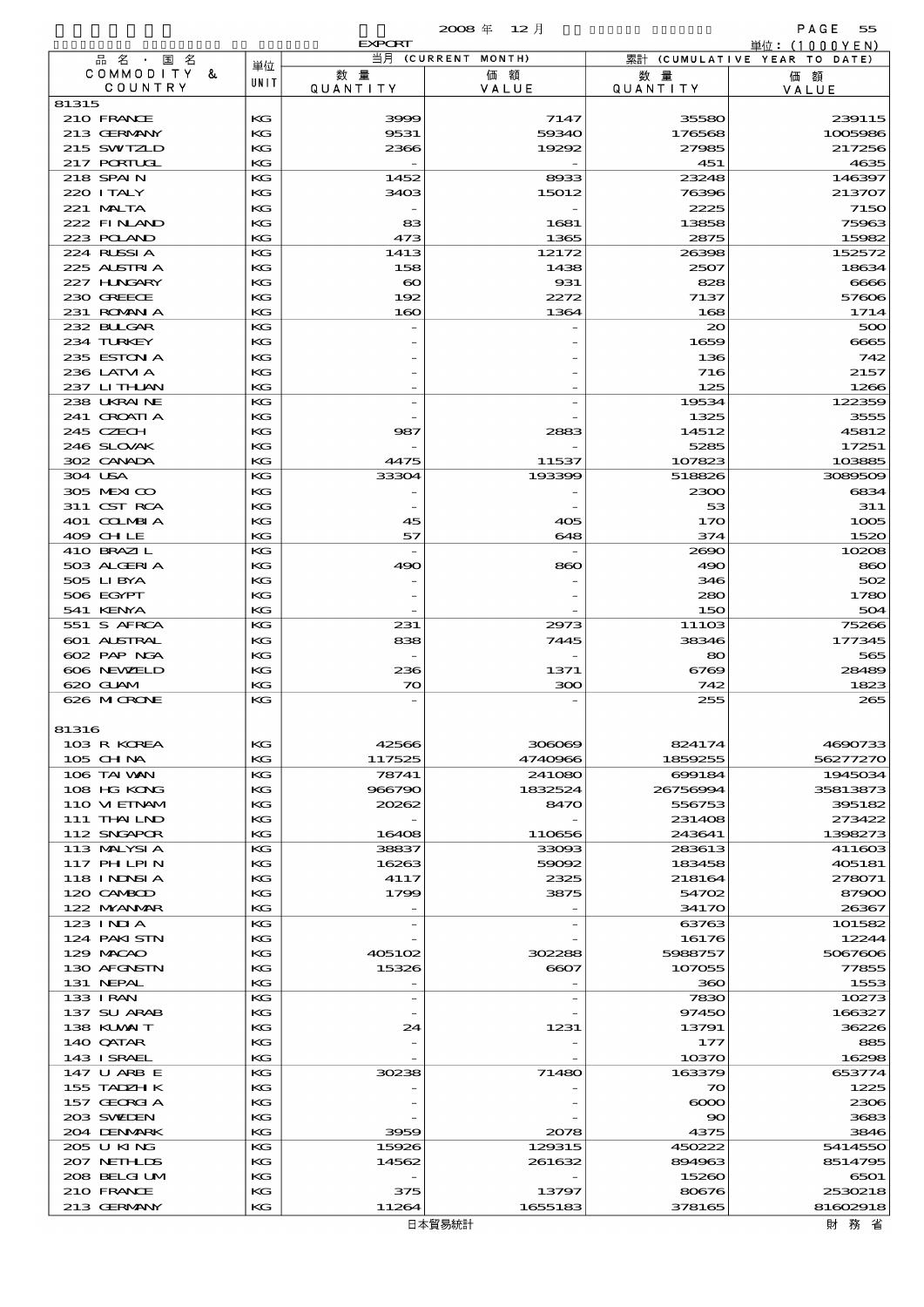|                            |          | <b>EXPORT</b>         |                    |                       | 単位: (1000YEN)                 |
|----------------------------|----------|-----------------------|--------------------|-----------------------|-------------------------------|
| 品名・国名                      | 単位       |                       | 当月 (CURRENT MONTH) |                       | 累計 (CUMULATIVE YEAR TO DATE)  |
| COMMODITY &<br>COUNTRY     | UNIT     | 数量<br><b>QUANTITY</b> | 価額<br>VALUE        | 数量<br><b>QUANTITY</b> | 価額<br>VALUE                   |
| 81316                      |          |                       |                    |                       |                               |
| 215 SWIZLD                 | KG       | 8                     | 269                | 427                   | 6491                          |
| 217 PORTUGL                | KG       | 2019                  | 24282              | 2798                  | 36706                         |
| 218 SPAIN                  | KG       |                       |                    | 2799                  | 343901                        |
| 220 I TALY<br>222 FINAND   | KG<br>KG | 24                    | 3412               | 10324<br>9442         | 213737<br>13835               |
| 223 POLAND                 | KG       |                       |                    | 124                   | 1377                          |
| 224 RUSSIA                 | KG       | 43                    | 350                | 53451                 | 125528                        |
| 225 ALSTRIA                | KG       | 145                   | 13019              | 7037                  | 1174500                       |
| 227 H.NGARY                | KG       | 23                    | 240                | 23                    | 240                           |
| 230 GREECE                 | KG       |                       |                    | 470                   | 5889                          |
| 234 TURKEY<br>235 ESTON A  | KG<br>KG |                       |                    | 34650<br>3440         | 57013<br>5508                 |
| 236 LATVI A                | KG       | 3775                  | 3208               | 30783                 | 46191                         |
| 237 LITHAN                 | KG       |                       |                    | 9                     | 1641                          |
| 238 UKRAINE                | KG       |                       |                    | 25105                 | 29137                         |
| 242 SLOVEN                 | KG       |                       |                    | 80                    | 1023                          |
| 244 MACEDON                | KG       |                       |                    | 10415                 | 50150                         |
| 245 CZECH<br>246 SLOVAK    | KG<br>KG | 11143                 | 41136              | 1000<br>29019         | 3498<br>150625                |
| 302 CANADA                 | KG       | 11531                 | 15102              | 66212                 | 144849                        |
| 304 USA                    | KG       | 85369                 | 2726600            | 1411177               | 67243765                      |
| 305 MEXICO                 | KG       |                       |                    | 1792                  | 4978                          |
| 309 SALVADR                | KG       |                       |                    | 3925                  | 14881                         |
| 311 CST RCA                | KG       | 15640                 | 2855               | 67666                 | 12796                         |
| 402 VENEZIA<br>407 PERU    | KG<br>KG | 2202                  | 3956               | 7923<br>19306         | 8107<br><b>38510</b>          |
| 408 BOLIVIA                | KG       |                       |                    | 14896                 | 8195                          |
| 409 CHLE                   | KG       |                       |                    | 123                   | 750                           |
| 410 BRAZIL                 | KG       | 8                     | 223                | 12841                 | 35241                         |
| 411 PARAGUA                | KG       |                       |                    | 390                   | 736                           |
| 413 ARCENT                 | KG       |                       |                    | 2712                  | 2032                          |
| 503 ALGERIA<br>506 EGYPT   | KG<br>KG |                       |                    | 14O<br>4297           | $\boldsymbol{\infty}$<br>6814 |
| 523 CANARY                 | KG       |                       |                    | 152                   | 5736                          |
| 524 N GERIA                | KG       | 1367                  | 1727               | 36934                 | 40117                         |
| 533 D CONCO                | KG       |                       |                    | 300                   | 250                           |
| 535 ANGCLA                 | KG       |                       |                    | 40                    | 556                           |
| 538 EIH OP                 | KG       |                       |                    | <b>2410</b>           | 2920                          |
| 543 TANZN A<br>546 MADAGAS | KG<br>KG |                       |                    | 75<br>423             | 270<br>3384                   |
| 551 S AFRCA                | KG       | 130                   | $\infty$           | 18885                 | 95814                         |
| 556 SVXZIND                | KG       | 28                    | 779                | 28                    | 779                           |
| 601 ALSTRAL                | KG       | 52519                 | 294852             | 669514                | 7861398                       |
| 606 NEWELD                 | KG       | 14659                 | 17500              | 57837                 | 65430                         |
| 611 VANJATU                | KG       |                       |                    | 120                   | 1093                          |
| 620 GLAM<br>627 MARIANA    | КG<br>KG | 4653                  | 1692               | 6340<br>8451          | 8991<br>7804                  |
|                            |          |                       |                    |                       |                               |
| 81317                      |          |                       |                    |                       |                               |
| 103 R KOREA                |          |                       | 890159             |                       | 22842944                      |
| 104 N KOREA                |          |                       |                    |                       | 226                           |
| $105$ CHNA                 |          |                       | 419342             |                       | 5020114                       |
| 106 TAI VAN<br>107 MONGOL  |          |                       | 255682             |                       | 2481580<br>299                |
| 108 HG KONG                |          |                       | 789144             |                       | 8096282                       |
| 110 VIEINAM                |          |                       | 44265              |                       | 521098                        |
| 111 THAILND                |          |                       | 339676             |                       | 4975635                       |
| 112 SNGAPOR                |          |                       | 141118             |                       | 2273267                       |
| 113 MALYSIA                |          |                       | 82307              |                       | 1281966                       |
| 116 BRUNEI<br>117 PH LPIN  |          |                       |                    |                       | 790<br>197808                 |
| 118 I NJNSI A              |          |                       | 18220<br>10035     |                       | 109970                        |
| 120 CAMBOD                 |          |                       |                    |                       | 660                           |
| 122 NYANAR                 |          |                       | 316                |                       | 12112                         |
| 123 INIA                   |          |                       | 9347               |                       | 164365                        |
| 125 SRILANK                |          |                       |                    |                       | 8796                          |
| 126 MALIJ VE<br>127 BANCLA |          |                       |                    |                       | 2573<br>625                   |
| 129 MACAO                  |          |                       | 4388               |                       | 115815                        |
| 130 AFGNSTN                |          |                       |                    |                       | 334                           |
| 133 I RAN                  |          |                       |                    |                       | 16223                         |
| 135 BAHRAIN                |          |                       | 408                |                       | 1077                          |
| 137 SU ARAB                |          |                       |                    |                       | <b>9910</b>                   |
| 138 KUWAIT                 |          |                       |                    |                       | 4836                          |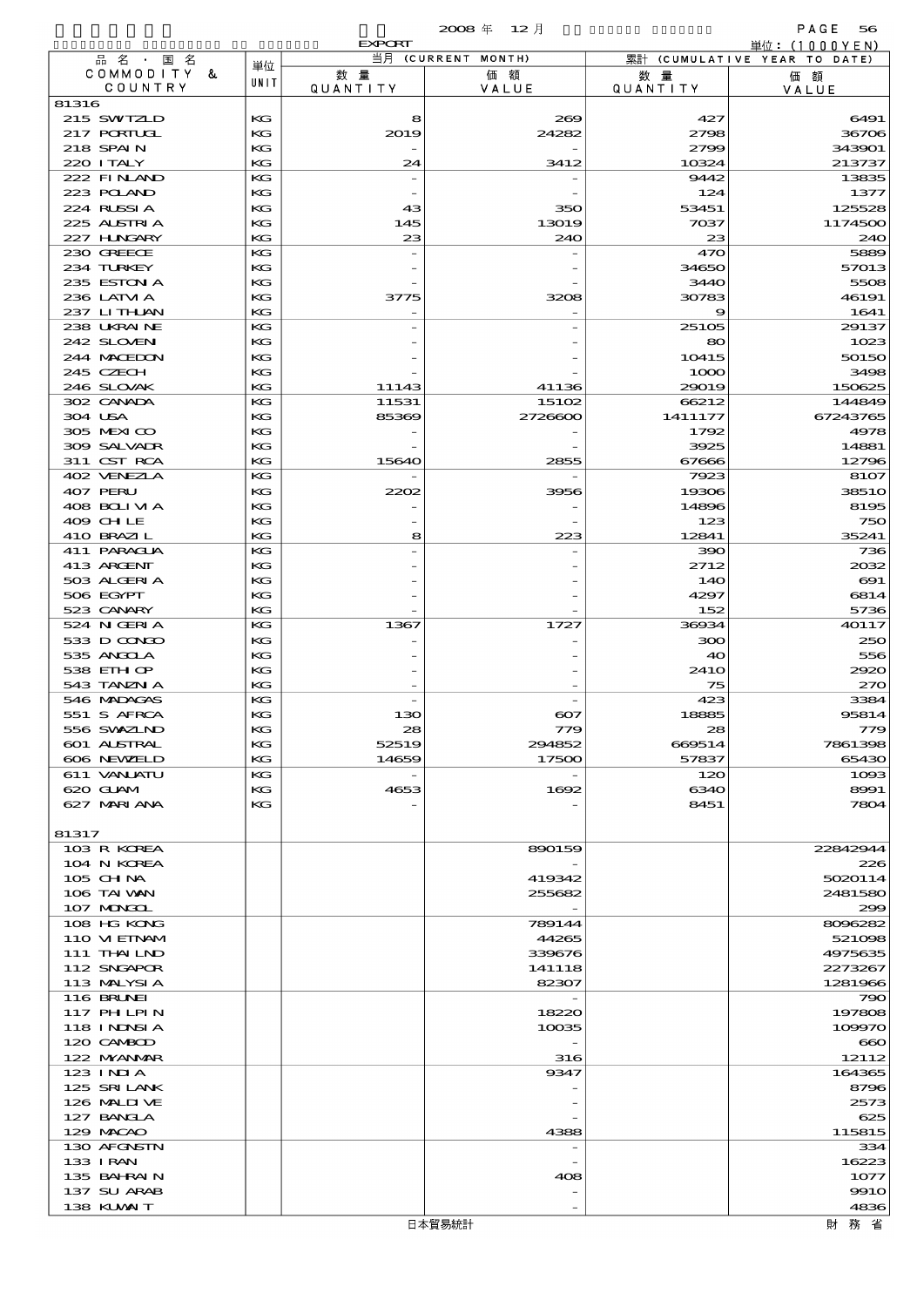概況品別国別表 輸 出 2008 12 確定 (Fixed Annual) 57

|                             |      | <b>EXPORT</b>   |                    |                       | 単位: (1000YEN)                |
|-----------------------------|------|-----------------|--------------------|-----------------------|------------------------------|
| 品名・国名<br>COMMODITY &        | 単位   | 数量              | 当月 (CURRENT MONTH) |                       | 累計 (CUMULATIVE YEAR TO DATE) |
| COUNTRY                     | UNIT | <b>QUANTITY</b> | 価額<br>VALUE        | 数量<br><b>QUANTITY</b> | 価額<br>VALUE                  |
| 81317                       |      |                 |                    |                       |                              |
| 140 QATAR                   |      |                 | 386                |                       | 626                          |
| 141 CMAN<br>143 ISRAEL      |      |                 |                    |                       | 1064<br>19244                |
| 145 SYRIA                   |      |                 |                    |                       | 404                          |
| 146 LEBANON                 |      |                 |                    |                       | 222                          |
| 147 U ARB E                 |      |                 | 15898              |                       | 187685                       |
| 150 AZERBAI<br>152 UZBEKIS  |      |                 | 621                |                       | 2321<br>621                  |
| 153 KAZAKI B                |      |                 | 7449               |                       | 29153                        |
| 201 I CELAND                |      |                 |                    |                       | 271                          |
| 202 NORWAY                  |      |                 | 4305               |                       | 73130                        |
| 203 SWIDEN                  |      |                 | 11140              |                       | 116476                       |
| 204 DENMARK<br>205 U KING   |      |                 | 14333<br>91616     |                       | 150333<br>1413000            |
| 206 IRELAND                 |      |                 |                    |                       | 41O                          |
| 207 NETHLIDS                |      |                 | 68871              |                       | 581387                       |
| 208 BELGI UM                |      |                 | 9033               |                       | 150267                       |
| 210 FRANCE<br>213 GERMANY   |      |                 | 81480<br>47085     |                       | 1089146<br>915625            |
| 215 SWIZLD                  |      |                 | 26061              |                       | 366237                       |
| 217 PORTUGL                 |      |                 | 6289               |                       | 71060                        |
| 218 SPAIN                   |      |                 | 49129              |                       | 529407                       |
| 220 I TALY                  |      |                 | 20523              |                       | 685578                       |
| 221 MALTA<br>222 FINAND     |      |                 | 53366              |                       | <b>11O16</b><br>340888       |
| 223 POLAND                  |      |                 | 21868              |                       | 74079                        |
| 224 RUSSIA                  |      |                 | 54745              |                       | 775500                       |
| 225 ALSTRIA                 |      |                 | 11404              |                       | 81607                        |
| 227 H.NGARY<br>228 SERBIA   |      |                 | 18659<br>751       |                       | 95278<br>54974               |
| 230 GREECE                  |      |                 | 3499               |                       | 113449                       |
| 231 ROMANIA                 |      |                 |                    |                       | 16190                        |
| 232 BULGAR                  |      |                 |                    |                       | 21610                        |
| 233 CYPRUS                  |      |                 |                    |                       | 9712                         |
| 234 TURKEY<br>235 ESTON A   |      |                 | 2909               |                       | 17692<br>52315               |
| 236 LATM A                  |      |                 | 12530              |                       | 62046                        |
| 237 LITHAN                  |      |                 | 5106               |                       | 88877                        |
| 238 UKRAINE                 |      |                 | 14654              |                       | 71374                        |
| 239 BELARUS<br>241 CROATI A |      |                 |                    |                       | 5374<br>15842                |
| 242 SLOVEN                  |      |                 |                    |                       | 15793                        |
| 243 BOS HER                 |      |                 | <b>1150</b>        |                       | 2363                         |
| 245 CZECH                   |      |                 | 7089               |                       | 62171                        |
| 246 SLOVAK<br>302 CANADA    |      |                 | 31629              |                       | 7422<br>347706               |
| 304 USA                     |      |                 | 845559             |                       | 10025377                     |
| 305 MEXICO                  |      |                 | 3003               |                       | 23506                        |
| 306 GUATMAL                 |      |                 | 1508               |                       | 2166                         |
| 312 PANAMA<br>314 BERMIDA   |      |                 | 2133               |                       | 7001<br>762                  |
| 316 JAMAICA                 |      |                 |                    |                       | 750                          |
| 319 BARBADS                 |      |                 |                    |                       | 221                          |
| 320 TRINDO                  |      |                 | 1075               |                       | 6875                         |
| 321 CLBA<br>322 HN TI       |      |                 |                    |                       | 3252                         |
| 323 DOMNICA                 |      |                 | 3926               |                       | 11799<br>14701               |
| 324 PRIRICO                 |      |                 |                    |                       | 267                          |
| 327 F WIND                  |      |                 |                    |                       | 876                          |
| 401 COLMBIA                 |      |                 |                    |                       | 3946                         |
| 402 VENEZIA<br>406 ECUADOR  |      |                 | 580                |                       | 4982<br>3177                 |
| 407 PERU                    |      |                 |                    |                       | 4386                         |
| 408 BOLIVIA                 |      |                 | 821                |                       | 1719                         |
| 409 CHLE                    |      |                 | 1247               |                       | 5067                         |
| 410 BRAZIL<br>411 PARAGUA   |      |                 | 6686<br>14437      |                       | 53718<br>70562               |
| 412 URUGUAY                 |      |                 |                    |                       | 3364                         |
| 413 ARGENT                  |      |                 | 5304               |                       | 22609                        |
| 501 MROCCO                  |      |                 |                    |                       | 12251                        |
| 503 ALGERIA                 |      |                 |                    |                       | 504                          |
| 506 EGYPT<br>507 SUDAN      |      |                 | 2206               |                       | 13169<br>25522               |
| 517 GHNA                    |      |                 | 16498              |                       | 72061                        |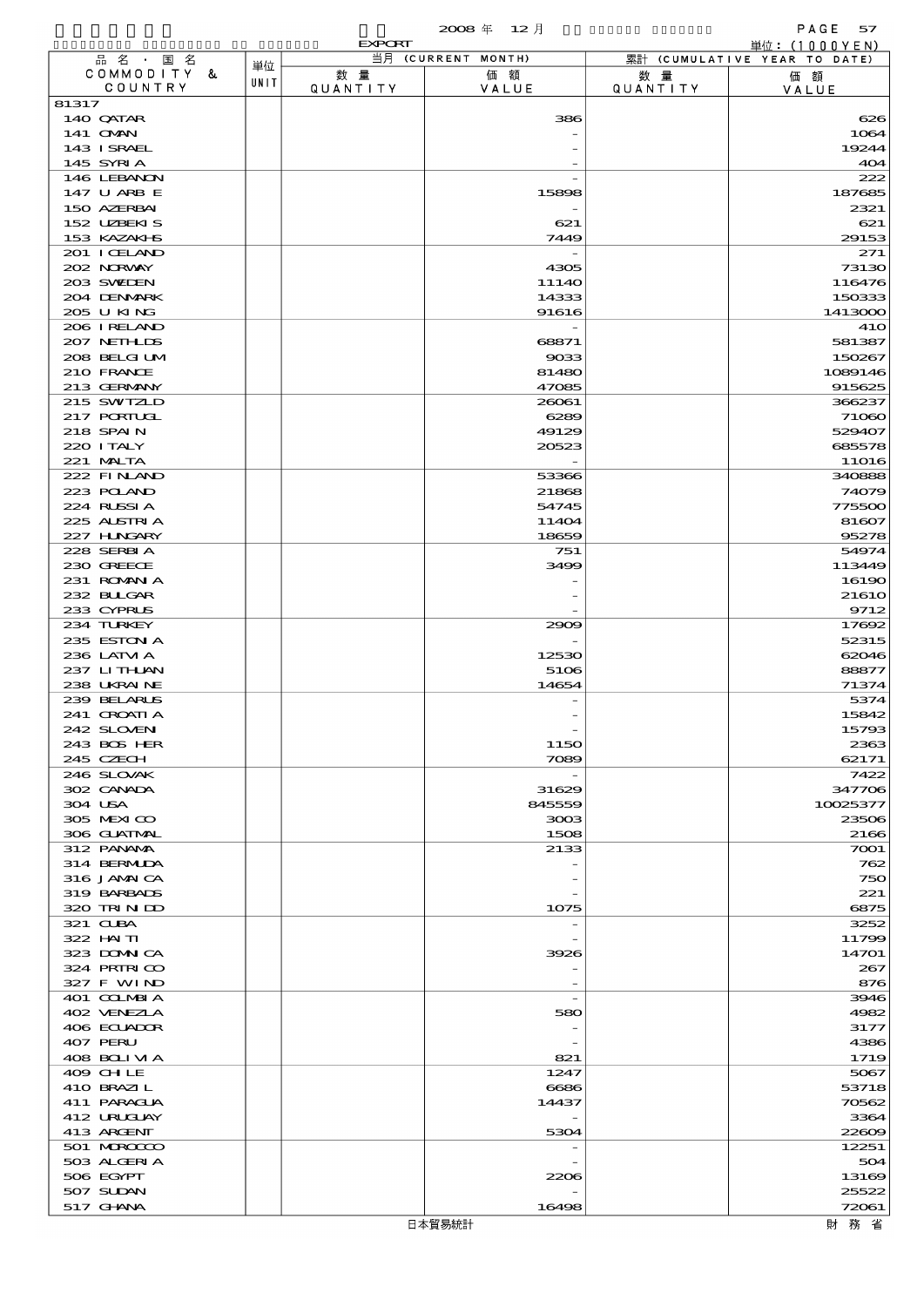|                             |      |               | 2008年 12月          |                 | PAGE<br>58                         |
|-----------------------------|------|---------------|--------------------|-----------------|------------------------------------|
|                             |      | <b>EXPORT</b> | 当月 (CURRENT MONTH) |                 | 単位:(1000YEN)                       |
| 品名·国名<br>COMMODITY &        | 単位   | 数量            | 価額                 | 数量              | 累計 (CUMULATIVE YEAR TO DATE)<br>価額 |
| COUNTRY                     | UNIT | QUANTITY      | VALUE              | <b>QUANTITY</b> | VALUE                              |
| 81317                       |      |               |                    |                 |                                    |
| 518 TODO                    |      |               |                    |                 | 70513                              |
| 523 CANARY                  |      |               | 4575               |                 | 26242                              |
| 533 D CONDO<br>539 DJI BOUT |      |               |                    |                 | 17074<br>661                       |
| 544 SEYCHEL                 |      |               |                    |                 | 4536                               |
| 545 MDZANBQ                 |      |               |                    |                 | 3572                               |
| 546 MADAGAS                 |      |               |                    |                 | 1179                               |
| 547 MALRIUS                 |      |               |                    |                 | 17021                              |
| <b>548 REUN ON</b>          |      |               |                    |                 | 2214                               |
| 549 ZNBABVE                 |      |               |                    |                 | 200                                |
| 551 S AFRCA                 |      |               | 22495              |                 | 295330                             |
| 559 ERITREA<br>601 ALSTRAL  |      |               | 124083             |                 | 2244<br>1248547                    |
| 602 PAP NGA                 |      |               |                    |                 | 9452                               |
| 606 NEWELD                  |      |               | 18186              |                 | 168261                             |
| 610 SAMDA                   |      |               | 243                |                 | 243                                |
| 611 VANLATU                 |      |               |                    |                 | 9175                               |
| 612 FIJI                    |      |               |                    |                 | 6739                               |
| 613 SCLOMON                 |      |               |                    |                 | 9853                               |
| 618 NEWALD<br>619 F POLYN   |      |               | 4224               |                 | 51537<br>48059                     |
| 620 GLAM                    |      |               |                    |                 | 11907                              |
| 625 MARSHAL                 |      |               |                    |                 | 1872                               |
| 626 MICRONE                 |      |               | 760                |                 | 7426                               |
| 627 MARI ANA                |      |               |                    |                 | 1446                               |
| 628 PALAU                   |      |               |                    |                 | 7019                               |
|                             |      |               |                    |                 |                                    |
| 8131701                     |      |               | 51592              |                 | 2061468                            |
| 103 R KOREA<br>105 CHNA     |      |               | 239048             |                 | 2857141                            |
| 106 TAI WAN                 |      |               | 135887             |                 | 889348                             |
| 108 HG KONG                 |      |               | 190707             |                 | 2639060                            |
| 110 VIEINAM                 |      |               | 34631              |                 | 435517                             |
| 111 THAILND                 |      |               | 88215              |                 | 1445499                            |
| 112 SNGAPOR                 |      |               | 64672              |                 | 784039                             |
| 113 MALYSIA                 |      |               | 34198              |                 | 697218                             |
| 117 PH LPIN<br>118 INNSI A  |      |               | 12680<br>10035     |                 | 126081<br>101579                   |
| $123$ INIA                  |      |               | 329                |                 | 19259                              |
| 125 SRILANK                 |      |               |                    |                 | $\infty$                           |
| 126 MAID VE                 |      |               |                    |                 | 2573                               |
| 127 BANCLA                  |      |               |                    |                 | 625                                |
| 129 MACAO                   |      |               | 4388               |                 | 114144                             |
| 137 SU ARAB                 |      |               |                    |                 | 9070                               |
| 138 KUWAIT<br>140 QATAR     |      |               |                    |                 | 4179<br>240                        |
| 143 ISRAEL                  |      |               |                    |                 | 16380                              |
| 147 U ARB E                 |      |               | 15898              |                 | 133717                             |
| 150 AZERBAI                 |      |               |                    |                 | 2321                               |
| 153 KAZAKI B                |      |               | 7449               |                 | 28111                              |
| 202 NORWAY                  |      |               | 4305               |                 | 63038                              |
| 203 SWIDEN                  |      |               | 4706               |                 | 31808                              |
| 204 DENMARK<br>205 U KING   |      |               | 11028<br>17619     |                 | 57056<br>372975                    |
| 207 NETHLIS                 |      |               | 63569              |                 | 487295                             |
| 208 BELGI UM                |      |               | 544                |                 | 3398                               |
| 210 FRANCE                  |      |               | 67031              |                 | 782897                             |
| 213 GERMANY                 |      |               | 13653              |                 | 329267                             |
| 215 SWIZLD                  |      |               | 3168               |                 | 36475                              |
| 217 PORTUGL                 |      |               | 6289               |                 | 46329                              |
| 218 SPAIN<br>220 I TALY     |      |               | 29723<br>10382     |                 | 403551<br>527016                   |
| 221 MALTA                   |      |               |                    |                 | <b>11O16</b>                       |
| 222 FINAND                  |      |               | 39405              |                 | 268228                             |
| 223 POLAND                  |      |               | 21868              |                 | 70828                              |
| 224 RUSSIA                  |      |               | 49316              |                 | 735766                             |
| 225 ALSTRIA                 |      |               | 11404              |                 | 40454                              |
| 227 H.NGARY                 |      |               | 18659              |                 | 90452                              |
| 228 SERBIA                  |      |               | 751                |                 | 53521                              |
| 230 GREECE<br>231 ROMANIA   |      |               | 3499               |                 | 110023<br>16190                    |
| 232 BULGAR                  |      |               |                    |                 | 16417                              |
| 233 CYPRUS                  |      |               |                    |                 | 9712                               |
| 234 TURKEY                  |      |               | 2909               |                 | 16174                              |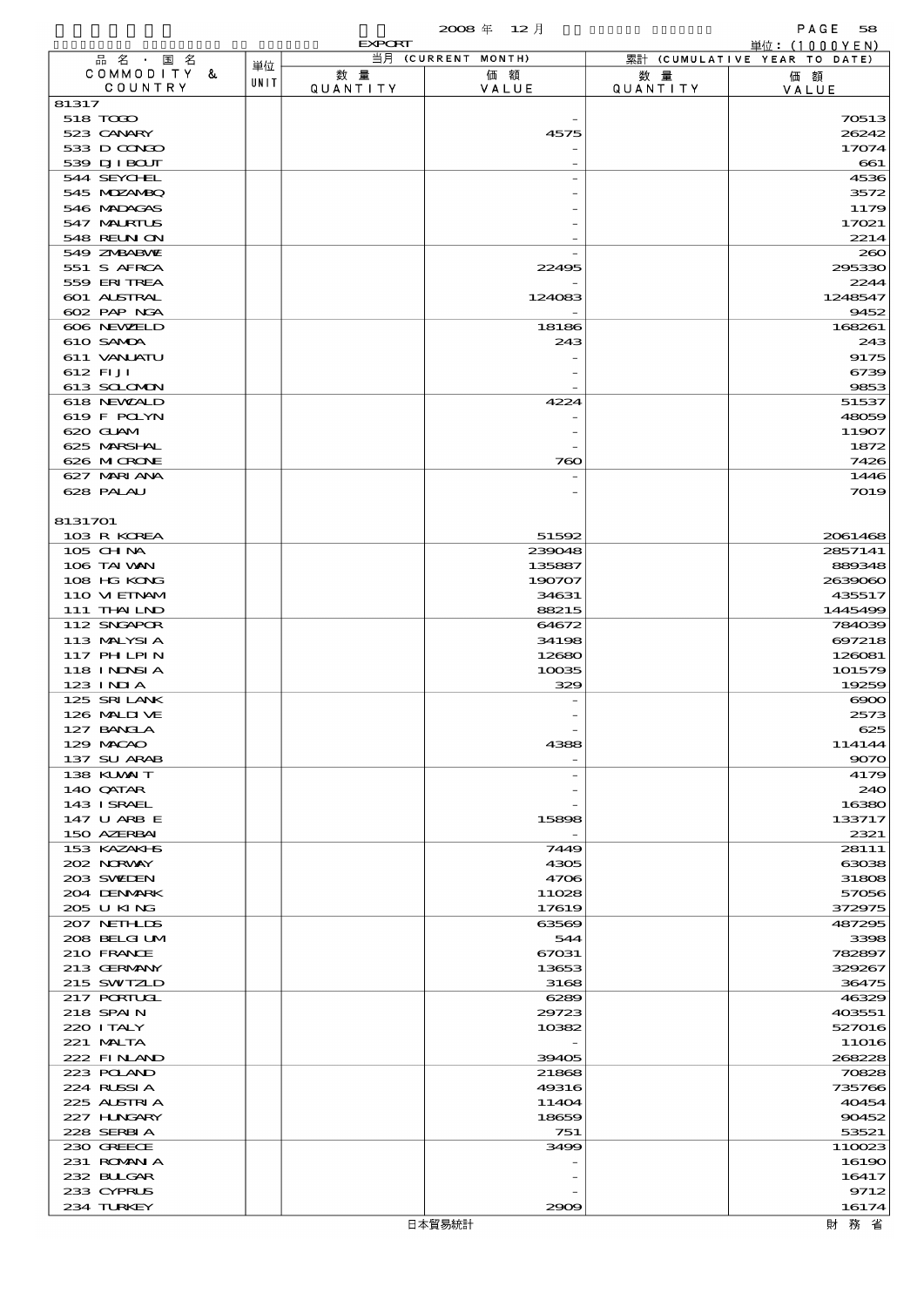|                            |                  | <b>EXPORT</b>         |                    |                        | 単位: $(1000YEN)$              |
|----------------------------|------------------|-----------------------|--------------------|------------------------|------------------------------|
| 品名・国名                      | 単位               |                       | 当月 (CURRENT MONTH) |                        | 累計 (CUMULATIVE YEAR TO DATE) |
| COMMODITY &<br>COUNTRY     | UNIT             | 数量<br><b>QUANTITY</b> | 価額<br>VALUE        | 数 量<br><b>QUANTITY</b> | 価額                           |
| 8131701                    |                  |                       |                    |                        | VALUE                        |
| 235 ESTON A                |                  |                       |                    |                        | 52315                        |
| 236 LATM A                 |                  |                       | 12530              |                        | 56925                        |
| 237 LITHLAN                |                  |                       | 4595               |                        | 77909                        |
| 238 UKRAINE                |                  |                       | 14654              |                        | 63830                        |
| 239 BELARUS                |                  |                       |                    |                        | 2165                         |
| 241 CROATIA<br>242 SLOVEN  |                  |                       |                    |                        | 14346<br>14856               |
| 243 BOS HER                |                  |                       | 1150               |                        | 2363                         |
| 245 CZECH                  |                  |                       | 588                |                        | 28803                        |
| 246 SLOVAK                 |                  |                       |                    |                        | 6657                         |
| 302 CANADA                 |                  |                       | 316                |                        | 9358                         |
| 304 USA                    |                  |                       | 301050             |                        | 3401357                      |
| 305 MEXICO                 |                  |                       |                    |                        | 5759                         |
| 306 GUATMAL<br>312 PANAMA  |                  |                       | 1508               |                        | 2166<br>1339                 |
| 314 BERMIDA                |                  |                       |                    |                        | 762                          |
| 319 BARBADS                |                  |                       |                    |                        | 221                          |
| 320 TRINDO                 |                  |                       | 1075               |                        | 6570                         |
| 322 HAITI                  |                  |                       |                    |                        | 11799                        |
| 323 DOMNICA                |                  |                       | 3926               |                        | 14701                        |
| 327 F WIND                 |                  |                       |                    |                        | 876                          |
| 406 ECUADOR<br>407 PERU    |                  |                       |                    |                        | 2658                         |
| 408 BOLIVIA                |                  |                       | 821                |                        | 4130<br>1719                 |
| 409 CHLE                   |                  |                       | 1247               |                        | 3651                         |
| 410 BRAZIL                 |                  |                       | 6369               |                        | 39817                        |
| 411 PARAGUA                |                  |                       | 14437              |                        | 70202                        |
| 412 URUCUAY                |                  |                       |                    |                        | 3364                         |
| 413 ARGENT                 |                  |                       | 2087               |                        | 11422                        |
| 501 MROCCO                 |                  |                       |                    |                        | 12251                        |
| 506 EGYPT<br>507 SUDAN     |                  |                       |                    |                        | 7947<br>25522                |
| 517 GHANA                  |                  |                       | 16498              |                        | 71661                        |
| 518 TOGO                   |                  |                       |                    |                        | 70513                        |
| 523 CANARY                 |                  |                       | 4575               |                        | 25465                        |
| 533 D CONDO                |                  |                       |                    |                        | 17074                        |
| 544 SEYCHEL                |                  |                       |                    |                        | 4536                         |
| 546 MADAGAS<br>547 MALRIUS |                  |                       |                    |                        | 1179<br>16524                |
| 548 REUN ON                |                  |                       |                    |                        | 2214                         |
| 551 S AFRCA                |                  |                       | 21232              |                        | 257553                       |
| 601 ALSTRAL                |                  |                       | 110153             |                        | 755647                       |
| 602 PAP NGA                |                  |                       |                    |                        | 7191                         |
| 606 NEWELD                 |                  |                       | 18186              |                        | 154262                       |
| 611 VANJATU                |                  |                       |                    |                        | 8452                         |
| 612 FI JI<br>613 SCLOMON   |                  |                       |                    |                        | 5575<br>9853                 |
| 618 NEWALD                 |                  |                       | 3369               |                        | 50682                        |
| 619 F POLYN                |                  |                       |                    |                        | 47756                        |
| 620 GLAM                   |                  |                       |                    |                        | 2841                         |
| 625 MARSHAL                |                  |                       |                    |                        | 1031                         |
| 626 MICRONE                |                  |                       | 501                |                        | 7167                         |
| 627 MARIANA<br>628 PALAU   |                  |                       |                    |                        | 1446<br>3685                 |
|                            |                  |                       |                    |                        |                              |
| 81317011                   |                  |                       |                    |                        |                              |
| 103 R KOREA                | DZ.              | 90                    | 6285               | 5978                   | 462351                       |
| 105 CH NA                  | DZ.              | 20766                 | 59644              | 246753                 | 606725                       |
| 106 TAI VAN                | DZ.              | 102                   | 17497              | 8873                   | 234866                       |
| 108 HG KONG                | DZ.              | 13046                 | 99667              | 274899                 | 1157186                      |
| 110 VIEINAM<br>111 THAILND | DZ.<br><b>IX</b> | 4684<br>13789         | 7033<br>27558      | 30216<br>190306        | 26566<br>433713              |
| 112 SNGAPOR                | DZ.              | 48                    | 8145               | 3962                   | 89432                        |
| 113 MALYSIA                | DZ.              |                       |                    | 7677                   | 18134                        |
| 118 I NJNSI A              | DZ.              | 4483                  | 8403               | 43095                  | 79836                        |
| 126 MALIJ VE               | DZ.              |                       |                    | 31                     | 2573                         |
| 129 MACAO                  | <b>IX</b>        | 6                     | 914                | 246                    | 78573                        |
| 140 QATAR                  | DZ.<br>DZ.       |                       |                    | 1                      | 240                          |
| 143 ISRAEL<br>147 U ARB E  | DZ.              | 4                     | 1229               | 34<br>92               | 3780<br>7991                 |
| 205 U KING                 | DZ.              |                       |                    | 31924                  | 35150                        |
| 207 NETHLIS                | <b>IX</b>        |                       |                    | 22                     | 3175                         |
| 208 BELGI UM               | DZ.              |                       |                    | 6                      | 725                          |
| 210 FRANCE                 | DZ.              | 37                    | 8632               | 465                    | 95638                        |

財務省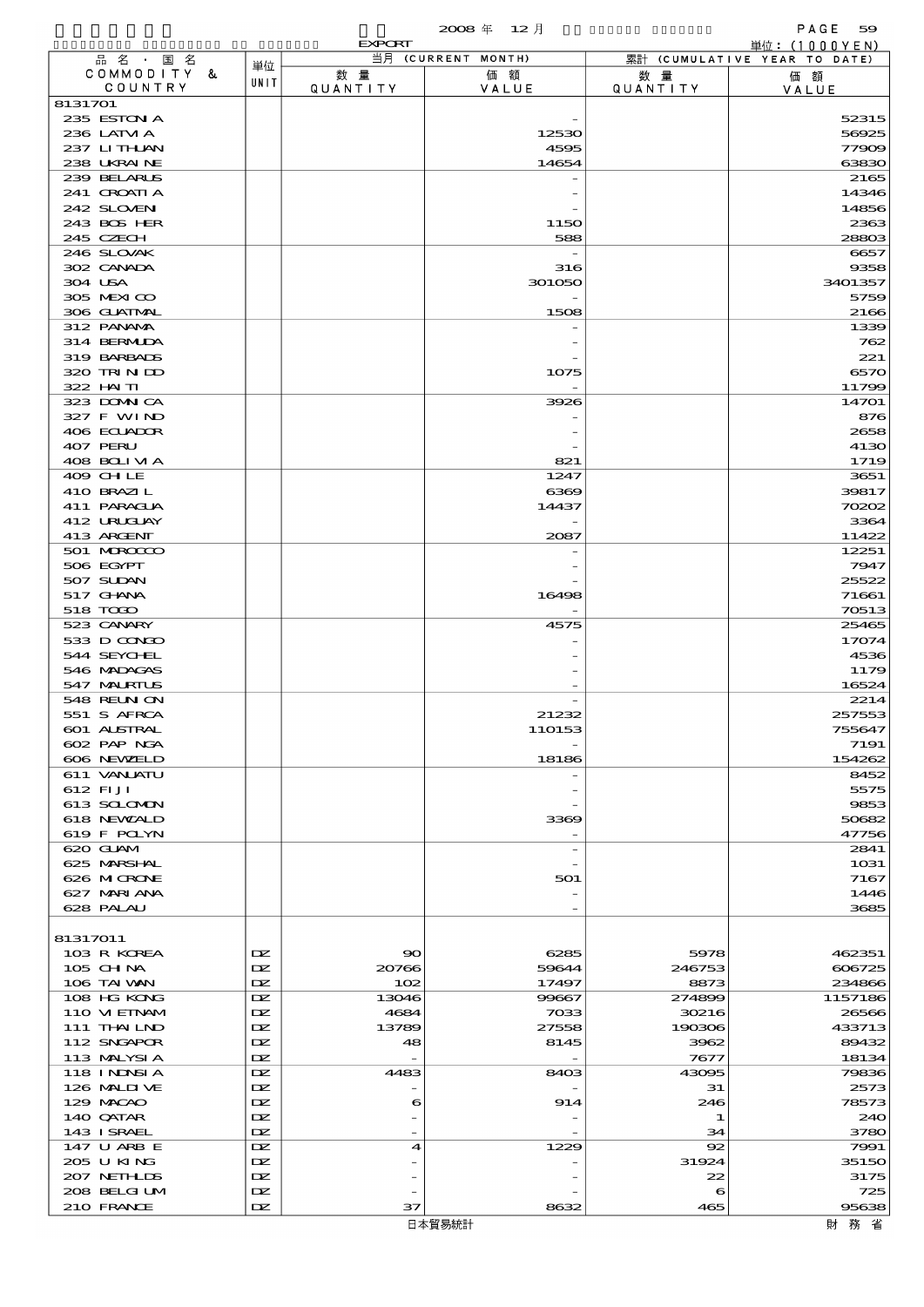|                            |              | <b>EXPORT</b>   | 当月 (CURRENT MONTH) |                            | 単位: (1000YEN)                |
|----------------------------|--------------|-----------------|--------------------|----------------------------|------------------------------|
| 品名・国名<br>COMMODITY &       | 単位           | 数量              | 価額                 | 数 暈                        | 累計 (CUMULATIVE YEAR TO DATE) |
| COUNTRY                    | UNIT         | <b>QUANTITY</b> | VALUE              | <b>QUANTITY</b>            | 価額<br>VALUE                  |
| 81317011                   |              |                 |                    |                            |                              |
| 213 GERMANY                | DZ.          | з               | 506                | 190                        | 53705                        |
| 215 SWIZLD<br>218 SPAIN    | IX<br>DZ.    | 10              | 2442               | $\boldsymbol{z}$<br>131    | 742<br>12693                 |
| 220 I TALY                 | DZ.          | 36              | 6292               | 2182                       | 56078                        |
| 222 FINAND                 | DZ.          | з               | 1359               | 54                         | 15226                        |
| 224 RUSSIA                 | DZ.          | 2873            | 10232              | 3674                       | 131144                       |
| 228 SERBIA                 | DZ.          |                 |                    | 11                         | 1497                         |
| 230 GREECE                 | DZ.          |                 |                    | $\boldsymbol{\mathcal{A}}$ | 980                          |
| 231 ROMNA<br>235 ESTON A   | DZ.<br>DZ.   |                 |                    | 8<br>15                    | 1675<br>6076                 |
| 236 LATM A                 | DZ.          |                 |                    | 7                          | 2014                         |
| 237 LITHAN                 | DZ.          | 36              | 4595               | 305                        | 57214                        |
| 238 UKRAINE                | DZ.          |                 |                    | 48                         | 10263                        |
| 246 SLOVAK                 | DZ.          |                 |                    | 2                          | 304                          |
| 304 USA                    | DZ.          | 2252            | 5257               | 78416                      | 81503                        |
| 410 BRAZIL<br>411 PARAGUA  | DZ.<br>DZ.   | 17              | 1474               | 3479<br>20581              | 7091<br>14986                |
| 517 GHANA                  | DZ.          |                 |                    | 13                         | 1017                         |
| 546 MDAGAS                 | DZ.          |                 |                    | 4                          | 212                          |
| 547 MALRIUS                | $\mathbf{D}$ |                 |                    | 1                          | $\infty$                     |
| 548 REUN ON                | DZ.          |                 |                    | 1                          | 465                          |
| 551 S AFRCA                | DZ.          |                 |                    | 40 <sup>3</sup>            | 663                          |
| 601 ALSTRAL<br>606 NEWELD  | DZ.<br>DZ.   | 4               | 1312               | 2315<br>2119               | 30416<br>4445                |
| 618 NEWALD                 | DZ.          | 1               | 339                | 14                         | 5240                         |
| 619 F POLYN                | DZ.          |                 |                    | 2                          | 727                          |
| 628 PALAU                  | DZ.          |                 |                    | 1                          | 205                          |
|                            |              |                 |                    |                            |                              |
| 81319<br>103 R KOREA       |              |                 | 339091             |                            | 5653709                      |
| 104 N KOREA                |              |                 |                    |                            | 546                          |
| 105 CH NA                  |              |                 | 777340             |                            | 12255440                     |
| 106 TAI WAN                |              |                 | 359192             |                            | 8777631                      |
| 107 MONGOL                 |              |                 |                    |                            | 274                          |
| 108 HG KONG                |              |                 | 482466             |                            | 6809175                      |
| 110 VIEINAM<br>111 THAILND |              |                 | 91694<br>150906    |                            | 1134977<br>2188732           |
| 112 SNGAPOR                |              |                 | 463314             |                            | 6329309                      |
| 113 MALYSIA                |              |                 | 231587             |                            | 2483430                      |
| <b>116 BRUNEI</b>          |              |                 | 226                |                            | 226                          |
| 117 PH LPIN                |              |                 | 154735             |                            | 1312284                      |
| 118 INNSI A                |              |                 | 220541             |                            | 2601332                      |
| 120 CAMBOD<br>121 LAOS     |              |                 |                    |                            | 4089<br>4853                 |
| 122 NYANAR                 |              |                 |                    |                            | 20584                        |
| $123$ INJA                 |              |                 | 134194             |                            | 1059170                      |
| 124 PAKISTN                |              |                 | 34662              |                            | 225913                       |
| 125 SRILANK                |              |                 | 1629               |                            | 17197                        |
| 127 BANCLA<br>129 MACAO    |              |                 |                    |                            | 2626<br>4354                 |
| 131 NEPAL                  |              |                 | 3751               |                            | 32511                        |
| 133 I RAN                  |              |                 | 15625              |                            | 341919                       |
| 135 BAHRAIN                |              |                 | 9440               |                            | 30616                        |
| 137 SU ARAB                |              |                 | 200427             |                            | 2198656                      |
| 138 KUWAIT<br>140 QATAR    |              |                 | 34116<br>15720     |                            | 303529<br>228949             |
| 141 <b>OMN</b>             |              |                 |                    |                            | 111072                       |
| 143 ISRAEL                 |              |                 | 18483              |                            | 787528                       |
| 144 JORDAN                 |              |                 | 52716              |                            | 134104                       |
| 145 SYRIA                  |              |                 | 34865              |                            | 200823                       |
| 146 LEBANON                |              |                 | 9633               |                            | 82044                        |
| 147 U ARB E<br>149 YEMEN   |              |                 | 99956<br>10069     |                            | 1853067<br>67973             |
| 153 KAZAKI B               |              |                 |                    |                            | 3459                         |
| 157 GEORGIA                |              |                 |                    |                            | 374                          |
| 201 ICELAND                |              |                 |                    |                            | 6700                         |
| 202 NORWAY                 |              |                 | 28691              |                            | 353809                       |
| 203 SWIDEN                 |              |                 | 60404              |                            | 417938                       |
| 204 DENMARK<br>205 U KING  |              |                 | 50949<br>274182    |                            | 421760<br>4185867            |
| 206 I RELAND               |              |                 | 1606               |                            | 19341                        |
| 207 NETHLIS                |              |                 | 472130             |                            | 6556978                      |
| 208 BELGI UM               |              |                 | 185139             |                            | 1816386                      |
| 210 FRANCE                 |              |                 | 367964             |                            | 6302365                      |

財務省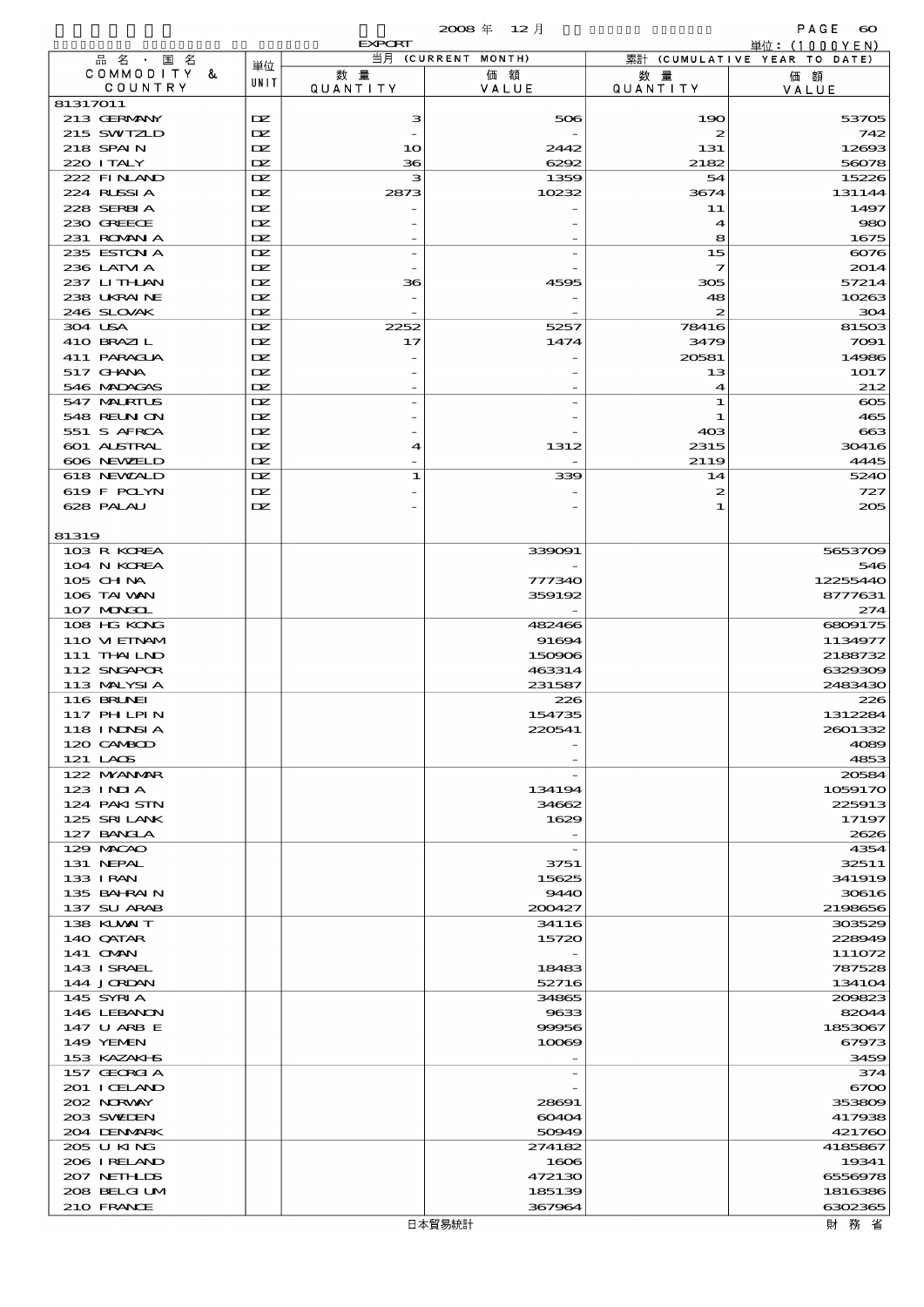|                                   |      |               | 2008年 12月          |                 | PAGE<br>61                                    |
|-----------------------------------|------|---------------|--------------------|-----------------|-----------------------------------------------|
| 品名 · 国名                           |      | <b>EXPORT</b> | 当月 (CURRENT MONTH) |                 | 単位: (1000YEN)<br>累計 (CUMULATIVE YEAR TO DATE) |
| COMMODITY &                       | 単位   | 数量            | 価額                 | 数量              | 価額                                            |
| COUNTRY                           | UNIT | QUANTITY      | VALUE              | <b>QUANTITY</b> | VALUE                                         |
| 81319                             |      |               |                    |                 |                                               |
| 213 GERMANY                       |      |               | 545408             |                 | 6756007                                       |
| 215 SWIZLD<br>217 PORTUGL         |      |               | 5267<br>20065      |                 | 168764<br>160417                              |
| 218 SPAIN                         |      |               | 113298             |                 | 2465683                                       |
| 220 ITALY                         |      |               | 166206             |                 | 2665693                                       |
| 222 FINAND                        |      |               | 11890              |                 | 171235                                        |
| 223 POLAND                        |      |               | 41304              |                 | 417217                                        |
| 224 RUSSIA                        |      |               | 86181              |                 | 877907                                        |
| 225 ALSTRIA<br>227 H.NGARY        |      |               | 707<br>7673        |                 | 70902<br>178104                               |
| 228 SERBIA                        |      |               |                    |                 | <b>15010</b>                                  |
| 230 GREECE                        |      |               | 76054              |                 | 584438                                        |
| 231 ROMNA                         |      |               |                    |                 | 36371                                         |
| 232 BLIGAR                        |      |               |                    |                 | 30409                                         |
| 233 CYPRUS                        |      |               | 8126               |                 | 55202                                         |
| 234 TURKEY<br>235 ESTON A         |      |               | 18258<br>1535      |                 | 749300<br>23491                               |
| 236 LATM A                        |      |               |                    |                 | 61710                                         |
| 238 UKRAINE                       |      |               | 840                |                 | 60140                                         |
| 241 CROATIA                       |      |               | 5231               |                 | 135485                                        |
| 242 SLOVEN                        |      |               | 42251              |                 | 209757                                        |
| 244 MACEDON                       |      |               |                    |                 | 11OO                                          |
| 245 CZECH                         |      |               | 7152               |                 | 166589                                        |
| 246 SLOVAK<br>247 MUNINGR         |      |               | 681                |                 | 11752<br>226                                  |
| 302 CANADA                        |      |               | 144849             |                 | 1327450                                       |
| 304 USA                           |      |               | 2851183            |                 | 35309787                                      |
| 305 MEXICO                        |      |               | 236602             |                 | 5168160                                       |
| 306 GUATMAL                       |      |               | 11817              |                 | 112797                                        |
| 307 HNURS                         |      |               | 2712               |                 | 13995                                         |
| 308 BELIZE                        |      |               |                    |                 | 10542                                         |
| 309 SALVADR<br>311 CST RCA        |      |               |                    |                 | 17932                                         |
| 312 PANAMA                        |      |               | 896<br>9112        |                 | 58130<br>126805                               |
| 316 JAMAICA                       |      |               |                    |                 | 206                                           |
| 319 BARBADS                       |      |               |                    |                 | 4837                                          |
| 320 TRINDO                        |      |               | 4289               |                 | 48059                                         |
| 321 CUBA                          |      |               |                    |                 | 2891                                          |
| 323 DOMNICA                       |      |               |                    |                 | 6709                                          |
| 324 PRIRICO<br>326 N ANII L       |      |               | 419                |                 | 346<br>2785                                   |
| 331 ANT BAR                       |      |               |                    |                 | 3189                                          |
| 401 COLMBIA                       |      |               | 6705               |                 | 110872                                        |
| 402 VENEZIA                       |      |               | 4816               |                 | 83153                                         |
| 406 ECUADOR                       |      |               | 9325               |                 | 57904                                         |
| 407 PERU                          |      |               | 10692              |                 | 487353                                        |
| 408 BOLIVIA<br>409 CHLE           |      |               | 44979              |                 | 12768<br>524502                               |
| 410 BRAZIL                        |      |               | 87598              |                 | 1048254                                       |
| 411 PARAGUA                       |      |               | 5297               |                 | 8270                                          |
| 412 URUGUAY                       |      |               | 16151              |                 | 97121                                         |
| 413 ARGENT                        |      |               | 9403               |                 | 199343                                        |
| 501 MROCCO                        |      |               |                    |                 | 8495                                          |
| 503 ALGERIA                       |      |               |                    |                 | 5289                                          |
| 504 TUN SI A<br>506 EGYPT         |      |               | 1482<br>714        |                 | 13666<br>237181                               |
| 516 COTE D                        |      |               |                    |                 | 640                                           |
| 517 GHNA                          |      |               |                    |                 | 2847                                          |
| 522 C VERDE                       |      |               |                    |                 | 324                                           |
| 523 CANARY                        |      |               |                    |                 | 247                                           |
| 524 N GERIA                       |      |               |                    |                 | 5045                                          |
| 527 CAMROLN                       |      |               |                    |                 | 215                                           |
| 535 ANGOLA<br>538 EIH OP          |      |               |                    |                 | 202<br>395                                    |
| 543 TANZN A                       |      |               |                    |                 | 2813                                          |
| 544 SEYCHEL                       |      |               |                    |                 | 756                                           |
| 545 MDZANBQ                       |      |               |                    |                 | 336                                           |
| 547 MALRIUS                       |      |               | 1850               |                 | 22289                                         |
| 551 S AFRCA                       |      |               | 99316              |                 | 952314                                        |
| 553 MALAW                         |      |               |                    |                 | 258                                           |
| 556 SVXZIND                       |      |               | 302                |                 | 302                                           |
| <b>601 ALSTRAL</b><br>602 PAP NGA |      |               | 175885<br>4216     |                 | 2113366<br>10316                              |
| 606 NEWELD                        |      |               | 20688              |                 | 280741                                        |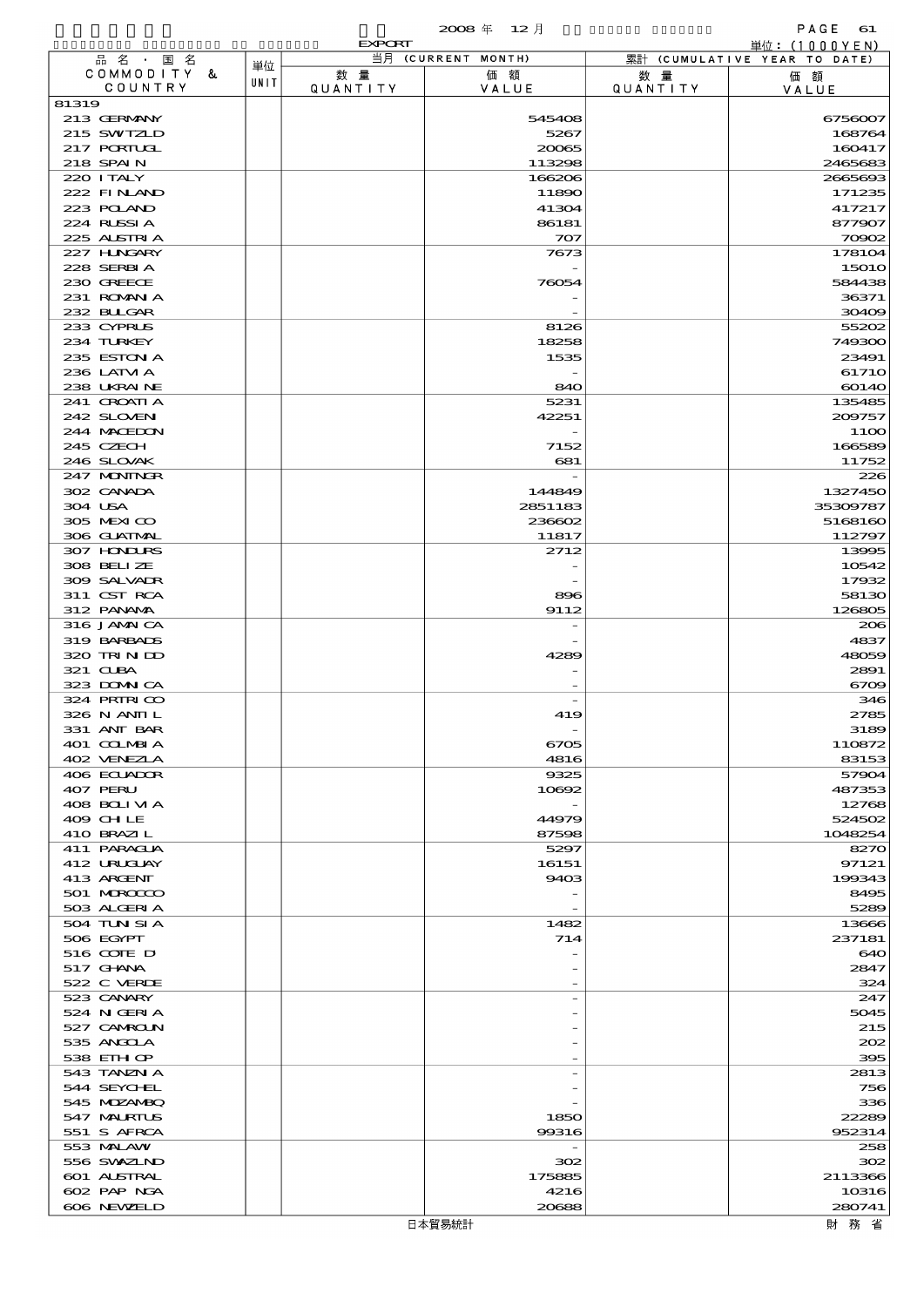|                            |      |                 | 2008年 12月          |          | PAGE<br>62                                      |
|----------------------------|------|-----------------|--------------------|----------|-------------------------------------------------|
| 品名・国名                      |      | <b>EXPORT</b>   | 当月 (CURRENT MONTH) |          | 単位: $(1000YEN)$<br>累計 (CUMULATIVE YEAR TO DATE) |
| COMMODITY &                | 単位   | 数量              | 価額                 | 数 量      | 価額                                              |
| COUNTRY                    | UNIT | <b>QUANTITY</b> | VALUE              | QUANTITY | VALUE                                           |
| 81319                      |      |                 |                    |          |                                                 |
| 610 SAMDA                  |      |                 |                    |          | 1211                                            |
| 611 VANLATU<br>612 FIJI    |      |                 | 5217               |          | 581<br>33544                                    |
| 614 TONGA                  |      |                 |                    |          | 572                                             |
| 618 NEWALD                 |      |                 |                    |          | 6158                                            |
| 619 F POLYN                |      |                 |                    |          | 5744                                            |
| 620 GUAM                   |      |                 |                    |          | 14409                                           |
| 626 MICRONE                |      |                 |                    |          | 2569                                            |
| 627 MARIANA<br>628 PALAU   |      |                 |                    |          | 2168<br>1593                                    |
|                            |      |                 |                    |          |                                                 |
| 8131901                    |      |                 |                    |          |                                                 |
| 103 R KOREA                |      |                 | 223234             |          | 3935938                                         |
| 105 CH NA                  |      |                 | 102416             |          | 1487755                                         |
| 106 TAI VAN                |      |                 | 195445             |          | 3988256                                         |
| 107 MONGOL                 |      |                 |                    |          | 274<br>5020684                                  |
| 108 HG KONG<br>110 VIEINAM |      |                 | 377830<br>23157    |          | 391328                                          |
| 111 THAILND                |      |                 | 102230             |          | 1138861                                         |
| 112 SNGAPOR                |      |                 | 87749              |          | 1918854                                         |
| 113 MALYSIA                |      |                 | 91674              |          | 1235599                                         |
| 116 BRUNEI                 |      |                 | 226                |          | 226                                             |
| 117 PH LPIN                |      |                 | 138178             |          | 1022794                                         |
| 118 I NJNSI A              |      |                 | 146914             |          | 1663441                                         |
| 120 CAMBOD<br>121 LAOS     |      |                 |                    |          | 3787<br>4853                                    |
| 122 NYANAR                 |      |                 |                    |          | 20584                                           |
| $123$ INJA                 |      |                 | 117491             |          | 832898                                          |
| 124 PAKISTN                |      |                 | 33680              |          | 212519                                          |
| 125 SRILANK                |      |                 | <b>31O</b>         |          | 12329                                           |
| 131 NEPAL                  |      |                 | 3751               |          | 31313                                           |
| 133 I RAN                  |      |                 | 15625              |          | 341619                                          |
| 135 BAHRAIN<br>137 SU ARAB |      |                 | 9440<br>199084     |          | 29183<br>2132550                                |
| 138 KUWAIT                 |      |                 | 31913              |          | 287275                                          |
| 140 QATAR                  |      |                 | 15720              |          | 203923                                          |
| 141 <b>OMN</b>             |      |                 |                    |          | 102491                                          |
| 143 ISRAEL                 |      |                 | 18483              |          | 778933                                          |
| 144 JORDAN                 |      |                 | 44624              |          | 125224                                          |
| 145 SYRIA                  |      |                 | 33447              |          | 203068                                          |
| 146 LEBANON<br>147 U ARB E |      |                 | 9411<br>85536      |          | 80480<br>1548417                                |
| 149 YEMEN                  |      |                 | 9623               |          | 67527                                           |
| 153 KAZAKI B               |      |                 |                    |          | 1819                                            |
| 201 I CELAND               |      |                 |                    |          | 6479                                            |
| 202 NORVAY                 |      |                 | 28158              |          | 343895                                          |
| 203 SWIDEN                 |      |                 | 58831              |          | 374951                                          |
| 204 DENMARK                |      |                 | 50949              |          | 407020                                          |
| 205 U KING<br>206 I RELAND |      |                 | 118624             |          | 2143197<br>2415                                 |
| 207 NETH LIS               |      |                 | 221254             |          | 905658                                          |
| 208 BELGI UM               |      |                 | 23513              |          | 142763                                          |
| 210 FRANCE                 |      |                 | 224840             |          | 4300779                                         |
| 213 GERMANY                |      |                 | 444950             |          | 5515166                                         |
| 215 SWIZLD                 |      |                 | 4842               |          | 143903                                          |
| 217 PORTUGL<br>218 SPAIN   |      |                 | 13695<br>78194     |          | 153816<br>1788057                               |
| 220 I TALY                 |      |                 | 138773             |          | 2262297                                         |
| 222 FINAND                 |      |                 | 8991               |          | 133081                                          |
| 223 POLAND                 |      |                 | 38890              |          | 363176                                          |
| 224 RUSSIA                 |      |                 | 77740              |          | 704159                                          |
| 225 ALSTRIA                |      |                 | 707                |          | 47043                                           |
| 227 HUNGARY<br>230 GREECE  |      |                 | 5851<br>66686      |          | 143356<br>496266                                |
| 231 ROMANIA                |      |                 |                    |          | 35809                                           |
| 232 BULGAR                 |      |                 |                    |          | 3099                                            |
| 233 CYPRUS                 |      |                 | 8126               |          | 54201                                           |
| 234 TURKEY                 |      |                 | 16827              |          | 703731                                          |
| 235 ESTON A                |      |                 | 1535               |          | 23491                                           |
| 236 LATM A                 |      |                 |                    |          | 36813                                           |
| 238 UKRAINE                |      |                 |                    |          | 51637                                           |
| 241 GROATIA<br>242 SLOVEN  |      |                 | 5231<br>42251      |          | 128836<br>209757                                |
| 245 CZECH                  |      |                 | 5067               |          | 137690                                          |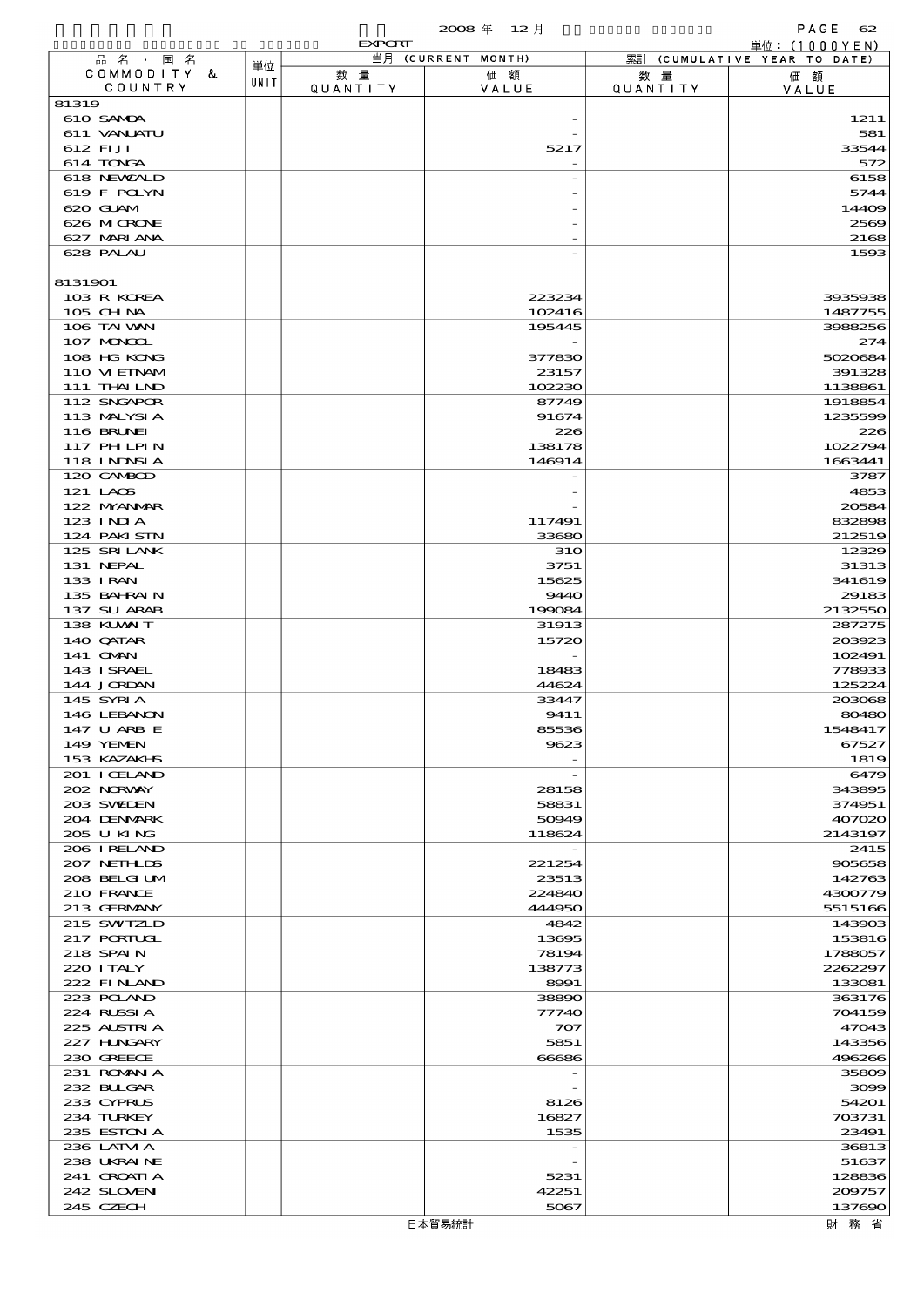|                            |            | <b>EXPORT</b>   |                    |                 | 単位: (1000YEN)                |
|----------------------------|------------|-----------------|--------------------|-----------------|------------------------------|
| 品名・国名<br>COMMODITY &       | 単位         |                 | 当月 (CURRENT MONTH) |                 | 累計 (CUMULATIVE YEAR TO DATE) |
| COUNTRY                    | UNIT       | 数 量<br>QUANTITY | 価額<br>VALUE        | 数 量<br>QUANTITY | 価額<br>VALUE                  |
| 8131901                    |            |                 |                    |                 |                              |
| 246 SLOVAK                 |            |                 |                    |                 | 4173                         |
| 302 CANADA                 |            |                 | 96209              |                 | 804653                       |
| 304 USA                    |            |                 | 1843839            |                 | 21443419                     |
| 305 MEXICO                 |            |                 | 230024             |                 | 5089416                      |
| 306 GLATMAL                |            |                 | 10024              |                 | 95933                        |
| 307 HONDURS                |            |                 | 2712               |                 | 13995                        |
| 308 BELIZE<br>309 SALVADR  |            |                 |                    |                 | 10542<br>2742                |
| 311 CST RCA                |            |                 |                    |                 | 56527                        |
| 312 PANAMA                 |            |                 | 5773               |                 | 83798                        |
| 316 JAMAICA                |            |                 |                    |                 | 206                          |
| 319 BARBADS                |            |                 |                    |                 | 4837                         |
| 320 TRINDO                 |            |                 | 4289               |                 | 48059                        |
| 321 CLBA                   |            |                 |                    |                 | 1825                         |
| 323 DOMNICA                |            |                 |                    |                 | 235                          |
| 326 N ANII L               |            |                 | 419                |                 | 2785                         |
| 331 ANT BAR                |            |                 |                    |                 | 3189                         |
| 401 COLMBIA                |            |                 | 4877               |                 | 109044                       |
| 402 VENEZIA<br>406 ECLADOR |            |                 | 4816<br>3785       |                 | 74478<br>47228               |
| 407 PERU                   |            |                 | 10692              |                 | 475941                       |
| 408 BOLIVIA                |            |                 |                    |                 | 12768                        |
| 409 CH LE                  |            |                 | 44058              |                 | 481491                       |
| 410 BRAZIL                 |            |                 | 53865              |                 | 664673                       |
| 411 PARACLA                |            |                 | 5066               |                 | 8039                         |
| 412 URUCUAY                |            |                 | 12271              |                 | 52262                        |
| 413 ARGENT                 |            |                 | 4706               |                 | 170841                       |
| 501 MROCCO                 |            |                 |                    |                 | 8495                         |
| 504 TUN SI A               |            |                 | 1482               |                 | 8844                         |
| 506 EGYPT                  |            |                 |                    |                 | 213612                       |
| 522 C VERDE                |            |                 |                    |                 | 324                          |
| 523 CANARY                 |            |                 |                    |                 | 247                          |
| 527 CAMROLN<br>535 ANGCLA  |            |                 |                    |                 | 215<br>202                   |
| 547 MALRIUS                |            |                 | 1564               |                 | 17850                        |
| 551 S AFRCA                |            |                 | 83070              |                 | 766121                       |
| 553 MALAW                  |            |                 |                    |                 | 258                          |
| <b>601 ALSTRAL</b>         |            |                 | 111093             |                 | 1263122                      |
| 602 PAP NGA                |            |                 | 4216               |                 | 10316                        |
| 606 NEWELD                 |            |                 | 10846              |                 | 130508                       |
| 610 SAMDA                  |            |                 |                    |                 | 1211                         |
| 611 VANLATU                |            |                 |                    |                 | 581                          |
| 612 FIJI                   |            |                 | 5217               |                 | 33544                        |
| 614 TONGA                  |            |                 |                    |                 | 572                          |
| 618 NEWALD                 |            |                 |                    |                 | 6158                         |
| 619 F POLYN<br>620 GLAM    |            |                 |                    |                 | 551O<br>14133                |
| 626 MICRONE                |            |                 |                    |                 | 2569                         |
| 627 MARIANA                |            |                 |                    |                 | 2168                         |
| 628 PALAU                  |            |                 |                    |                 | 1593                         |
|                            |            |                 |                    |                 |                              |
| 81319011                   |            |                 |                    |                 |                              |
| 103 R KOREA                | DZ.        | 48275           | 28905              | 481754          | 264179                       |
| 105 CH NA                  | DZ.        | 26546           | 15484              | 347750          | 191852                       |
| 106 TAI VAN                | DZ.        | 67268           | 40247              | 964701          | 587184                       |
| 108 HG KONG                | DZ.        | 150388          | 65195              | 2310360         | 1046914                      |
| 110 VIEINAM                | DZ.        | 5000            | 1007               | 142041          | 3884                         |
| 111 THAILND                | DZ.        | 32883           | 16894              | 425571          | 205487                       |
| 112 SNGAPOR                | DZ.        | 81962           | 34112              | 1157241         | 524963                       |
| 113 MALYSIA<br>116 BRUNEI  | DZ.<br>DZ. | 18447<br>283    | 10480<br>226       | 189943<br>283   | 106596<br>226                |
| 117 PH LPIN                | DZ.        | 88525           | 33726              | 955038          | 387033                       |
| 118 I NDSI A               | DZ.        | 59050           | 23690              | 466435          | 186685                       |
| 122 NYANAR                 | DZ.        |                 |                    | 8817            | 4632                         |
| 123 INIA                   | DZ.        | 2667            | 1341               | 99624           | 44791                        |
| 124 PAKISTN                | DZ.        |                 |                    | 170188          | 51459                        |
| 125 SRILANK                | DZ.        | 267             | <b>31O</b>         | 6505            | 3934                         |
| 131 NEPAL                  | DZ.        |                 |                    | 57045           | 15023                        |
| 133 I RAN                  | DZ.        | 47792           | 11270              | 1216558         | 270129                       |
| 135 BAHRAIN                | DZ.        | 5867            | 3357               | 12420           | 7395                         |
| 137 SU ARAB                | DZ.        | 42289           | 23305              | 1543596         | 533844                       |
| 138 KUWAIT                 | DZ.        | 24808           | 14953              | 113616          | 65998                        |
| 140 QATAR                  | DZ.        | 9393            | 4240               | 59123           | 26651                        |
| 141 CMAN                   | DZ.        |                 |                    | 67835           | 37001                        |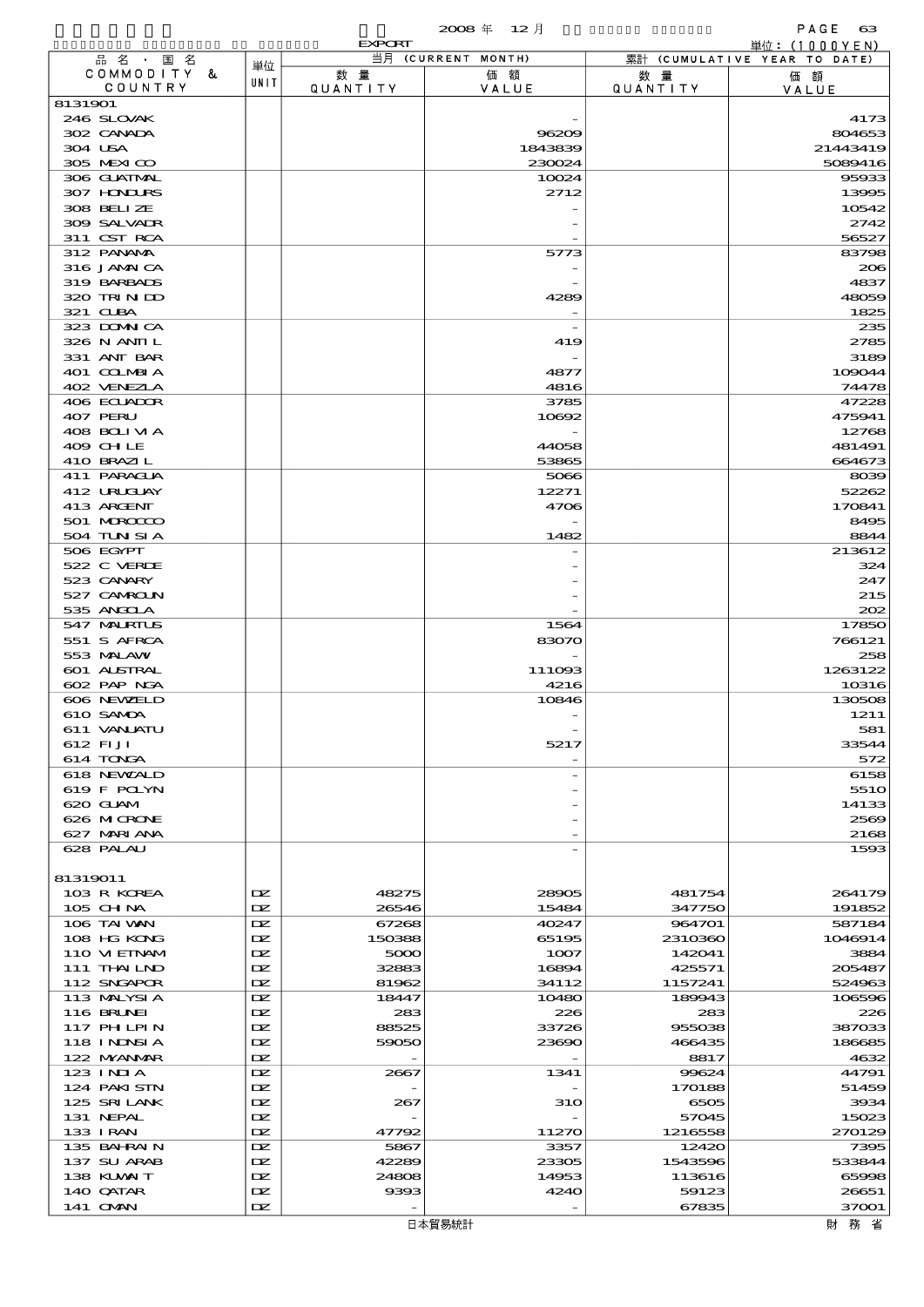|                              |            | <b>EXPORT</b>  |                    |                  | 単位: (1000 Y E N)             |
|------------------------------|------------|----------------|--------------------|------------------|------------------------------|
| 品名・<br>国名                    | 単位         |                | 当月 (CURRENT MONTH) |                  | 累計 (CUMULATIVE YEAR TO DATE) |
| COMMODITY &<br>COUNTRY       | UNIT       | 数量             | 価額                 | 数 量              | 価額                           |
| 81319011                     |            | QUANTITY       | VALUE              | QUANTITY         | VALUE                        |
| 143 ISRAEL                   | DZ.        | 7874           | 3598               | 56382            | 28234                        |
| 144 JORDAN                   | IX         | 3864           | 2331               | 61345            | 20174                        |
| 145 SYRIA                    | DZ.        | 13893          | 10729              | 57276            | 41289                        |
| 146 LEBANON                  | DZ.        | 3433           | 2082               | 22467            | 12159                        |
| 147 U ARB E                  | DZ.        | 37296          | 17781              | 577181           | 272357                       |
| 149 YEMEN                    | DZ.        | 1464           | 880                | 30906            | 9868                         |
| 153 KAZAKI B<br>201 I CELAND | DZ.        |                |                    | 720              | 1819                         |
| 202 NRWAY                    | DZ.<br>DZ. | 13907          | 7490               | 2160<br>165723   | 907<br>93772                 |
| 203 SWIDEN                   | DZ.        | 21013          | 14514              | 180467           | 119378                       |
| 204 DENMARK                  | DZ.        | 7004           | 4388               | 166039           | 129049                       |
| 205 U KING                   | DZ.        | 66405          | 38222              | 788346           | 516024                       |
| 206 I RELAND                 | DZ.        |                |                    | 341              | 635                          |
| 207 NETHLIS                  | DZ.        | 74332          | 44815              | 396896           | 232165                       |
| 208 BELGI UM                 | DZ.        | 19505          | 13376              | 59860            | 42483                        |
| 210 FRANCE                   | DZ.        | 177134         | 82871              | 1497932          | 897696                       |
| 213 GERMANY<br>215 SWIZLD    | DZ.<br>DZ. | 281195<br>1893 | 146589<br>1475     | 2981086<br>49079 | 1592657<br>26830             |
| 217 PORTUGL                  | DZ.        | 6874           | 2292               | 16616            | 8345                         |
| 218 SPAIN                    | DZ.        | 7566           | 4752               | 200256           | 135217                       |
| 220 I TALY                   | DZ.        | 88706          | 47941              | 1044346          | 649376                       |
| 222 FINAND                   | DZ.        | 14820          | 8654               | 121684           | 68988                        |
| 223 POLAND                   | DZ.        | 29748          | 17320              | 180773           | 99756                        |
| 224 RUSSIA                   | DZ.        | 114O           | 665                | 22687            | 13594                        |
| 225 ALSTRIA                  | DZ.        | 819            | 707                | 19949            | 10565                        |
| 227 HUNGARY<br>230 GREECE    | DZ.<br>DZ. | 1333<br>8485   | 301<br>4487        | 20042<br>124372  | 12719<br>75463               |
| 231 ROMANIA                  | DZ.        |                |                    | 2160             | 1143                         |
| 232 BULGAR                   | DZ.        |                |                    | 417              | 255                          |
| 233 CYPRUS                   | DZ.        | 5184           | 2869               | 35345            | 17000                        |
| 234 TURKEY                   | DZ.        |                |                    | 386492           | 110075                       |
| 235 ESTON A                  | DZ.        | 1466           | 816                | 15236            | 7943                         |
| 236 LATM A                   | DZ.        |                |                    | 4498             | 1834                         |
| 241 CROATIA<br>242 SLOVEN    | DZ.<br>DZ. | 540<br>2043    | 265<br>1425        | 55624<br>36376   | 33912<br>22297               |
| 245 CZECH                    | DZ.        |                |                    | 1150             | 1145                         |
| 302 CANADA                   | IX         | 34576          | 15081              | 315691           | 129100                       |
| 304 USA                      | DZ.        | 539938         | 268511             | 6924785          | 3433521                      |
| 305 MEXICO                   | DZ.        | 7459           | 6043               | 227827           | 97721                        |
| 306 GLATMAL                  | DZ.        | 6740           | 3824               | 63439            | 31975                        |
| 307 HONDURS                  | DZ.        | 324            | 227                | 1775             | 1399                         |
| 311 CST RCA                  | DZ.        |                |                    | 12923            | 8119                         |
| 312 PANAMA<br>320 TRINDO     | DZ.<br>DZ. | 4448<br>1712   | 2414<br>858        | 57248<br>13001   | <b>31310</b><br>5941         |
| 321 CLBA                     | DZ.        |                |                    | 1067             | 1825                         |
| 326 N ANII L                 | IX         |                |                    | 812              | 431                          |
| 331 ANT BAR                  | IX         |                |                    | 1656             | 840                          |
| 401 COLMBIA                  | DZ.        |                |                    | 10673            | 15398                        |
| 402 VENEZIA                  | DZ.        |                |                    | 480              | 251                          |
| 406 ECUADOR                  | DZ.        |                |                    | 19596            | 8254                         |
| 407 PERU<br>408 BOLIVIA      | DZ.<br>DZ. |                |                    | 76025<br>1584    | 36814<br>839                 |
| 409 CHLE                     | DZ.        | 49667          | 20602              | 335723           | 162175                       |
| 410 BRAZIL                   | DZ.        | 1992           | 901                | 273110           | 136812                       |
| 411 PARAGUA                  | IX         | 1344           | 682                | 2100             | 1074                         |
| 412 URUGUAY                  | IX         | 5054           | 2865               | 19741            | 10898                        |
| 413 ARGENT                   | DZ.        | 408            | 219                | 27496            | 11857                        |
| 501 MROCCO                   | DZ.        |                |                    | 12900            | 7753                         |
| 504 TUN SI A                 | DZ.<br>DZ. |                |                    | 9767             | $\infty$                     |
| 506 EGYPT<br>547 MALRIUS     | DZ.        | 3120           | 1564               | 214065<br>26056  | 58356<br>12440               |
| 551 S AFRCA                  | DZ.        | 49773          | 20289              | 386727           | 202969                       |
| 601 ALSTRAL                  | DZ.        | 42969          | 24591              | 568092           | 358157                       |
| 602 PAP NGA                  | DZ.        | 2491           | 1489               | 5264             | 3780                         |
| 606 NEWELD                   | IX         | 4622           | 3985               | 35183            | 25760                        |
| 610 SAMDA                    | DZ.        |                |                    | 800              | 450                          |
| 611 VANLATU                  | DZ.        |                |                    | 1000             | 581                          |
| 612 FIJI<br>614 TONGA        | DZ.<br>DZ. | 414O           | 400                | 8905<br>$\infty$ | 2745<br>347                  |
| 618 NEWALD                   | IX         |                |                    | 1793             | 2002                         |
| 620 GLAM                     | DZ.        |                |                    | 8665             | 4752                         |
| 626 MICRONE                  | DZ.        |                |                    | 252              | 225                          |
| 627 MARIANA                  | DZ.        |                |                    | 430              | 300                          |
| 628 PALAU                    | DZ.        |                |                    | 811              | 839                          |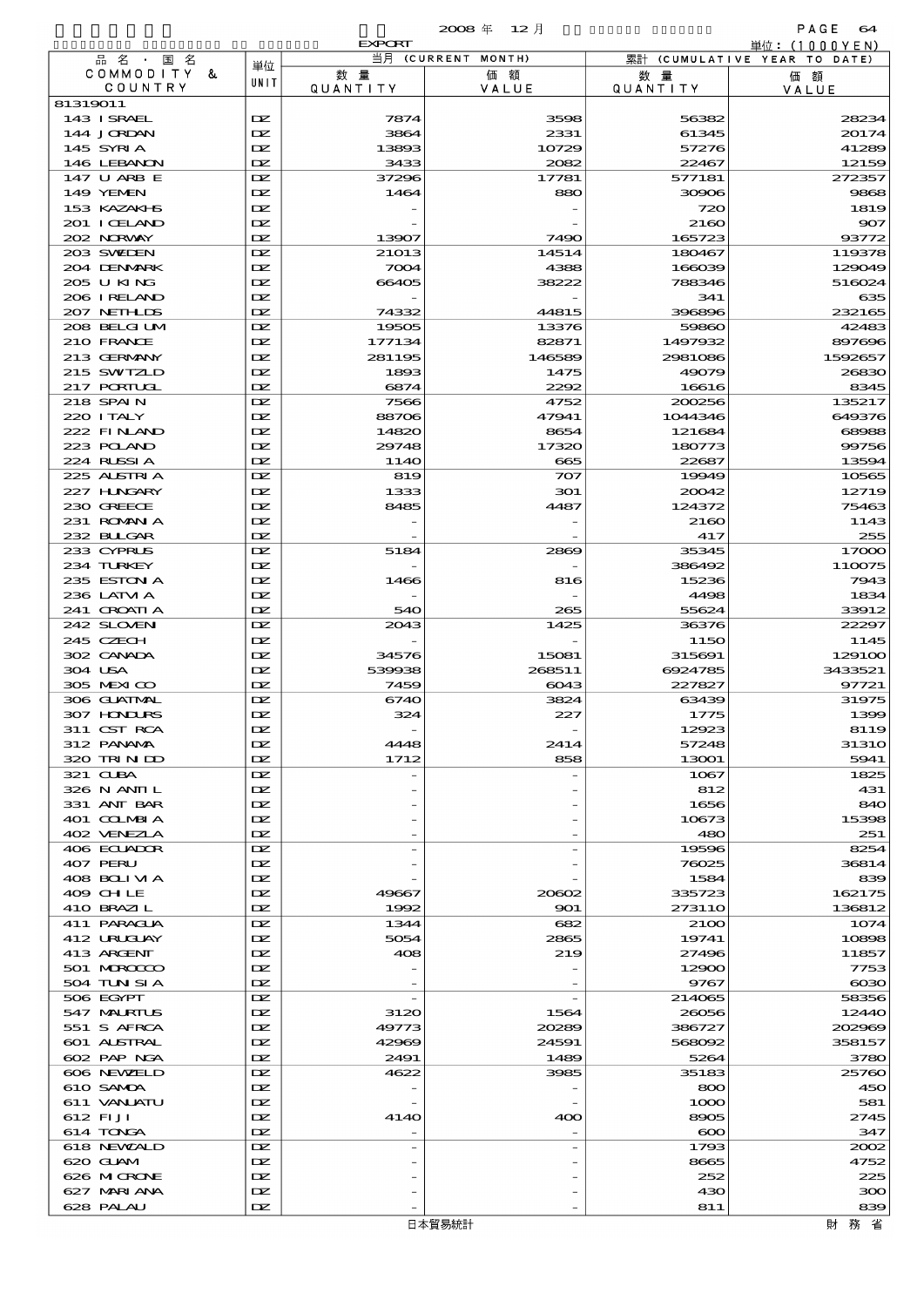|                            |          | <b>EXPORT</b>    |                    |                              | 単位: (1000 Y E N)             |
|----------------------------|----------|------------------|--------------------|------------------------------|------------------------------|
| 品名・国名                      | 単位       |                  | 当月 (CURRENT MONTH) |                              | 累計 (CUMULATIVE YEAR TO DATE) |
| COMMODITY &<br>COUNTRY     | UNIT     | 数量<br>QUANTITY   | 価額<br>VALUE        | 数 量<br><b>QUANTITY</b>       | 価額                           |
| 81321                      |          |                  |                    |                              | VALUE                        |
| 103 R KOREA                | KG       | 2362             | 54143              | 32065                        | 7590219                      |
| 105 CHNA                   | KG       | 2776             | 233629             | 99066                        | 8969982                      |
| 106 TAI VAN                | KG       | 2153             | 143046             | 45480                        | 10939180                     |
| 108 HG KONG                | KG       | 5312             | 3087370            | 108355                       | 83986995                     |
| 110 VIEINAM                | KG       | 637              | 62369              | 6469                         | 938127                       |
| 111 THAILND                | KG       | 2127             | 51275              | 21826                        | 867650                       |
| 112 SNGAPOR                | КG       | 5203             | 285270             | 62118                        | 17700894                     |
| 113 MALYSIA<br>117 PH LPIN | KG<br>KG | 1519<br>552      | 562375<br>12183    | 2411O<br>6322                | 13711307<br>291756           |
| 118 I NJNSI A              | KG       | 442              | 2825               | 4827                         | 319742                       |
| 122 MYANMAR                | KG       |                  |                    | 5                            | 221                          |
| $123$ INIA                 | КG       | 81               | 5973               | 1897                         | 315226                       |
| 124 PAKISTN                | KG       |                  |                    | 9                            | 641                          |
| 125 SRILANK                | KG       |                  |                    | 7280                         | 89733                        |
| 129 MACAO                  | KG       | 126              | 1530               | 515                          | 298508                       |
| 134 I RAQ                  | KG       |                  |                    | 8                            | 216                          |
| 135 BAHRAIN<br>137 SU ARAB | КG       |                  |                    | 4                            | 18181                        |
| 138 KUWAIT                 | KG<br>KG |                  |                    | $\boldsymbol{z}$<br>$\infty$ | 1983<br>3711                 |
| 140 QATAR                  | KG       |                  |                    | $\boldsymbol{\infty}$        | 225                          |
| 143 ISRAEL                 | KG       | 225              | 1709               | 467                          | 3139                         |
| 144 JORDAN                 | КG       |                  |                    | $\boldsymbol{\infty}$        | 250                          |
| 146 LEBANON                | KG       |                  |                    | 8                            | 1013                         |
| 147 U ARB E                | KG       | 9                | 1373               | 275                          | 899942                       |
| 149 YEMEN                  | KG       |                  |                    | 5                            | 1509                         |
| 153 KAZAKI B               | KG       | $\mathbf o$      | 886                | $\Omega$                     | 3809                         |
| 157 GEORGIA                | КG       |                  |                    | 49                           | 434                          |
| 203 SWIDEN<br>204 DENMARK  | KG<br>KG | $\mathbf{o}$     | 1741               | 20<br>з                      | 502<br>16323                 |
| 205 U KING                 | KG       | 14               | 122159             | 504                          | 603628                       |
| 206 I RELAND               | KG       |                  |                    | -1                           | 400                          |
| 207 NETHLIS                | КG       | 7                | 6118               | 449                          | 369428                       |
| 208 BELGI UM               | KG       |                  |                    | 36                           | 5171                         |
| 210 FRANCE                 | KG       | 172              | 10030              | 2252                         | 325228                       |
| 211 MUNACO                 | KG       |                  |                    | 2                            | 41820                        |
| 212 ANDORRA                | KG       |                  |                    | 1                            | 2021                         |
| 213 GERMANY                | КG       | 175              | 11587              | 6061                         | 1070412                      |
| 215 SWIZLD<br>217 PORTUGL  | KG<br>KG | 266<br>166       | 78173<br>6509      | 12258<br>3247                | 2615939<br>221303            |
| 218 SPAIN                  | KG       |                  |                    | 363                          | 9381                         |
| 220 I TALY                 | КG       | $\boldsymbol{4}$ | 1616               | 2938                         | 313374                       |
| 221 MALTA                  | KG       |                  |                    | 4594                         | 19962                        |
| 222 FINAND                 | KG       | 1                | 407                | 14                           | 8501                         |
| 223 POLAND                 | КG       | 32               | ഌ                  | 151                          | 4213                         |
| 224 RUSSIA                 | KG       | 1                | 618                | 185                          | 31488                        |
| 225 ALSTRIA                | KG       | 117              | 5276               | 645                          | 41036                        |
| 227 HUNGARY<br>230 GREECE  | КG<br>KG |                  |                    | 145<br>9                     | 3567<br>4292                 |
| 232 BUGAR                  | KG       |                  |                    | 1                            | 316                          |
| 234 TURKEY                 | KG       | 32               | 446                | $\bf{95}$                    | 2037                         |
| 238 UKRAINE                | KG       |                  |                    | $\Omega$                     | 646                          |
| 242 SLOVEN                 | КG       |                  |                    | 40                           | 2284                         |
| 245 CZECH                  | KG       |                  |                    | 79                           | 18925                        |
| 302 CANADA                 | KG       | 372              | 4444               | 12346                        | 114162                       |
| 304 USA                    | KG       | 2616             | 399370             | 49045                        | 11266675                     |
| 305 MEXICO                 | KG       |                  |                    | 78                           | 2661                         |
| 306 GUATMAL<br>307 HONDURS | КG<br>КG | 23               | 221                | 22<br>198                    | 240<br>1480                  |
| 312 PANAMA                 | KG       | 115              | 2316               | 256                          | 6424                         |
| 323 DOMNICA                | KG       |                  |                    | $\Omega$                     | 782                          |
| 324 PRIRICO                | KG       |                  |                    | $\bullet$                    | 1335                         |
| 326 N ANII L               | КG       |                  |                    | o                            | 3053                         |
| 328 CAYMAN                 | KG       |                  |                    | $\mathbf o$                  | 9482                         |
| 409 CHLE                   | KG       |                  |                    | 1                            | 2661                         |
| 410 BRAZIL                 | KG       | 6                | 336                | 31871                        | 47468                        |
| 413 ARGENT<br>501 MERCECCO | KG<br>КG |                  |                    | 23<br>34                     | 263<br>2008                  |
| 502 CET MEL                | KG       |                  |                    | 6                            | 389                          |
| 506 EGYPT                  | KG       |                  |                    | 44                           | 55896                        |
| 515 LIBERIA                | KG       |                  |                    | 10                           | 411                          |
| 517 GHNA                   | KG       |                  |                    | 48                           | 375                          |
| 527 CAMROLN                | КG       |                  |                    | $\boldsymbol{\infty}$        | 685                          |
| 601 ALSTRAL                | KG       | $\circ$          | 6984               | 384                          | 139273                       |
| 606 NEWELD                 | KG       |                  |                    | 19                           | 2811                         |

財務省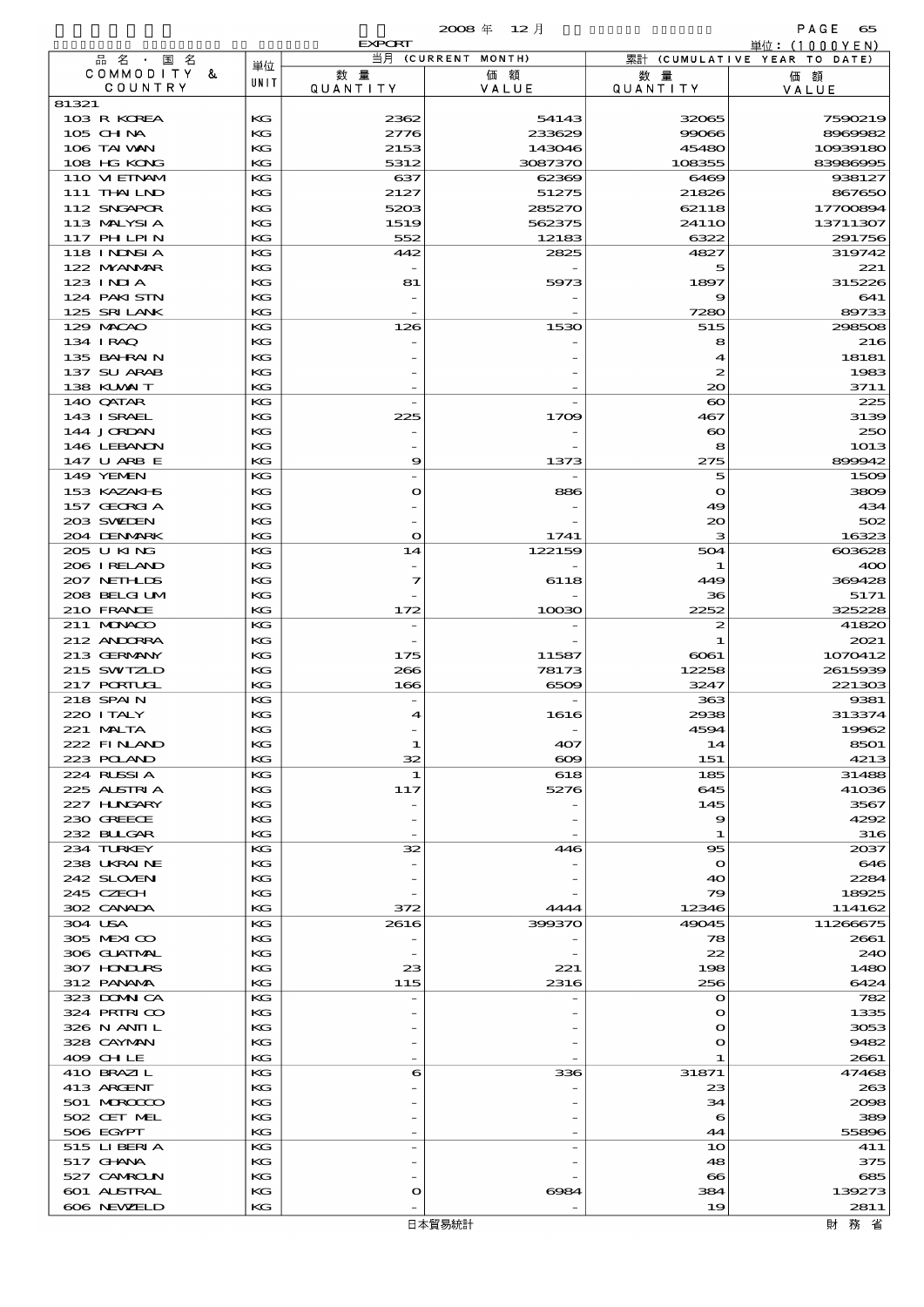# 概況品別国別表 輸 出 2008 12 確定 (Fixed Annual) 66

|                              |          | <b>EXPORT</b>            |                          |                        | 単位:(1000YEN)                 |
|------------------------------|----------|--------------------------|--------------------------|------------------------|------------------------------|
| 品 名 ・ 国 名<br>COMMODITY &     | 単位       | 数量                       | 当月 (CURRENT MONTH)<br>価額 |                        | 累計 (CUMULATIVE YEAR TO DATE) |
| COUNTRY                      | UNIT     | QUANTITY                 | VALUE                    | 数 量<br><b>QUANTITY</b> | 価額<br>VALUE                  |
| 81321                        |          |                          |                          |                        |                              |
| 611 VANLATU<br>619 F POLYN   | KG       |                          |                          | 2                      | 220<br>6718                  |
| 620 GLAM                     | КG<br>KG | 58                       | 25391                    | 8<br>79                | 76698                        |
| 625 MARSHAL                  | KG       |                          |                          | -1                     | 204                          |
| 627 MARIANA                  | KG       |                          |                          | 1                      | 1943                         |
|                              |          |                          |                          |                        |                              |
| 8132101<br>103 R KOREA       | KG       | 27                       | 560                      | 569                    | 37808                        |
| 105 CHNA                     | KG       | 485                      | 27449                    | 11001                  | 618549                       |
| 106 TAI VAN                  | KG       | 192                      | 7337                     | 5838                   | 166839                       |
| 108 HG KONG                  | KG       | 1608                     | 29367                    | 25440                  | 550362                       |
| 110 VI EINAM<br>111 THAILND  | KG<br>KG | 305<br>1875              | 43265<br>26975           | 5174<br>17437          | 780448<br>234797             |
| 112 SNGAPOR                  | KG       | 62                       | 1989                     | 928                    | 22613                        |
| 113 MALYSIA                  | KG       | 24                       | 237                      | 396                    | 7612                         |
| 117 PH LPIN                  | KG       | 34                       | 1550                     | 938                    | 27653                        |
| 118 I NDSI A<br>122 NYANAR   | KG<br>KG |                          |                          | $\mathbf{o}$<br>5      | 382<br>221                   |
| 125 SRILANK                  | KG       |                          |                          | 6818                   | 52936                        |
| 129 MACAO                    | KG       | 125                      | <b>1O1O</b>              | 363                    | 10807                        |
| 134 IRAQ                     | KG       |                          |                          | 8                      | 216                          |
| 137 SU ARAB<br>143 ISRAEL    | KG<br>KG |                          |                          | 2<br>$\boldsymbol{z}$  | 271<br>394                   |
| 144 JORDAN                   | KG       |                          |                          | $\boldsymbol{\infty}$  | 250                          |
| 146 LEBANON                  | KG       | $\overline{a}$           |                          | 8                      | 283                          |
| 147 U ARB E                  | KG       | з                        | 204                      | 10                     | 1269                         |
| 157 GEORGIA<br>203 SWIDEN    | KG<br>KG |                          |                          | 49<br>$\infty$         | 434<br>502                   |
| 205 U KING                   | KG       |                          |                          | 323                    | 8080                         |
| 207 NETHLIS                  | KG       | $\overline{a}$           |                          | 32                     | 1015                         |
| 208 BELGI UM                 | KG       |                          |                          | $\boldsymbol{4}$       | $\infty$                     |
| 210 FRANCE<br>213 GERMANY    | KG<br>KG | 43<br>173                | 360<br>5523              | 401<br>2447            | 6231<br>82929                |
| 215 SWIZLD                   | KG       | 226                      | 65974                    | 7932                   | 2110045                      |
| 218 SPAIN                    | KG       |                          |                          | 241                    | 3712                         |
| 220 I TALY                   | KG       |                          |                          | 75                     | 3134                         |
| 222 FINAND<br>223 POLAND     | KG<br>КG |                          | 390                      | 8<br>94                | 1587<br>1366                 |
| 224 RUSSIA                   | KG       | 26                       |                          | 176                    | 4801                         |
| 225 ALSTRIA                  | KG       |                          |                          | 72                     | 2805                         |
| 227 H.NGARY                  | KG       |                          |                          | 133                    | 2954                         |
| 230 GREECE<br>234 TURKEY     | KG<br>КG | 32                       | 446                      | $\sim$<br>79           | 1766<br>1592                 |
| 242 SLOVEN                   | KG       | $\overline{\phantom{a}}$ |                          | 30                     | 848                          |
| 302 CANADA                   | КG       | $\infty$                 | 2083                     | 55                     | 7064                         |
| 304 USA                      | KG       | 1428                     | 21530                    | 31700                  | 640218                       |
| 305 MEXICO<br>307 HONDURS    | КG<br>КG | 23                       | 221                      | 78<br>195              | 849<br>1251                  |
| 312 PANAMA                   | KG       | $\infty$                 | 2058                     | 165                    | 3534                         |
| 410 BRAZIL                   | КG       | 6                        | 336                      | 30162                  | 39643                        |
| 502 CET MEL                  | KG       |                          |                          | 6                      | 389                          |
| 517 GHNA<br>527 CAMROLN      | КG<br>КG |                          |                          | 48<br>$\bf{66}$        | 375<br>685                   |
| 601 ALSTRAL                  | KG       | $\overline{\phantom{a}}$ |                          | 261                    | 6311                         |
| 606 NEWELD                   | KG       | $\overline{\phantom{a}}$ |                          | 15                     | 200                          |
| 620 GLAM                     | KG       | 50                       | 360                      | $\boldsymbol{\infty}$  | 1143                         |
| 81323                        |          |                          |                          |                        |                              |
| 103 R KOREA                  |          |                          |                          |                        | 32932                        |
| 105 CH NA                    |          |                          | 28125                    |                        | 468892                       |
| 106 TAI VAN                  |          |                          | 2200                     |                        | 59590                        |
| 108 HG KONG<br>110 VIEINAM   |          |                          | 53986<br>895             |                        | 457547<br>12598              |
| 111 THAILND                  |          |                          | 19946                    |                        | 427505                       |
| 112 SNGAPOR                  |          |                          | 114O                     |                        | 63433                        |
| 113 MALYSIA                  |          |                          | 1490                     |                        | 30083                        |
| 117 PH LPIN<br>118 I NJNSI A |          |                          | 10950<br>7113            |                        | 161554<br>170385             |
| 123 INIA                     |          |                          | 1087                     |                        | 27539                        |
| 124 PAKISTN                  |          |                          | 1706                     |                        | 8525                         |
| 129 MACAO                    |          |                          |                          |                        | 8887                         |
| 133 I RAN<br>135 BAHRAIN     |          |                          |                          |                        | 3836<br>1988                 |
| 137 SU ARAB                  |          |                          | 6635                     |                        | 81697                        |
|                              |          |                          |                          |                        |                              |

財務省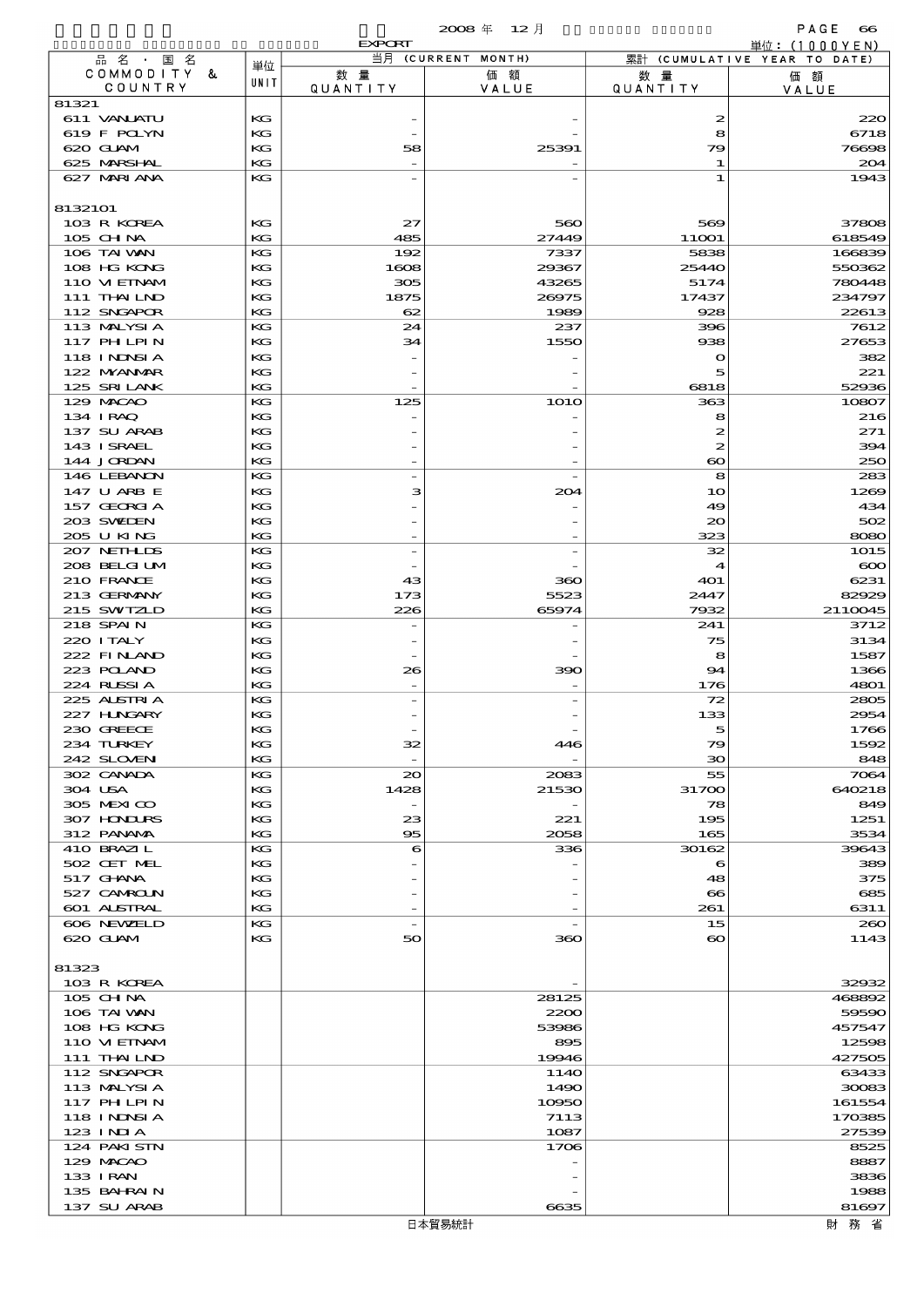|                             |      | <b>EXPORT</b>  |                    |                       | 単位: (1000YEN)                |
|-----------------------------|------|----------------|--------------------|-----------------------|------------------------------|
| 品名·国名<br>COMMODITY &        | 単位   |                | 当月 (CURRENT MONTH) |                       | 累計 (CUMULATIVE YEAR TO DATE) |
| COUNTRY                     | UNIT | 数量<br>QUANTITY | 価額<br>VALUE        | 数量<br><b>QUANTITY</b> | 価額<br>VALUE                  |
| 81323                       |      |                |                    |                       |                              |
| 138 KUWAIT                  |      |                | 2579               |                       | 51506                        |
| 140 QATAR                   |      |                |                    |                       | 663                          |
| 143 ISRAEL<br>144 JORDAN    |      |                | 471                |                       | 6022<br>3627                 |
| 145 SYRIA                   |      |                |                    |                       | 2404                         |
| 146 LEBANON                 |      |                |                    |                       | 26567                        |
| 147 U ARB E                 |      |                | 21933              |                       | 252216                       |
| 149 YEMEN                   |      |                |                    |                       | 13500                        |
| 151 ARMENIA<br>153 KAZAKI S |      |                |                    |                       | 1760<br>1403                 |
| 203 SWIDEN                  |      |                |                    |                       | 343                          |
| 204 DENMARK                 |      |                |                    |                       | 3192                         |
| 205 U KING                  |      |                | 1370               |                       | 30337                        |
| 206 I RELAND                |      |                |                    |                       | 887                          |
| 207 NETHLIS<br>208 BELGI UM |      |                | 731                |                       | 281858<br>569                |
| 210 FRANCE                  |      |                | 487                |                       | 18339                        |
| 213 GERMANY                 |      |                | 288                |                       | 53637                        |
| 215 SWIZLD                  |      |                |                    |                       | 32976                        |
| 217 PORTUGL                 |      |                |                    |                       | 1069                         |
| 218 SPAIN<br>220 I TALY     |      |                | 594                |                       | 17971<br>24523               |
| 222 FINAND                  |      |                |                    |                       | 34693                        |
| 223 POLAND                  |      |                |                    |                       | 772                          |
| 224 RUSSIA                  |      |                | 1460               |                       | 2647                         |
| 225 ALSTRIA                 |      |                | 312                |                       | 5664                         |
| 227 H.NGARY<br>228 SERBIA   |      |                |                    |                       | 2417<br>446                  |
| 230 GREECE                  |      |                | 5445               |                       | 39069                        |
| 231 ROMANIA                 |      |                | 1970               |                       | 9501                         |
| 232 BULGAR                  |      |                |                    |                       | 2517                         |
| 233 CYPRUS                  |      |                |                    |                       | 6106                         |
| 234 TURKEY<br>235 ESTON A   |      |                | 1003               |                       | 310067<br>15946              |
| 238 UKRAINE                 |      |                |                    |                       | 499                          |
| 239 BELARUS                 |      |                |                    |                       | 1469                         |
| 245 CZECH                   |      |                |                    |                       | 1426                         |
| 302 CANADA                  |      |                |                    |                       | 1418                         |
| 304 USA<br>305 MEXICO       |      |                | 8500<br>10270      |                       | 205513<br>124732             |
| 312 PANAMA                  |      |                |                    |                       | 426                          |
| 402 VENEZLA                 |      |                |                    |                       | 965                          |
| 406 ECUADOR                 |      |                |                    |                       | 724                          |
| 409 CHLE                    |      |                | 859                |                       | 1393                         |
| 410 BRAZIL<br>413 ARGENT    |      |                | 455                |                       | 1924<br>4162                 |
| 501 MROCCO                  |      |                |                    |                       | 761                          |
| 503 ALGERIA                 |      |                | 206                |                       | 206                          |
| 506 EGYPT                   |      |                | 2712               |                       | 7129                         |
| 515 LIBERIA<br>551 S AFRCA  |      |                | 1453               |                       | 426<br>73943                 |
| 601 ALSTRAL                 |      |                | 1382               |                       | 8482                         |
|                             |      |                |                    |                       |                              |
| 8132301                     |      |                |                    |                       |                              |
| 103 R KOREA                 |      |                |                    |                       | 13127                        |
| $105$ CHNA<br>106 TAI VAN   |      |                | 28125<br>1469      |                       | 467734<br>42775              |
| 108 HG KONG                 |      |                | 45431              |                       | 297520                       |
| 110 VIEINAM                 |      |                | 895                |                       | 12598                        |
| 111 THAILND                 |      |                | 14546              |                       | 365344                       |
| 112 SNGAPOR                 |      |                |                    |                       | 11634                        |
| 113 MALYSIA<br>117 PH LPIN  |      |                | 1490<br>10950      |                       | 21952<br>135072              |
| 118 I NJNSI A               |      |                | 6576               |                       | 164407                       |
| 123 INIA                    |      |                | 1087               |                       | 27211                        |
| 124 PAKISTN                 |      |                | 1406               |                       | 8225                         |
| 133 I RAN<br>135 BAHRAIN    |      |                |                    |                       | 3547<br>979                  |
| 137 SU ARAB                 |      |                | 6635               |                       | 81697                        |
| 138 KUWAIT                  |      |                | 2579               |                       | 40341                        |
| 140 QATAR                   |      |                |                    |                       | 663                          |
| 144 JORDAN                  |      |                | 471                |                       | 3627                         |
| 145 SYRIA                   |      |                |                    |                       | 2404                         |
| 146 LEBANON                 |      |                |                    |                       | 4132                         |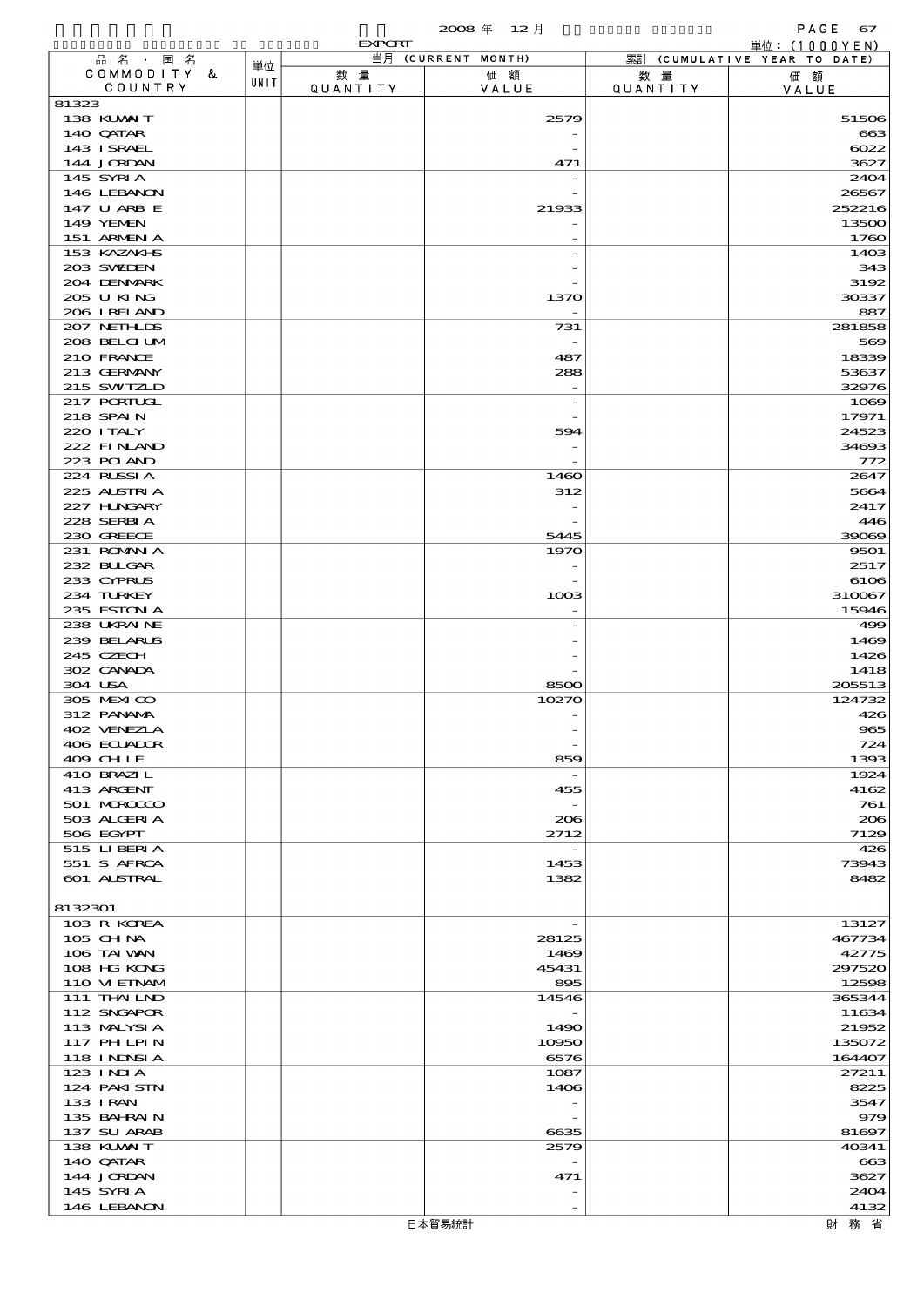|                             |          | <b>EXPORT</b>   |                          |                       | 単位: (1000 Y E N )            |
|-----------------------------|----------|-----------------|--------------------------|-----------------------|------------------------------|
| 品名・国名                       | 単位       |                 | 当月 (CURRENT MONTH)       |                       | 累計 (CUMULATIVE YEAR TO DATE) |
| COMMODITY &<br>COUNTRY      | UNIT     | 数 量<br>QUANTITY | 価額<br>VALUE              | 数量<br><b>QUANTITY</b> | 価額<br>VALUE                  |
| 8132301                     |          |                 |                          |                       |                              |
| 147 U ARB E                 |          |                 | 11509                    |                       | 119249                       |
| 151 ARMENIA<br>153 KAZAKI B |          |                 |                          |                       | 1760<br>1403                 |
| 203 SWIDEN                  |          |                 |                          |                       | 343                          |
| 204 DENMARK                 |          |                 |                          |                       | 2843                         |
| 205 U KING                  |          |                 | 1370                     |                       | 26750                        |
| 206 I RELAND                |          |                 |                          |                       | 887                          |
| 207 NETHLIS<br>210 FRANCE   |          |                 | 731<br>487               |                       | 281858<br>16602              |
| 213 GERMANY                 |          |                 | 288                      |                       | 21087                        |
| 215 SWIZLD                  |          |                 |                          |                       | 32976                        |
| 218 SPAIN                   |          |                 |                          |                       | 15506                        |
| 220 I TALY                  |          |                 | 594                      |                       | 16982                        |
| 222 FINAND<br>223 POLAND    |          |                 |                          |                       | 34693<br>772                 |
| 224 RUSSIA                  |          |                 | 544                      |                       | 1731                         |
| 225 ALSTRIA                 |          |                 | 312                      |                       | 5664                         |
| 227 H.NGARY                 |          |                 |                          |                       | 2417                         |
| 230 GREECE<br>231 ROMAN A   |          |                 | 1970                     |                       | 7655<br>8693                 |
| 232 BULGAR                  |          |                 |                          |                       | 2517                         |
| 233 CYPRUS                  |          |                 |                          |                       | 406                          |
| 234 TURKEY                  |          |                 |                          |                       | 292463                       |
| 235 ESTON A                 |          |                 |                          |                       | 15946                        |
| 238 UKRAINE<br>239 BELARUS  |          |                 |                          |                       | 499<br>1469                  |
| 245 CZECH                   |          |                 |                          |                       | 612                          |
| 302 CANADA                  |          |                 |                          |                       | 250                          |
| 304 USA                     |          |                 | 8500                     |                       | 187522                       |
| 305 MEXICO                  |          |                 | 10270                    |                       | 121619                       |
| 312 PANAMA<br>406 ECUADOR   |          |                 |                          |                       | 426<br>724                   |
| 409 CHLE                    |          |                 | 859                      |                       | 1107                         |
| 410 BRAZIL                  |          |                 |                          |                       | 1709                         |
| 413 ARGENT                  |          |                 | 455                      |                       | 3237                         |
| 503 ALGERIA<br>506 EGYPT    |          |                 | 206                      |                       | 206<br>2712                  |
| 515 LIBERIA                 |          |                 | 2712                     |                       | 426                          |
| 551 S AFRCA                 |          |                 | 1453                     |                       | 67436                        |
| 601 ALSTRAL                 |          |                 |                          |                       | 1200                         |
| 81325                       |          |                 |                          |                       |                              |
| 103 R KOREA                 |          |                 |                          |                       | 16534                        |
| 104 N KOREA                 |          |                 |                          |                       | 1128                         |
| 105 CHNA                    |          |                 | 371O                     |                       | 27897                        |
| 106 TAI VAN                 |          |                 | 900                      |                       | 15505                        |
| 108 HG KONG<br>112 SNGAPOR  |          |                 | 4311<br>655              |                       | 17865<br>1234                |
| 117 PH LPIN                 |          |                 |                          |                       | 1296                         |
| 125 SRILANK                 |          |                 | $\overline{\phantom{a}}$ |                       | 1959                         |
| 140 QATAR                   |          |                 |                          |                       | 633                          |
| 147 U ARB E<br>202 NORWAY   |          |                 | 336                      |                       | 336<br>647                   |
| 203 SWIDEN                  |          |                 |                          |                       | 791                          |
| 218 SPAIN                   |          |                 | $\overline{\phantom{a}}$ |                       | 437                          |
| 220 I TALY                  |          |                 |                          |                       | 1078                         |
| 304 USA<br>402 VENEZIA      |          |                 | 958                      |                       | 3815<br>1200                 |
| 524 N GERIA                 |          |                 | 5378                     |                       | 6926                         |
| 627 MARIANA                 |          |                 |                          |                       | 1747                         |
|                             |          |                 |                          |                       |                              |
| 81327<br>103 R KOREA        | КG       |                 |                          |                       | 2539957                      |
| 105 CH NA                   | KG       | 50437<br>361825 | 162325<br>1637136        | 845910<br>5094398     | 21146040                     |
| 106 TAI VAN                 | КG       | 62194           | 151934                   | 942719                | 2445692                      |
| 108 HG KONG                 | KG       | 142168          | 508803                   | 2179749               | 7155687                      |
| 110 VIEINAM                 | КG       | 41322           | 216341                   | 514810                | 2328071                      |
| 111 THAILND<br>112 SNGAPOR  | КG<br>KG | 53283<br>3212   | 96292<br>7199            | 702913<br>62049       | 1233152<br>135480            |
| 113 MALYSIA                 | КG       | 3800            | 7094                     | 95349                 | 178931                       |
| 117 PH LPIN                 | KG       | 3608            | 12657                    | 77536                 | 174611                       |
| 118 I NJNSI A               | КG       | 13398           | 41899                    | 275675                | 764494                       |
| 120 CAMBOD<br>121 LAOS      | КG<br>КG | 1733            | 3861                     | 18547<br>8027         | 40845<br>23409               |
|                             |          |                 |                          |                       |                              |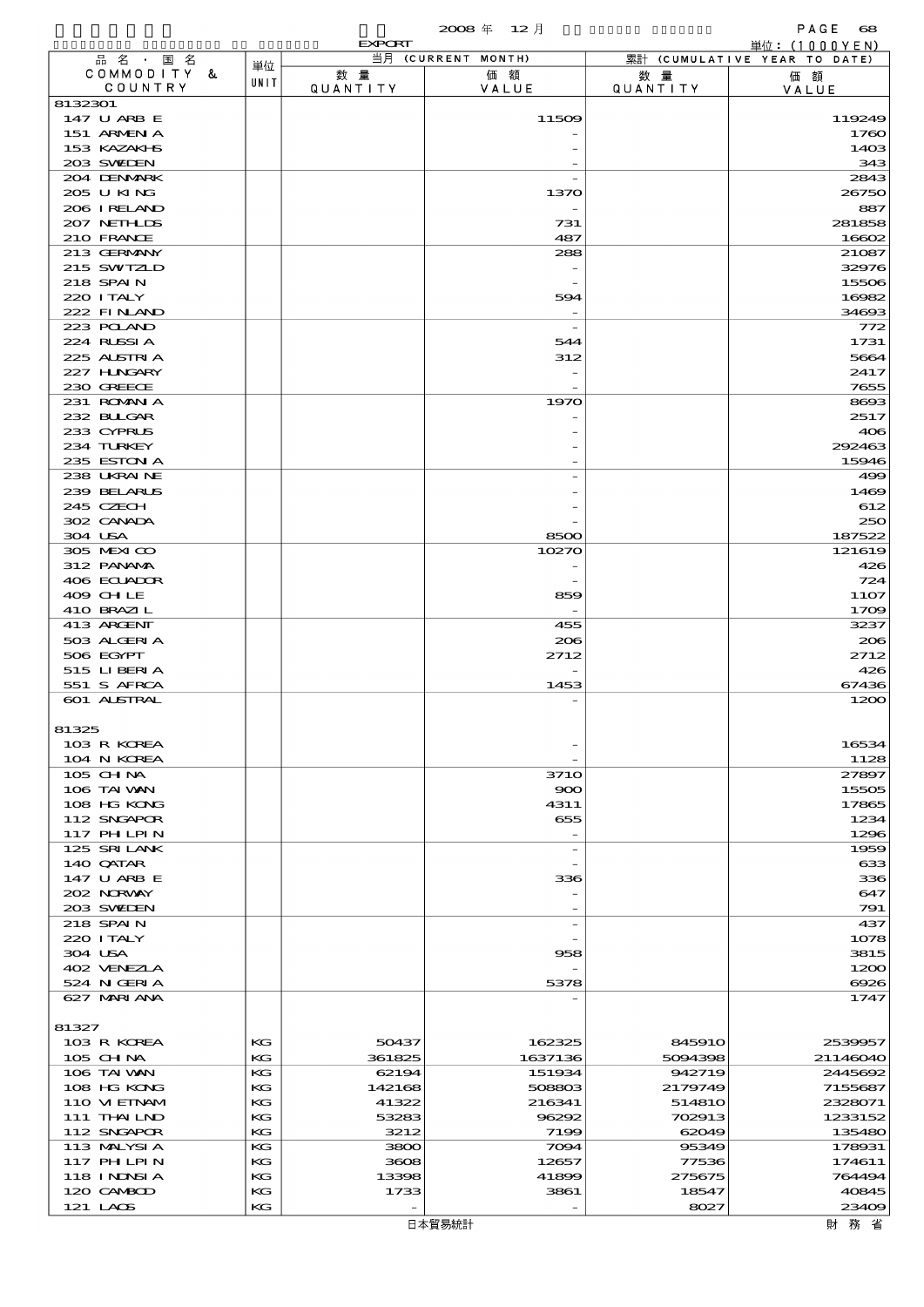|                             |          | <b>EXPORT</b>            |                          |                        | 単位:(1000YEN)                 |
|-----------------------------|----------|--------------------------|--------------------------|------------------------|------------------------------|
| 品名・国名<br>COMMODITY &        | 単位       | 数量                       | 当月 (CURRENT MONTH)<br>価額 |                        | 累計 (CUMULATIVE YEAR TO DATE) |
| COUNTRY                     | UNIT     | QUANTITY                 | VALUE                    | 数 量<br><b>QUANTITY</b> | 価額<br>VALUE                  |
| 81327                       |          |                          |                          |                        |                              |
| 122 MYANMAR                 | KG       | 6643                     | 28649                    | 89222                  | 331776                       |
| $123$ INIA                  | KG       | 27015                    | 39294                    | 394161                 | 790683                       |
| 124 PAKI STN<br>125 SRILANK | KG<br>KG | 11984<br>3941            | 23493<br>8137            | 184953<br>49047        | 334136<br>105022             |
| 127 BANCLA                  | KG       | 22065                    | 46049                    | 246841                 | 541924                       |
| 129 MACAO                   | KG       | 16                       | $\infty$                 | 1374                   | 11654                        |
| 135 BAHRAIN                 | KG       |                          |                          | 455                    | 1508                         |
| 137 SU ARAB                 | КG       | 24707                    | 34403                    | 457663                 | 628211                       |
| 138 KUWAIT                  | KG       |                          |                          | 899                    | 2733                         |
| 143 I SRAEL                 | KG<br>KG | 226                      | 1233                     | 4180                   | 11052<br>3048                |
| 144 JORDAN<br>145 SYRIA     | KG       |                          |                          | 241O<br>20375          | 36454                        |
| 147 U ARB E                 | КG       | 7646                     | 17411                    | 102699                 | 171335                       |
| 149 YEMEN                   | KG       |                          |                          | 6800                   | 10173                        |
| 202 NORWAY                  | KG       |                          |                          | 1862                   | 3693                         |
| 203 SWIDEN                  | KG       |                          |                          | 977                    | 7605                         |
| 204 DENMARK                 | KG       | 157                      | 485                      | 11496                  | 53059                        |
| 205 U KING<br>206 I RELAND  | КG<br>KG | 5875                     | 9358                     | 64578<br>62            | 212014<br>270                |
| 207 NETHLIDS                | KG       | 6176                     | 7598                     | 100643                 | 199725                       |
| 208 BELGI UM                | KG       |                          |                          | 4640                   | 16639                        |
| 210 FRANCE                  | KG       | 19907                    | 91645                    | 249511                 | 952269                       |
| 213 GERMANY                 | КG       | 17401                    | 44482                    | 225167                 | 641218                       |
| 215 SWIZLD                  | KG       | 159                      | 361                      | 2561                   | 15897                        |
| 217 PORTUGL                 | KG       | 166                      | 425                      | 8751                   | 27367                        |
| 218 SPAIN                   | KG       | 2619                     | 6352                     | 48644                  | 104801                       |
| 220 I TALY<br>222 FINAND    | KG<br>КG | 28996                    | 78300                    | 272493<br>1291         | 791262<br>2374               |
| 223 POLAND                  | KG       | 847                      | 1590                     | 16262                  | 41319                        |
| 224 RUSSIA                  | KG       |                          |                          | 6444                   | 4463                         |
| 225 ALSTRIA                 | KG       | 767                      | 2712                     | 14663                  | 59717                        |
| 227 H.NGARY                 | KG       |                          |                          | 544                    | 4331                         |
| 230 GREECE                  | КG       |                          |                          | 2182                   | 2246                         |
| 231 ROMANIA                 | KG       | 1622                     | 3663                     | 12135                  | 38851                        |
| 232 BULGAR<br>234 TURKEY    | KG<br>KG | 22808                    | 50613                    | 20<br>224684           | 248<br>545981                |
| 235 ESTON A                 | KG       |                          |                          | 191                    | 1333                         |
| 246 SLOVAK                  | КG       |                          |                          | 12                     | 568                          |
| 302 CANADA                  | KG       | 2638                     | 5436                     | 35573                  | 85011                        |
| 304 USA                     | KG       | 31666                    | 101183                   | 432574                 | 1403026                      |
| 305 MEXICO                  | KG       | 1605                     | 2973                     | 24990                  | 51514                        |
| 306 GLATNAL                 | KG       |                          |                          | 1198                   | <b>2010</b>                  |
| 307 HNURS<br>309 SALVAIR    | КG<br>KG | 1715                     | 3406                     | 200<br>23574           | 1066<br>48956                |
| 311 CST RCA                 | КG       |                          |                          | $-667$                 | 3659                         |
| 324 PRIRICO                 | КG       |                          |                          | 1399                   | 5361                         |
| 401 COLMBIA                 | КG       | 125                      | 212                      | 3985                   | 11789                        |
| 402 VENEZIA                 | КG       | $\overline{\phantom{0}}$ |                          | 1050                   | 2722                         |
| 403 GUYANA                  | KG       | $\overline{\phantom{a}}$ |                          | 620                    | 1163                         |
| 406 ECUADOR<br>407 PERU     | КG<br>КG | 800                      | 622                      | 800<br>4653            | 622<br>14550                 |
| 409 CHLE                    | КG       |                          |                          | 2040                   | 3294                         |
| 410 BRAZIL                  | КG       | 7989                     | 11923                    | 87688                  | 167795                       |
| 413 ARGENT                  | KG       | 1747                     | 3582                     | 36795                  | 83544                        |
| 501 MROCCO                  | KG       | 331                      | 3098                     | 8858                   | 27229                        |
| 504 TUN SI A                | КG       | 597                      | 1411                     | 4290                   | 8199                         |
| 506 EGYPT<br>541 KENYA      | КG<br>КG | 5600<br>219              | 7887<br>345              | 45987<br>460           | 65362<br>1967                |
| 546 MADAGAS                 | KG       | $\overline{\phantom{a}}$ |                          | 1009                   | 2497                         |
| 551 S AFRCA                 | KG       | $\overline{\phantom{a}}$ |                          | 16963                  | 25759                        |
| 556 SVXZIND                 | КG       | 3246                     | 5990                     | 26843                  | 42062                        |
| 601 ALSTRAL                 | КG       | 518                      | 1497                     | 14770                  | 48238                        |
| 606 NEWELD                  | КG       | 343                      | 931                      | 5064                   | 14850                        |
| 619 F POLYN                 | KG       |                          |                          | 46                     | 237                          |
| 8132701                     |          |                          |                          |                        |                              |
| 103 R KOREA                 | КG       | 10197                    | 24652                    | 160254                 | 429299                       |
| 105 CH NA                   | КG       | 110788                   | 769119                   | 1424337                | 8475678                      |
| 106 TAI VAN                 | KG       | 18591                    | 25045                    | 201514                 | 249688                       |
| 108 HG KONG                 | KG       | 15456                    | 103504                   | 485057                 | 1685964                      |
| 110 VIEINAM                 | КG       | 20012                    | 135169                   | 202533                 | 1164800                      |
| 111 THAILND<br>112 SNGAPOR  | KG<br>КG | 39112<br>3212            | 68243<br>7199            | 452734<br>43791        | 736315<br>89735              |
| 113 MALYSIA                 | KG       | 3377                     | 5868                     | 28455                  | 51966                        |
|                             |          |                          |                          |                        |                              |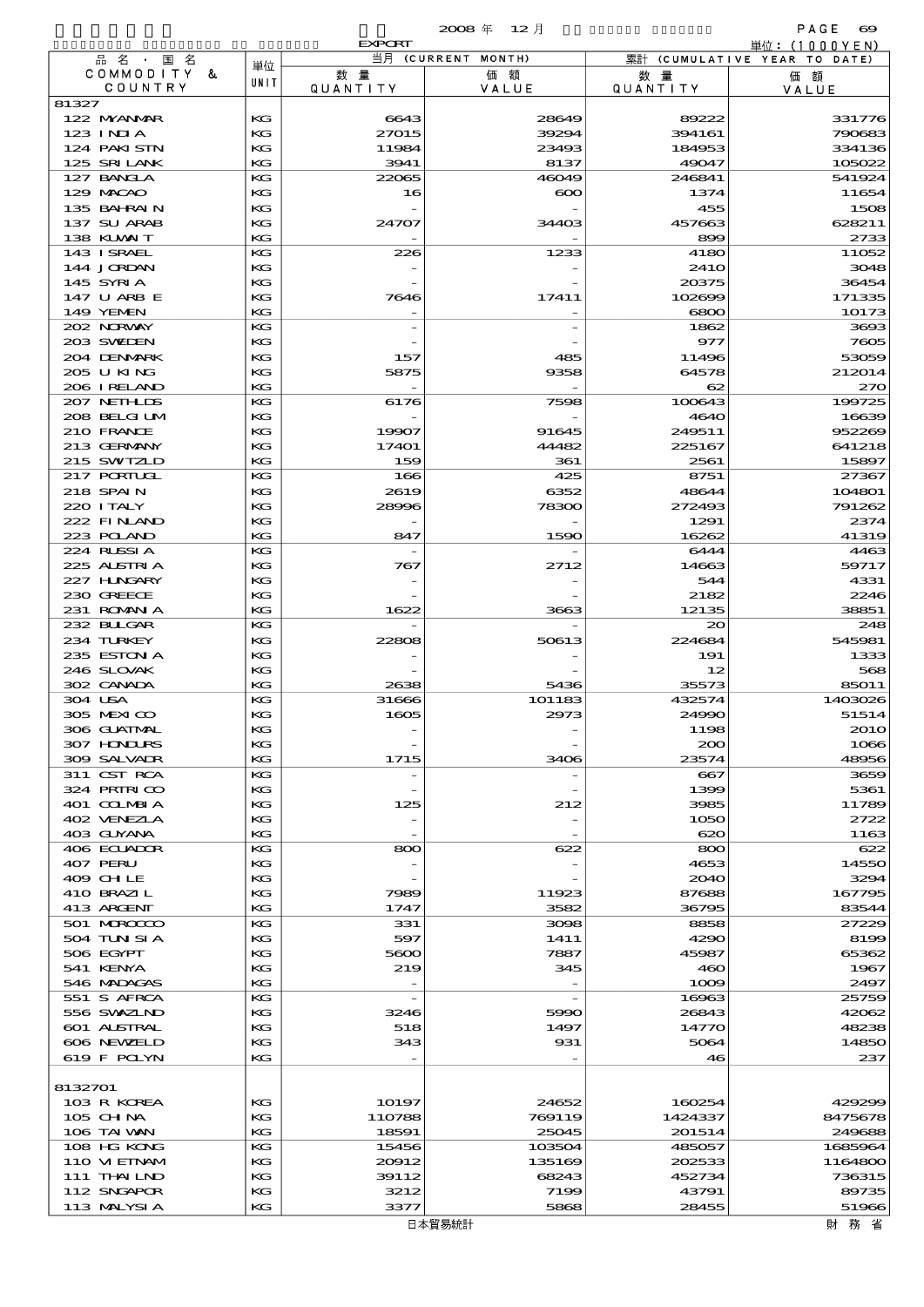# 概況品別国別表 輸 出 2008 12 確定 (Fixed Annual) 70

|                             |          | <b>EXPORT</b>         |                    |                       | 単位:(1000YEN)                 |
|-----------------------------|----------|-----------------------|--------------------|-----------------------|------------------------------|
| 品名・国名                       | 単位       |                       | 当月 (CURRENT MONTH) |                       | 累計 (CUMULATIVE YEAR TO DATE) |
| COMMODITY &<br>COUNTRY      | UNIT     | 数量<br><b>QUANTITY</b> | 価額<br>VALUE        | 数量<br><b>QUANTITY</b> | 価額<br>VALUE                  |
| 8132701                     |          |                       |                    |                       |                              |
| <b>117 PHLPIN</b>           | KG       | 2447                  | 9865               | 43927                 | 113960                       |
| 118 INNSI A                 | KG       | 2313                  | 10602              | 36879                 | 135422                       |
| 120 CAMBOD                  | KG       | 1733                  | 3861               | 18469                 | 40534                        |
| 121 LAOS                    | KG       |                       |                    | 8027                  | 23409                        |
| 122 NYANAR                  | KG       | 2055                  | 13065              | 31578                 | 125154                       |
| $123$ INIA<br>124 PAKI STN  | KG<br>KG | 22851<br>9920         | 24229<br>18057     | 175694<br>55721       | 236834<br>106556             |
| 125 SRILANK                 | KG       | 1254                  | 2785               | 1774                  | 6814                         |
| 127 BANCLA                  | KG       | 2690                  | 10854              | 29777                 | 106568                       |
| 129 MACAO                   | KG       | 16                    | $\infty$           | 1058                  | 9747                         |
| 135 BAHRAIN                 | KG       |                       |                    | 455                   | 1508                         |
| 137 SU ARAB                 | KG       | 24707                 | 34403              | 456063                | 626828                       |
| 138 KUWAIT                  | KG       |                       |                    | 806                   | 2067                         |
| 143 ISRAEL                  | KG<br>KG |                       |                    | 802                   | 2495<br>3048                 |
| 144 JORDAN<br>145 SYRIA     | KG       |                       |                    | 241O<br>20375         | 36454                        |
| 147 U ARB E                 | KG       | 4126                  | 15049              | 77490                 | 154050                       |
| 149 YEMEN                   | KG       |                       |                    | 6800                  | 10173                        |
| 203 SWIDEN                  | KG       |                       |                    | 977                   | 7605                         |
| 204 DENMARK                 | KG       |                       |                    | 29                    | 359                          |
| 205 U KING                  | KG       | 1113                  | 5007               | 43066                 | 166108                       |
| 206 I RELAND                | KG       |                       |                    | 62                    | 270                          |
| 207 NETHLIS<br>208 BELGI UM | KG<br>KG | 1970                  | 3863               | 71664<br>12           | 165526<br>203                |
| 210 FRANCE                  | KG       | 650                   | 2189               | 6799                  | 56039                        |
| 213 GERMANY                 | KG       | 512                   | 1257               | 14269                 | 53357                        |
| 217 PORTUGL                 | KG       |                       |                    | 75                    | 1249                         |
| 218 SPAIN                   | KG       | 27                    | 485                | 10842                 | 8852                         |
| 220 I TALY                  | KG       | 591                   | 2684               | 5159                  | 39904                        |
| 222 FINAND                  | KG       |                       |                    | 1277                  | 2030                         |
| 223 POLAND                  | KG       |                       |                    | 252                   | 2015                         |
| 225 ALSTRIA<br>227 HUNGARY  | KG<br>KG |                       |                    | 805<br>39             | 2748<br>767                  |
| 230 GREECE                  | KG       |                       |                    | 2182                  | 2246                         |
| 231 ROMANIA                 | KG       |                       |                    | 10                    | 429                          |
| 234 TURKEY                  | KG       | 111                   | 2653               | 4455                  | 23374                        |
| 246 SLOVAK                  | KG       |                       |                    | 12                    | 568                          |
| 302 CANADA                  | KG       | 269                   | 455                | 7358                  | 17708                        |
| 304 USA                     | KG       | 12024                 | 34617              | 229277                | 665401                       |
| 305 MEXICO<br>306 GUATMAL   | KG       | 276                   | 844                | 2155                  | 10812<br>2010                |
| 309 SALVADR                 | KG<br>KG | 115                   | 473                | 1198<br>635           | 2494                         |
| 311 CST RCA                 | КG       |                       |                    | 168                   | 238                          |
| 401 COLMBIA                 | KG       |                       |                    | 1036                  | 2946                         |
| 402 VENEZIA                 | KG       |                       |                    | 1050                  | 2722                         |
| 403 GUYANA                  | KG       |                       |                    | 620                   | 1163                         |
| 407 PERU                    | KG       |                       |                    | 4653                  | 14550                        |
| 409 CHLE                    | KG       |                       |                    | 1713                  | 2667                         |
| 410 BRAZIL<br>501 MROCCO    | KG<br>KG | 126                   | <b>2710</b>        | 3145<br>598           | 8737<br>6831                 |
| 504 TUN SI A                | KG       |                       |                    | 13                    | 343                          |
| 506 EGYPT                   | КG       | 5600                  | 7887               | 12645                 | 17550                        |
| 546 MADAGAS                 | КG       |                       |                    | 1009                  | 2497                         |
| 551 S AFRCA                 | KG       |                       |                    | 2320                  | 3900                         |
| 601 ALSTRAL                 | КG       | 223                   | 824                | 7292                  | 32341                        |
| 606 NEWELD                  | KG       |                       |                    | 385                   | 1968                         |
| 8132703                     |          |                       |                    |                       |                              |
| 103 R KOREA                 | KG       | 40240                 | 137673             | 685656                | 2110658                      |
| 105 CHNA                    | КG       | 251037                | 868017             | 3670061               | 12670362                     |
| 106 TAI VAN                 | KG       | 43603                 | 126889             | 741205                | 2196004                      |
| 108 HG KONG                 | KG       | 126712                | 405299             | 1694692               | 5469723                      |
| 110 VIEINAM                 | КG       | <b>20410</b>          | 81172              | 312277                | 1163271                      |
| 111 THAILND                 | KG       | 14171                 | 28049              | 250179                | 496837                       |
| 112 SNGAPOR                 | KG       |                       |                    | 18258                 | 45745                        |
| 113 MALYSIA<br>117 PH LPIN  | KG<br>КG | 423                   | 1226               | 66894                 | 126965                       |
| 118 I NDSI A                | КG       | 1161<br>11085         | 2792<br>31297      | 33609<br>238796       | 60651<br>629072              |
| 120 CAMBOD                  | KG       |                       |                    | 78                    | 311                          |
| 122 NYANAR                  | KG       | 4588                  | 15584              | 57644                 | 206622                       |
| 123 INIA                    | KG       | 4164                  | 15065              | 218467                | 553849                       |
| 124 PAKISTN                 | KG       | 2064                  | 5436               | 129232                | 227580                       |
| 125 SRILANK                 | KG       | 2687                  | 5352               | 47273                 | 98208                        |
| 127 BANCLA                  | KG       | 19375                 | 35195              | 217064                | 435356                       |
|                             |          |                       | 日本貿易統計             |                       | 財 務 省                        |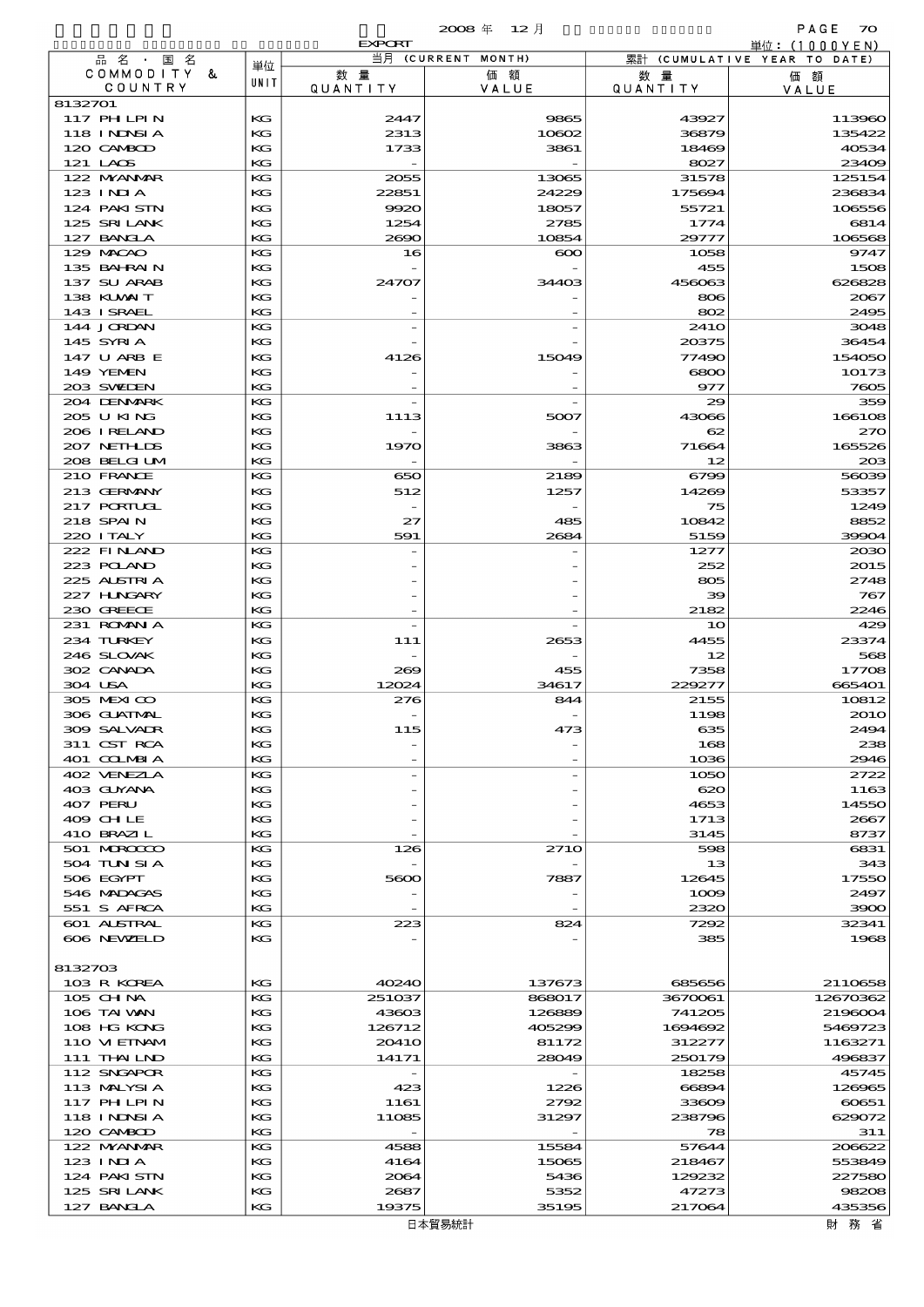|                            |          | <b>EXPORT</b>            |                       |                        | 単位:(1000YEN)                 |
|----------------------------|----------|--------------------------|-----------------------|------------------------|------------------------------|
| 品名・国名                      | 単位       |                          | 当月 (CURRENT MONTH)    |                        | 累計 (CUMULATIVE YEAR TO DATE) |
| COMMODITY<br>&<br>COUNTRY  | UNIT     | 数量<br>QUANTITY           | 価額<br>VALUE           | 数 暈<br><b>QUANTITY</b> | 価額<br>VALUE                  |
| 8132703                    |          |                          |                       |                        |                              |
| 129 MACAO                  | КG       |                          |                       | 316                    | 1907                         |
| 137 SU ARAB                | КG       |                          |                       | 1600                   | 1383                         |
| 138 KUWAIT                 | KG       |                          |                       | $_{\rm \bf 33}$        | $\bf{666}$                   |
| 143 ISRAEL<br>147 U ARB E  | KG<br>КG | 226<br>3520              | 1233<br>2362          | 3378<br>25209          | 8557<br>17285                |
| 202 NORWAY                 | КG       |                          |                       | 1862                   | 3693                         |
| 204 DENMARK                | КG       | 157                      | 485                   | 11467                  | 52700                        |
| 205 U KING                 | КG       | 4762                     | 4351                  | 21512                  | 45906                        |
| 207 NEIHLDS                | KG       | 4206                     | 3735                  | 28979                  | 34199                        |
| 208 BELGI UM<br>210 FRANCE | КG<br>КG | 19257                    | 89456                 | 4628<br>242712         | 16436<br>896230              |
| 213 GERMANY                | КG       | 16889                    | 43225                 | 210898                 | 587861                       |
| 215 SWIZLD                 | КG       | 159                      | 361                   | 2561                   | 15897                        |
| 217 PORTUGL                | KG       | 166                      | 425                   | 8676                   | 26118                        |
| 218 SPAIN                  | КG       | 2592                     | 5867                  | 37802                  | 95949                        |
| 220 I TALY<br>222 FINAND   | КG<br>КG | 28405                    | 75616                 | 267334                 | 751358                       |
| 223 POLAND                 | КG       | 847                      | 1590                  | 14<br>16010            | 344<br>39304                 |
| 224 RLSSIA                 | KG       |                          |                       | 6444                   | 4463                         |
| 225 ALSTRIA                | КG       | 767                      | 2712                  | 13858                  | 56969                        |
| 227 H.NGARY                | КG       |                          |                       | 505                    | 3564                         |
| 231 ROMAN A                | КG       | 1622                     | 3663                  | 12125                  | 38422                        |
| 232 BULGAR<br>234 TURKEY   | КG<br>KG | 22697                    | 47960                 | $_{\infty}$<br>220229  | 248<br>522607                |
| 235 ESTON A                | КG       |                          |                       | 191                    | 1333                         |
| 302 CANADA                 | КG       | 2369                     | 4981                  | 28215                  | 67303                        |
| 304 USA                    | КG       | 19642                    | 66566                 | 203297                 | 737625                       |
| 305 MEXICO                 | КG       | 1329                     | 2129                  | 22835                  | 40702                        |
| 307 HONDURS<br>309 SALVADR | KG<br>КG |                          |                       | 200<br>22939           | 1066                         |
| 311 CST RCA                | КG       | 1600                     | 2933                  | 499                    | 46462<br>3421                |
| 324 PRINICO                | КG       |                          |                       | 1399                   | 5361                         |
| 401 COLMBIA                | КG       | 125                      | 212                   | 2949                   | 8843                         |
| 406 ECUADOR                | KG       | 800                      | 622                   | 800                    | 622                          |
| 409 CHLE                   | КG       |                          |                       | 327                    | 627                          |
| 410 BRAZIL<br>413 ARCENT   | КG<br>KG | 7989<br>1747             | 11923<br>3582         | 84543<br>36795         | 159058<br>83544              |
| 501 MROCCO                 | КG       | 205                      | 388                   | 8260                   | 20398                        |
| 504 TUN SI A               | KG       | 597                      | 1411                  | 4277                   | 7856                         |
| 506 EGYPT                  | КG       |                          |                       | 33342                  | 47812                        |
| 541 KENYA                  | KG       | 219                      | 345                   | 460                    | 1967                         |
| 551 S AFRCA<br>556 SWAZIND | KG<br>КG | 3246                     | 5990                  | 14643<br>26843         | 21859<br>42062               |
| <b>601 ALSTRAL</b>         | КG       | 295                      | 673                   | 7478                   | 15897                        |
| 606 NEWELD                 | KG       | 343                      | 931                   | 4679                   | 12882                        |
| 619 F POLYN                | КG       |                          |                       | 46                     | 237                          |
|                            |          |                          |                       |                        |                              |
| 81329<br>103 R KOREA       |          |                          |                       |                        |                              |
| 105 CH NA                  | KG<br>КG | 3381<br>56               | 5837<br>849           | 28992<br>2850          | 57420<br>11311               |
| 106 TAI VAN                | KG       | 174                      | $\boldsymbol{\infty}$ | 9755                   | 47873                        |
| 108 HG KONG                | KG       | 2916                     | 7332                  | 18188                  | 78176                        |
| 110 VIEINAM                | КG       |                          |                       | $\boldsymbol{\infty}$  | 222                          |
| 111 THAILND<br>112 SNGAPOR | KG<br>KG |                          | 1259                  | 3741                   | 42648                        |
| 118 I NJNSI A              | КG       | 1142                     |                       | 6518<br>$\infty$       | 17615<br>2707                |
| 125 SRILANK                | KG       |                          |                       | з                      | 351                          |
| 129 MACAO                  | КG       |                          |                       | 15                     | 475                          |
| 137 SU ARAB                | KG       | 11765                    | 7979                  | 164425                 | 108392                       |
| 138 KUWAIT                 | KG       |                          |                       | 232                    | 321                          |
| 147 U ARB E<br>203 SWIEN   | КG<br>KG |                          |                       | 8041<br>395            | 7763<br>3801                 |
| 205 U KING                 | КG       | 23                       | 225                   | 17895                  | 25228                        |
| 207 NETHLIS                | KG       | 19                       | 251                   | 19                     | 251                          |
| 208 BELGI UM               | KG       | $\overline{a}$           |                       | 577                    | 4686                         |
| 210 FRANCE                 | КG       |                          |                       | 2133                   | 18972                        |
| 213 GERMANY<br>220 I TALY  | KG<br>КG | 157<br>1                 | 1613<br>471           | 1328<br>1              | 12540<br>471                 |
| 224 RUSSIA                 | KG       |                          |                       | 88                     | 517                          |
| 302 CANADA                 | KG       | $\overline{\phantom{a}}$ |                       | 18                     | 650                          |
| 304 USA                    | КG       | 13237                    | 19198                 | 136824                 | 226144                       |
| 551 S AFRCA                | KG       |                          |                       | 894                    | 825                          |
| 601 ALSTRAL<br>606 NEWELD  | КG<br>KG | 4809<br>$\infty$         | 4115<br>307           | 35235<br>1496          | 32872<br>2077                |
|                            |          |                          |                       |                        |                              |